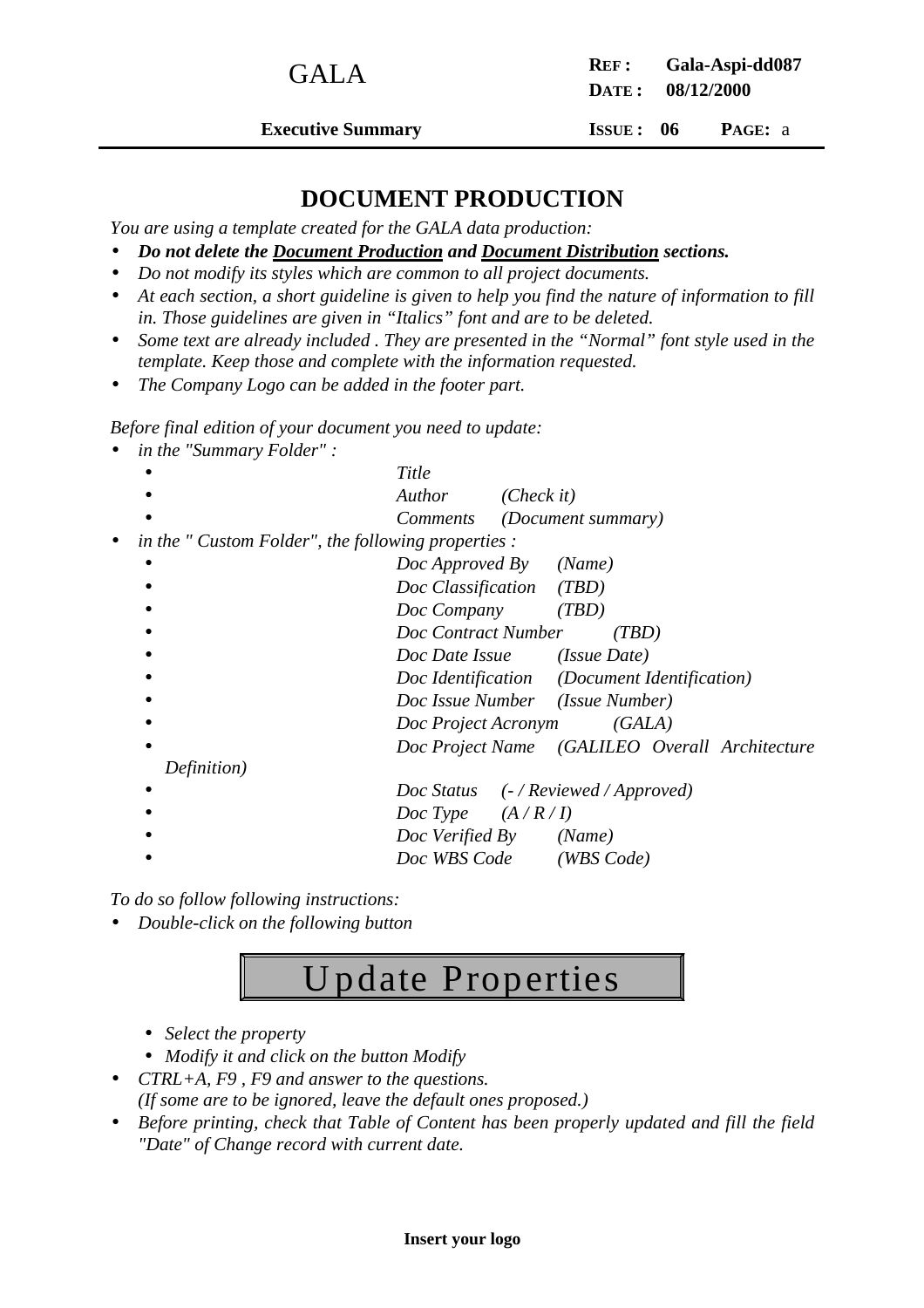| <b>GALA</b>              | REF: Gala-Aspi-dd087<br>DATE: $08/12/2000$ |                |
|--------------------------|--------------------------------------------|----------------|
| <b>Executive Summary</b> | ISSUE : 06                                 | <b>PAGE:</b> b |

*Hereafter the mandatory fields with a TBD value are listed in RED*

*Double-Click on the above button to initialise the Doc Status Field in the Custom Folder in the Property Box*

*Double-Click on the above button to initialise the Doc Type Field in the Custom Folder in the Property Box*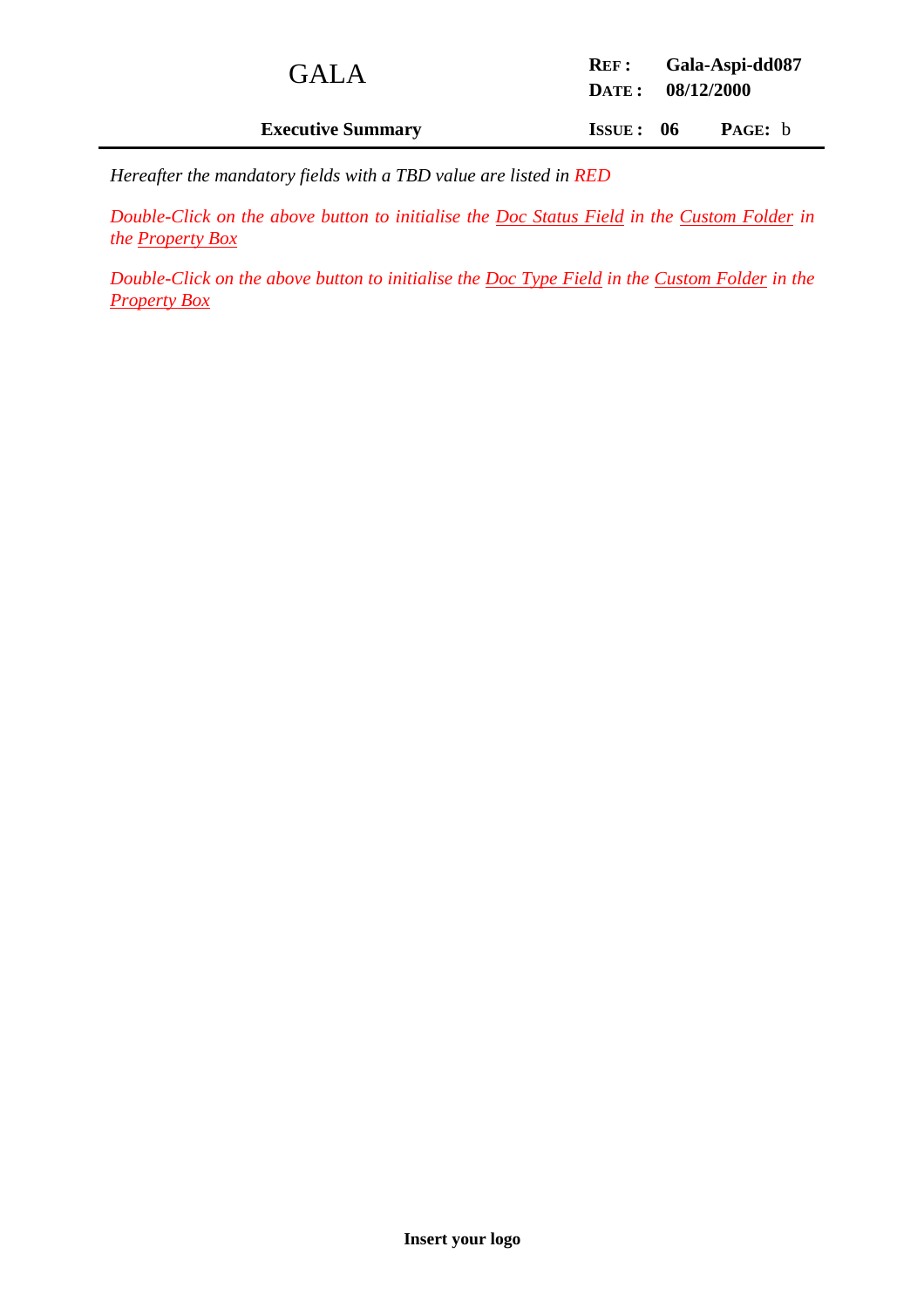GALA **REF**:

**DATE : Gala-Aspi-dd087 08/12/2000**

**Executive Summary ISSUE : 06 PAGE:** A

# **DOCUMENT DISTRIBUTION**

| From | : Sylvain LODDO        |                                           |
|------|------------------------|-------------------------------------------|
|      | Project Acronym        | : GALA                                    |
|      | Project Name           | : Galileo Overall Architecture Definition |
|      | Title                  | : Executive Summary                       |
|      | <b>Issue</b>           | :06                                       |
|      | Reference              | : Gala-Aspi-dd087                         |
|      | Date                   | : 08/12/2000                              |
|      | Pages Number           | : 93                                      |
|      | File                   | : $d\frac{d}{}$ 087 $v$ 6                 |
|      | <b>Issue</b>           | : 06                                      |
|      | Classification         | $:$ P.U                                   |
|      | WBS                    | : 11.8                                    |
|      | Contract               | : gala-1999-am004                         |
|      | <b>Emitting Entity</b> | : Alcatel Space Industries                |
|      | Type of Document       | : TBD                                     |
|      | <b>Status</b>          | : TBD                                     |
|      | <b>Template Name</b>   | : gala_v1.dot                             |
|      |                        |                                           |

 $To:$ 

|         |      |                 | <b>Internal Distribution</b> |      |                 |
|---------|------|-----------------|------------------------------|------|-----------------|
| Service | Name | $N^{\circ}$ Ex. | Service                      | Name | $N^{\circ}$ Ex. |
|         |      |                 |                              |      |                 |
|         |      |                 |                              |      |                 |
|         |      |                 |                              |      |                 |
|         |      |                 |                              |      |                 |
|         |      |                 |                              |      |                 |
|         |      |                 |                              |      |                 |

|         |      |                 | <b>External Distribution</b> |      |                 |
|---------|------|-----------------|------------------------------|------|-----------------|
| Company | Name | $N^{\circ}$ Ex. | Company                      | Name | $N^{\circ}$ Ex. |
|         |      |                 |                              |      |                 |
|         |      |                 |                              |      |                 |
|         |      |                 |                              |      |                 |
|         |      |                 |                              |      |                 |
|         |      |                 |                              |      |                 |
|         |      |                 |                              |      |                 |

**Insert your logo**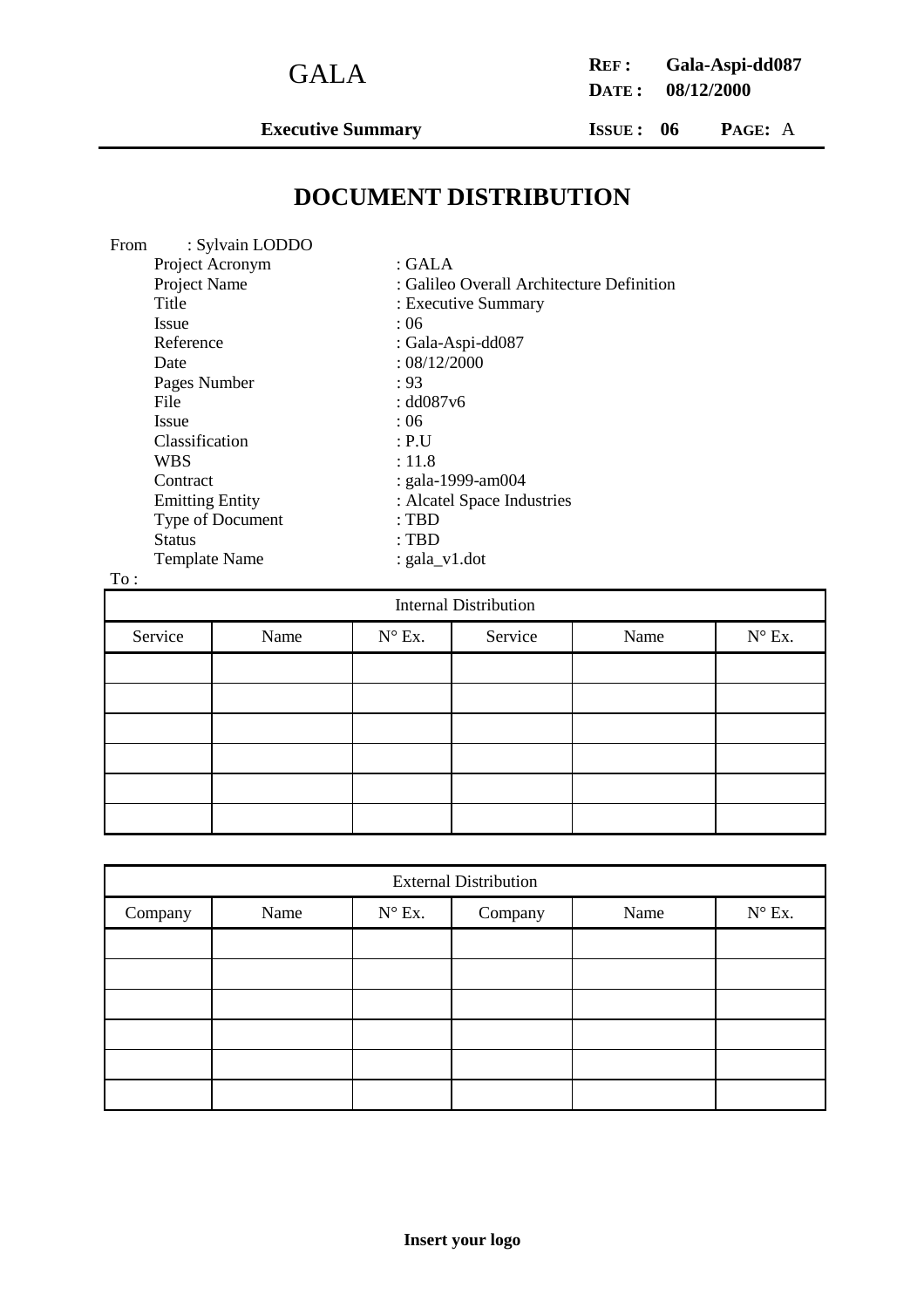| <b>GALA</b>              | REF: Gala-Aspi-dd087<br>$\text{DATE}: \quad 08/12/2000$ |
|--------------------------|---------------------------------------------------------|
| <b>Executive Summary</b> | <b>PAGE: B</b><br>ISSUE : 06                            |

### THIS PAGE IS INTENTIONALLY LEFT BLANK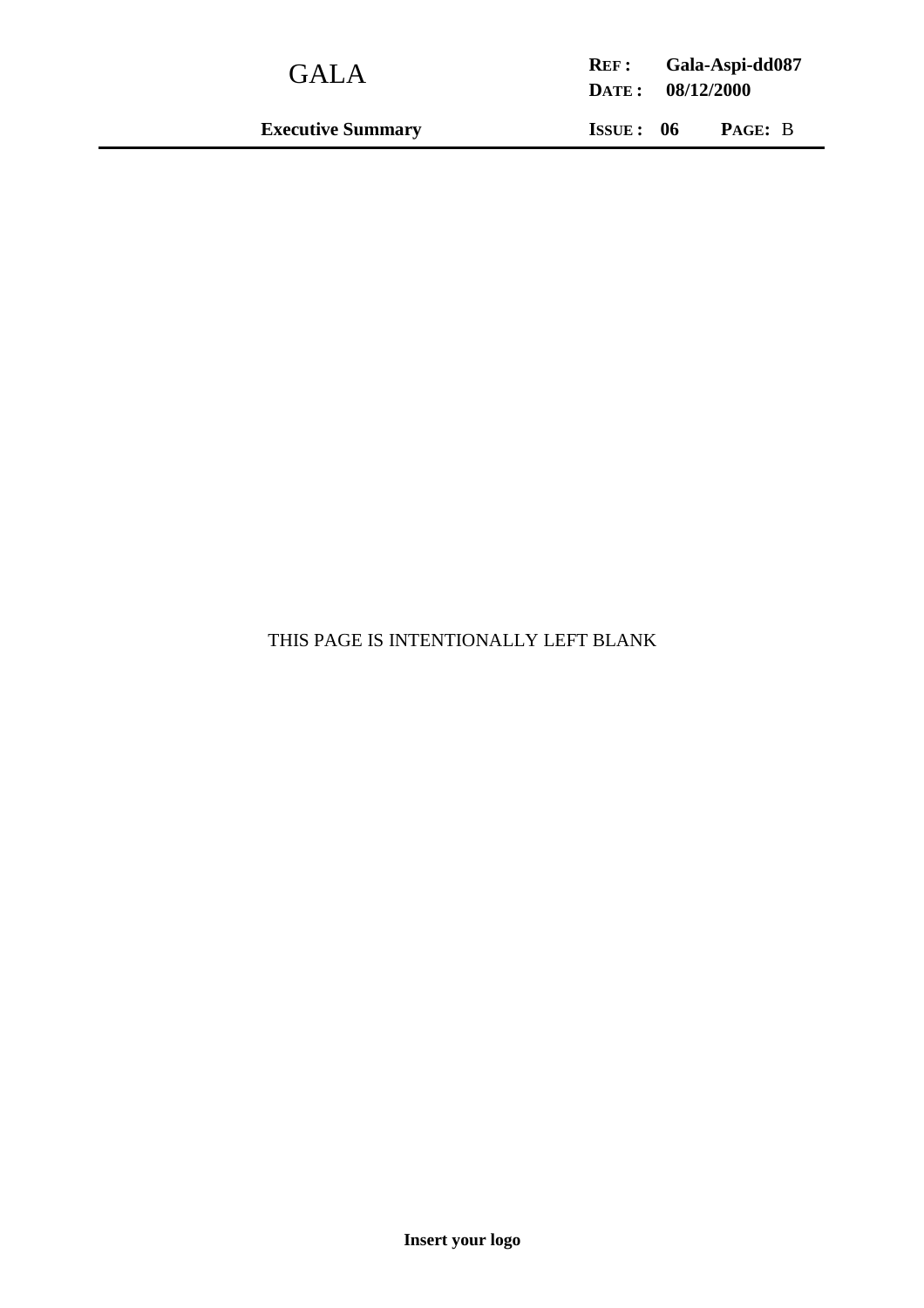| <b>GALA</b> | <b>REF:</b>     |
|-------------|-----------------|
|             | <b>B</b> + 2000 |



# **Sustainable Mobility and Intermodality Promoting Competitive and Sustainable Growth**

# **Galileo Overall Architecture Definition**

**Executive Summary**

| Written by      | <b>Responsibility - Company</b> | <b>Date</b> | <b>Signature</b> |
|-----------------|---------------------------------|-------------|------------------|
| Sylvain LODDO   |                                 |             |                  |
| Verified by     |                                 |             |                  |
|                 |                                 |             |                  |
| <b>Approved</b> |                                 |             |                  |
|                 |                                 |             |                  |
|                 | <b>Documentation Manager</b>    |             |                  |
|                 |                                 |             |                  |
|                 |                                 |             |                  |
|                 |                                 |             |                  |

WBS Code : 11.8 Emitting entity : Alcatel Space Industries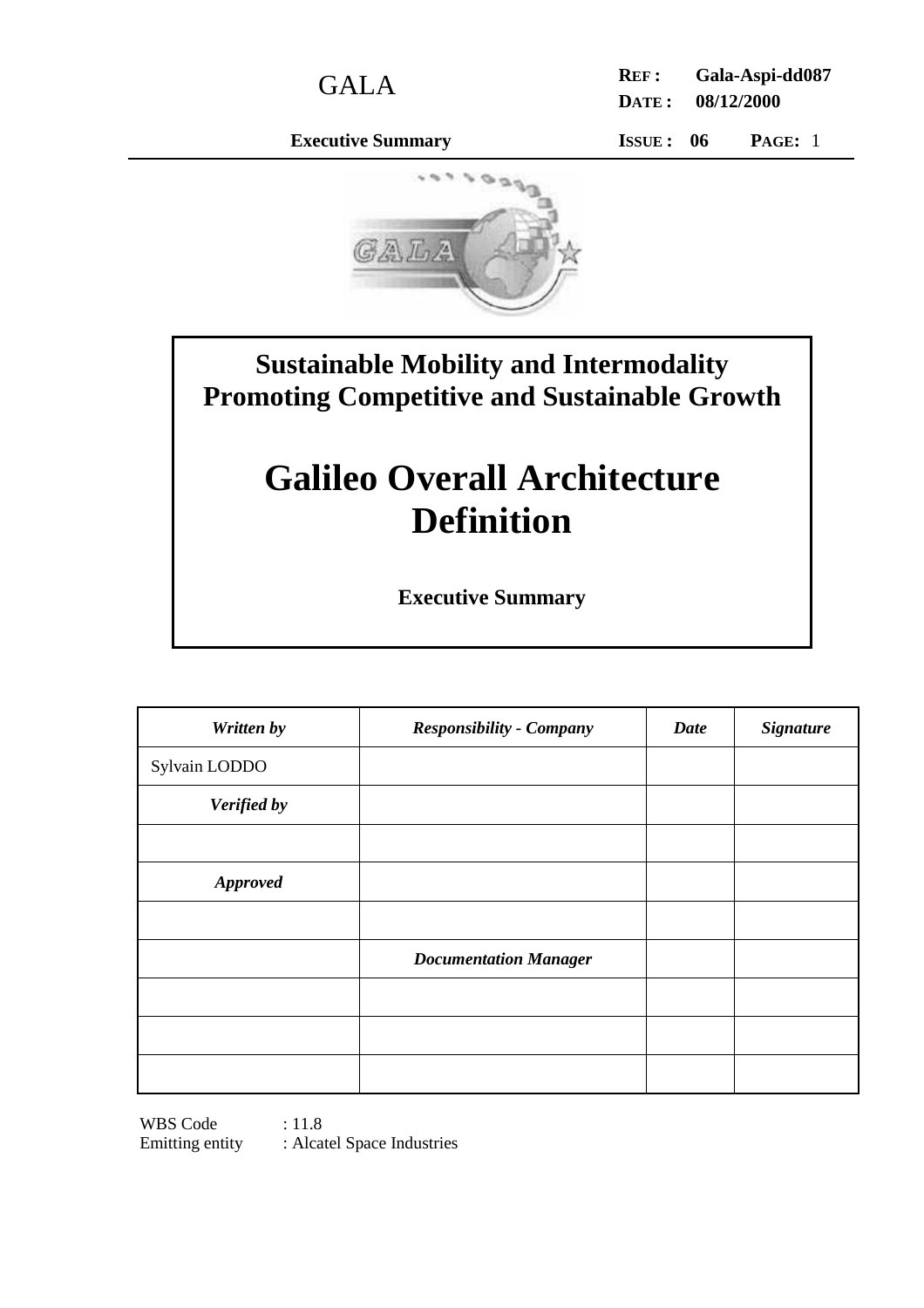# GALA **REF**:

**Executive Summary ISSUE : 06 PAGE:** 2

# **CHANGE RECORDS**

| <b>ISSUE</b>   | <b>DATE</b> | § : CHANGE RECORD             | <b>AUTHOR</b> |
|----------------|-------------|-------------------------------|---------------|
| 1              | 13/10/00    | First issue                   | S. Loddo      |
| 2              | 10/11/00    | Consolidated inputs after PM5 | S. Loddo      |
| 3              | 21/11/00    | Complementary inputs          | S. Loddo      |
| $\overline{4}$ | 23/11/00    | Complementary inputs          | S. Loddo      |
| 5              | 27/11/00    | Complementary inputs          | S. Loddo      |
| 6              | 08/12/00    | Draft final issue             | S. Loddo      |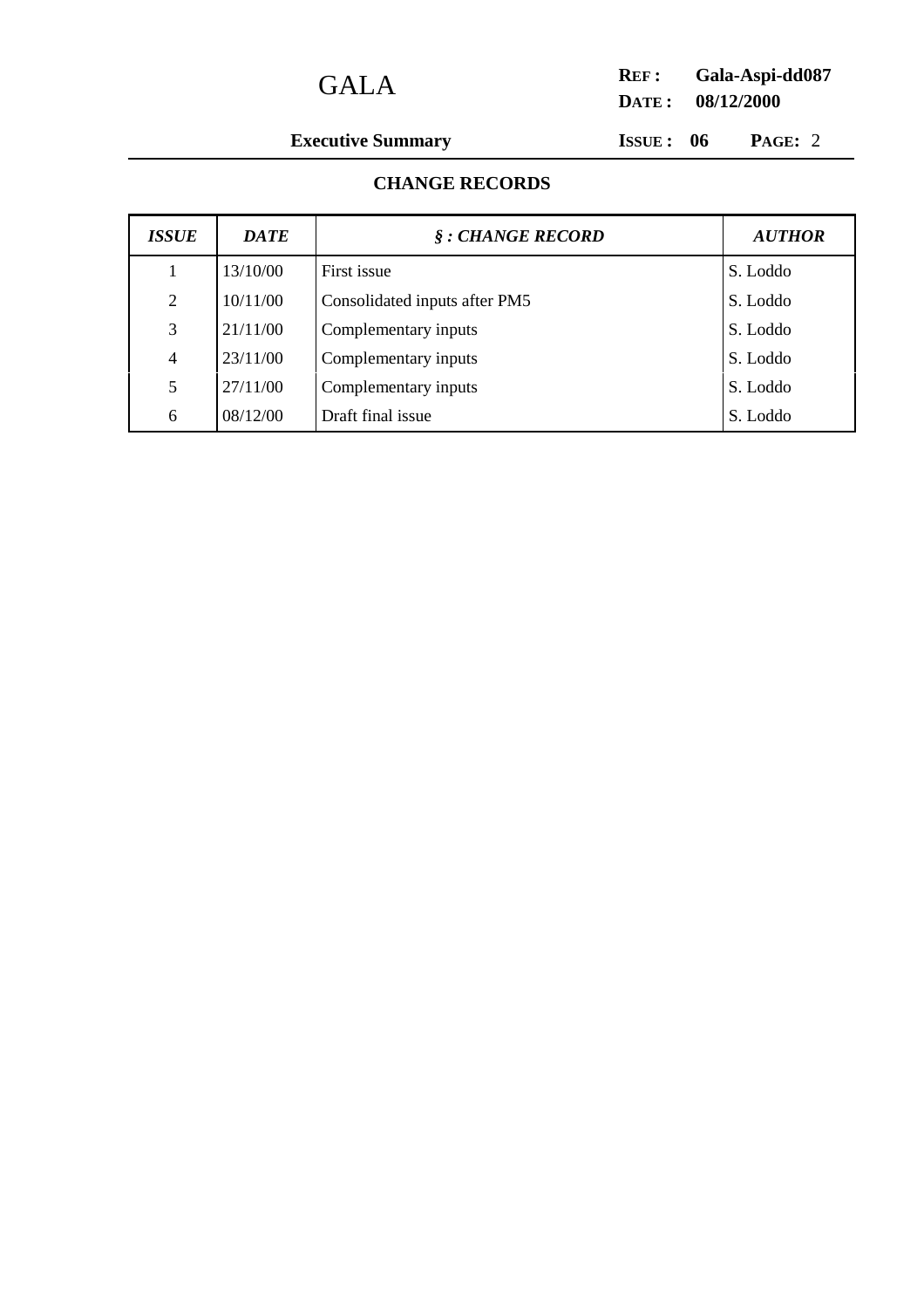**GALA** 

**Executive Summary** 

Gala-Aspi-dd087 **REF:** 08/12/2000 DATE:

**ISSUE:**  $06$ PAGE: 3

### **TABLE OF CONTENTS**

| $\mathbf{1}$   |         |                                                                     |  |
|----------------|---------|---------------------------------------------------------------------|--|
| $\overline{2}$ |         |                                                                     |  |
|                |         | 2.1 REQUIREMENTS DERIVED FROM USER NEEDS AND COMPETITION            |  |
|                |         |                                                                     |  |
|                | 2.1.1   |                                                                     |  |
|                |         |                                                                     |  |
|                | 2.1.2.1 |                                                                     |  |
|                | 2.1.2.2 |                                                                     |  |
|                |         |                                                                     |  |
|                | 2.1.3.1 |                                                                     |  |
|                | 2.1.3.2 |                                                                     |  |
|                | 2.1.3.3 | Comparison between the user and architecture driven definitions  16 |  |
|                |         |                                                                     |  |
|                | 2.1.4.1 |                                                                     |  |
|                | 2.1.4.2 |                                                                     |  |
|                |         |                                                                     |  |
|                | 2.2.1   |                                                                     |  |
|                |         |                                                                     |  |
|                | 2.2.2.1 |                                                                     |  |
|                | 2.2.2.2 |                                                                     |  |
|                | 2.2.2.3 |                                                                     |  |
|                |         |                                                                     |  |
|                | 2.2.4   |                                                                     |  |
|                |         |                                                                     |  |
|                | 2.2.5.1 |                                                                     |  |
|                | 2.2.5.2 |                                                                     |  |
|                |         |                                                                     |  |
|                | 2.3.1   |                                                                     |  |
|                | 2.3.2   |                                                                     |  |
|                | 2.3.3   |                                                                     |  |
|                | 2.3.4   |                                                                     |  |
|                | 2.3.5   |                                                                     |  |
|                | 2.3.6   |                                                                     |  |
|                |         |                                                                     |  |
|                | 2.4.1   |                                                                     |  |
|                | 2.4.2   |                                                                     |  |
|                | 2.4.3   |                                                                     |  |
|                | 2.4.4   |                                                                     |  |
|                | 2.4.5   |                                                                     |  |
|                | 2.4.6   |                                                                     |  |
|                |         |                                                                     |  |
|                |         |                                                                     |  |
| 3              |         |                                                                     |  |
|                |         |                                                                     |  |
|                | 3.1.1   |                                                                     |  |
|                | 3.1.2   |                                                                     |  |
|                |         |                                                                     |  |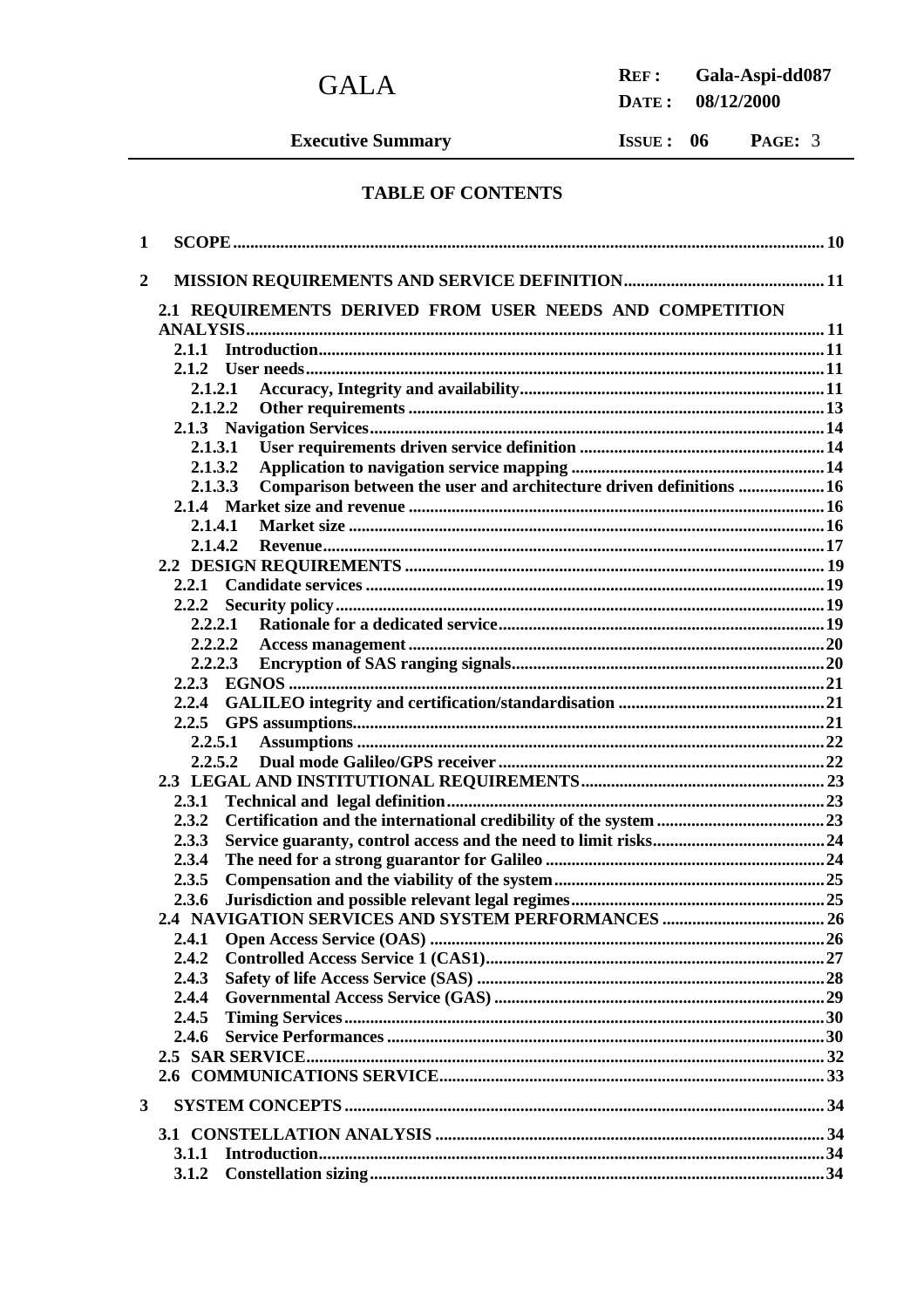# **Executive Summary**

**ISSUE:**  $06$ 

**PAGE: 4** 

|   | 3.1.3.1 |  |
|---|---------|--|
|   | 3.1.3.2 |  |
|   | 3.1.3.3 |  |
|   | 3.1.3.4 |  |
|   | 3.1.3.5 |  |
|   |         |  |
|   |         |  |
|   | 3.2.1   |  |
|   | 3.2.2   |  |
|   | 3.2.2.1 |  |
|   | 3.2.2.2 |  |
|   |         |  |
|   |         |  |
|   | 3.3.1   |  |
|   | 3.3.2   |  |
|   | 3.3.3   |  |
|   | 3.3.4   |  |
|   | 3.3.5   |  |
|   | 3.3.6   |  |
|   | 3.3.7   |  |
|   | 3.3.8   |  |
|   |         |  |
|   | 3.4.1   |  |
|   | 3.4.2   |  |
|   | 3.4.3   |  |
|   |         |  |
| 4 |         |  |
|   |         |  |
|   |         |  |
|   |         |  |
|   |         |  |
|   |         |  |
|   |         |  |
|   |         |  |
|   |         |  |
|   |         |  |
|   |         |  |
|   |         |  |
|   | 4.8.1   |  |
|   | 4.8.2   |  |
|   |         |  |
|   |         |  |
|   | 4.9.1.1 |  |
|   | 4.9.1.2 |  |
|   | 4.9.2   |  |
|   | 4.9.2.1 |  |
|   | 4.9.2.2 |  |
| 5 |         |  |
|   |         |  |
|   | 5.1.1   |  |
|   | 5.1.2   |  |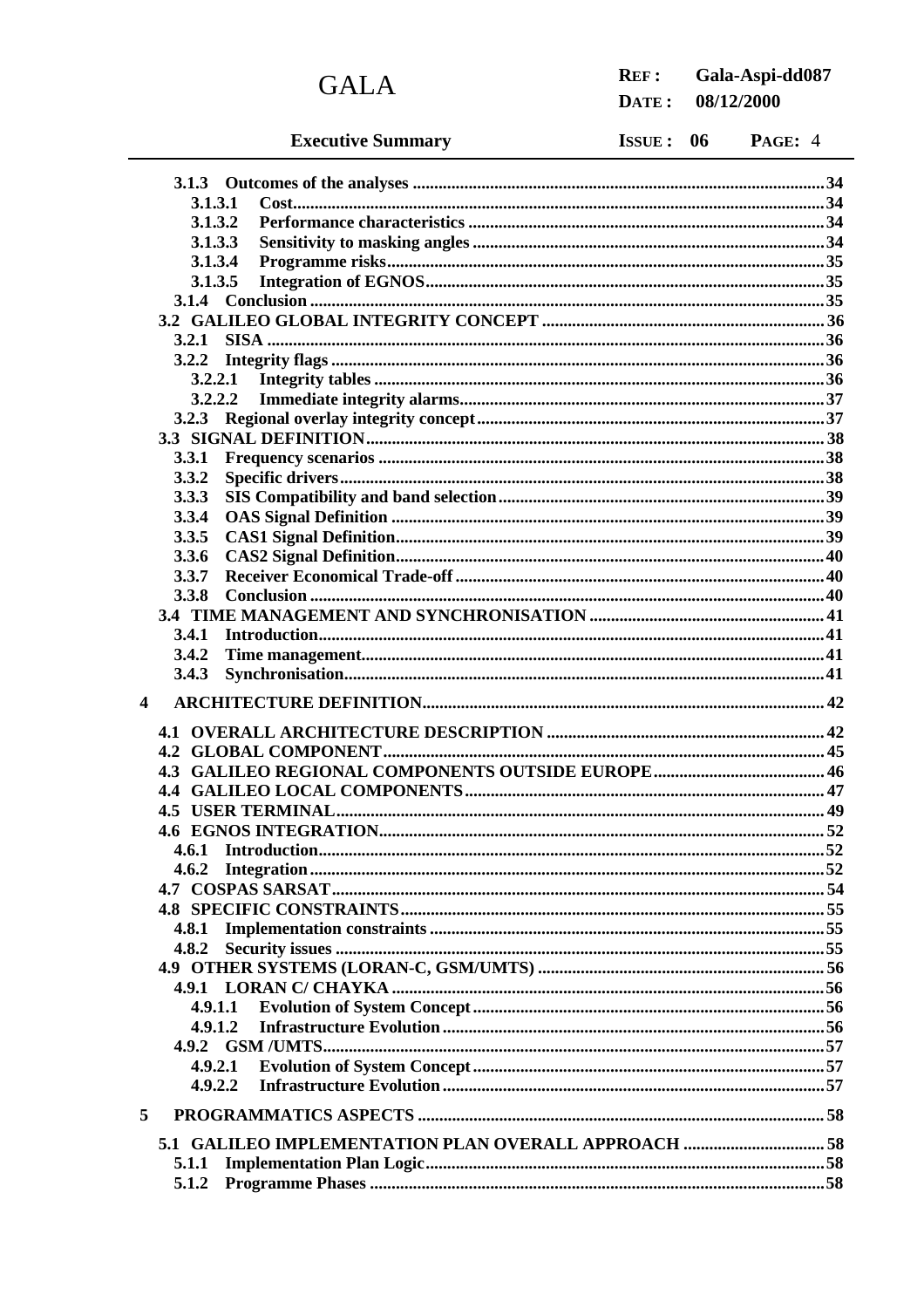# **GALA**

# **Executive Summary**

**ISSUE:**  $06$ 

**PAGE: 5** 

| 5.1.3   |  |
|---------|--|
|         |  |
| 5.2.1   |  |
| 5.2.2   |  |
|         |  |
| 5.2.3   |  |
| 5.2.4   |  |
|         |  |
| 5.3.1   |  |
| 5.3.1.1 |  |
| 5.3.1.2 |  |
| 5.3.1.3 |  |
| 5.3.1.4 |  |
|         |  |
| 5.3.3   |  |
|         |  |
| 5.4.1   |  |
| 5.4.1.1 |  |
| 5.4.1.2 |  |
| 5.4.1.3 |  |
|         |  |
| 5.4.2.1 |  |
| 5.4.2.2 |  |
| 5.4.2.3 |  |
|         |  |
| 5.5.1   |  |
| 5.5.2   |  |
| 5.5.3   |  |
|         |  |
| 5.6.1   |  |
| 5.6.2   |  |
| 5.6.3   |  |
| 5.6.4   |  |
|         |  |
| 5.6.5   |  |
| 6       |  |
|         |  |
|         |  |
| 6.1.1   |  |
| 6.1.1.1 |  |
| 6.1.1.2 |  |
| 6.1.1.3 |  |
| 6.1.1.4 |  |
| 6.1.1.5 |  |
|         |  |
| 6.1.2.1 |  |
| 6.1.2.2 |  |
| 6.1.2.3 |  |
| 6.1.2.4 |  |
|         |  |
| 6.1.3.1 |  |
| 6.1.3.2 |  |
| 6.1.3.3 |  |
|         |  |
|         |  |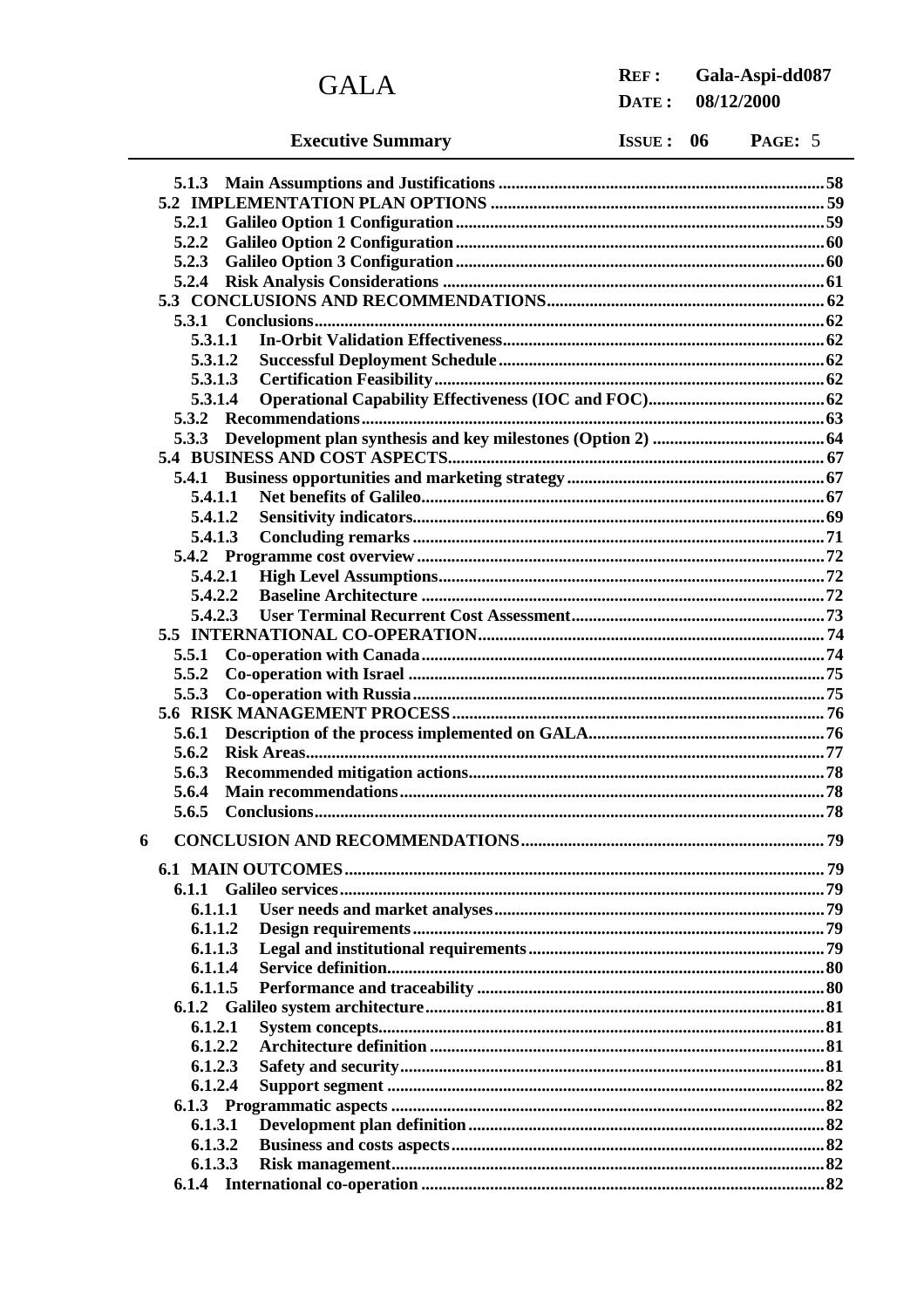# **GALA**

Gala-Aspi-dd087 **REF:** 08/12/2000 DATE:

# **Executive Summary**

**ISSUE:**  $06$ 

**PAGE:** 6

| 6.2.1   |  |
|---------|--|
| 6.2.1.1 |  |
| 6.2.1.2 |  |
|         |  |
| 6.2.2.1 |  |
| 6.2.2.2 |  |
| 6.2.2.3 |  |
| 6.2.2.4 |  |
| 6.2.2.5 |  |
| 6.2.2.6 |  |
| 6.2.2.7 |  |
| 6.2.2.8 |  |
|         |  |
| 6.2.3.1 |  |
| 6.2.3.2 |  |
|         |  |
|         |  |
| 6.3.1.1 |  |
| 6.3.1.2 |  |
|         |  |
| 6.3.2.1 |  |
| 6.3.2.2 |  |
| 6.3.2.3 |  |
| 6.3.2.4 |  |
| 6.3.2.5 |  |
| 6.3.2.6 |  |
|         |  |
| 6.3.3.1 |  |
| 6.3.3.2 |  |
| 6.3.3.3 |  |
|         |  |
| 6.3.4.1 |  |
| 6.3.4.2 |  |
|         |  |
| 6.3.5.1 |  |
| 6.3.5.2 |  |
| 6.3.5.3 |  |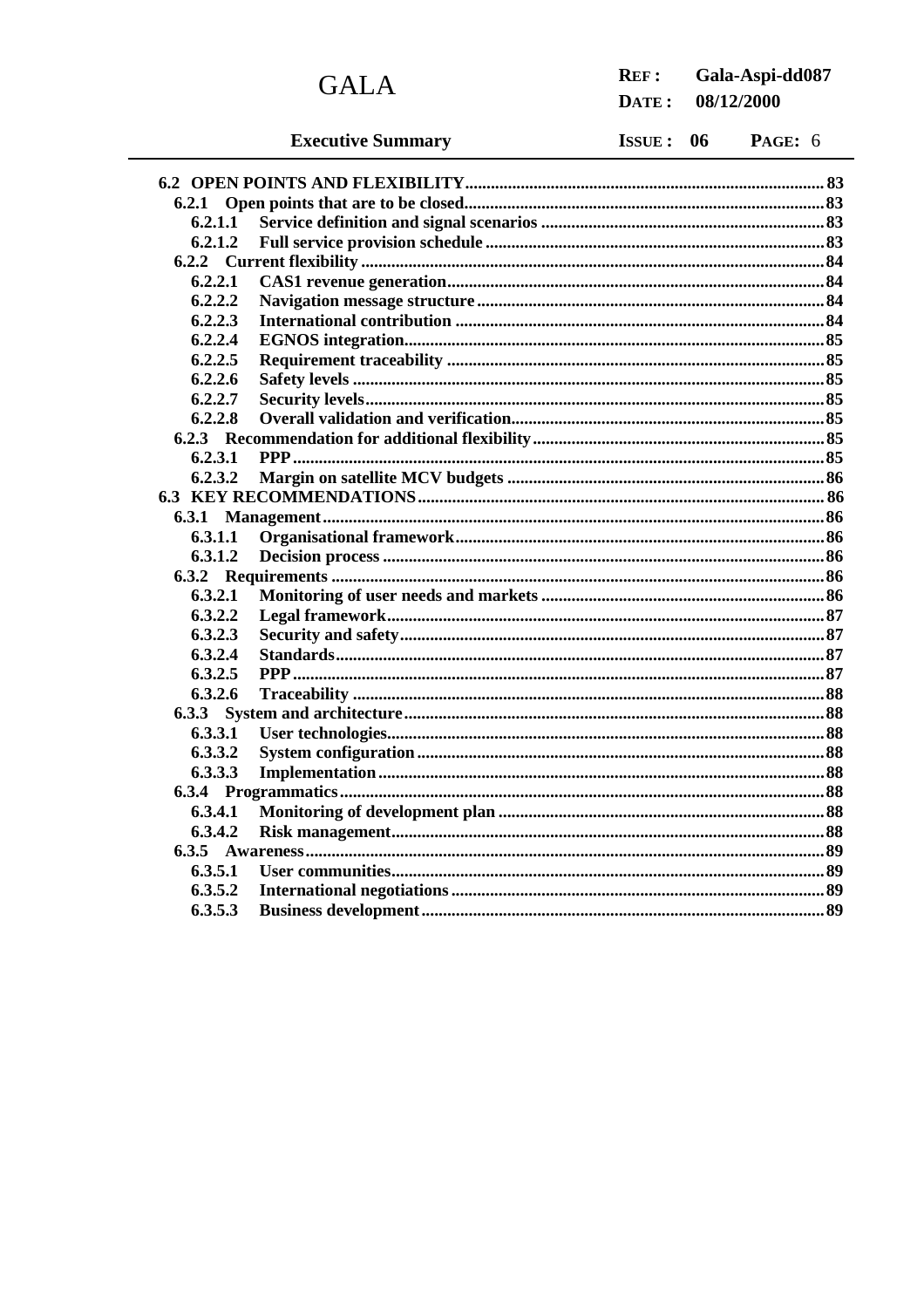# GALA **REF**:

**DATE : Gala-Aspi-dd087 08/12/2000**

**Executive Summary ISSUE : 06 PAGE:** 7

### **LIST OF ACRONYMS**

| AI             | Accuracy and Integrity service                        |
|----------------|-------------------------------------------------------|
| AIT            | Assembly, Integration and Test                        |
| <b>AOC</b>     | <b>Advanced Operational Capability</b>                |
| <b>BIPM</b>    | <b>Bureau International des Poids et Mesures</b>      |
| C/A            | Coarse Acquisition                                    |
| CAS            | <b>Controlled Access Service</b>                      |
| <b>CCF</b>     | <b>Central Control Facility</b>                       |
| COSPAS         | COsmicheskaya Sistemya Poiska Avariynich Sudov        |
|                | (Space System for the Search of vessel in distress)   |
| <b>CPF</b>     | <b>Central Processing Facility (EGNOS)</b>            |
| <b>CRC</b>     | <b>Cyclic Redundancy Check</b>                        |
| <b>CSS</b>     | <b>Comparative System Study</b>                       |
| <b>CUI</b>     | Control Uplink Interface                              |
| <b>DAB</b>     | Digital Audio Broadcast                               |
| <b>DGRS</b>    | Differential Galileo Reference Station                |
| <b>DME</b>     | Distance Measurement Equipment                        |
| EC             | <b>European Commission</b>                            |
| <b>ECAC</b>    | <b>European Civil Aviation Conference</b>             |
| <b>EGNOS</b>   | European Geostationary Navigation Overlay Service     |
| EM             | <b>Engineering Model</b>                              |
| <b>ESA</b>     | European Space Agency                                 |
| <b>FM</b>      | <b>Flight Model</b>                                   |
| <b>FOC</b>     | <b>Final Operational Capability</b>                   |
| Galileo        | European Satellite Navigation System                  |
| GalileoSat     | Satellite constellation and associated Ground Segment |
| <b>GAN</b>     | Global Area Network                                   |
| <b>GAS</b>     | Governmental Access Service                           |
| <b>GAST</b>    | Galileo Architecture Support Team                     |
| <b>GBAS</b>    | <b>Ground Based Augmentation System</b>               |
| <b>GCPF</b>    | <b>Global Check Processing Facility</b>               |
| GEO            | <b>Geostationary Earth Orbit</b>                      |
| <b>GIC</b>     | <b>Ground Integrity Channel</b>                       |
| <b>GIPF</b>    | <b>Global Integrity Processing Facility</b>           |
| <b>GLONASS</b> | <b>GLObal Navigation Satellite System</b>             |
| <b>GME</b>     | <b>Galileo Management Entity</b>                      |
| GMF            | <b>Global Monitoring Facility</b>                     |
| GMS            | <b>Global Monitoring Station</b>                      |
| <b>GNCC</b>    | <b>Global Navigation Control Centre</b>               |
| <b>GNCF</b>    | <b>Global Navigation Control Facility</b>             |
| <b>GNSS</b>    | <b>Global Navigation Satellite Service</b>            |
| GOC            | <b>Galileo Operating Company</b>                      |
| <b>GPS</b>     | <b>Global Positioning System</b>                      |
| GSF            | Galileo Support Facility                              |
| GSSF           | Galileo System Simulation Facility                    |
| <b>GST</b>     | Galileo System Time                                   |
| GUI            | Global Up-Link Interface                              |
| HI             | High Integrity service                                |
| <b>ICAO</b>    | <b>International Civil Aviation Organisation</b>      |
| <b>ICD</b>     | <b>Interface Control Document</b>                     |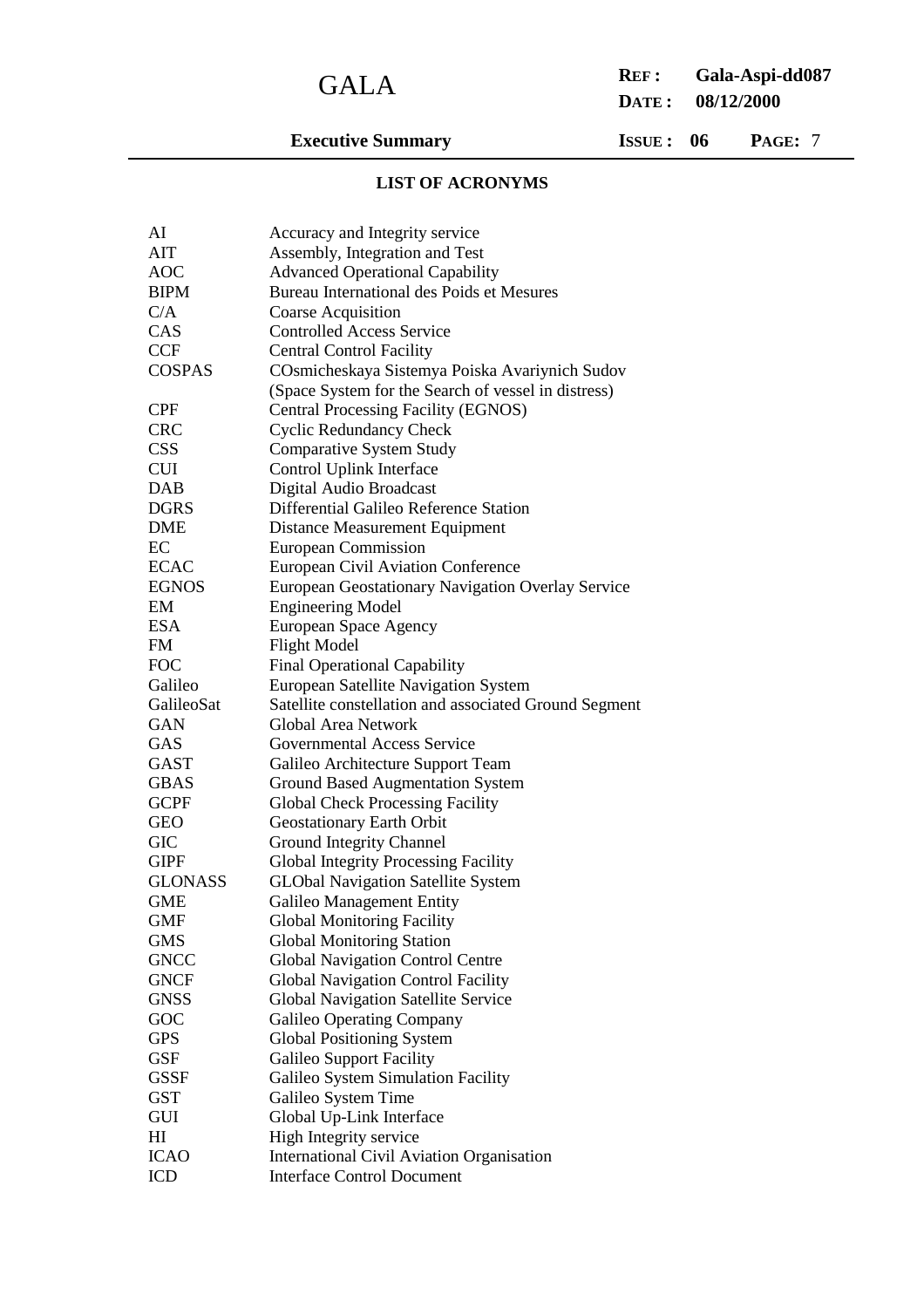GALA **REF**:

# **Executive Summary ISSUE : 06 PAGE:** 8

| IF             | <b>Integrity Flag</b>                              |
|----------------|----------------------------------------------------|
| <b>ILS</b>     | <b>Integrated Logistic Support</b>                 |
| <b>IMO</b>     | <b>International Maritime Organisation</b>         |
| <b>IOC</b>     | Initial Operational Capability                     |
|                | In Orbit Validation                                |
| <b>IOV</b>     |                                                    |
| <b>IPR</b>     | <b>Intellectual Proprietary Right</b>              |
| <b>IRR</b>     | <b>Investment Return Ratio</b>                     |
| <b>ITU</b>     | <b>International Telecommunication Union</b>       |
| <b>GKGF</b>    | Global Key Generation Facility                     |
| <b>LEO</b>     | Low Earth Orbit                                    |
| <b>LEOP</b>    | Launch and Early Orbit Phase                       |
| LIM            | <b>Local Integrity Monitor</b>                     |
| LORAN-C        | Long-range Air Navigation (3rd generation)         |
| <b>LUT</b>     | Local User Terminal (COSPAS-SARSAT context)        |
| <b>MCC</b>     | Mission Control Centre (SAR context)               |
| <b>MEO</b>     | <b>Medium Earth Orbit</b>                          |
| <b>MEO LUT</b> | MEO Local User Terminal (SAR context)              |
| MMI            | Man Machine Interface                              |
| <b>NA</b>      | Not Applicable                                     |
| <b>NLES</b>    | Navigation Land Earth Station (EGNOS)              |
| <b>NMT</b>     | Not Meeting Target                                 |
| <b>NPA</b>     | Non Precision Approach                             |
| <b>OAS</b>     | Open Access Service                                |
| <b>OSPF</b>    | Orbit and Synchronisation Processing Facility      |
| <b>OTAR</b>    | Over The Air Rekeying                              |
| P/F            | Platform                                           |
| <b>PFM</b>     | ProtoFlight Model                                  |
| PL             | PseudoLite                                         |
| P/L            | Payload                                            |
| <b>PPP</b>     | Public Private Partnership                         |
| <b>PVT</b>     | Position, Velocity and Time                        |
| <b>RAIM</b>    | Receiver Autonomous Integrity Monitoring           |
| <b>RAMS</b>    | Reliability, Availability, Maintainability, Safety |
| <b>RAN</b>     | Regional Area Network                              |
| <b>RCC</b>     | <b>Rescue Co-ordination Centre</b>                 |
| <b>RCPF</b>    | Regional Check Processing Facility                 |
| <b>RD</b>      | <b>Reference Document</b>                          |
| RF             | Radio Frequency                                    |
| <b>RIMS</b>    | Ranging and Integrity Monitoring Station (EGNOS)   |
| <b>RIPF</b>    |                                                    |
| <b>RMS</b>     | <b>Regional Integrity Processing Facility</b>      |
|                | <b>Regional Monitoring Station</b>                 |
| <b>RMT</b>     | <b>Risk Management Team</b>                        |
| <b>RNCC</b>    | <b>Regional Navigation Control Centre</b>          |
| <b>RNCF</b>    | <b>Regional Navigation Control Facility</b>        |
| <b>RNSS</b>    | Radio Navigation Satellite Service                 |
| RT             | Range and Timing service                           |
| <b>RTK</b>     | <b>Real Time Kinematic</b>                         |
| <b>RUI</b>     | Regional Up-Link Interface                         |
| <b>SAR</b>     | <b>Search And Rescue</b>                           |
| <b>SARSAT</b>  | Search And Rescue Satellite Aided Tracking         |
| SAS            | Safety of life Application Service                 |
| <b>SBAS</b>    | <b>Satellite Based Augmentation System</b>         |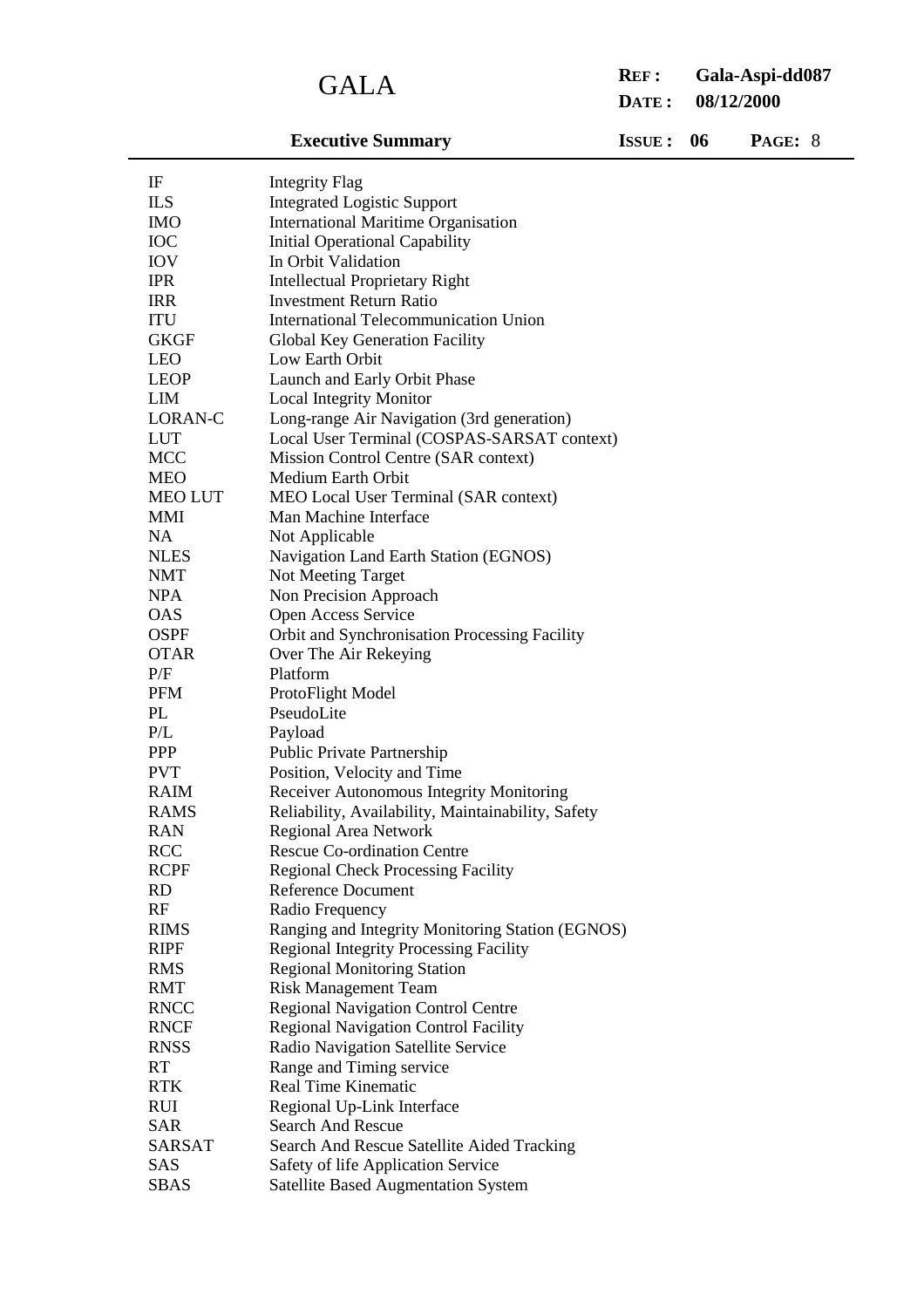GALA

**Executive Summary ISSUE : 06 PAGE:** 9

| REF : | Gala-Aspi-dd087  |
|-------|------------------|
|       | DATE: 08/12/2000 |
|       |                  |

| SC          | <b>Service Centre</b>                                                  |
|-------------|------------------------------------------------------------------------|
| <b>SCC</b>  | <b>Satellite Control Centre</b>                                        |
| <b>SCF</b>  | <b>Satellite Control Facility</b>                                      |
| <b>SIS</b>  | Signal In Space                                                        |
| <b>SISA</b> | Signal In Space Accuracy                                               |
| <b>SMCC</b> | <b>SAR Mission Control Centre</b>                                      |
| <b>SNF</b>  | <b>Satellite Navigation Frame</b>                                      |
| <b>SNR</b>  | Signal to Noise Ratio                                                  |
| SOL         | Safety Of Life                                                         |
| <b>SPS</b>  | <b>Standard Positioning Signal</b>                                     |
| <b>SRC</b>  | <b>Square root Raised Cosine</b>                                       |
| SUI         | <b>SAR Uplink Interface</b>                                            |
| SV          | Space Vehicle                                                          |
| TAI         | Temps Atomique International                                           |
| <b>TBC</b>  | To Be Confirmed                                                        |
| <b>TBD</b>  | To Be Defined                                                          |
| TC          | TeleCommand                                                            |
| <b>TCAR</b> | Three CARrier                                                          |
| TM          | TeleMetry                                                              |
| <b>TTA</b>  | Time To Alarm                                                          |
| TT&C        | Telemetry, Tracking and Command                                        |
| <b>TTFF</b> | Time To First Fix                                                      |
| <b>UDRE</b> | User Differential Range Error                                          |
| <b>UERE</b> | User Equivalent Range Error                                            |
| <b>UHF</b>  | Ultra High Frequency                                                   |
| <b>ULF</b>  | <b>UpLink Facility</b>                                                 |
| <b>ULS</b>  | <b>Up-Link Station</b>                                                 |
| <b>UMTS</b> | Universal Mobile Telecommunication System                              |
| <b>URE</b>  | <b>User Range Error</b>                                                |
| <b>USF</b>  | <b>Uplink Scheduling Facility</b>                                      |
| UTC (BIPM)  | Universal Time Co-ordination (Bureau International des Poids et        |
|             | Mesures)                                                               |
| UTC (k)     | Universal Time Co-ordination (where k is an internationally recognised |
|             | UTC laboratory)                                                        |
| UTC (USNO)  | Universal Time Co-ordination (United States Naval Observatory)         |
| <b>VHF</b>  | Very High Frequency                                                    |
| <b>WRC</b>  | <b>World Radio Conference</b>                                          |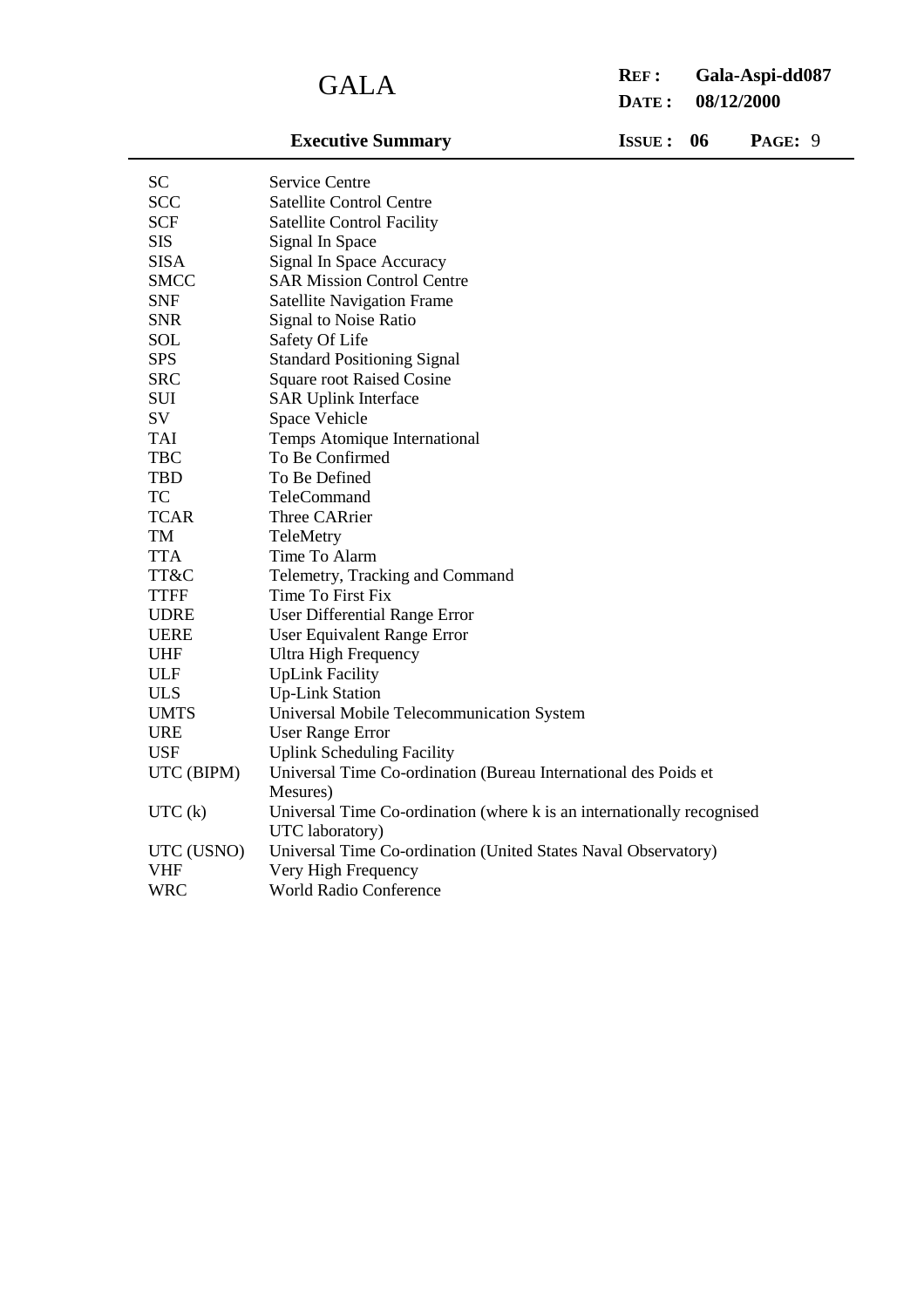#### **1 SCOPE**

Galileo is a satellite navigation system which has been studied by the European Space Agency and the European Commission for several years. The related programme is now in its definition phase and a decision related to its effective implementation is expected by the European Transport Ministers Council in December 2000.

Galileo implementation responds to key societal needs related to the provision of location and time data to a large number of users.

Many sectors will benefit from Galileo services, improving mobility and therefore quality of life in everyday travel and providing safety and efficiency to many activities related to professional and safety of life/ security applications.

At community level, Galileo is a key element in Europe's policy to provide trans-European and global networks.

In the economic area, Galileo is a means to develop in Europe the services related to navigation, which are estimated to become major market segments, and generate significant revenues. It will also support employment and maintain highly skilled jobs in Europe.

From a strategic point of view, Galileo will bring independence to Europe in a domain mainly dominated by the United States with GPS.

The objective of this document is to provide the main outcomes of a study performed for the European Commission during the year 2000 (called GALA) and related to Galileo overall architecture definition.

The proposed Galileo architecture is based on an exhaustive analysis of potential applications needs, the derivation of system requirements and the consolidation of major system technical trade-offs in order to optimise the allocation of functions and performances among Galileo components.

GALA study also covers the design of Galileo signals, in line with the decisions of World Radio Conference 2000 which allocated additional spectrum to satellite navigation services. A preliminary definition of Galileo components (global, regional, local) and of the user and support segments has been performed as well as the derivation of main programmatic elements for Galileo implementation (development plan, cost assessment, revenue opportunities, cost/ benefit analyses).

Furthermore several pilot projects have been defined in order to prepare the early demonstrations of Galileo related applications.

This document first presents the mission requirements and the definition of services to be provided by Galileo.

The key system level concepts or solutions proposed for Galileo are then described as well as the overall architecture definition, including the main components and important features (integration of EGNOS, interface with Search and Rescue mission).

The development and validation concept is presented together with an overall cost presentation and benefit analyses.

Main outcomes of the study are finally recalled together with recommendations for next phases of the programme.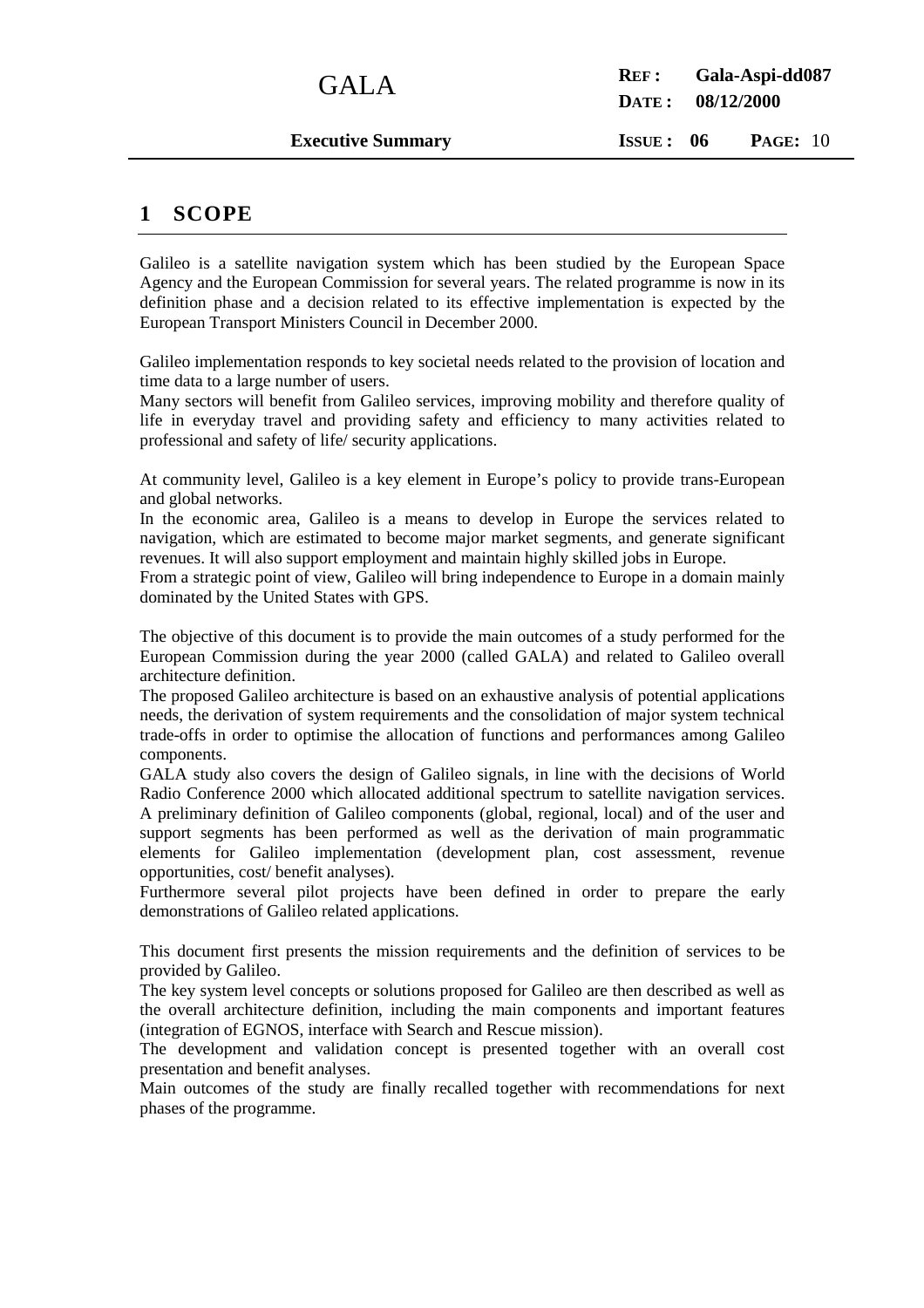| <b>GALA</b> | <b>REF:</b> |
|-------------|-------------|
|             | n           |

# **2 MISSION REQUIREMENTS AND SERVICE DEFINITION**

### **2.1 REQUIREMENTS DERIVED FROM USER NEEDS AND COMPETITION ANALYSIS**

#### *2.1.1 Introduction*

The market for Galileo services has been analysed by identifying relevant applications and for each of these applications by:

- determining the user requirements.
- producing market size estimates (i.e. number of terminals),
- determining the acceptable user charges and estimated revenue.

The estimation of market size was based upon a bottom up approach where the total size and revenues were obtained by the aggregation of size and revenue details of individual applications. Each application was mapped on to one of four proposed navigation services. The market size and gross revenue estimates were also broken down by service type.

The process of defining applications and assessing user requirements and market size was carried out using data gathered from a number of sources. Market Specialists used their existing knowledge, previous reports and information acquired through interviews with potential users, representative bodies and other experts. A Core Team undertook an extensive review of the information provided by the market specialists. This review involved expert interpretation of the data and a thorough validation process.

#### *2.1.2 User needs*

Data has been collected about the technical and non-technical aspects of the user needs of 92 applications found on a very wide variety of platforms, location and environments. In particular, such technical parameters as accuracy, integrity (risk, time to alarm, alarm threshold), availability, operating environment and coverage were addressed. This knowledge has been used to define a number of navigation services that collectively satisfy the majority of the applications addressed. The following sub-sections discuss the user needs on an application by application basis, each application being afforded an equal weight.

#### 2.1.2.1 Accuracy, Integrity and availability

Figure 2.1.2-a presents the accuracy performance requirements of both the complete set of 92 applications and a sub-set of key applications that have been defined as having a high priority. It can be seen that about 50% of all applications can accept a position accuracy (95% horizontal or vertical) of 3 m or more and 1 m accuracy is sufficient for about 80% of all applications studied.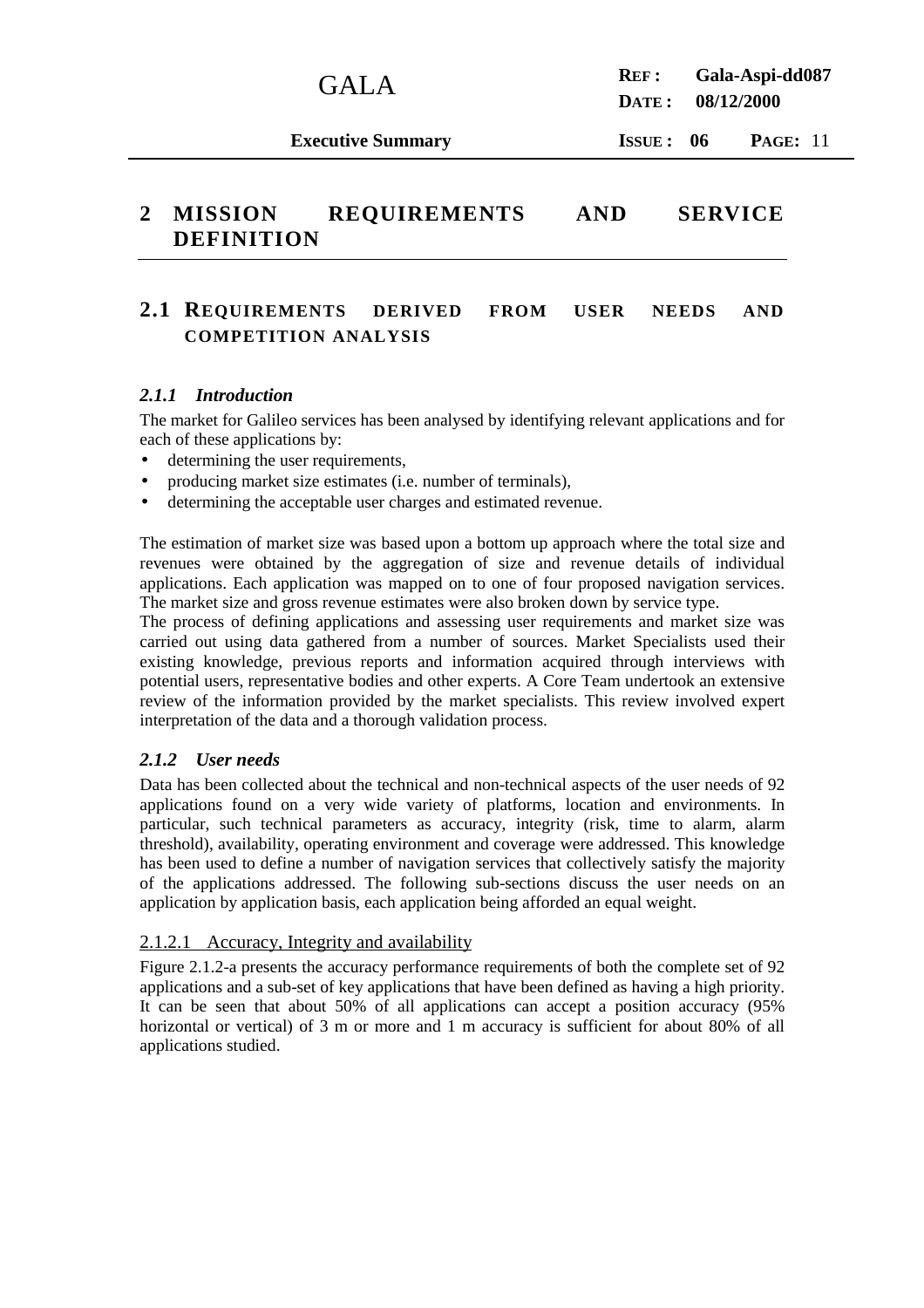

**Figure 2.1.2-a:** Distribution of accuracy requirements

The availability requirements are mapped against the accuracy requirements on the scatter diagram shown in Figure 2.1.2-b. As this data has been collected from the users, the availability parameter includes the effects of local environment. About 90% of applications require an availability of 99.0% or better and about 47% require an availability of in excess of 99.8%. In general, transport based applications are more demanding in terms of availability.



**Figure 2.1.2-b: Scatter diagram of availability versus accuracy**

A similar scatter diagram presents the data gathered on integrity factor. This is shown in Figure 2.1.2-c. It can be seen that a minimum integrity risk of  $1x10<sup>-3</sup>$  is needed even by mass market type applications and that the more demanding transport applications demand integrity risk factors in the range  $1x10^{-6}$  to  $1x10^{-9}$ .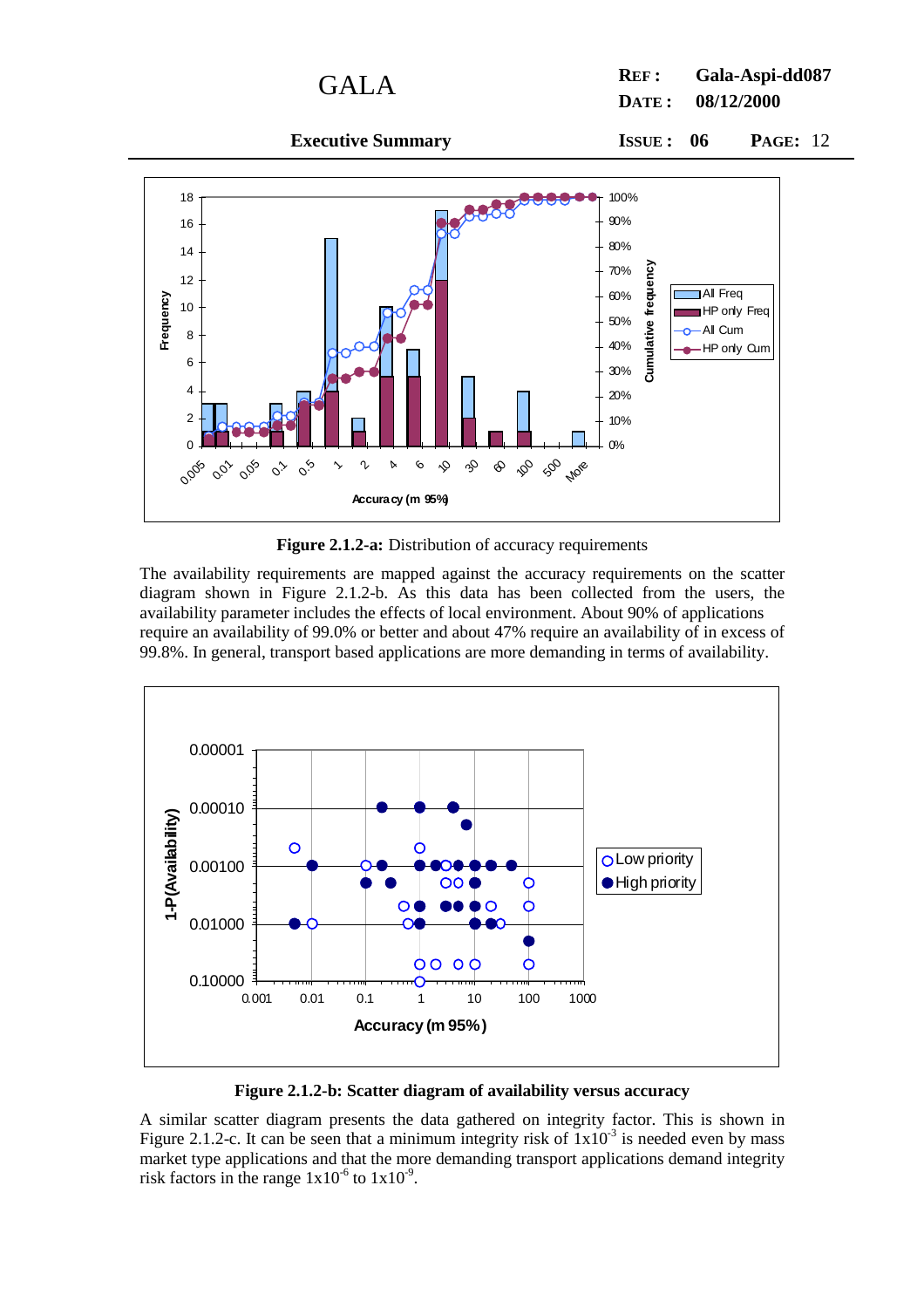# GALA<sup>REF:</sup>

**DATE : Gala-Aspi-dd087 08/12/2000**





**Figure 2.1.2-c: Scatter diagram of integrity risk versus accuracy.**

It should be noted that integrity is a new concept to most of the applications addressed and the precise quantification of integrity performance is difficult. In the case of many applications, the integrity parameters have been selected as a result of a qualitative assessment of the risk. This clearly falls short of full quantitative assessment by risk analysis.

#### 2.1.2.2 Other requirements

As many applications are associated with road vehicle and the person, a significant number of applications are expected to operate with limited sky visibility or sometimes to encounter conditions without sky visibility. Two key applications that need to operate without clear sky visibility are *location based communications services* and *lone worker protection*.

In some applications, non-technical parameters such as price are perceived as having a greater significance, this is particularly the case in mass market applications such as *location based communications services*, *personal outdoor recreation and driver services* which are more sensitive to equipment price than accuracy performance. The demands for signal robustness in the presence of intentional and un-intentional interference is essentially stemming from safety of life services.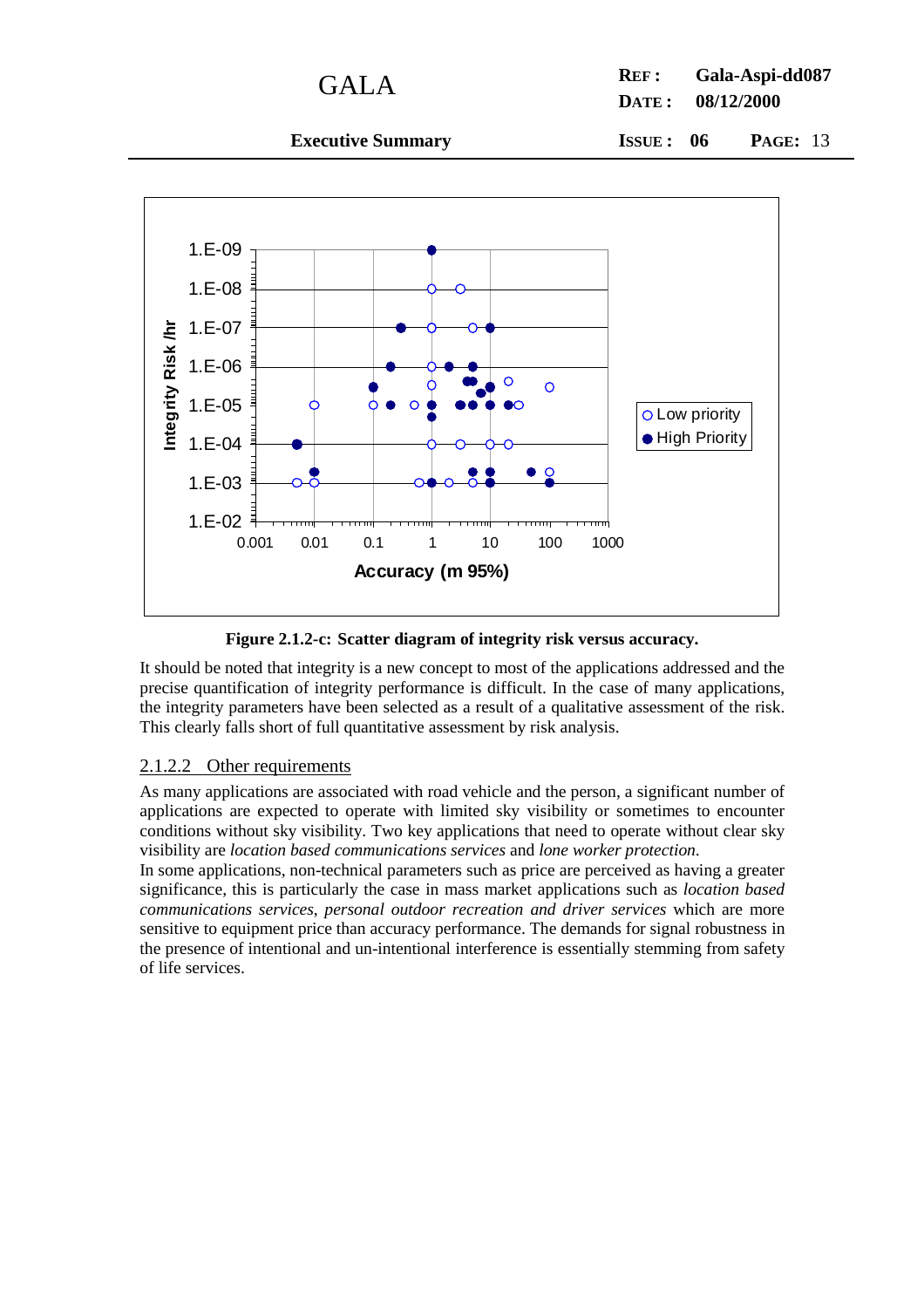| <b>GALA</b>              | $\text{DATE}: \quad 08/12/2000$ | REF: Gala-Aspi-dd087 |
|--------------------------|---------------------------------|----------------------|
| <b>Executive Summary</b> | ISSUE : 06                      | <b>PAGE:</b> 14      |

#### *2.1.3 Navigation Services*

#### 2.1.3.1 User requirements driven service definition

An assessment of the wide range of user performance requirements has identified the need for a number of navigation services:

- PVT (Position, Velocity and Timing Service) a basic service for the mass market which provides real-time 3D positioning, velocity information and timing information in all parts of the world. Equivalent or superior to the SPS to be provided by modernised GPS.
- AI (Accuracy and Integrity service) meets the needs of a) business or public services which require an accurate and reliable service for productivity reasons, b) the less demanding safety related applications. More than matches the performance and capability of current augmentation services.
- HI (High Integrity service) fulfils the needs of safety critical applications by meeting demanding performance criteria, combined with long term guarantees of service provision.
- RT (Range and Timing Service) meets the needs of knowledgeable professionals who need, either i) very precise ranging, or ii) precise positioning, or iii) precise timing signals. These products address the needs of niche markets including surveying, meteorological forecasting and time calibration.

These service definitions have been driven entirely by the user needs and must therefore be differentiated from the offered services derived from the system architecture (see chapter 2.4 for the latter ones). The details of each service are summarised in Table 2.1.3-a overleaf.

The service definitions shown in Table 2.1.3-a have been derived entirely from a consideration of the requirements for the technical parameters. However, it should be noted that a large number of applications consider non-technical issues to be a more important service discriminator. The non-technical discriminators identified are:

- Service guarantees,
- Legal liability,
- Traceability and auditability of past performance.
- Contractual and operational transparency,
- Certificatability of the SIS,
- Equipment standards and type approvability of user equipment,
- Interoperability with GPS,
- Integrated service provision.

#### 2.1.3.2 Application to navigation service mapping

The four key performance levels contained within the service definition have been optimised to best meet the weighted needs of the 92 application addressed. Sixty three of these applications are well matched, while 13 are partially matched. Among the balance of 7 applications which are not well served, only two of them, namely *train control* and *harbour docking*, are high priority applications. It may be the case that mismatched performance requirements are best addressed by intensive use of hybrid sensors, specialised local augmentation or other navigation systems.

The applications mapped on to the RT service appear to be fragmented between precision survey, timing and atmospheric and ionospheric monitoring applications. Within the precision surveying community, there is a need for a long range real time kinematic (RTK) service provided that clear economic and operation advantages accrue.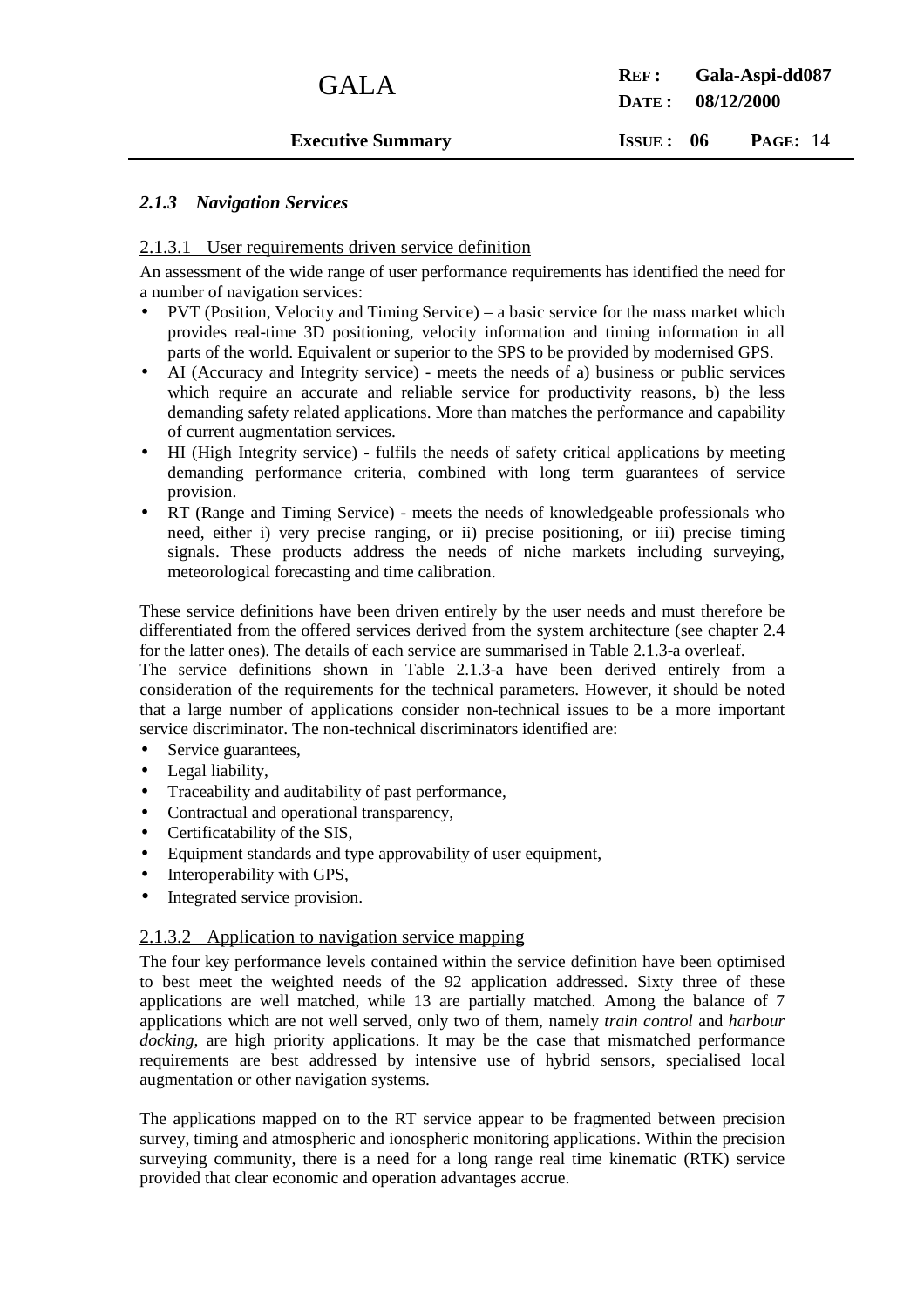GALA**REF :**

**Gala-Aspi-dd087**

**DATE :**

**08/12/2000**

# **Executive Summary ISSUE : 06 PAGE:** 15

|                | <b>Summary Description</b>                                                                                                                                                                                                                                                 | <b>Service Options</b>                                                                                                                                             | Accuracy<br>(m $95\%$ ) | Availability<br>న్ | <b>Integrity</b> |                                       | Contin-<br>uity          | Timing<br>Accuracy<br>(95%)            |                               |                                                                                                                                                                                    |  |
|----------------|----------------------------------------------------------------------------------------------------------------------------------------------------------------------------------------------------------------------------------------------------------------------------|--------------------------------------------------------------------------------------------------------------------------------------------------------------------|-------------------------|--------------------|------------------|---------------------------------------|--------------------------|----------------------------------------|-------------------------------|------------------------------------------------------------------------------------------------------------------------------------------------------------------------------------|--|
| <b>Service</b> |                                                                                                                                                                                                                                                                            |                                                                                                                                                                    |                         |                    | Risk/hr          | $\mathrm{TTA}\ \mathrm{(s)}$ see text | Risk/hr                  | relative<br>UTC)<br>$\mathbf{e}$<br>Gn | Resistance to<br>interference | Scenarios for user access and service<br>guarantees                                                                                                                                |  |
| <b>PVT</b>     | A basic service for the mass market which<br>provides real-time 3D positioning, velocity<br>information and timing information in all parts                                                                                                                                | PVT1: low cost terminal<br>(single frequency).                                                                                                                     | 15                      | 99                 | ${<}10^{-4}$     | $30 - 60$                             | NA                       | 100<br>Low                             |                               | Open access service for general public<br>use is assumed. No guarantees of service                                                                                                 |  |
|                | of the world. Equivalent or superior to the SPS<br>to be provided by modernised GPS. Use of<br>other sensors for a few applications.                                                                                                                                       | PVT2: moderate accuracy<br>(dual frequency<br>service<br>terminal or SBAS Iono<br>corrections).                                                                    | 6                       | 99                 | ${<}10^{-4}$     | 30                                    | <b>NA</b>                | 100                                    | Low                           | performance would be offered, with the<br>possibility that the service may be<br>degraded in times of tension or war.                                                              |  |
|                | A service to provide increased accuracy and<br>integrity to meet the needs of a) business or<br>public services which require an accurate and                                                                                                                              | AI1: high accuracy service<br>(2 frequency terminal).                                                                                                              | $\overline{2}$          | 99.9               | $10^{-6}$        | 10                                    | <b>TBD</b>               | 100                                    | Med-<br>ium                   | Potential to attract users by providing<br>guarantees of long term availability, by<br>being transparent and responsive over                                                       |  |
| ${\bf AI}$     | reliable service for commercial reasons, b) less<br>demanding SOL users. More than matches the<br>performance and capability of current<br>augmentation services.                                                                                                          | AI2: very high<br>accuracy<br>local<br>(2)<br>area<br>over a<br>terminal<br>$+$<br>frequency<br>augmentation)                                                      | 0.2                     | 99.9               | $10^{-5}$        | 10                                    | <b>TBD</b>               | 100                                    | Med-<br>ium                   | service performances<br>(performance)<br>guarantees). Ability to collect service<br>revenue. Service may be degraded in<br>times of war.                                           |  |
| H I            | Offers high integrity and availability. Fulfils the<br>needs of safety critical applications by meeting<br>demanding performance criteria, combined with<br>long term guarantees of service provision.                                                                     | 2/3<br>frequency<br>terminal<br>(certified)                                                                                                                        | 2                       | 99.99              | $10^{-8}$        | 6                                     | $10^{-7}$ -<br>$10^{-8}$ | 100                                    | High                          | Service provider will have liabilities<br>linked to the service performance and<br>long term continuity (may require<br>government sponsorship). Ability to<br>collect revenue.    |  |
| RT             | the<br>needs of<br>Meets<br>specialist<br>and<br>knowledgeable professional who need either<br>very precise ranging, or precise positioning, or<br>precise timing signals. Often niche markets,<br>include surveying, meteorological forecasting,<br>and time calibration. | Specialised precision terminal<br>frequencies).<br>(2/3)<br>This<br>service could be split to<br>provide 0.1m (RT1) and<br>0.005 (RT2) perhaps using<br>local RTK. | 0.01                    | 99.9               | $10^{-5}$        | 20                                    | <b>NA</b>                | 10                                     | Low                           | Revenue recovery may be through<br>augmentations or bundled added value<br>information services or perhaps through<br>equipment sales. Service may be<br>degraded in times of war. |  |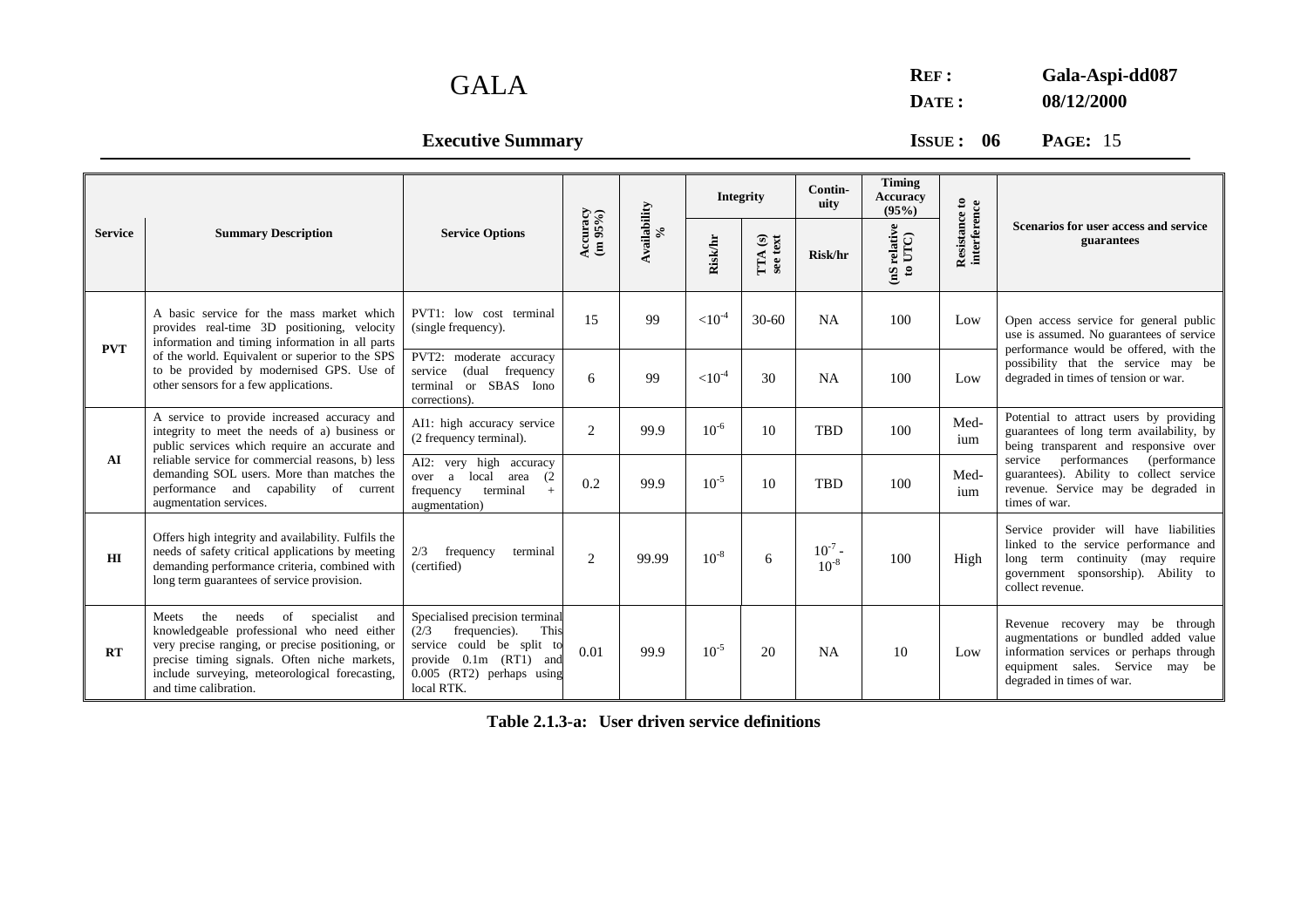| GALA                     |            | REF: Gala-Aspi-dd087<br>DATE: $08/12/2000$ |
|--------------------------|------------|--------------------------------------------|
| <b>Executive Summary</b> | ISSUE : 06 | <b>PAGE:</b> 16                            |

#### 2.1.3.3 Comparison between the user and architecture driven definitions

The service definitions derived from an implementation (architecture) driven study (see also chapter 2.4) are compared with the user driven service definitions discussed above in Figure 2.1.3-a. To allow for aspects such as access control and signal robustness, PVT should be associated with the OAS family of services, AI with CAS and HI with SAS. Whilst there is a reasonable degree of correlation between the two sets of service definitions, a number of mismatches have been identified. In particular, mis-matches in integrity and availability levels are apparent. Furthermore, there appears to be no equivalent of the AI-2 service.



#### **Figure 2.1.3-a: Comparison of user and architecture driven service definitions**

#### *2.1.4 Market size and revenue*

#### 2.1.4.1 Market size

A bottom up, application by application estimate of the Galileo market size for the period 2010 to 2020 has been made. It has been derived by first estimating the addressable market size over the period 2000 to 2020 for a defined set of geographical regions. These addressable market size figures are factored by GNSS penetration and Galileo market share ratios to arrive at the final estimated Galileo market size. The economic scenarios include a pessimistic case, most likely case and an optimistic case. The market size results are summarised as follows.

**Total Galileo market size.** The most likely value of market size in 2015 is just over 410 million units (users/terminals). This rises to 745 million in 2020 (see Figure 2.1.4-a).

**Breakdown by service.** The PVT service has, by far, the largest market, being 99% of the total Galileo market size (i.e. approximately 404 million users/terminals in 2015). This compares with approximately 5.5 million for the next largest service, AI. On this scale, the HI and RT services do not register being about only 70,000 users/terminals each.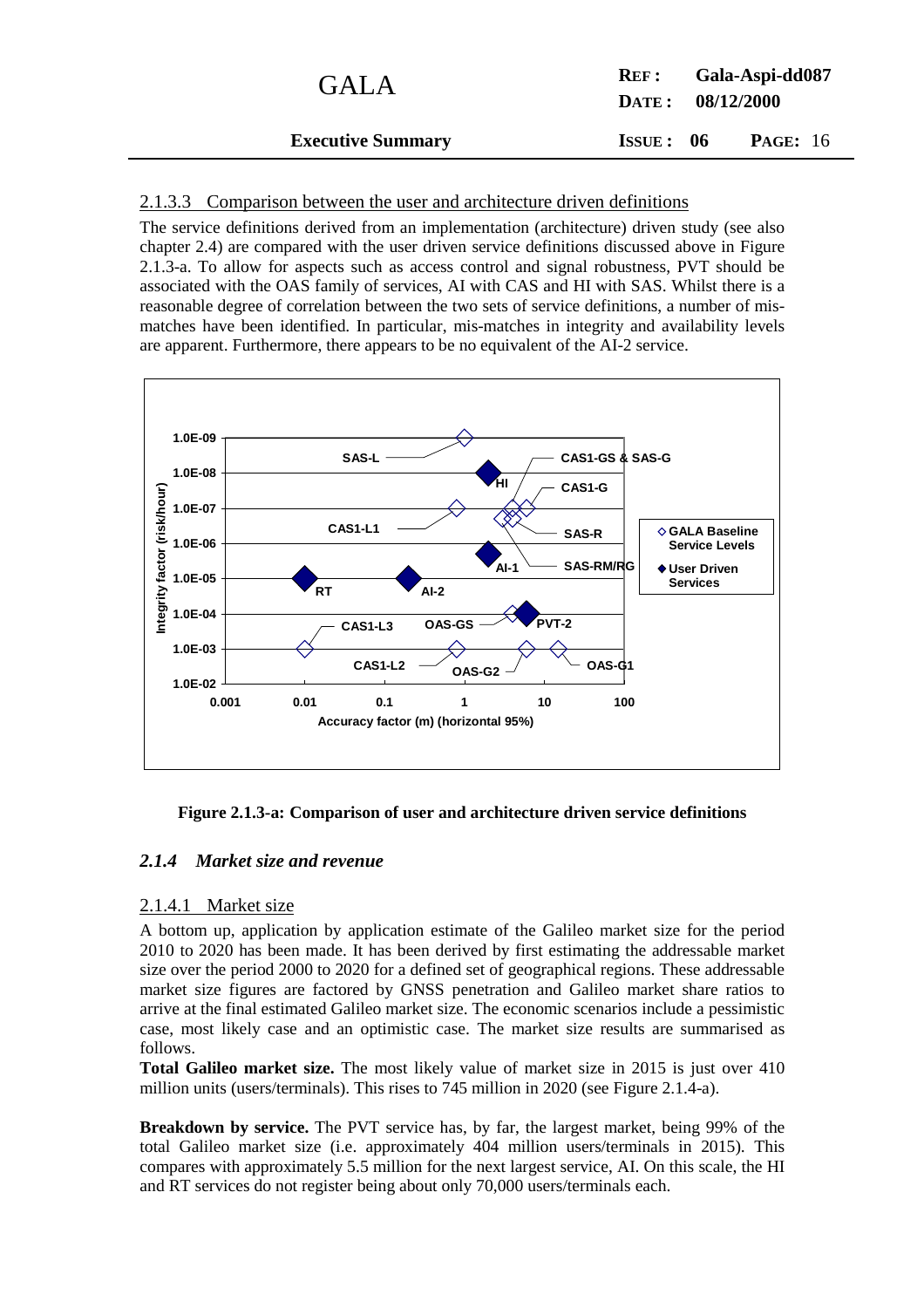| <b>GALA</b> | <b>REF:</b> |
|-------------|-------------|
|             | n           |



#### **Executive Summary ISSUE : 06 PAGE:** 17



#### **Figure 2.1.4-a: Market size growth by scenario**

**Breakdown by application.** Two applications dominate the market size representing between them 96% of the total market of 410 million users/terminals in 2015. These applications are:

- *location based communications* (i.e. mobile phone based location services) with 336 million users/terminals under the most likely scenario in 2015,
- *driver services* (i.e. route guidance, information services, emergency call, theft and recovery for all vehicle categories) with 56 million (most likely in 2015).

In the case of the *location based communication service* application, the Galileo share (in 2015, most likely scenario) is 16% of the addressable market size and the GNSS penetrated market is 38% of the addressable market. In 2020 these values rise to 20% and 45% respectively as the proportion of GNSS fitted phones in the world rises.

**Breakdown by region.** The region with the largest share of the Galileo market in 2015 is the Pacific Rim with 169 million. This is followed by Europe at 125 million and North America at 46 million. This market size distribution is dominated by the size of the *location-based communications* application that has a large forecast Galileo market in the Pacific Rim region. This is caused by the underlying size of the addressable market which in 2015 is forecast to be 593 million in the Pacific Rim region compared with only 294 million in Europe.

#### 2.1.4.2 Revenue

The revenues attributable to the Galileo system have been estimated in terms of year 2000 Euro. This revenue has been estimated in terms of a *gross* revenue and a *net* revenue. The gross revenue can be considered as an indication of the level of economic activity which could be generated by the system a. The net revenue attempts to include only those parts of the gross revenue which are directly attributable to the Galileo navigation products and services. These estimates have again been produced using a bottom-up approach whereby product and service price have been estimated for each application. As these estimates are at the customer supplier interface point in the supply chain, a subset of it is estimated to flow to the Galileo Operating Company, to be estimated on an application per application basis.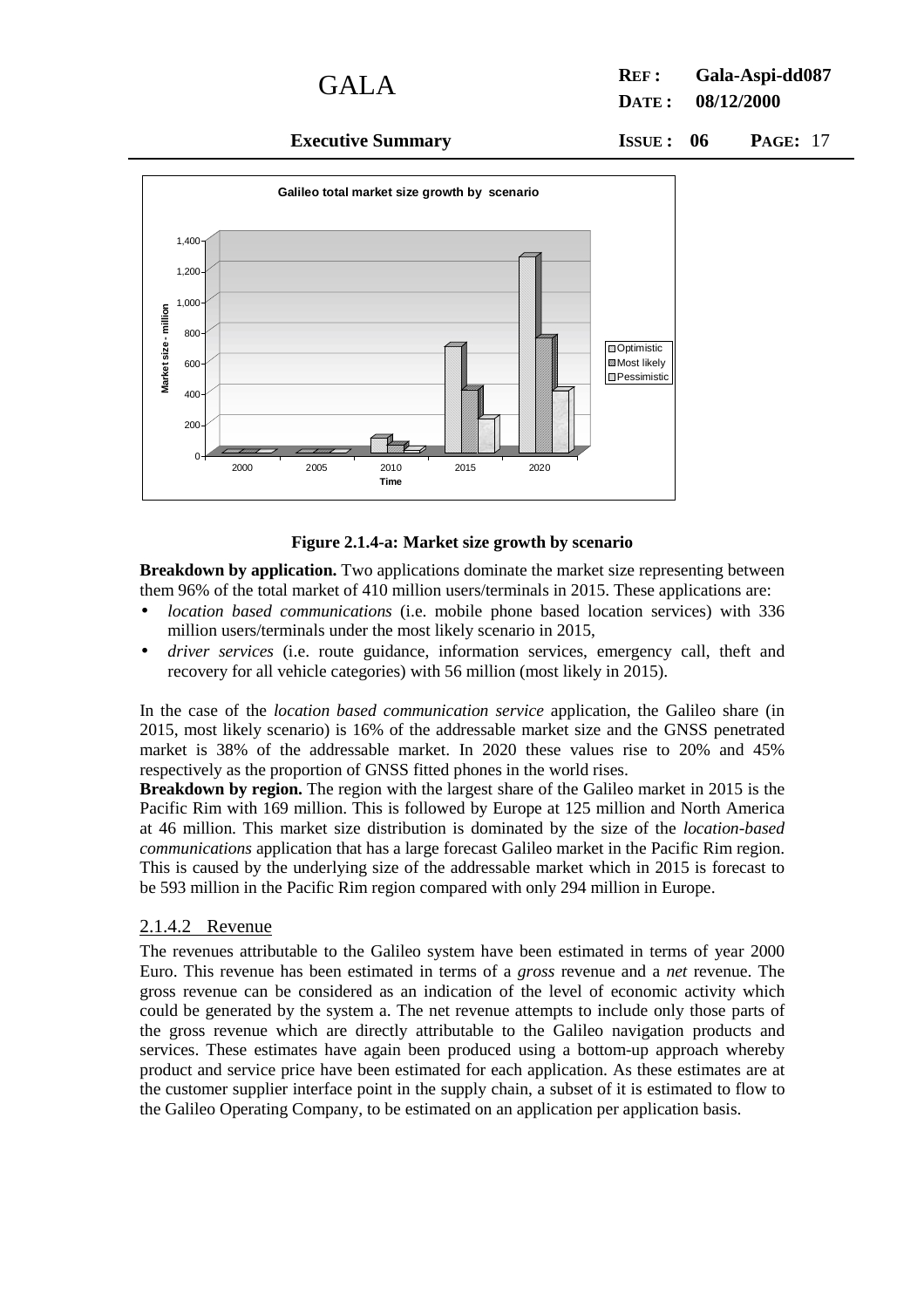| GALA                     |           | REF: Gala-Aspi-dd087<br>$\text{DATE}: \quad 08/12/2000$ |
|--------------------------|-----------|---------------------------------------------------------|
| <b>Executive Summary</b> | ISSUE: 06 | <b>PAGE: 18</b>                                         |

**Total Revenue.** The forecast gross combined annual revenue (i.e. the global total) in 2015 (most likely) is 22.2 B Euro. However, the net component of this is considerably smaller: only 3.2 B Euro (14%) (see Figure 2.1.4-b).



#### **Figure 2.1.4-b: Total net revenue by scenarios**

**Gross Revenue by Service.** PVT service applications make up the largest part of this total gross revenue with a share of 86% (18.9 B Euro) followed by AI applications with a 13% share (2.9 B Euro). The RT and HI services are considerably smaller with shares of only 0.95% and 0.43% respectively.

**Net Revenue by Service.** The PVT share of total net revenue is smaller but still the largest at 59% (1.875 B Euro); however, the other services have larger shares: AI is 33% (1.043 B Euro), RT is 6% (182 M Euro) and HI is 2% (71 M Euro).

**Gross Revenue by top applications.** The top 5 applications contribute 94% of the gross revenue. The top 2 applications alone, *driver services* (12.6 B Euro) and *location based communication services* (4.6 B Euro) together are responsible for 80% of the total revenue; they are both PVT service applications. However, the net revenue component of the top 2 applications above is only 50% (1.6 B Euro).

**Revenue of the remaining applications.** These smaller applications provide a gross revenue of 1.43 B Euro (6% of the total) and a net revenue of 837 M Euro (26% of the total).

**Product versus Service revenue**. In 2015 (most likely values) the gross product revenue (13.2 B Euro) is 60% of the total gross revenue. However, in 2020, this ratio is reversed with the total service revenue (27.3 B Euro) being 64% of the total. This is to be expected because the service revenue is collected from a growing population of customers, whereas the purchase revenue is collected only from new sales.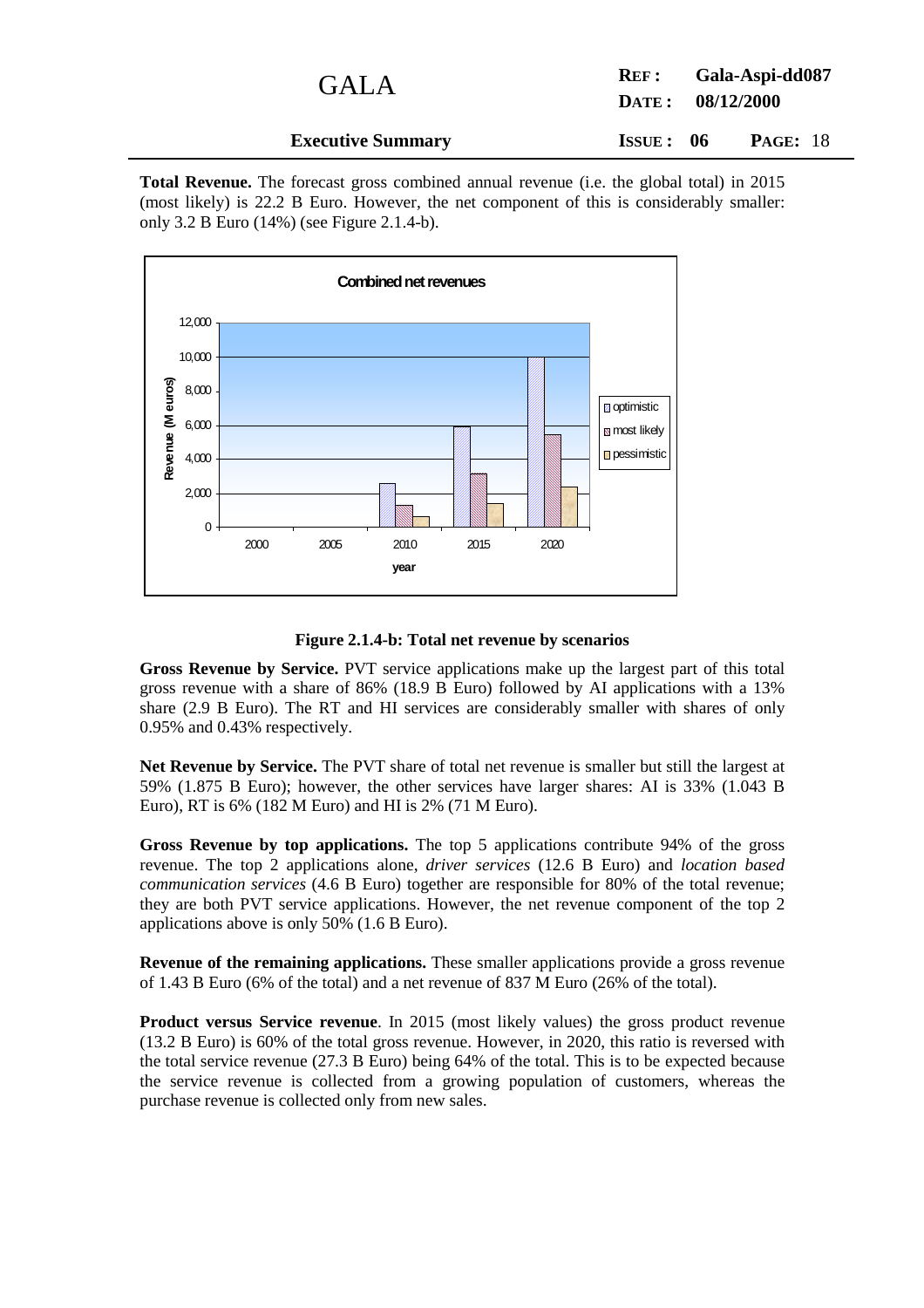#### **Executive Summary ISSUE : 06 PAGE:** 19

#### **2.2 DESIGN REQUIREMENTS**

#### *2.2.1 Candidate services*

The Galileo system will provide a word-wide (global) radio-electrical service allowing users equipped with a dedicated receiver to get their continuous and accurate real-time 3-D position and velocity information (according to ITRF 96 geodetic reference) as well as a Galileo reference time (according to Galileo System Time Scale). This global service will be possibly improved (accuracy, availability, integrity, etc.) in regional and local areas.

As a result of an iteration process with the market analysis and system definition, the Galileo system will provide, as a baseline, four levels of navigation and timing services :

- 1. Open Access Service called OAS for Mass Market applications,
- 2. Controlled Access Service, level 1 called CAS 1 for Professional Market applications,
- 3. Controlled Access Service, level 2 called CAS 2-SAS for Safety of Life applications,
- 4. Controlled Access Service, level 2 called CAS 2-GAS for Governmental applications,

The differences between OAS, CAS1 and CAS2 services are described in section 2.4. It shall be noted that only these four navigation services are foreseen, the other sub-levels identified in this section represent the conditions under which the performances are achieved : environment, hybridisation or combination with external systems or sensors.

A Search and Rescue Service is also proposed as a baseline service of Galileo system in the frame of COSPAS-SARSAT follow-up mission : it is described in Section 2.5.

In order to satisfy user needs, these services will be supplemented by a navigation-related communication service. The navigation-related communication service is related to navigation (or positioning) data or related information (such as traffic information in the considered area).

The baseline approach in GALA is that this service is performed through the use of external communication systems such as for example GSM/UMTS or INMARSAT-like satellites.

An option has also been identified for considering the possibility to implement on board Galileo satellites a dedicated telecommunication payload for broadcatching (from the users to the service centres) and broadcasting (from the user centres to the users) short messages. This issue is described in Section 2.6.

#### *2.2.2 Security policy*

The security aspects are a key driver for Galileo service definition : they address in particular the frequency allocations and the cryptology approaches.

It is to be recalled that no formal security policy has been derived yet by the Galileo System Security Board. The following section therefore presents the rationale/ assumptions related to the security policy considered by GALA.

#### 2.2.2.1 Rationale for a dedicated service

From a security point of view, the provision of world-wide positioning services may cause a major "misuse threat" if they can be used for unfriendly purposes. In addition, the access to satellite navigation services will become more and more easy, due to the future very high number of low cost receivers, providing very accurate positioning information.

The solution assumed to be implemented by national security authorities is to intentionally jam the navigation signals that represent such a threat, on a local basis and during crisis and war periods.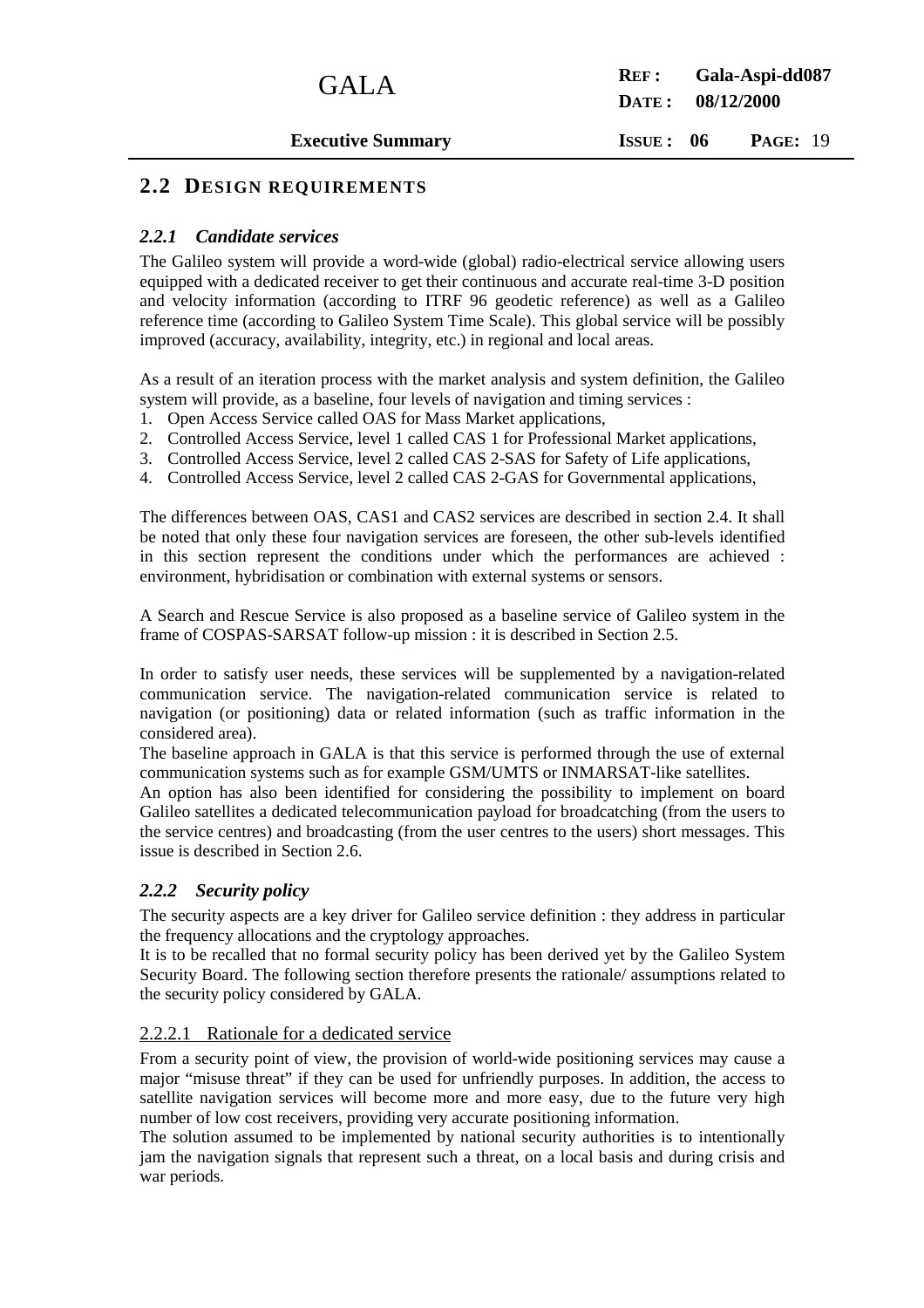| <b>GALA</b>              |                    | REF: Gala-Aspi-dd087<br>$\text{DATE}: \quad 08/12/2000$ |  |
|--------------------------|--------------------|---------------------------------------------------------|--|
| <b>Executive Summary</b> | $\text{ISSUE}: 06$ | <b>PAGE:</b> 20                                         |  |

This solution would be necessary for security reasons, but would have dramatic impacts on all the foreseen applications relying on such signals. Therefore, the approach is to avoid the intentional jamming for the highly critical applications which do not represent a misuse threat. These applications, among which civil aviation, governmental civil and military applications, and other critical applications like network synchronisation for secured data transfers, would be offered a dedicated service, avoiding the necessity of jamming and therefore guarantying the availability in crisis and war periods. The encryption of the signals is the technical means to dedicate this service to the intended users.

#### 2.2.2.2 Access management

The access management of an encrypted service can be performed geographically, users being authorised or denied depending on their geographical location, by group of users or individually. The geographical access management allows to accurately deny a conflict area to all critical civil users (civil aviation, maritime, etc.) : this would prevent anybody, including adverse parties involved in the conflict, from the need to jam such signals intentionally.

This provides full protection of the SAS, dedicated to such critical civil users, and would be possible if SAS and GAS services occupy distinct frequency bands. Such a protection will not be possible for OAS, since its users are not known at all, therefore representing the formerly described misuse threat. This situation drives the need for separation of OAS and SAS frequency bands.

#### 2.2.2.3 Encryption of SAS ranging signals

The encryption of SAS ranging signals, as a consequence of the security policy, needs to be carefully addressed, due to the consequences on safety, certification, standardisation and on the operational procedures to be implemented for ensuring an adequate management of SAS users.

Regarding safety aspects, the possible sources of failures have been investigated, which range from key mismatches to wrong identification of users or user groups as examples. No apparent unfeasibility has been identified.

With respect to certification, it has been assessed that public encryption algorithms are better suited for civil aviation, since the visibility on algorithms is likely to be required by the certification authority and the standardisation process.

As mentioned in the rationale, the objective being to avoid intentional jamming of SAS signals from security authorities and adverse parties, it is needed to guaranty that the service is used for its intended purposes. Procedures will therefore be needed to regularly check that SAS users are the intended ones.

The operational constraints on SAS users need also to be addressed carefully, to avoid work load or heavy constraints and the possibility of wrong keying. Several solutions have been investigated, the basic current concept being that secret elements in the user terminal would be segregated to a "PC-MCIA"-type card, which could be physically dissociated from the terminal itself in order to ease the maintenance of user terminal hardware and not require any secret element from the user himself.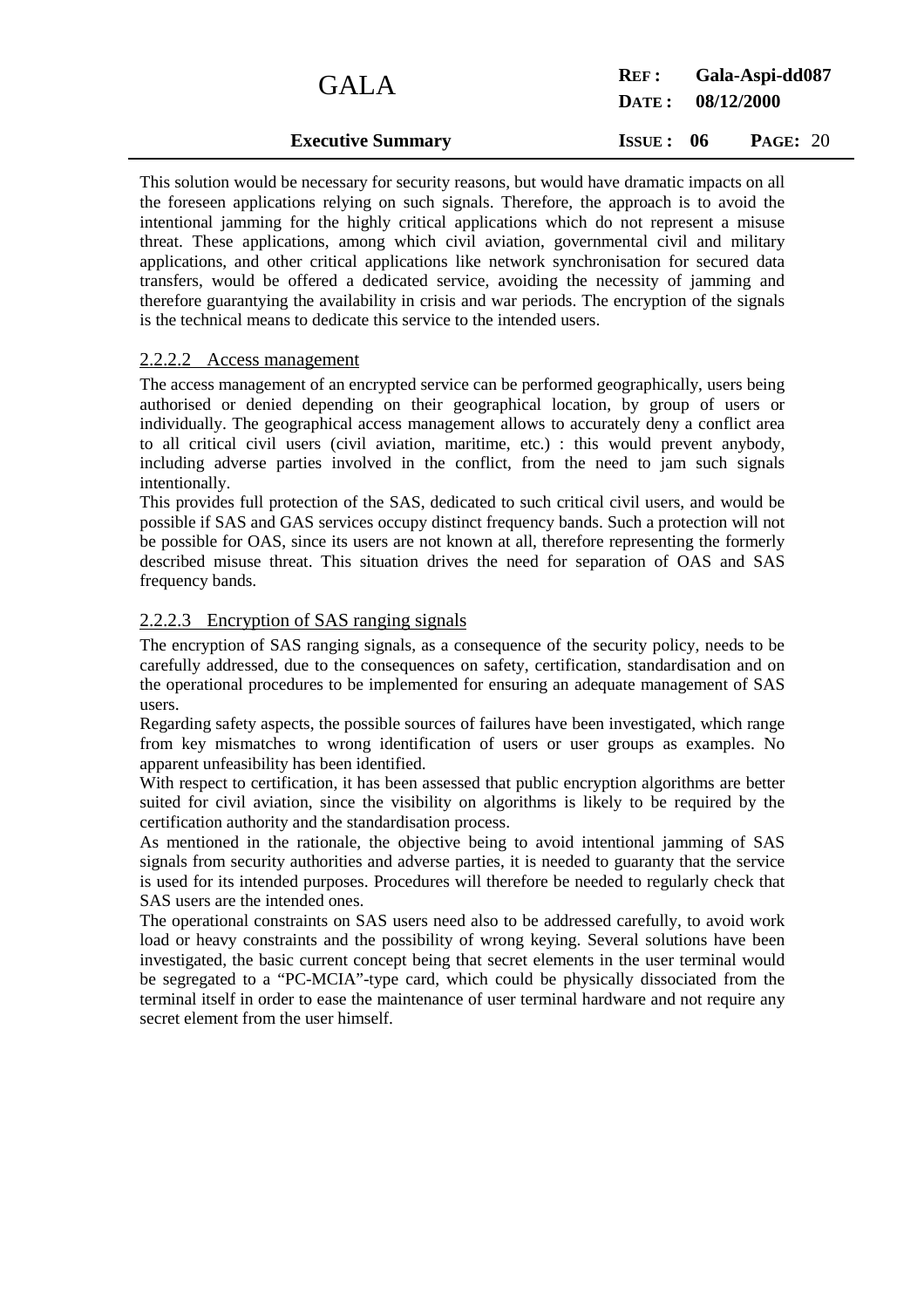| <b>GALA</b>              | REF:<br>DATE: $08/12/2000$ | Gala-Aspi-dd087 |
|--------------------------|----------------------------|-----------------|
| <b>Executive Summary</b> | $I_{\text{S}sUE}: 06$      | <b>PAGE: 21</b> |

#### *2.2.3 EGNOS*

The proposed integration of EGNOS in Galileo, in terms of objectives, services to be provided, architecture and programmatic aspects are detailed in Section 4.6.

The integration scheme has been derived in the following steps:

- Determine the optimal Galileo architecture to fulfil the identified user needs, on the long term in order to ensure its future viability,
- Derive the optimal integration of EGNOS with respect to the identified objectives of this integration.

The integration of EGNOS has to avoid any impact on the current EGNOS AOC development as it is currently defined : operational capability in 2004 for a 15 years lifetime.

This would guaranty that the intended EGNOS services are provided on time to the users. This will also allow to achieve a complete development cycle of a complex system, which is of paramount importance for the credibility of Europe in the development of critical navigation systems.

The necessary evolutions of EGNOS within Galileo are foreseen in one step, and are proposed to accommodate GPS evolutions – provision of the additional civil aviation signal on L5 – that will occur in a similar time frame as Galileo.

The evolution of GPS, which will broadcast dual frequency signals for civil aviation (L1 and L5) implies to provide a new service for users of GPS. It can be anticipated that the other SBAS systems will also follow the GPS evolutions, therefore proposing to implement a regional GEO based service. The GPS integrity services provided through the GEO payload SIS are described in Section 4.6 and related performances are summarised in section 2.4.

#### *2.2.4 GALILEO integrity and certification/standardisation*

Galileo will provide a set of services that include the provision of integrity information concerning Galileo satellites. This information is broadcast within Galileo signal in space from a subset of MEO satellites, on a global (world-wide) basis.

In addition, regional services (outside Europe) can be provided through the implementation of regional components, based on integrity monitoring and control ground segments. The resulting integrity messages are sent to Galileo global component for broadcast within a reserved slot in the Galileo signal in space.

All identified Galileo services assume that the integrity information is protected for security and commercial reasons, therefore being encrypted, and reserved for authorised users only.

It shall be highlighted that even if Galileo services are based, in particular for integrity provision, on an architecture slightly different from the GNSS1 concepts, certification and standardisation concepts are the same as for EGNOS system.

#### *2.2.5 GPS assumptions*

Galileo services may be considered, in some instances, as competing with GPS services. It is therefore required to define Galileo services with key differentiators for the users or the intermediate service providers, when Galileo is used on a stand-alone basis.

It is also clear that a lot of applications will take benefit of an optimised combination of Galileo and GPS signals at user terminal level. This requires the implementation of a certain level of interoperability between the two systems. This appears particularly predictable in mass markets where users will try to take a maximum benefit of free of charge services.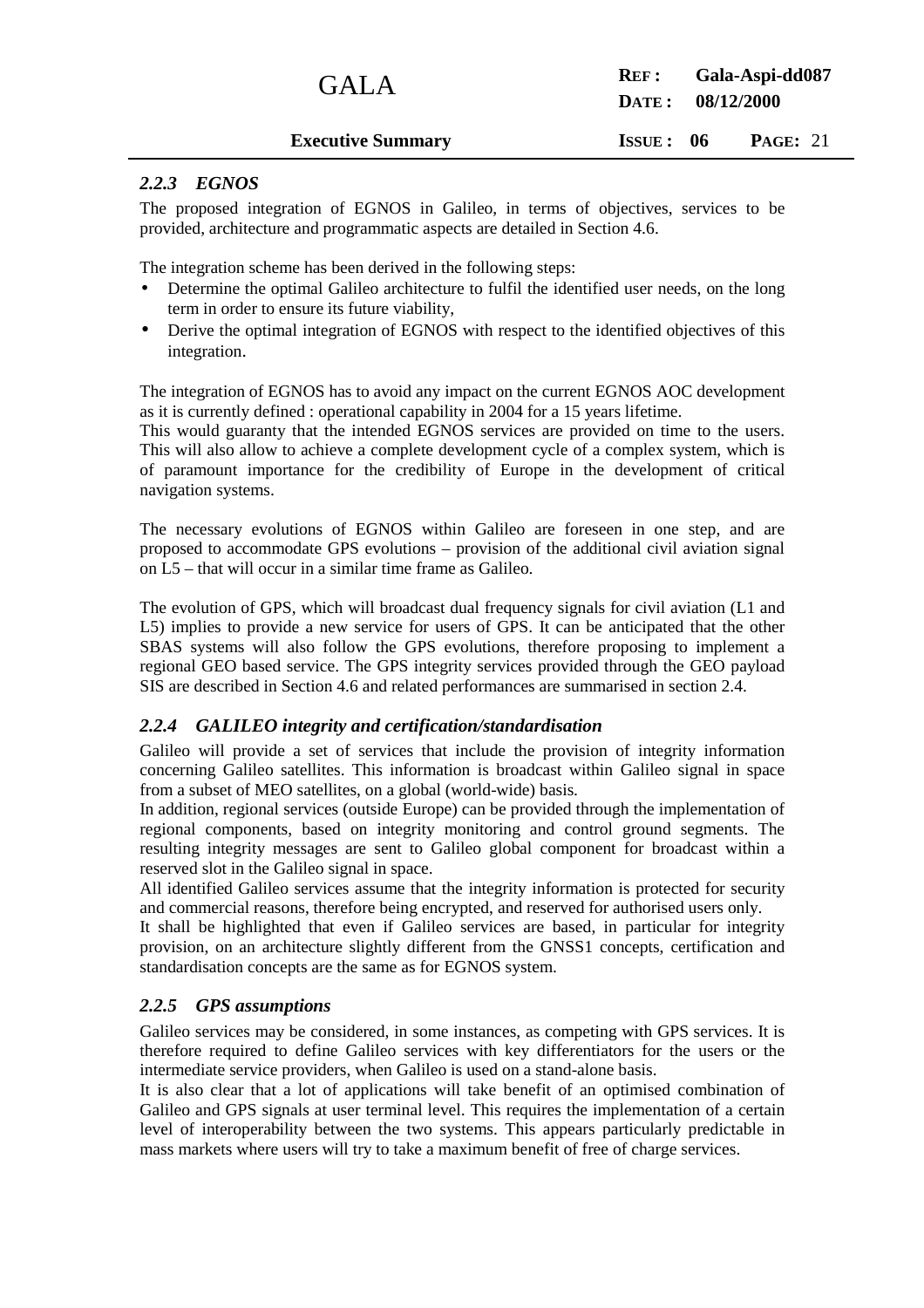| <b>GALA</b>              |                    | REF: Gala-Aspi-dd087<br>$\text{DATE}: \quad 08/12/2000$ |  |
|--------------------------|--------------------|---------------------------------------------------------|--|
| <b>Executive Summary</b> | $\text{ISSUE}: 06$ | <b>PAGE: 22</b>                                         |  |

GPS assumptions are therefore needed when defining the Galileo services, as they represent the conditions to consider for defining the performances of hybrid Galileo plus GPS services. The GPS interoperability requirement also adds a constraint on Galileo signal definition, as the selected frequency plan and code structure have to be compatible to a certain extent with current and future GPS civil signals (Standard Positioning Signals).

#### 2.2.5.1 Assumptions

Around 2008, the GPS system will be different from what it is today. The current GPS satellites (from block IIA and block IIR) will be replaced by the GPS block IIF and later GPS block III satellites. These satellites are the next generation satellites and they will be launched from 2005 and 2008 respectively. Block IIF and block III are assumed to provide significant enhancements over the IIA and IIR, noting that some modified IIR satellites (including L2 C/A code) will be launched from 2003. The design enhancement will lead to a lower URE and lower positioning error. It concerns:

- Better performance of the frequency standards,
- Reduction in the age of data of the broadcast navigation message to less than 3 hours,
- Provision for C/A code and P-code on L2,
- Increased user received power level,
- Provision of a third civilian signal in L5 aeronautical radio-navigation band.

The scheduled date for operational capability of GPS system with block IIF and block III satellites is around year 2016.

#### 2.2.5.2 Dual mode Galileo/GPS receiver

For applications that do not need total independence or guaranty of service, users can take benefit of a combination of GPS signals with Galileo signals, and therefore improve the visibility geometry.

This combination is not foreseen to be a comparison of the computed PVT (Position, Velocity and Timing) data derived from the two systems. Indeed, the objective is to consider all satellites as if there was only one system, in a transparent way. The relative information between both systems including the delta between geodetic and timing references being transmitted within Galileo navigation message.

Some applications will require to combine Galileo, GPS and GLONASS signals but the market foreseen is very small and therefore it appears not to be a real driver to consider this kind of combination when defining Galileo system.

There will also be some possible combination schemes related to the integrity broadcast by Galileo and GPS overlay systems.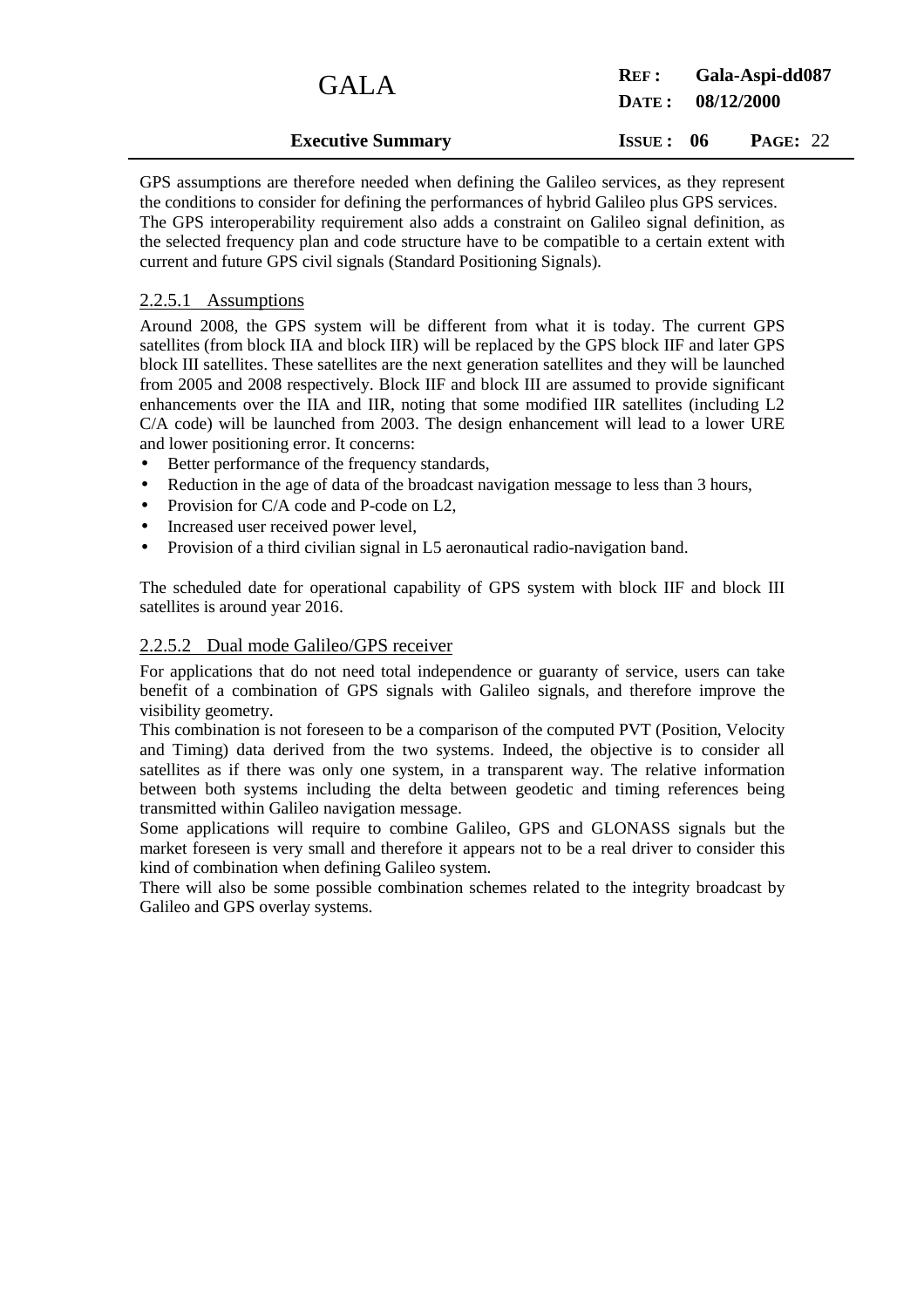| <b>GALA</b>              | $\text{DATE}: \quad 08/12/2000$ | REF: Gala-Aspi-dd087 |
|--------------------------|---------------------------------|----------------------|
| <b>Executive Summary</b> |                                 | $ISSUE: 06$ PAGE: 23 |

#### **2.3 LEGAL AND INSTITUTIONAL REQUIREMENTS**

A key differentiator of Galileo controlled access service with respect to GPS system is that the Galileo operator will provide a guaranty of service to service providers or final users.

#### *2.3.1 Technical and legal definition*

The guaranty of service concerns the complete service over a given period, that is to be defined and may depend on the service and on the users. Technically, this guaranty of service is provided first by the integrity information which ensures to the user that the system is operating well (when it is in a nominal status) and provides alarms (in case of failures). In addition, as the availability of the service is to be controlled, the guaranty will directly impact the required reliability of the system as well as the replacement strategy (with a priori in orbit spare satellites for reducing the mean time between failures).

From a legal point of view, this notion of guaranty of service is relying on mechanisms implemented a priori and a posteriori to prevent, inform (off-line), alert (on-line) or compensate failure, disruption or provision of a service not meeting all of its specifications. These mechanisms include:

- certification, to guarantee that all risks have been a priori controlled,
- licensing, to guarantee that the service is used in accordance with its intended uses,
- a guarantor, to a posteriori take the responsibility for abnormal events. This implies to set up a precise institutional and organisational framework with defined roles, responsibilities and liabilities. To this aim, due consideration has to be granted to a "management" functional analysis and to an "operation" functional analysis.
- a compensation mechanism to reimburse damages,
- a "jurisdiction/recourse mechanism" to be able to claim for compensation

Each part of the service guaranty therefore implies to firstly interface with the technical definition of the service. The technical performances are the technical corollary of service guaranties and provide features for the availability of the signal.

It secondly implies to precisely define the application field of each clause of the legal definition – i.e. certification, licensing, responsibility, liability, compensation and jurisdiction. It is thirdly necessary to associate contractual or conventional clauses and solutions to service failure, disruption or provision out of the specifications, due to the system, the user segment, the environment, the possible denials, etc.

It is lastly of high importance to enlighten actions to be achieved in the legal field due to technical, financial or safety studies and imperatives.

#### *2.3.2 Certification and the international credibility of the system*

The objective is to ensure that the provided service is delivered according to the relevant technical requirements or processes and to a defined binding procedure.

The main actions and recommendations are therefore to establish a certification entity for Galileo, and in parallel to start promote Galileo standardisation of the delivered services, under the auspices of international bodies (ICAO, IMO, ITU, etc.)

The European relevant authorities have to begin to build up certification procedures according to technical performances and existing certification process and entities. The main purposes is to enlighten the possible gaps in the certification processes due to the specificity of satellite navigation –i.e. the certification of a service.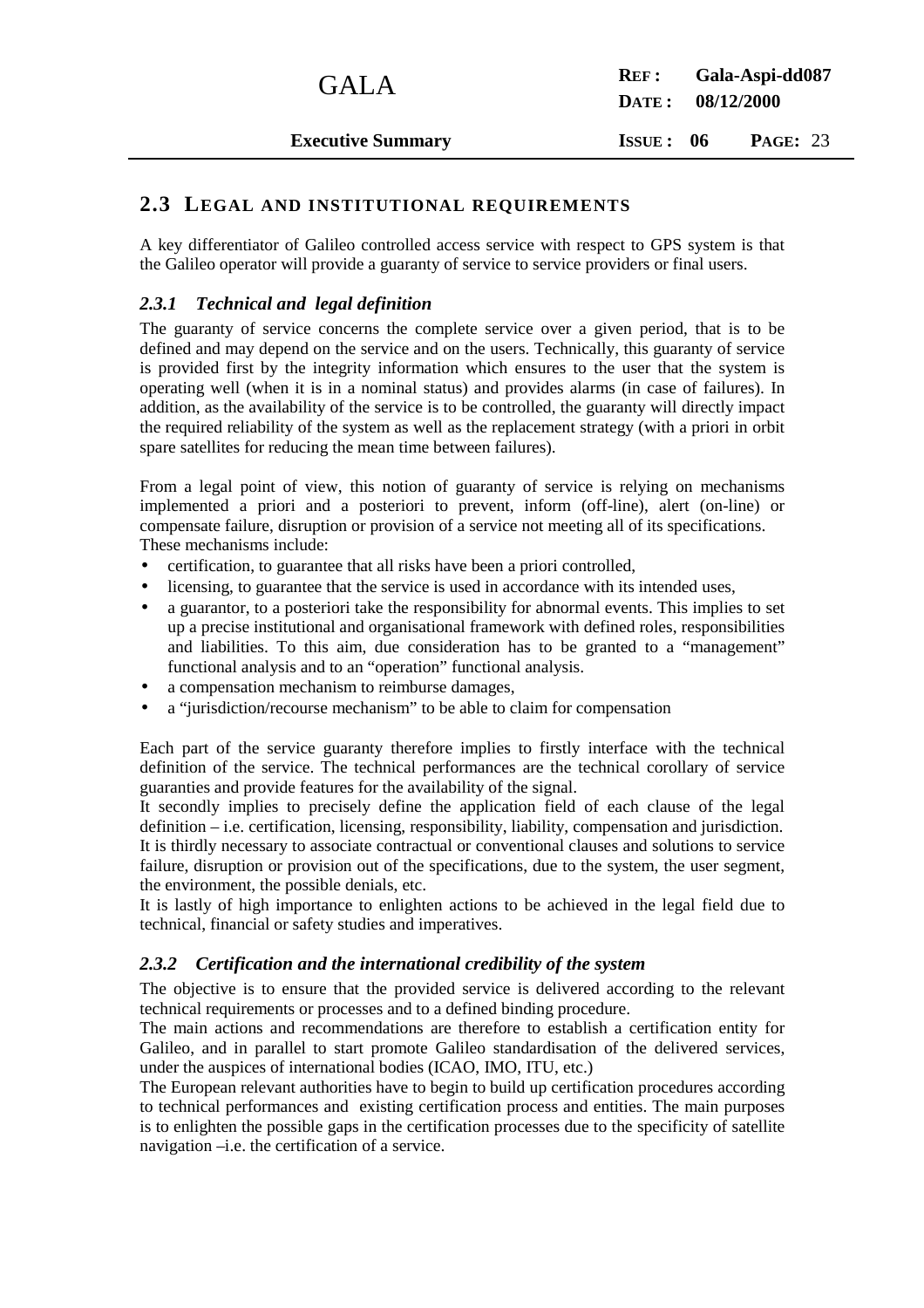| <b>GALA</b>              | $\text{DATE}: \quad 08/12/2000$ | REF: Gala-Aspi-dd087 |  |
|--------------------------|---------------------------------|----------------------|--|
| <b>Executive Summary</b> | $I_{\text{S}sUE}: 06$           | <b>PAGE:</b> 24      |  |

As far as possible, it is nevertheless important to focus on the use of existing certification frameworks (e.g. for civil aviation applications) and to enlighten the likelihood of new certification procedures.

#### *2.3.3 Service guaranty, control access and the need to limit risks*

Guaranty of service involves the responsibility and perhaps liability of the service guarantor. This is the assumed main differentiator from the American GPS or the Galileo OAS. In both cases, there is no technical performance and availability guaranty. It is moreover of main importance to enlighten and define the legal means to exclude liability  $-$  i.e. the likelihood of liability waivers and disclaimers.

When guaranty of service is evoked and in order to limit the risk as much as possible, the guarantor shall be confident in the use and users of the provided services. On a legal and insurance point of view, "taking responsibility" is only possible when the risk is under control. This enlightens the need for a definition and legal qualification work on Galileo risks – i.e. catastrophic risks, major risks, etc.

The risk management and the increase of linked taken responsibility and liability are possible by controlling the access to the service. Controlled access services through licensing shall allow to limit the risks of misuses and therefore to increase the level of responsibility and liability the guarantor shall take. The main reason is that controlling the use of the service, which is not possible for OAS, limits the main risk – i.e. court actions introduced by unknown users for uncontrolled damages, and forum shopping.

#### *2.3.4 The need for a strong guarantor for Galileo*

A guarantor for Galileo implies to set up a precise and defined institutional and organisational framework for Galileo. The first task in this field is to embody States and the European Union with precise roles and responsibilities for satellite navigation in Europe and world-wide.

Moreover it is necessary to fix in a clear way the institutions, entities and companies, currently existing and to be established, peculiarly focusing on hosting country or countries, because it determines the positive law for the implementation of the entity or entities, legal personality, responsibilities, roles and compositions.

The ownership of the system is one of the most sensitive topics regarding Galileo. Furthermore international and European texts and regulations exist in the field of space asset ownership and linked rights and obligations, responsibility, registration and liability (in the 1972 Liability Convention sense). Ownership also deals with or is impacted by the identity of the owner, "nationality" (either domestic or European) of the system, the question of independence of the system through ownership. Ownership obviously enlightens a necessary IPR general agreement on essential concerns (patents, know how, etc.)

The owner of the asset will be submitted to the positive law of the hosting country. Procurement rules shall also be studied, granting a peculiar interest to the Agreement on Government Procurement. Lastly the possible system concession legal regime may have important consequences on the ownership legal regime.

From an organisational point of view, possible existing frameworks such as INMARSAT as amended, the European Environment Agency, the Arianespace model, the Spot Image model, INTELSAT scheme are relevant for Galileo. Parts of all those models show significant and profitable interests for the scenario retained for Galileo. The most interesting one for general organisation appears to be the INMARSAT framework.

The relationship among the different actors in Galileo will be embodied in precise identified legal links. But the legal qualification for each of those legal links is of main importance. One could be a Public Service Agreement, between the Galileo Agency and the Galileo System Operator. A Public Service or Public Market Concession can be agreed between the owner of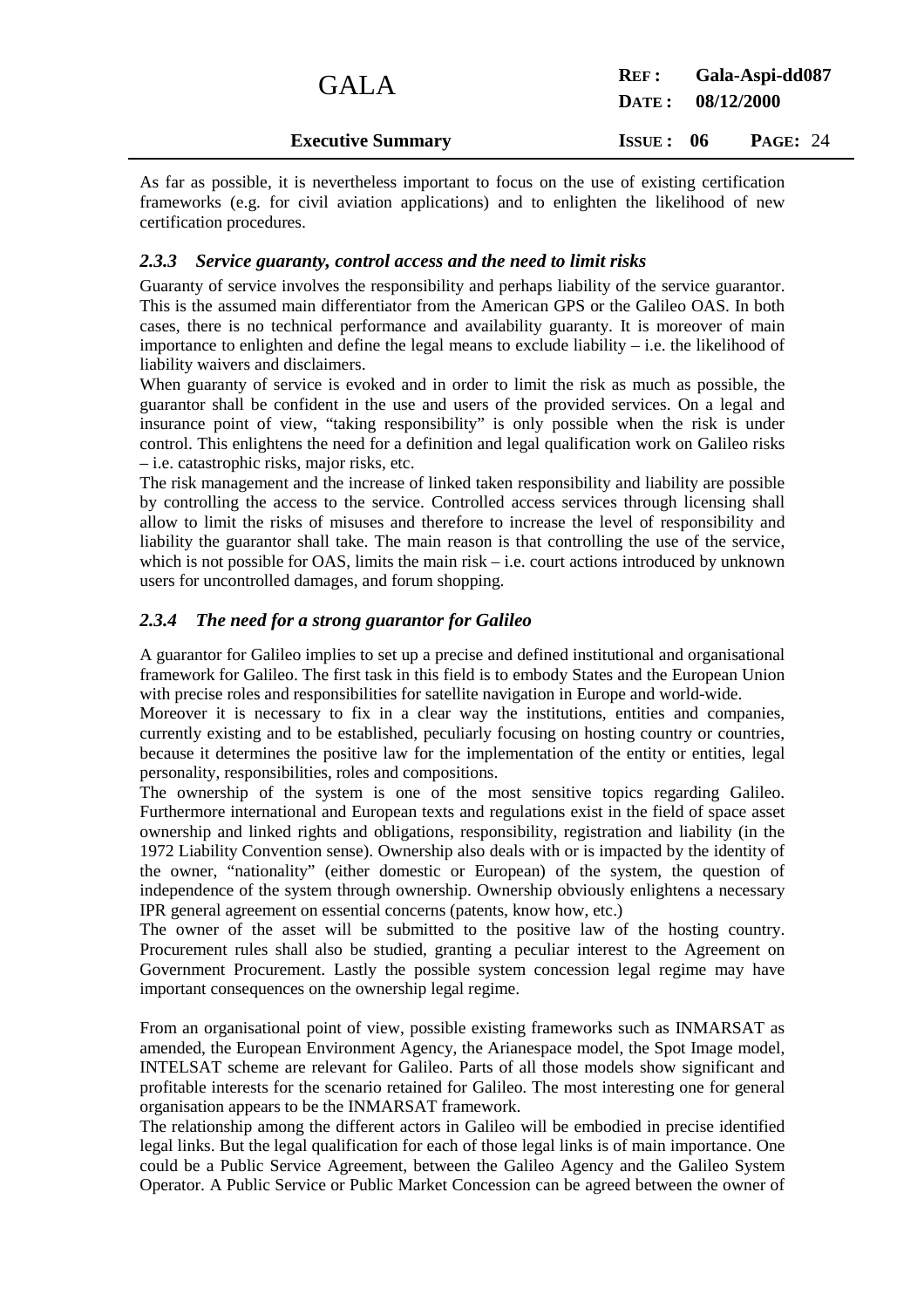| GALA                     | REF: Gala-Aspi-dd087<br>DATE: $08/12/2000$ |  |
|--------------------------|--------------------------------------------|--|
| <b>Executive Summary</b> | $\text{ISSUE}: 06$ PAGE: 25                |  |

the system and the operator of the system. Private law contracts will rule relationships between the service provider and the users. It is also of main interest to focus on the inventory of all other possible legal links that frame the Galileo service provision chain.

Organisational issues also deal with the control of the system. Depending on the legal personality of the involved institutions in the Galileo service provision chain, the control of the system can be public, private or shared. Advantages and drawbacks of all alternatives are to be carefully studied.

#### *2.3.5 Compensation and the viability of the system*

The compensation may be limited or unlimited. It can also be established through contractual or conventional clauses used as technical gap fillers in case of abnormal events. These clauses forecast for instance reparation or replacement within a certain period of time. Due to the specificity of Galileo purpose – i.e. the provision of a service, the compensation clauses are to be totally innovative.

The compensation system shall forecast due guaranties for compensation payment such as the Agency, State or the settlement of a European or international Fund for damage compensation. If need be, mechanisms for fund recovery and criteria for using the compensation Fund are to be set up. Another solution is to guaranty the compensation payment through insurance and re-insurance mechanisms.

It is also necessary to enhance safety analyses and failure trees with financial scenarios linked to compensation, court action, etc.

#### *2.3.6 Jurisdiction and possible relevant legal regimes*

The service guaranty means that the claimant or the victim has prompt, available settlement of dispute frameworks, defining in particular means of proof and recording systems, the likelihood of claims, the definition of the parties, available recourse mechanisms and a jurisdictional system available to introduce its claim.

But as long as service guaranty is to be ensured, it is also necessary to take into account the defending capacity of the responsible or liable entity (ies), through as far as possible the limitation of the potential claimants to known users, the limitation of the forum shopping risks, the limitation of the liability/compensation amount risks and the definition of the possible recourse actions for the liable entity.

According to the different enlightened services, several legal regimes apply. The main criteria for legal regime definition are the user community and associated peculiar legal environment, the legal personality of the service provider (s) and the technical service guaranties. The different possible positive legal regimes are:

- a contractual limited liability regime based on commercial objectives. This legal framework enlightens the issue of quasi-contractual liability and necessary precise limits to it,
- an extra-contractual liability regime (civil liability), either limited or not, based on common law obligations. States / Inter Governmental Organisations liabilities are to be carefully taken into account through for instance the joint and several liability mechanisms or the use of substitution action mechanisms as well as the qualification of the liability regime - i.e. either absolute or fault liability,
- tort liability in any case when tort law applies.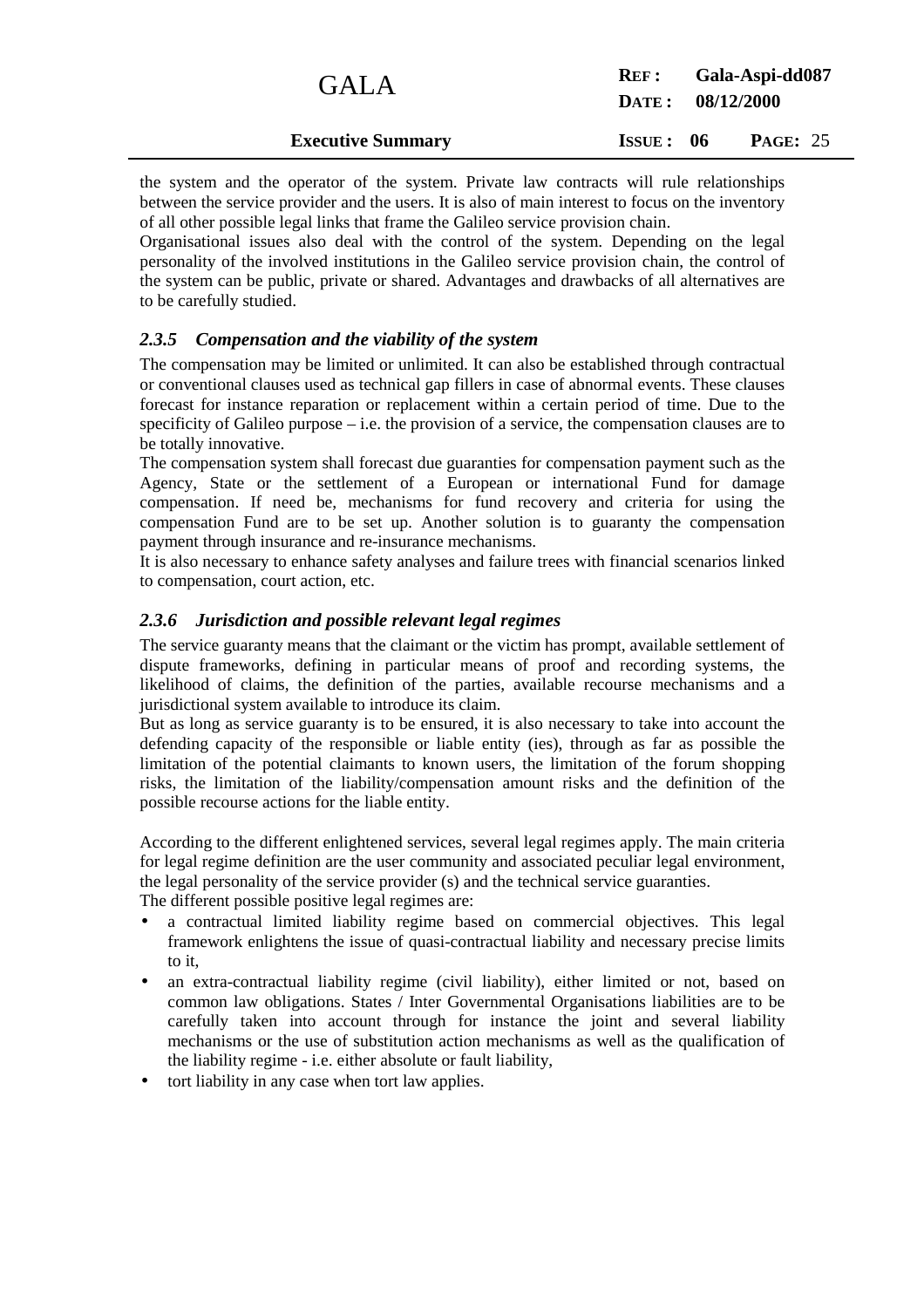| GALA                     | $\text{DATE}: \quad 08/12/2000$ | REF: Gala-Aspi-dd087 |
|--------------------------|---------------------------------|----------------------|
| <b>Executive Summary</b> |                                 | $IssUE: 06$ PAGE: 26 |

#### **2.4 NAVIGATION SERVICES AND SYSTEM PERFORMANCES**

This section addresses the description of each navigation service and the summary of performances at user terminal level.

#### *2.4.1 Open Access Service (OAS)*

The Open Access Service (OAS) is defined for mass market applications and then shall provide by definition free of direct user charges access signals for positioning and timing. The Galileo OAS shall be accessible with the adequate receiver without authorisation.

As this market is already addressed by GPS SPS signals, the GALILEO OAS services shall match the expected performance of the GPS IIF or GPS III SPS and its evolutions.

As for GPS, the OAS service shall not provide an integrity information computed by the system. Indeed, the OAS service is not guaranteed and the quality of Galileo SIS can only be estimated by algorithm implemented at user terminal level (RAIM). The OAS service is never granted, especially in case of crisis or war. There is no liability from Galileo service provider on OAS services.

The OAS Service is defined in order to be compatible with low cost receiver designs, as European receiver manufacturers will face a real competition from GPS receiver manufacturers (mainly non European).

The OAS service shall be compatible with user terminals using one or two fixed frequencies : the choice of whether to use single or multiple frequency capability in a receiver is left to the user. A single frequency system is likely to be, at least initially, cheaper and smaller, and would be used in certain portable applications (such as the hand-held receiver market). A multiple frequency device may have uses where space and weight are not so much at a premium (such as in-car). The use of only one frequency will degrade slightly the accuracy performance as described in the table of service performance.

The OAS signals are unencrypted the proposed structure of which is defined in a public ICD.

The single and dual frequency OAS are global : delivered world-wide. They are respectively called **OAS-G1** (for Global 1 frequency) and **OAS-G2** (for Global 2 frequencies).

From a user point of view, it will be possible to combine Galileo OAS signals with signals from other systems in order to improve either the accuracy or the availability of a given level of accuracy. The choice of these systems will probably depend on the considered application but the following combinations are anticipated :

- Galileo OAS-G2 signals with GPS SPS signals (L1 and L5 for example) : this service is called **OAS-GS** (for OAS Global plus SPS signals),
- Galileo OAS-G2 signals with LORAN signals : this service is called **OAS-GL** (for OAS Global plus Loran signals), and is supposed to take benefit of better availability of LORAN signals in urban areas,
- Galileo OAS-G2 signals hybridised with other sensors already embarked by the user vehicle such as gyros, accelerometers, etc. signals : this service is called **OAS-GH** (for OAS Global plus Hybridisation), and is supposed to take benefit of better availability of hybridised sensors in urban areas (these sensors being better calibrated when Galileo SIS are available).

A combination with GSM-UMTS is also envisaged in particular for in-door navigation and will have to be defined when positioning techniques based on UMTS capability are better defined.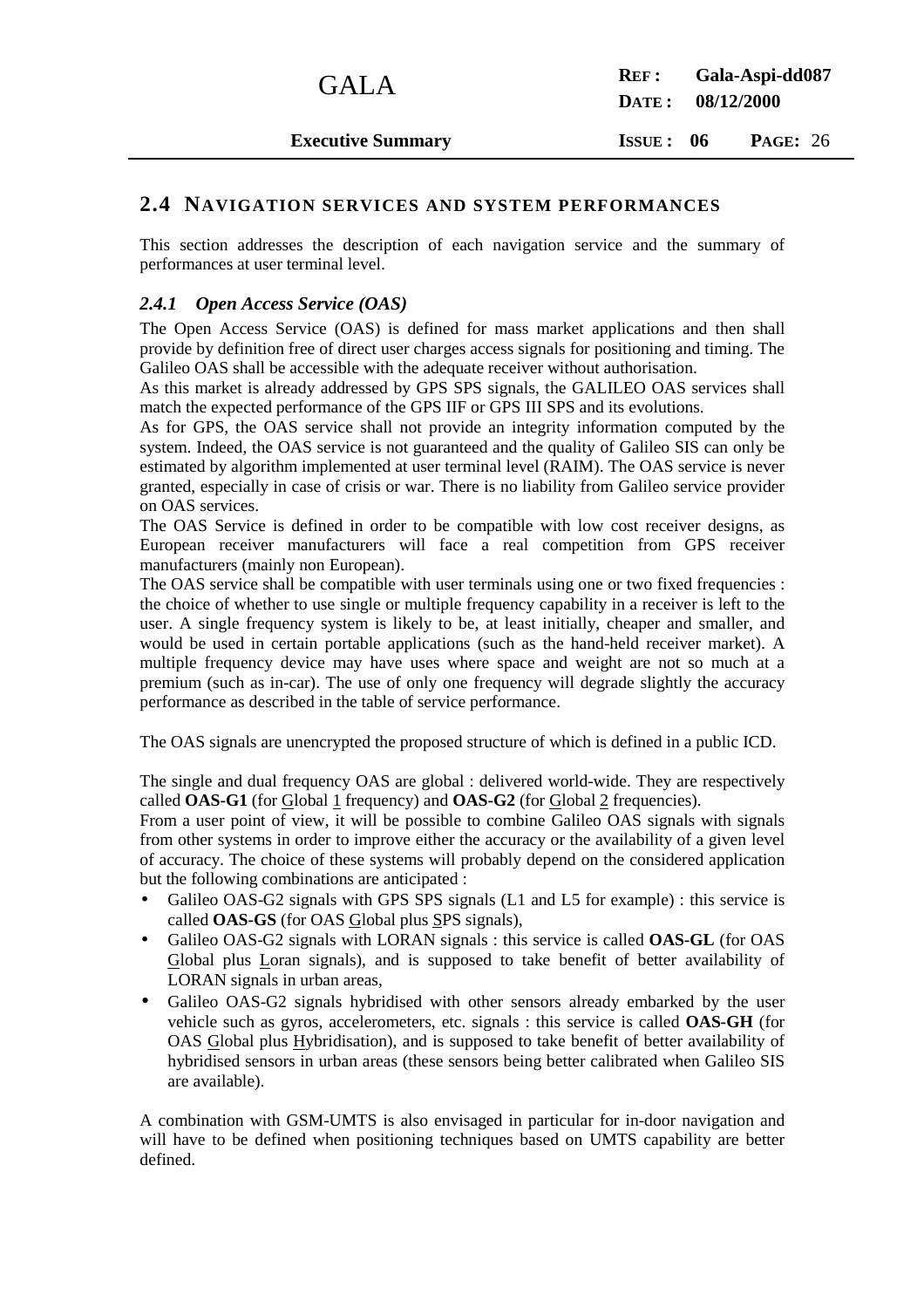| GALA                     |                    | REF: Gala-Aspi-dd087<br>DATE: $08/12/2000$ |                 |
|--------------------------|--------------------|--------------------------------------------|-----------------|
| <b>Executive Summary</b> | $\text{ISSUE}: 06$ |                                            | <b>PAGE: 27</b> |

#### *2.4.2 Controlled Access Service 1 (CAS1)*

The Galileo Controlled Access Service 1 (CAS1) is defined for professional or scientist market applications which need a better service than OAS and are ready to pay for it. From a user point of view, different levels of performance improvement can be achieved based on the use of high data rate signals.

First, the CAS1 service is broadcasting on a global basis (world-wide) an integrity information that controls the quality status of CAS1 signals and sends an alarm to the user in case of problem in a very short delay (Time To Alarm in the range of 10 s). The CAS1 service will be guaranteed, if the user is using a CAS1 certified terminal under normal conditions, except in period of crisis or war. This notion of Service Level Agreement is a key performance differentiator with OAS (plus GPS) services even when combined with RAIM algorithm as, in the latter case, there is no formal liability from the Galileo Service provider. This Global service is called **CAS1-G**.

An alternative to this service consists in combining Galileo CAS1-G service with GPS SPS service and by also computing and distributing to users the integrity of GPS signals. This service is called **CAS1-GS** service (for Global and SPS).

The second main interest of CAS1 service deals with accuracy improvement. Differential corrections enhance the accuracy provided by the Galileo Global Component down to a metric level, by reducing (or removing) common (i.e. correlated) errors which occurred during the signal propagation. This is achieved by the broadcast to the user of the corrections computed by ground-based reference stations, namely Local Components. The broadcast information data are constituted by the differences obtained comparing simultaneous or near– simultaneous measurements performed by a reference station (located in a known position), with the expected values (based on the "a priori" known location). Such corrections are then transmitted in real-time to the users over the area of interest, that can extend from typically 10 to 50 km from the reference station.

Moreover, the Local Component can compute an Integrity information, and transmit it to the user within a Time To Alarm shorter than the one provided by the Global Component, as the information is typically broadcast locally by UHF-VHF links and not via the Galileo satellites. This local service is called **CAS1-L1**. The interest of an additional alternative consisting in broadcasting the local correction data via Galileo satellites (called **CAS1-L2**) is analysed but presents market limitations due to the limited number of areas that can be covered at a given point in time.

It shall be noted that the CAS1-L1 service can be proposed by external service providers that can develop their own reference stations and use the OAS signals as there is no need for global integrity information. This kind of service is aimed to be part of a package which would provide a value-added service by combining different types of information (location plus traffic information for road market for example). There will therefore be a competitive environment in this field and the viability of Galileo CAS1-L1 and CAS1-L2 will have to be demonstrated.

A third local service (called **CAS1-L3**) is proposed for users who require centimetre accuracy level or real-time kinematics. This service is based on the use of TCAR algorithms that require to process a third navigation signal. For commercial purposes, this third signal might be encrypted and then its access could be charged to this kind of users (construction and civil engineering, mining, geodesy, etc.). In fact, as a baseline, it is proposed not to encrypt this third frequency (there would then be three OAS signals). AS a matter of fact, as TCAR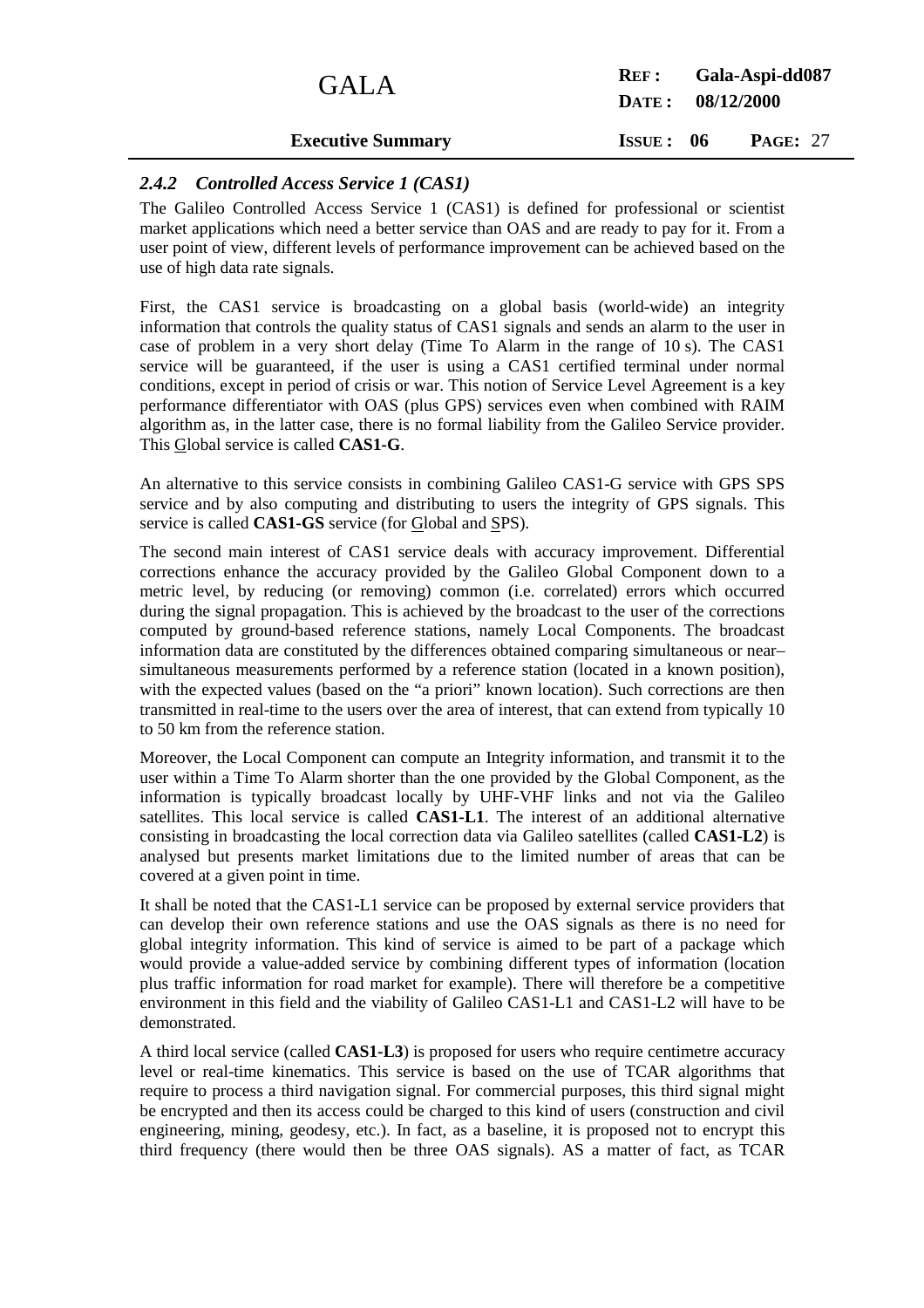| <b>GALA</b>              |           | REF: Gala-Aspi-dd087<br>$\text{DATE}: \quad 08/12/2000$ |  |
|--------------------------|-----------|---------------------------------------------------------|--|
| <b>Executive Summary</b> | ISSUE: 06 | <b>PAGE: 28</b>                                         |  |

algorithms need differential corrections (which can be encrypted), CAS1-L3 service can still be considered as part of CAS1 local services.

However, it shall be noted that, by 2016, GPS system will provide three open access signals, free of charge and it will be difficult to sell this kind of service, even if the differential corrections needed for TCAR service are free. In this case, the service might become an OAS service called OAS-L3.

The Galileo CAS1 shall be restricted to paying users, with the adequate receiver. The CAS1 service shall be compatible with user terminals using two or three defined frequencies.

As a baseline, the CAS1 services are supposed to be based on OAS signals with encryption of data to be accessed by professional users (global or local integrity, local differential corrections, etc.) as part of the navigation message.

However, the overall viability of CAS1 service is not fully demonstrated as there are or will be, on the market, competitive and free of charge services. As noted above, with Galileo OAS signals plus, if needed, GPS SPS signals, the local service can be proposed by external service providers, and the integrity information can be computed at user terminal level : one could argue that users will reject paying for CAS1 service despite the Service Level Agreement.

Anyhow, as the integrity information shall be in any case provided for CAS2 services, the provision of global integrity for CAS1 signals will not result in a large extra cost on system development. It could be provided in any case, even if paying for this service turns to be not viable. Therefore an alternative consists in not encrypting the data and providing them free of charge as part of OAS services. In this case, there would be no more a CAS1 service but a more competitive OAS service (but no Galileo liability).

The choice for keeping or not a CAS1 service can be made later on during the development of the programme, when the market analysis is more mature. The only impact would be the development or not of encryption boards.

As fleet management is a key market for CAS1 service, professional users will require in particular to improve the availability of the service in non favourable environment such as urban areas. Therefore, the CAS1 services shall be defined in order to optimise the time to first fix (TTFF), in particular for reacquisition of SIS after shadowing effects due to building blockages. In addition, there is a need for combining, at user terminal level, CAS1 signals with other sensors (gyros, accelerometers, etc.) or systems (LORAN, GSM-UMTS, etc.).

#### *2.4.3 Safety of life Access Service (SAS)*

Safety of Life considerations are important for nearly all transport applications but also for many non-transport applications. There is no common definition of the term "Safety of Life Requirement" among different Safety of Life applications. Have been considered in this category the applications which, if performance of a navigation service is degraded or terminated without real time notice, could lead to having human lives being placed in danger.

The main driver for this service is the provision of a high integrity level of navigation data with optimised Alarm Limits and Times To Alarm. In addition, the SAS service shall be certified and related standards shall be defined and qualified.

The civil aviation community as well as the maritime community have produced clear performance requirements for the different phases of navigation, which have been considered for the SAS service definition. These requirements are slightly more stringent than OAS/ CAS1 ones.

The SAS performance shall be obtained by using the adequate certified dual-frequency receivers. The frequencies for SAS shall be Aeronautical Radio-Navigation Services frequencies.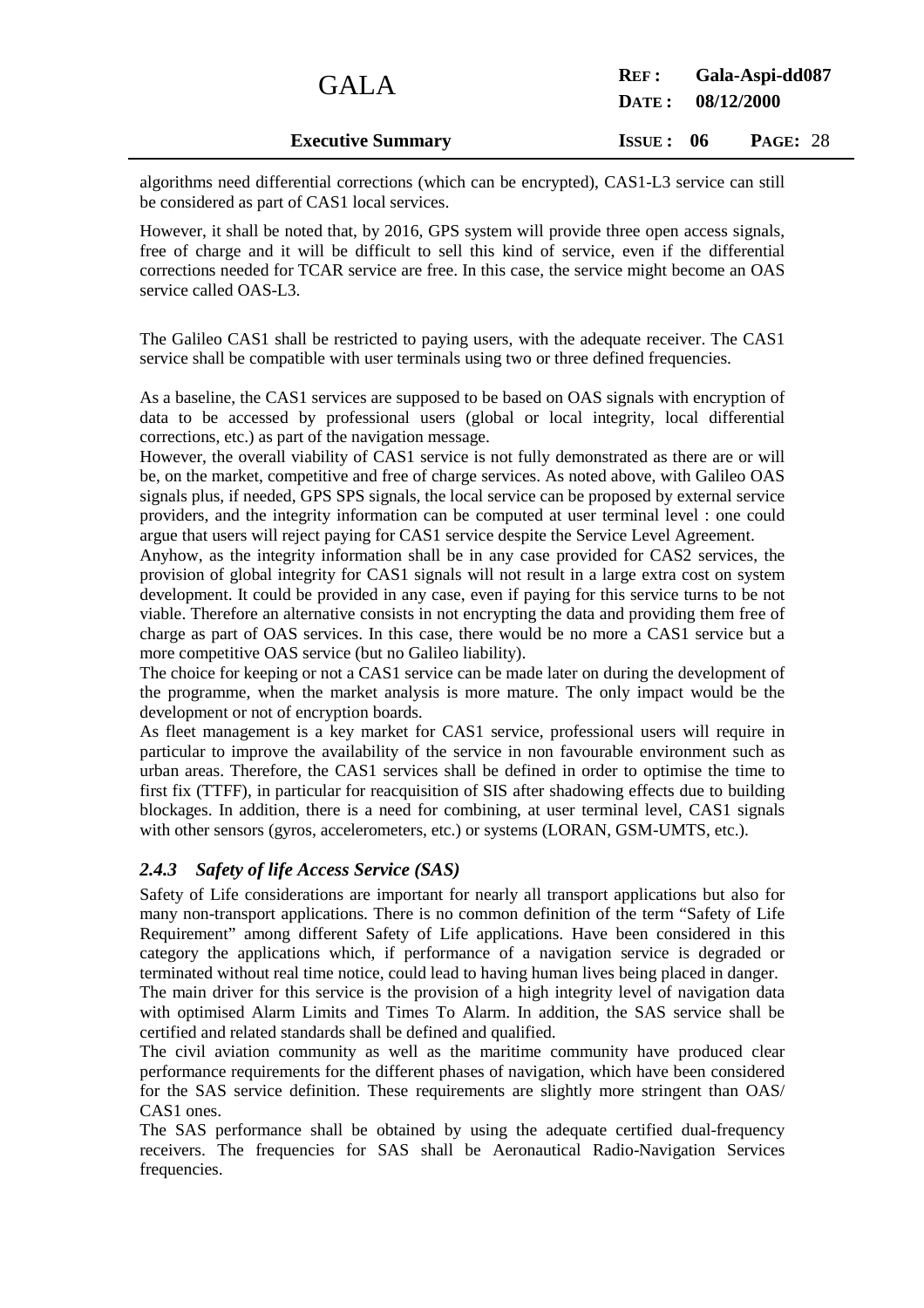#### **Executive Summary ISSUE : 06 PAGE:** 29

As a baseline, it is proposed to encrypt the SAS signals. With encryption, the security policy (described in section 2.2.2) could be easily respected : when SAS signals are on different carriers than OAS/ CAS1 signals, it will be possible to deny the access to OAS/ CAS1 users without denying the access to SAS users (who are in this case known and controlled). From a safety point of view, encrypted signals are better protected against spoofing. From a liability point of view, as the SAS service is assumed to be guaranteed, the liability of the service provider will be enlarged and encryption will provide better means for controlling SAS users. From a legal point of view, there is no formal opposition with Chicago Convention and Wassenaar Agreement.

The SAS services shall be free of direct charge for users and the encryption is not a means for payment of SAS services.

The implementation of encryption shall be optimised in order to limit at maximum the key management constraints and ease the SAS user terminal maintainability.

One key question is related to the choice of the encryption algorithm : a secret level algorithm offers a higher robustness whereas a public level algorithm (only the keys are secret) will be more easily accepted by the SAS community.

In term of services, as for CAS1, the SAS can be delivered either Globally (**SAS-G**) based on a global integrity network with a Time to Alarm requirement of 6s to 15s, or Locally (**SAS-L**) with a time to alarm of 1s, the local differential correction being broadcast from local component via UHF-VHF links.

Galileo intends to provide a world-wide guaranteed service. However, for liability issues, it is proposed within Galileo architecture to offer a capacity for some regional services with the same level of performances through channels where the region authorities provide a status on Galileo performance to their users.

Regional services (outside Europe) can be provided through the implementation of regional components, based on integrity monitoring and control ground segments. The resulting integrity messages are sent to Galileo global component for broadcast within a reserved slot in the Galileo signal in space. The regional service is then an overlay to the Global service, the regional messages being under the responsibility of each region. This regional service broadcast through Galileo MEO satellites only and is called **SAS-RM** (for Regional by MEO satellites). An option is also considered where regional messages are broadcast by GNSS1 GEO satellites :this service is called **SAS-RG** (for Regional by GEO satellites).

In order to improve the availability or the robustness and reliability, a large part of SAS users will probably take benefit of a combination of SAS-G or SAS-RM signals with GPS L1 and L5 SPS signals. In this case, **SAS-GS** and **SAS-RS** services will provide integrity for both Galileo and GPS signals.

Other services for European SAS users are provided by the evolution of EGNOS system as described in Section 4.6.

As for OAS-CAS1, the SAS users will combine SAS signals with information from other sensors or systems.

#### *2.4.4 Governmental Access Service (GAS)*

Galileo is a civil system providing a robust service called GAS for Governmental Applications. This service will be used by several categories of users including military and other governmental communities (police, fire, ambulances, transport of nuclear waste, military, etc.). The control of this service will be ensured by civil bodies.

The GAS service is aimed to be an operational navigation service even in periods of war or crisis (terrorism for example) when other services may be jammed on a voluntary basis or not.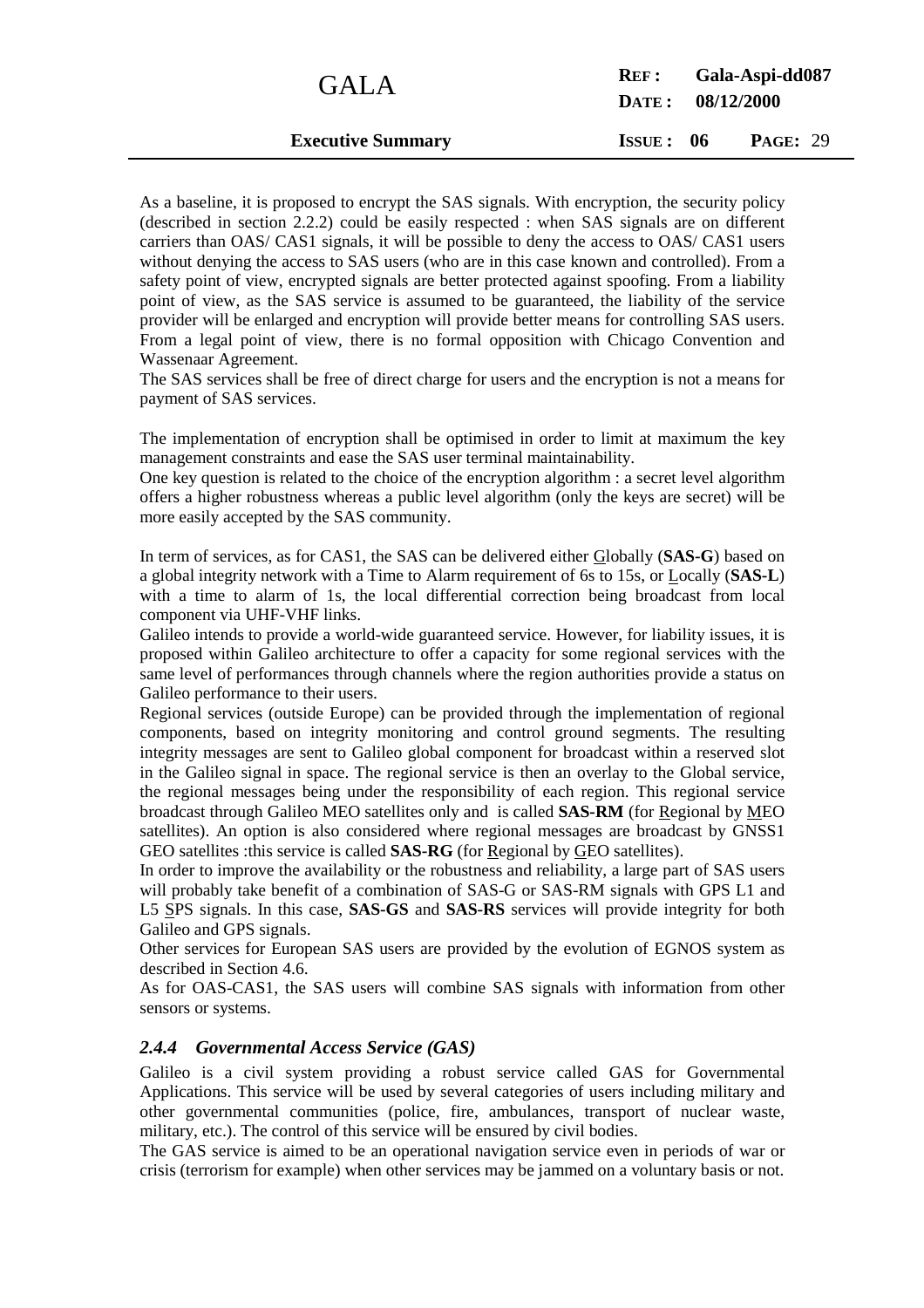| GALA                     | REF: Gala-Aspi-dd087<br>DATE: $08/12/2000$ |                 |  |  |
|--------------------------|--------------------------------------------|-----------------|--|--|
| <b>Executive Summary</b> | ISSUE: 06                                  | <b>PAGE: 30</b> |  |  |

The GAS service shall therefore be separated from other services or it shall be possible to deny other services without impacting GAS services. The GAS service shall be free of direct charge and limited to governmental users.

The identified governmental applications are requiring about the same level of availability, accuracy, integrity and continuity performances as SAS in Global, Local or combined with GPS SPS signals. Therefore three GAS services are foreseen : **GAS-G**, **GAS-L** and **GAS-GS**. It must be noted that for military users, in case of international agreement with the USA, there may be a combination, at user terminal level, of GAS-G signals with GPS PPS signals : this service is called **GAS-GP**.

The main driver for GAS services is the level of signal robustness, in order to be better protected against jamming and spoofing. The control of access by region, user group or user terminal shall follow the security policy.

#### *2.4.5 Timing Services*

The Galileo system shall provide a radio-electrical timing service allowing users equipped with a dedicated receiver to get a Galileo Reference Time.

The reference time scale shall be Galileo System Time (GST). The GST shall be synchronised with TAI, at less than 5 ns (1sigma). The time distributed by the system shall be a global coordinate time in an inertial system.

The timing services are not separate services but fully included within the four former navigation ones.

For a large part of users such as scientists, OAS signals will be sufficient and the only potential market will be for specialist time receiver manufacturers.

However, few applications are requiring a better timing accuracy or a certain level of integrity (in competition with RAIM techniques) and may use CAS1, SAS or GAS services depending on the applications.

The critical requirements for timing services deal with the timing accuracy (variation between services) and the frequency reference accuracy (required to be better than  $10^{-11}$ ). It shall be noted that the timing accuracy requirement is more severe for static users, as noted in the table overleaf.

#### *2.4.6 Service Performances*

The requirements for each service to be provided are summarised in Table 2.4.6-a. They also include services to be provided by a conjunction of Galileo and GPS with GNSS1 augmentations, i.e taking into account the EGNOS services, assuming that EGNOS is integrated in Galileo.

These requirements are given as performances at user level including the contribution of user receivers.

For SAS-G services, different services are described in order to be in line with Civil Aviation standardisation approach. They correspond to different configurations of the system (RAIM with GIC or not, etc.) and impact differently the design of the system. The SAS-G en route and NPA continuity requirements are drivers for the required reliability of the system, whereas the SAS-G and SAS-R CAT-1services drive the integrity architecture.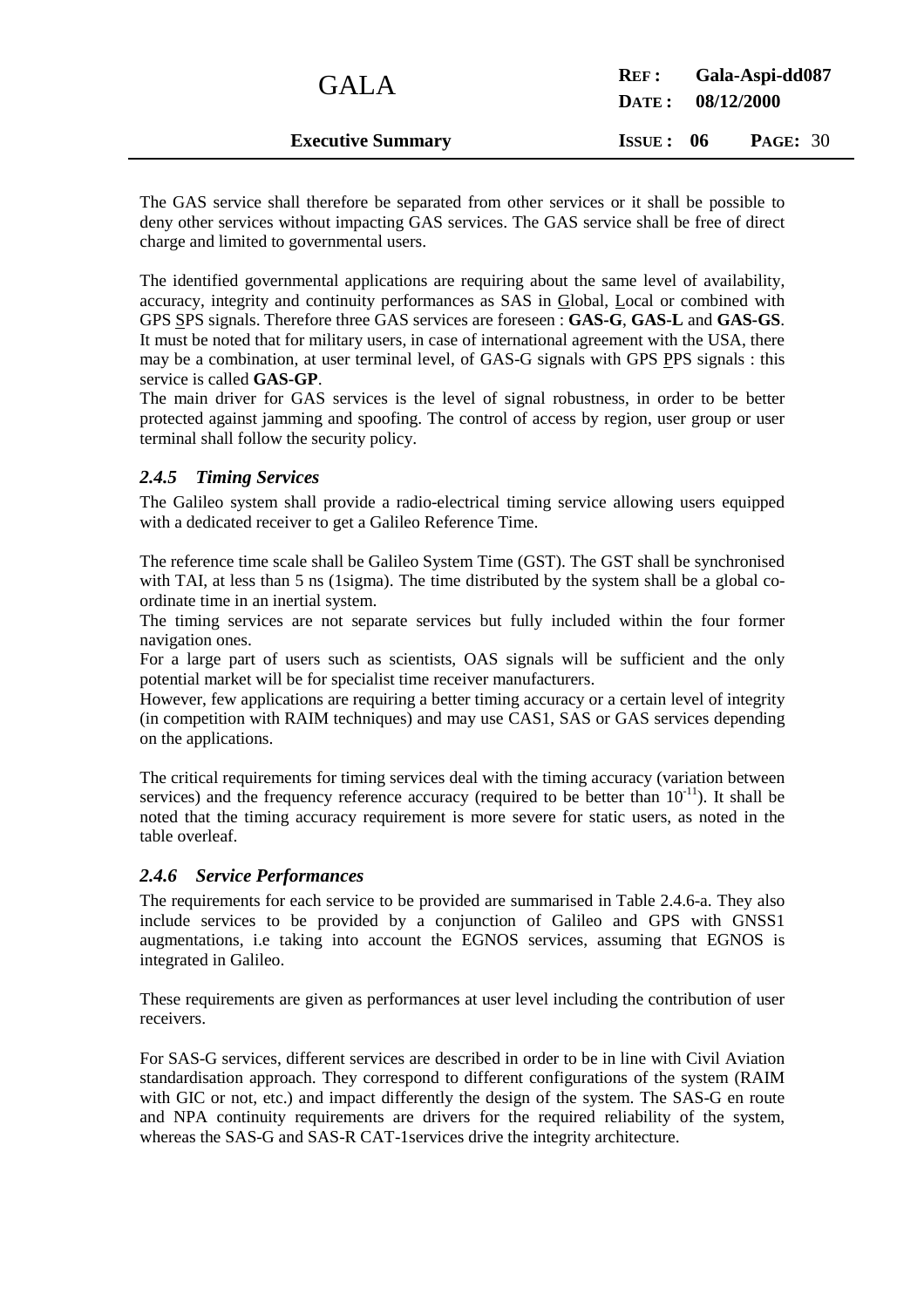# GALA<sup>REF:</sup>

# **Gala-Aspi-dd087**

**DATE : 08/12/2000**

### **Executive Summary ISSUE : 06 PAGE:** 31

|                     |                         |                          |                     |                   |                  |                                            |                          | Accuracy                            |                            |                    |                        | Integrity           |                                       |              |  |
|---------------------|-------------------------|--------------------------|---------------------|-------------------|------------------|--------------------------------------------|--------------------------|-------------------------------------|----------------------------|--------------------|------------------------|---------------------|---------------------------------------|--------------|--|
| Service Level       | Other System            | Frequencies<br>Number of | Coverage (lat)      | Masking Angle (°) |                  | <b>Position</b><br>(NSE 95%)               | Velocity                 | Timing                              | Continuity risk            | Risk               | ГÃ                     | Hor. Alarm<br>Limit | Vert. Alarm<br>Limit                  | Availability |  |
|                     |                         |                          |                     |                   | Hor.             | Vert.                                      |                          |                                     |                            |                    |                        |                     |                                       |              |  |
| OAS-G1              | No                      | 1                        | 90S/90N             | 10                | 16m              | 36m<br>(30m up to 75°)                     | 50 cm/s                  | 0.1s                                |                            | <b>NA</b>          | <b>NA</b>              | ΝA                  | <b>NA</b>                             | 99%          |  |
| OAS-G2              | No                      | $\overline{2}$           | 90S/90N             | 10                | 7m               | 15m<br>(12m up to 75°)                     | 20 cm/s                  | 0.1s                                |                            | ΝA                 | ΝA                     | ΝA                  | NА                                    | 99%          |  |
| OAS-GS              | GPS                     | $2 + 2$                  | 90S/90N             | 10                | 4m               | 10 <sub>m</sub><br>(8m up to 75°)          | 20 cm/s                  | 0.1s                                |                            | <b>NA</b>          | <b>NA</b>              | ΝA                  | <b>NA</b>                             | 99%          |  |
| CAS1-G              | No                      | 2                        | 90S/90N             | 10                | 7 <sub>m</sub>   | 15m<br>(12m up to 75°)                     | 20cm/s                   | 10 to 20 ns static<br>100ns dynamic | 2.10-4/ hour<br>5s outage  | 2.10-7/ hour       | 10 <sub>S</sub>        | 20 <sub>m</sub>     | 45m<br>$(35m$ up<br>to $75^{\circ}$ ) | 99%          |  |
| CAS1-GS             | GPS                     | $2+2$                    | 90S/90N             | 10                | 4m               | 10 <sub>m</sub><br>(8m up to 75°)          | ΝA                       | 10 to 20 ns static<br>100ns dynamic | 2.10-4/ hour<br>5s outage  | 2.10-7/ hour       | 10 <sub>S</sub>        | 13m                 | 32m<br>(25m up<br>to $75^{\circ}$ )   | 99%          |  |
| CAS1-L1             | No                      | $\overline{2}$           | local in<br>90S/90N | 10                | 0.8 <sub>m</sub> | 1.2 <sub>m</sub><br>(1m up to $75^\circ$ ) | <b>NA</b>                | 10 to 20 ns static<br>100ns dynamic | 2.10-4/ hour<br>1s outage  | 2.10-7/ hour       | 1s                     | 2m                  | 3.5 <sub>m</sub>                      | 99%          |  |
| CAS1-L2             | No                      | 2                        | local in<br>90S/90N | 10                | 0.8 <sub>m</sub> | 1.2 <sub>m</sub><br>(1m up to $75^\circ$ ) | ΝA                       | 10 to 20 ns static<br>100ns dynamic | 2.10-4/ hour<br>5s outage  | 2.10-7/ hour       | 10 <sub>S</sub><br>tbc | 2m                  | 3.5 <sub>m</sub>                      | 99%          |  |
| CAS1-L3             | No                      | 3                        | local in<br>90S/90N | 10                | tbd              | tbd                                        | tbd                      | tbd                                 | tbd                        | tbd                | tbd                    | tbd                 | tbd                                   | tbd          |  |
| SAS-G<br>en route   | No                      | 2                        | 90S/90N             | 10                | 100m             | ΝA                                         | 20cm/s                   | 10 to 20 ns static<br>100ns dynamic | 2.10-4/ hour<br>10s outage | 2.10-4/ hour       | 15s                    | 556m                | NА                                    | 99%          |  |
| SAS-G<br><b>NPA</b> | No                      | 2                        | 90S/90N             | 10                | 100m             | <b>NA</b>                                  | 20cm/s                   | 10 to 20 ns static<br>100ns dynamic | 2.10-5/ hour<br>5s outage  | 2.10-7/ hour       | 10 <sub>S</sub>        | 556m                | <b>NA</b>                             | 99.9%        |  |
| SAS-G<br>CAT1       | No                      | $\overline{2}$           | 90S/90N             | 10                | 6m               | 7.7 <sub>m</sub>                           | 20cm/s                   | 10 to 20 ns static<br>100ns dynamic | 10-5/15s<br>1s outage      | 3.510-7/150s       | 6s                     | 11 <sub>m</sub>     | 20m                                   | 99.9%        |  |
| SAS-GS<br>CAT1      | GPS                     | $2+2$                    | 90S/90N             | 10                | 3m               | 4m                                         | 20cm/s                   | 10 to 20 ns static<br>100ns dynamic | 10-5/15s<br>1s outage      | 3.510-7/150s       | 6s                     | 8m                  | 10 <sub>m</sub>                       | 99.9%        |  |
| SAS-R<br>CAT1       | No                      | 2                        | local in<br>90S/90N | 10 <sup>10</sup>  | 6m               | 7.7 <sub>m</sub>                           | 20cm/s                   | 10 to 20 ns static<br>100ns dynamic | 10-5/15s<br>1s outage      | 3.510-7/150s       | 6s                     | 11 <sub>m</sub>     | 20 <sub>m</sub>                       | 99.9%        |  |
| <b>SAS-RM</b>       | GPS+<br>GNSS1           | $2+2$                    | Regional<br>GNSS1   | 10                | 3m               | 4m                                         | 20cm/s                   | 10 to 20 ns static<br>100ns dynamic | 10-5/15s<br>1s outage      | 3.510-7/150s       | 6s                     | 8m                  | 10 <sub>m</sub>                       | 99.9%        |  |
| SAS-L               | No                      | $\overline{2}$           | local in<br>90S/90N | 10                | 1 <sub>m</sub>   | 1.5m                                       | 20cm/s                   | 10 to 20 ns static<br>100ns dynamic | 5*10-6/15s<br>1s outage    | 2*10-9/150s        | 1s                     | 3m                  | 5.5m                                  | 99.9%        |  |
| GAS-G               | No                      | 2                        | 90S/90N             | 10                | 6m               | 7.7 <sub>m</sub>                           | 20cm/s                   | 10 to 20 ns static<br>100ns dynamic | 10-5/15s<br>1s outage      | 3.510-7/150s       | 6s                     | 11 <sub>m</sub>     | 20 <sub>m</sub>                       | 99.9%        |  |
| GAS-GS              | GPS                     | $2+2$                    | 90S/90N             | 10                | 3m               | 4m                                         | 20cm/s                   | 10 to 20 ns static<br>100ns dynamic | 10-5/15s<br>1s outage      | 3.510-7/150s       | 6s                     | 8m                  | 10 <sub>m</sub>                       | 99.9%        |  |
| GAS-L               | No                      | $\overline{2}$           | local in<br>90S/90N | 10                | 1m               | 1.5m                                       | 20cm/s                   | 10 to 20 ns static<br>100ns dynamic | 5*10-6/15s<br>1s outage    | 2*10-9/150s        | 1s                     | 3m                  | 5.5m                                  | 99.9%        |  |
| EGNOS-2             | $GPS+$<br>GNSS1         | 1                        | Regional<br>GNSS1   | $5^{\circ}$       | 100m             |                                            | ÷,                       | $20$ ns                             | 2.10-5/hour                | 2*10-7/ hour       | 10 <sub>S</sub>        | 556m                | $\Box$                                | 99.9%        |  |
| EGNOS-3A            | GPS+<br>GNSS1           | 1                        | Europe              | $5^{\circ}$       | 7.7 <sub>m</sub> | 7.7 <sub>m</sub>                           | $\overline{\phantom{a}}$ | $20$ ns                             | 10 <sup>-6</sup> /150s     | $3.5*10-7$<br>150s | 6s                     | 20 <sub>m</sub>     | 20 <sub>m</sub>                       | 95%          |  |
| EGNOS-3B            | GPS+<br>$GLO+$<br>GNSS1 | 1                        | Europe              | $5^{\circ}$       | 4m               | 4m                                         | $\overline{\phantom{a}}$ | 20ns                                | 10 <sup>6</sup> / 150s     | $3.5*10-7$<br>150s | 6s                     | 10 <sub>m</sub>     | 10 <sub>m</sub>                       | 95%          |  |
| EGNOS-3C            | GPS+<br>GNSS1           | $\overline{2}$           | Regional<br>GNSS1   | $5^{\circ}$       | 7.7 <sub>m</sub> | 7.7 <sub>m</sub>                           | $\overline{\phantom{a}}$ | 20ns                                | 10-6/150s                  | $3.5*10-7$<br>150s | 6s                     | 20m                 | 20m                                   | 99%          |  |

**Tableau 2.4.6-a: Galileo service requirements**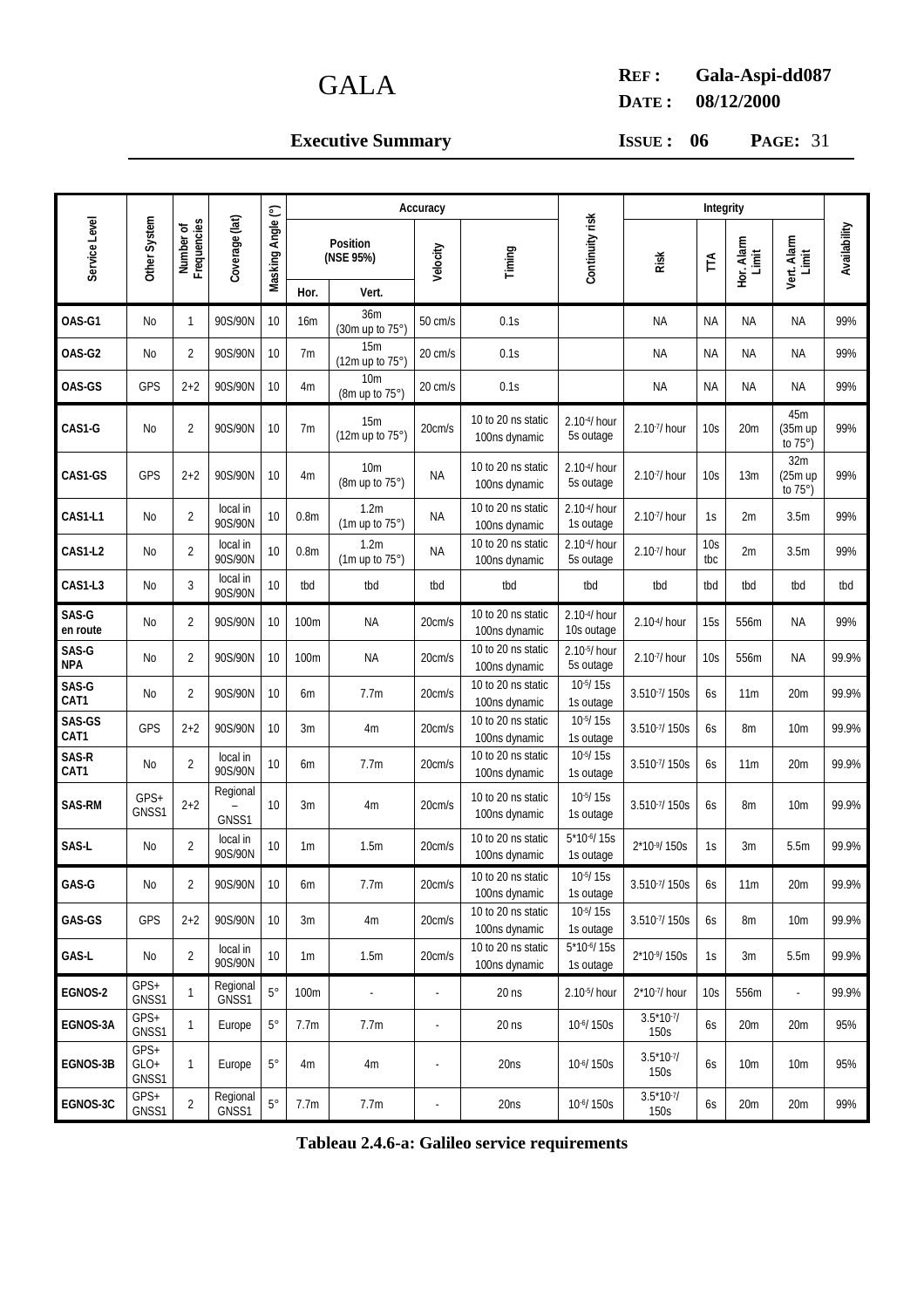| <b>GALA</b>              |                    | REF: Gala-Aspi-dd087<br>$\text{DATE}: \quad 08/12/2000$ |                 |  |
|--------------------------|--------------------|---------------------------------------------------------|-----------------|--|
| <b>Executive Summary</b> | $\text{ISSUE}: 06$ |                                                         | <b>PAGE: 32</b> |  |

### **2.5 SAR SERVICE**

The Search and Rescue (SAR) mission considered on Galileo has a forward link from the user to the Mission Control Centre (MCC) and a feedback link from the Rescue Control Centre (RCC) to the user. Such a feedback link is not provided by the COSPAS-SARSAT system.

The SAR mission on Galileo will offer the following basic performance requirements. First, it will ensure the compatibility with COSPAS-SARSAT beacons. The SAR payload will detect 406-406.1 MHz beacons with at least the same precision as COSPAS-SARSAT and maintain a non-Automatic Dependence Surveillance location mechanism for legacy compatibility and potentially for the recovery of weak/jammed signals.

Second, it will improve detection and location performance in reducing significantly the detection/location delay (no more than 10 minutes) in maintaining the current COSPAS-SARSAT location accuracy.

This proposed SAR mission will :

- reduce the confirmation delay which is currently up to several hours between two LEO satellites,
- maintain a high probability of distress signal detection (better than 98%),
- cope with a 10-fold increase of the user population size (3 million).

Although there are a number of SAR-dedicated communication links, implementing a feedback data-link relayed by Galileo MEO satellites would have a number of operational advantages: in addition to the global and highly redundant coverage of the whole Earth, there is a possibility to easily integrate in basic distress beacons some two way protocols together with a limited information display.

Among the new services made feasible by a feedback link are:

- the acknowledgement from the Mission Control Centre (MCC) to the user in distress (this could trigger the flashing of a small lamp on the beacon) as soon as the distress signal is detected. Such a service could help to reduce the false alert rate,
- the remote triggering of a beacon so as to try to locate someone reported missing or presumed in trouble (e.g. following an alarm raised by worried relatives or an abruptly interrupted radio communication),
- the faster transmission of more accurate distress signals,
- the broadcasting of messages to alert other users in the vicinity of a distress situation, so as to require them to contact the SAR authorities and co-ordinate distant SAR intervention (reducing SAR operational delays).

Moreover the provision of beacon signalling enhancements, such as the additional user infraction (craft name and type, number of people onboard, onboard communication equipment), will enable to optimise SAR resource allocation.

The considered frequency plan is the following :

- forward link : assignment, in the 1544-1545 MHz, of a channel at either end of the band, which has the advantage of being already a SAR assignment (beacon to satellite).
- feedback down-link (new service) : assignment of a slot in the navigation message (satellite to beacon).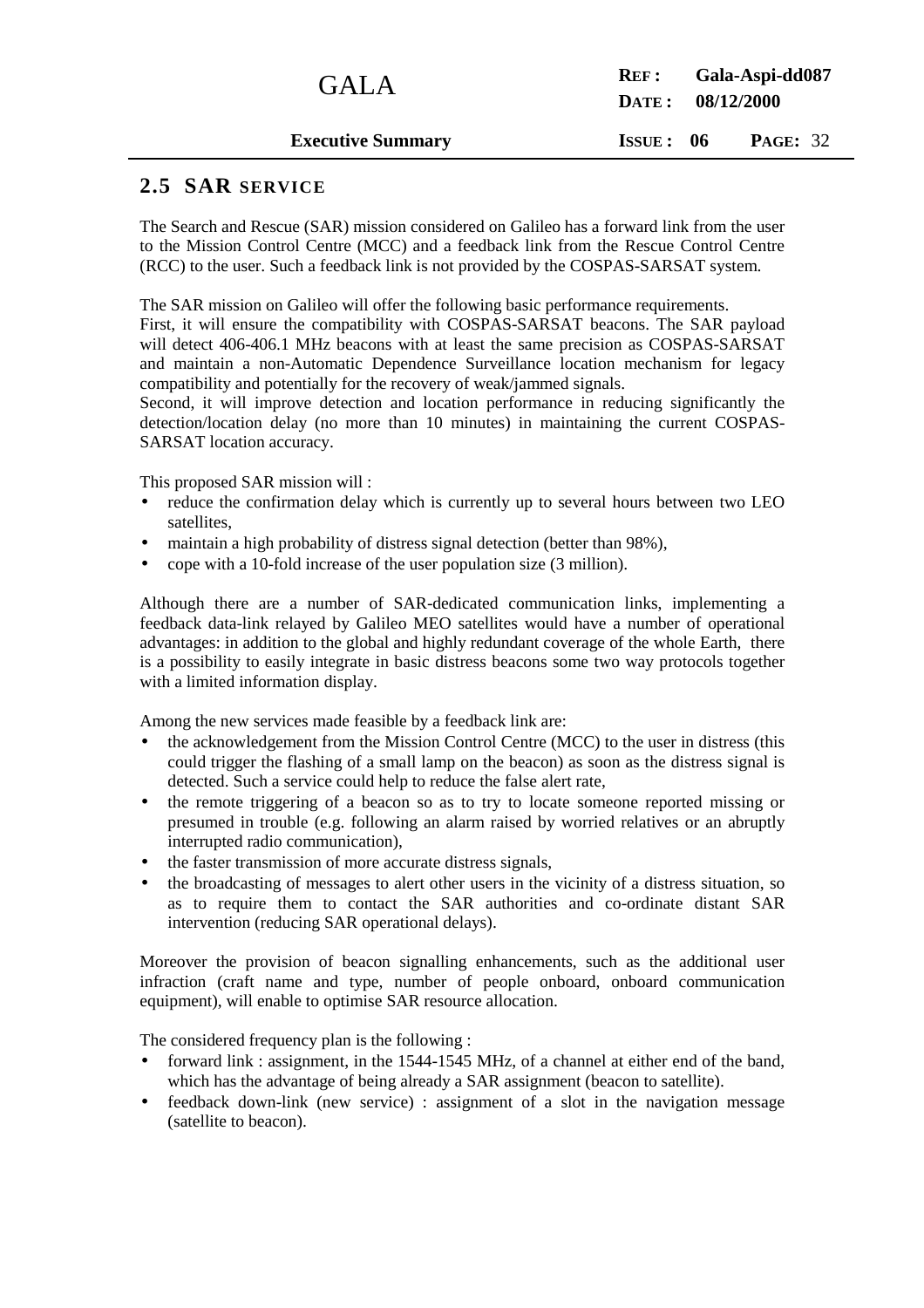#### **Executive Summary ISSUE : 06 PAGE:** 33

# **2.6 COMMUNICATIONS SERVICE**

One of the main results of the user needs analysis is that most applications require only low data rates and that an alternate operation of the navigation and communication functionality of the equipment is allowed, except for applications where correction data are required and, of course, within traffic management systems where map data have to be downloaded to the vehicles.

Terrestrial and satellite communications systems that can meet the needs of the user service requirements are summarised hereafter :

- Existing and Forthcoming terrestrial communication systems:
	- DECT (radio access technology),
	- GSM900/DCS 1800 (GSM 1900) (digital cellular standard),
	- HSCSD (first evolution of the GSM cellular standard),
	- GPRS and EDGE (Further evolution of the GSM cellular standard),
	- cdmaOne (IS-95) (first generation of Narrow band CDMA (IS-95),
	- UMTS–3G-IMT 2000-cdma 2000,
	- WAP,
	- …
- Existing and Forthcoming GEO only satellite communication systems:
	- •
	- INMARSAT standard-A, standard-B, standard-M,
	- INMARSAT Phone mini-M
	- INMARSAT standard-C, C3
	- INMARSAT standard-D, D+
	- INMARSAT standard-E
	- INMARSAT Aero-C, -L, -I, -H
	- EUTELTRACS, OmniTRACS
	- Emsat,
	- ESA PRODAT (EMSS),

• …

- Existing and Forthcoming Non-GEO only satellite communication systems:
	- ORBCOMM
	- LEO-ONE
	- •
	- GLOBALSTAR
	- ICO
	- $\mathbb{R}^n$

Several solutions for providing communications services related to navigation have been considered : dedicated payload on-board Galileo satellites, combination with existing/ forthcoming terrestrial and satellite systems. The analyses were based on following criteria : Cost-Benefits Analysis, political/ international/ legal issues, regulatory issue, and programme risk.

The baseline recommended for Galileo is to combine existing or forthcoming communication terminals with the Galileo receiver.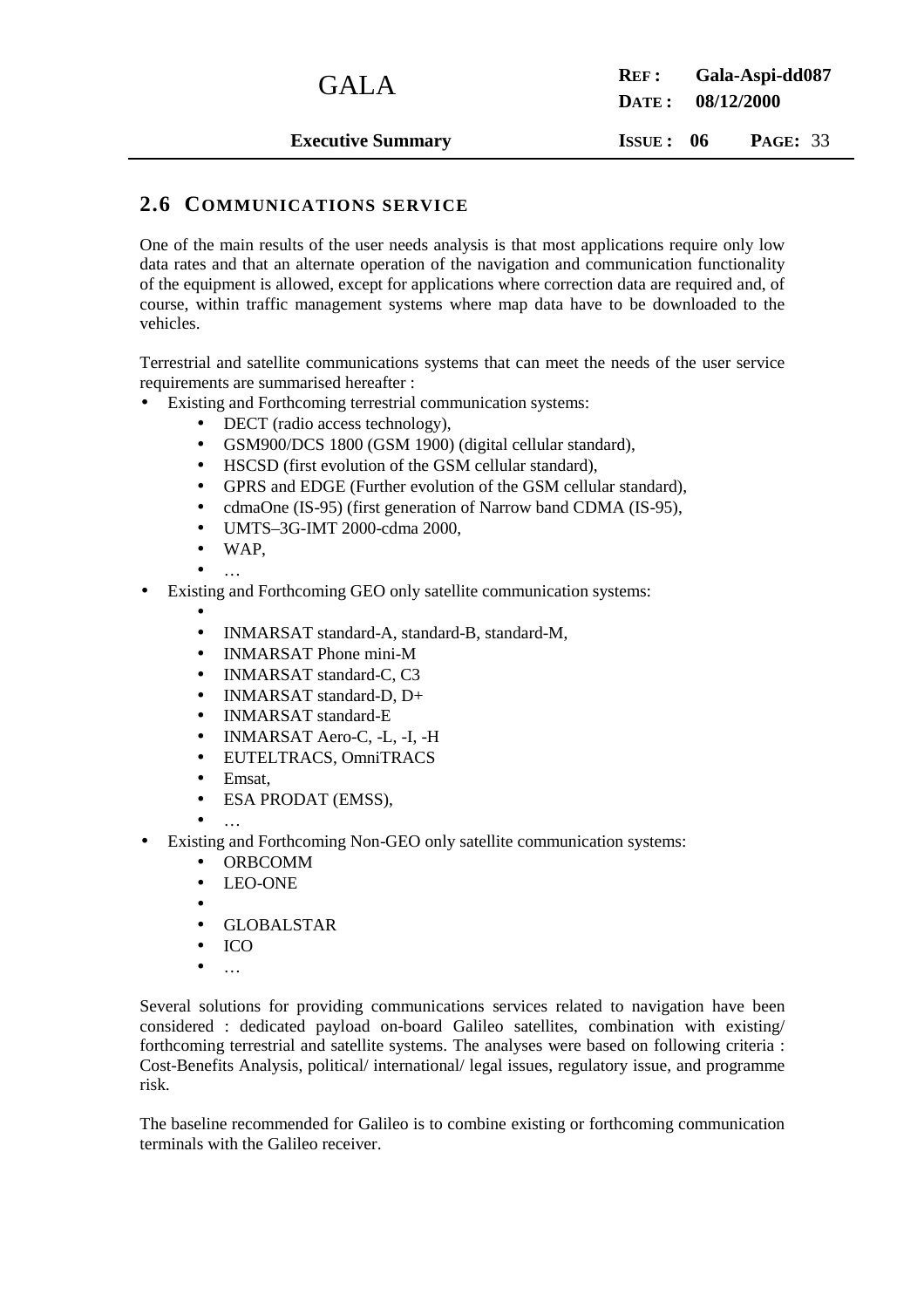GALA<sup>REF:</sup>

# **3 SYSTEM CONCEPTS**

# **3.1 CONSTELLATION ANALYSIS**

### *3.1.1 Introduction*

The aim of this section is to provide a summary of the elements used for performing the tradeoff between a MEO-only and a MEO+GEO constellation for Galileo system.

The same assumptions have been considered to determine the size of each constellation and the associated system cost.

These assumptions consisted of the following set of parameters :

- Performance requirements horizontal and vertical accuracy, integrity, continuity and availability,
- Error budget for the satellite SIS,
- Performance with different masking angles,
- Coverage.

### *3.1.2 Constellation sizing*

Taking into account these assumptions, the analyses have identified the optimised size for the two types of constellation. They considered satellites incorporating full Navigation payloads, using atomic clocks, with satellites configured for a global coverage. Three configurations have been identified:

- 30 MEO for a world-wide coverage.
- $24 \text{ MED} + 8 \text{ GEO}$  for a world-wide coverage.
- 24 MEO + 3 GEO for a European coverage.

#### *3.1.3 Outcomes of the analyses*

#### 3.1.3.1 Cost

The cost of the 30 MEO constellation is some fifteen percent lower than a constellation of 24 MEO with 3 GEO. These figures are based on an output from the ESA Comparative System Study (1999), and must therefore be taken as preliminary, whereas GalileoSat study (2000) states that the 30 MEO constellation is some fifteen percent lower than a constellation of 24 MEO with 8 GEO.

#### 3.1.3.2 Performance characteristics

On a global basis, with a 10 degree masking angle, both constellations achieve an horizontal (2 dimensional) accuracy better than 10 meters. However the 30 MEO constellation shows a more uniform accuracy on a global basis and is not subject to slight performance degradation in the mid-latitude regions like the MEO+GEO case.

On a global basis, with a 10 degree masking angle, both constellations achieve a vertical accuracy better than 12 meters. The 30 MEO constellation shows a more uniform accuracy on a global basis. However, the 24 MEO plus 8 GEO constellation achieves a better vertical accuracy than 30 MEO case, in some specific areas.

#### 3.1.3.3 Sensitivity to masking angles

The better performance, particularly in the northern countries latitudes, is achieved by the 30 MEO constellation for both horizontal and vertical accuracies when used in an urban environment (25 degree masking angle).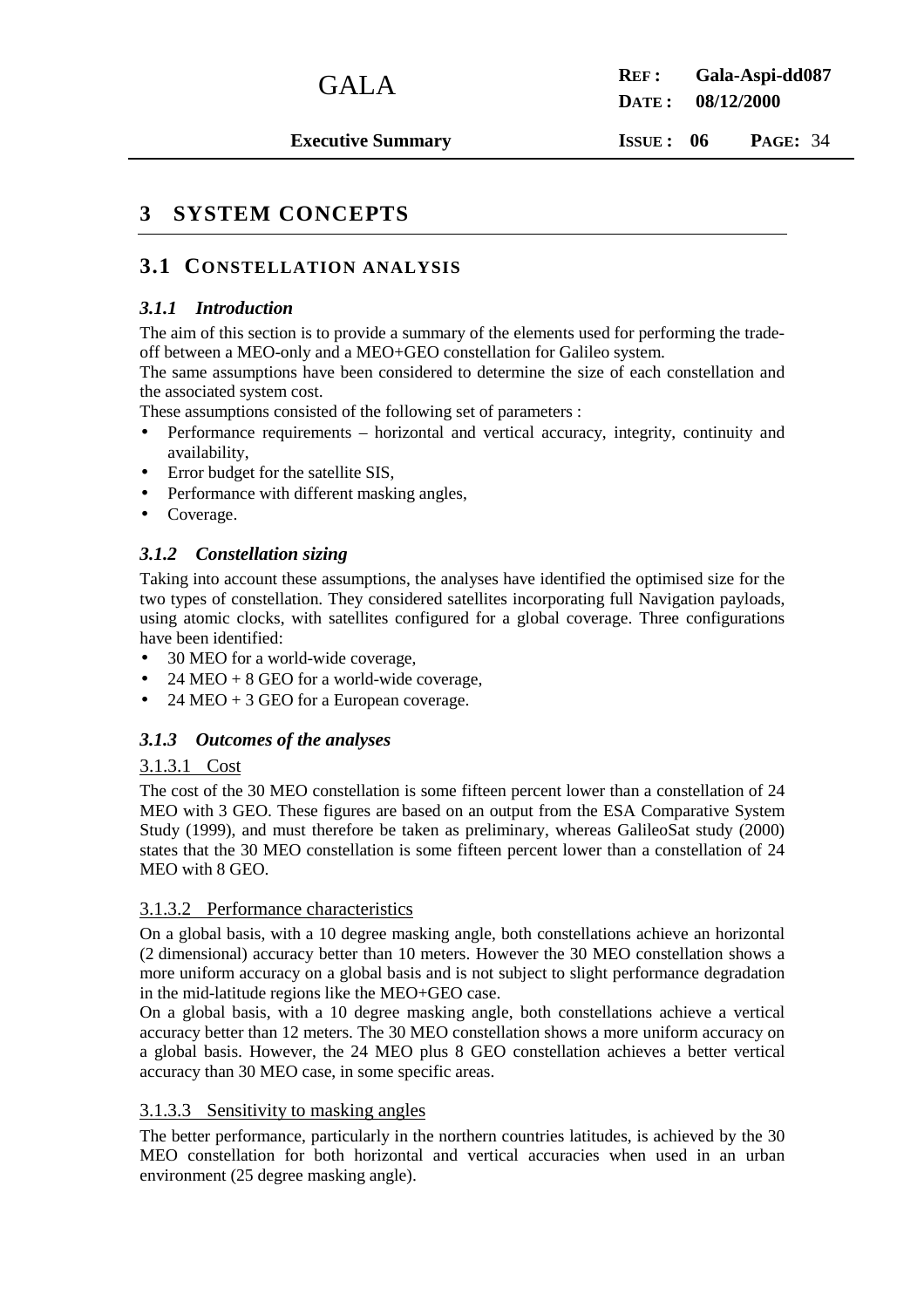| <b>GALA</b>              |           | $\text{DATE}: \quad 08/12/2000$ | REF: Gala-Aspi-dd087 |  |
|--------------------------|-----------|---------------------------------|----------------------|--|
| <b>Executive Summary</b> | ISSUE: 06 |                                 | <b>PAGE: 35</b>      |  |

In difficult environments like urban canyons, the GEO fixed position with respect to the earth leads also to permanent masks in a given area, whereas the moving MEO satellites allow more easily to obtain a position measurement from time to time.

The performance of the 30 MEO constellation is significantly better when comparing accuracy availability in Northern latitudes in the event of satellite outages. A high availability (>95%) is maintained to approximately up to 78 degrees latitude with the 30 MEO constellation with one satellite outage and almost as good for the two satellites outage condition. On the other hand, the 24 MEO plus 8 GEO constellation demonstrates a fall-off in availability  $(\leq 90\%)$  at mid latitudes (54 degrees) with no satellite outage and below 75% availability with two satellites out.

### 3.1.3.4 Programme risks

The presence of GEO satellites in the constellation undoubtedly adds several risks to the programme:

- Development risks, which are largely increased due to the development of two types of satellites instead of one, concerning for instance direct material, but also maintenance and manufacturing chains (platform, antenna), as well as two types of ground control segments (antennas),
- Operational and LEOP risks, since GEO operations and LEOP are very much different for GEO compared to the MEO case,
- Technical risks, associated for example to the difficulty to perform accurate orbit determination and synchronisation of GEO. These functions are much more complex than for MEO, which have a more predictable orbit,
- Potential risks to actually get the necessary GEO orbital slots : not considered yet,
- Necessity to foresee two types of launchers firstly for constellation deployment but also for constellation replenishment. This kind of strategy is obviously more complex and less "flexible".

# 3.1.3.5 Integration of EGNOS

The presence of dedicated GEO in Galileo constellation could benefit to the integration of EGNOS, if those GEO would also broadcast GNSS1 SIS in addition to Galileo SIS.

Nevertheless, this would lead to a very significant increase of GEO power and weight to accommodate such a feature, which would even be worse if WAAS intends to broadcast GPS L5 frequency in addition to GPS L1 frequency.

In addition, the GEO broadcast implemented in GNSS1 is a current design that needs to be pursued for a sufficient period to ensure a proper transition to GNSS1 "current" users. Nevertheless, this has to be questioned in the long term, knowing that a broadcast of GNSS1 information can be performed through Galileo MEO satellites within Galileo SIS, for future Galileo-GPS "dual mode" receivers.

Galileo GEO would therefore ease the continuation of EGNOS broadcast through GEO, but with a risk associated with the capability to accommodate both Galileo and GNSS1 SIS, and knowing that this is questionable in the long term.

# *3.1.4 Conclusion*

A MEO only constellation is preferable to a MEO + GEO constellation assuming dedicated GEO for ensuring the navigation function, namely providing Galileo Signal In Space.

Payloads embarked on GEO satellites are anyhow considered for performing following functions:

- EGNOS transponders, to ensure the continuity of service for current EGNOS users,
- internal communications for Galileo system.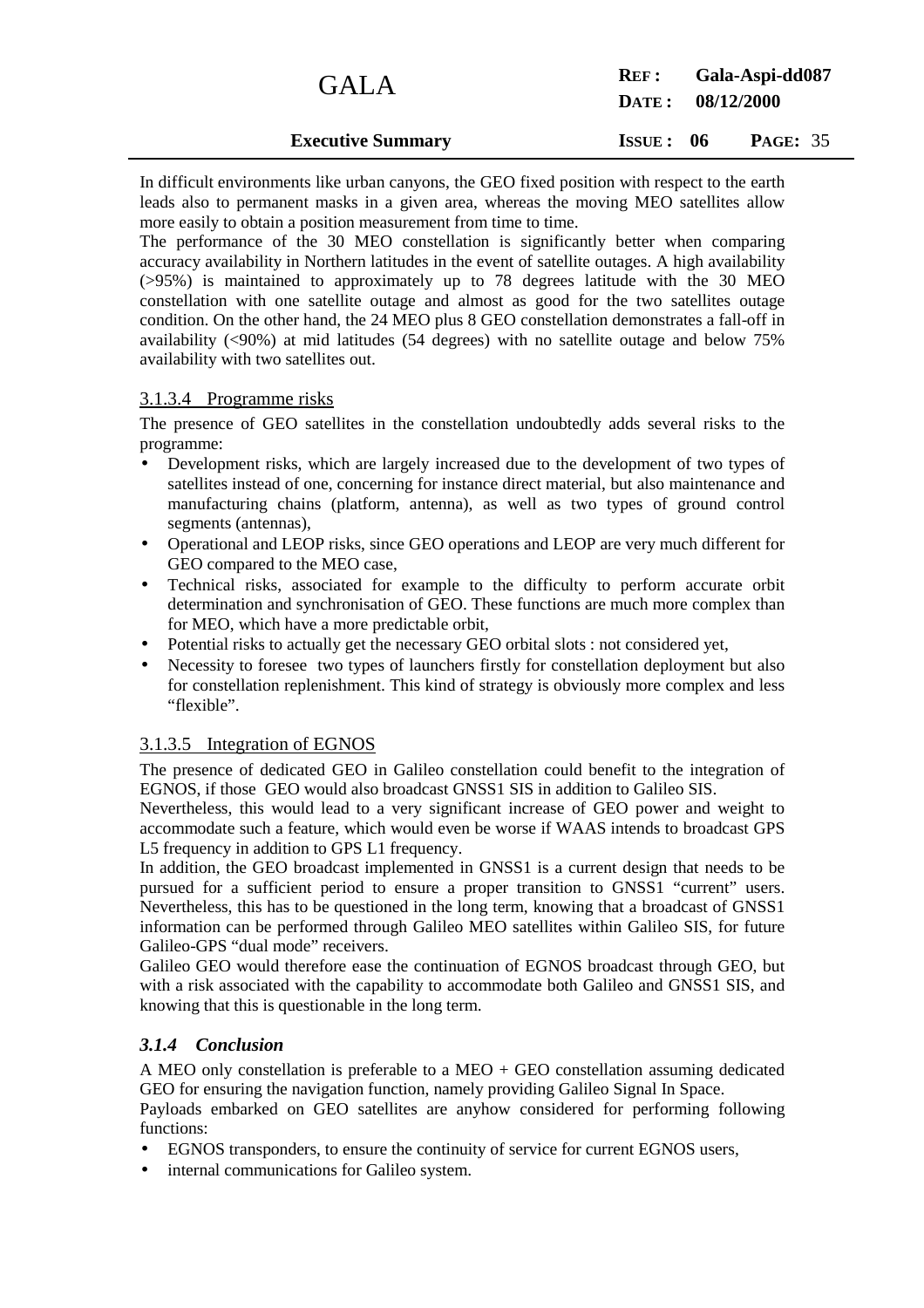| <b>GALA</b> | <b>REF:</b>     |
|-------------|-----------------|
|             | <b>B</b> + 2000 |

#### **Executive Summary ISSUE : 06 PAGE:** 36

# **3.2 GALILEO GLOBAL INTEGRITY CONCEPT**

The concept proposed for the provision of Galileo integrity information shows a significant advantage over GPS. Together with the navigation service, provided de facto world-wide with a MEO constellation, an integrity information will be provided on the same geographical coverage. Compared to current SBAS systems, based on GEO satellites, the service will cover the poles and all landmasses (e.g. Africa, South America, islands everywhere).

In addition to the integrity information about its own satellites, Galileo will provide the same kind of information about the GPS satellites, allowing dual-mode Galileo+GPS receivers to get, through the SIS of the Galileo satellites, an integrity information on all the satellites they use within a world-wide coverage.

This service is provided to the users through the following data :

- Signal In Space Accuracy (SISA),
- Integrity flags.

#### *3.2.1 SISA*

The uncertainty estimates of the Galileo (or GPS pseudo) ranges transmitted by Galileo are called Signal In Space Accuracy (SISA). For a given Galileo or GPS satellite, the SISA (4-bit parameter) will account for uncertainties in the clock and ephemeris residuals, associated to a given Satellite Navigation Frame (SNF index). For the purpose of the Global Service, SISA computation will be centralised, based on measurements collected by the network of monitoring stations. SISAs will be determined by the ground segment (clock and orbit determination module) once an hour approximately, at the same time as the clock and ephemeris parameters. It is currently assumed that the dynamic behaviour of clock and ephemeris errors are sufficiently slow to justify such a low update rate.

In order to minimise the Time To First Fix (TTFF) performance while limiting the necessary throughput (total system bandwidth is very limited), it is proposed that SISAs are broadcast to users every 30 seconds (TBC) through the Signal In Space. The SISA related to a Galileo satellite is broadcast in its own SIS only. The SISAs related to GPS satellites are broadcast in the SIS of some Galileo satellites.

#### *3.2.2 Integrity flags*

Using the approach described above, users will have access to an estimate of their position error in a fault-free environment. However, for demanding operations, it is necessary that users are warned of a failure within a very short time delay (e.g. for civil aviation : 10 s for Non Precision Approaches and 6s for Cat I Precision Approaches). This requirement is not compatible with the once an hour rate chosen for computation of SISAs. It is therefore necessary to implement a specific processing in the ground segment able to monitor continuously the signals transmitted and send real time alerts to users in case of any doubt on the signal quality, including validity of the SISA value already broadcast.

For a given satellite, the Integrity Flag (IF) is a 2-bit parameter that can be coded as follows :

- SISA is OK : USE this satellite.
- satellite is not monitored.
- SISA is not OK : DO NOT USE this satellite.
- spare (use of the fourth value of the 2-bit parameter not defined).

#### 3.2.2.1 Integrity tables

Due to bandwidth limitation, the complete integrity table, containing integrity flags and associated SNF for all satellites of a given constellation, will be broadcast only every 30s approximately. Each Integrity Table is identified by a Global Integrity Context Index (refreshed each second in the navigation message) that changes when the table is modified.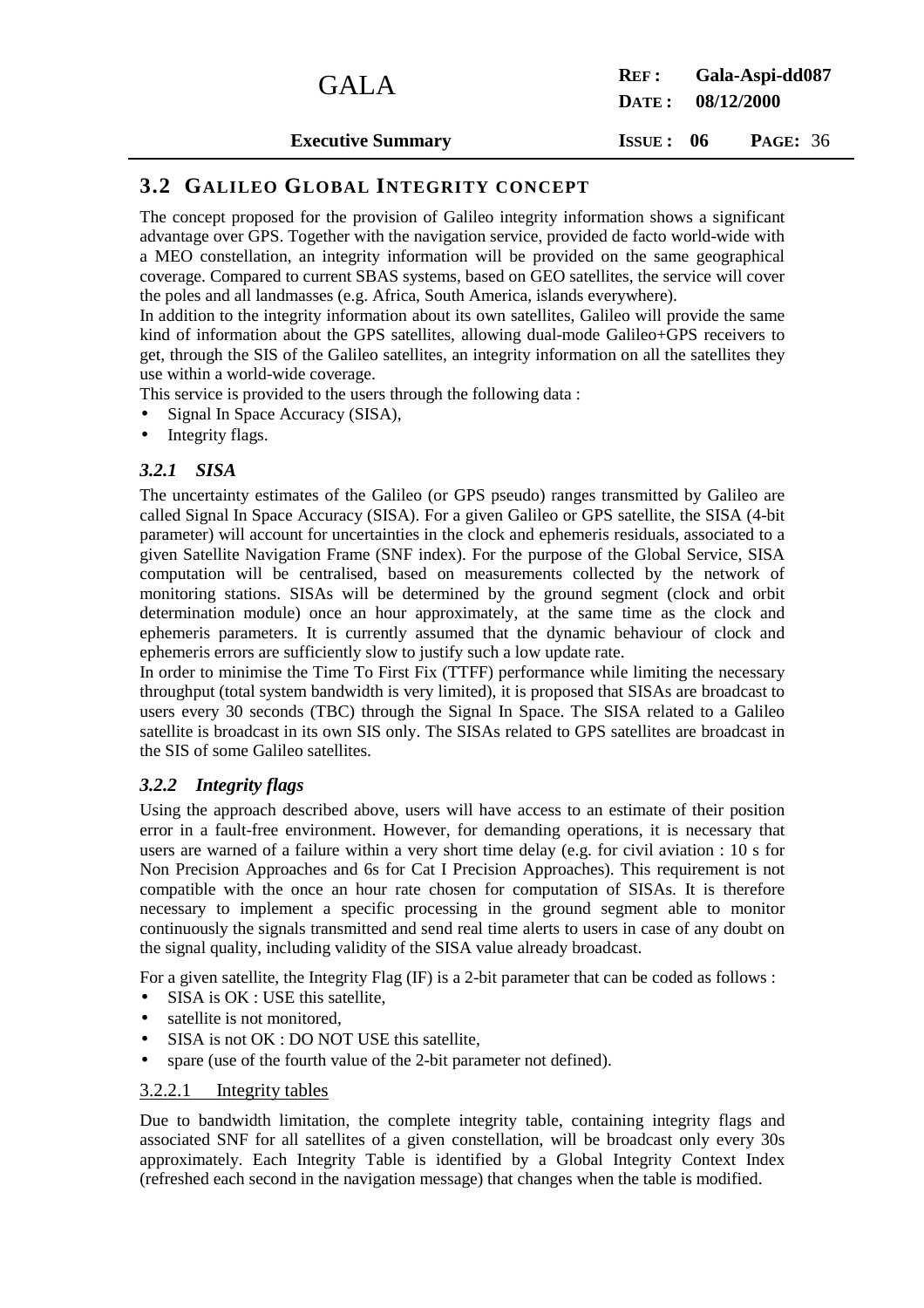| GALA                     | $\text{DATE}: \quad 08/12/2000$ | REF: Gala-Aspi-dd087 |
|--------------------------|---------------------------------|----------------------|
| <b>Executive Summary</b> | ISSUE : 06                      | <b>PAGE: 37</b>      |

Regarding the access between the ground segment and satellites, only some Galileo satellites are continuously accessed from the ground in order to receive these tables and broadcast them in their SIS. This selection is driven by the requirement to have at least 2 satellites broadcasting integrity tables, above 25° of elevation, for any user located world-wide.

#### 3.2.2.2 Immediate integrity alarms

In cases of problem or failure, the users must be informed as soon as possible. These cases are the following ones :

- a satellite was OK and is no longer OK,
- a satellite was OK and is no longer monitored.

Then, an immediate alarm is sent to the users through the Galileo SIS, without waiting for the next broadcast of the complete table.

If too many alarms are raised at the same time by the ground segment, the SIS capacity will not allow to broadcast all of them at the same time. This risk is monitored by the systematic broadcast of the Global Integrity Context Index in the SIS each second. The users are immediately advised of the number of alarms raised, even if they do not receive all of them at once. In this case, they stop using the constellation until the receipt of all the alarms or until the next receipt of the complete integrity table.

This index also allows users having lost the signals during a short period of time to know if the integrity status changed during this period or not and be able to use the system without waiting for the next issue of the complete integrity table (if no alarm occurred as reported in the Integrity Context Index).

### *3.2.3 Regional overlay integrity concept*

The proposed scheme provides integrity at global level. All integrity data for both Galileo and GPS are transmitted through the MEO satellites as part of the navigation message.

For Europe, there is no specific regional service required since the global integrity information discussed above can be used, Galileo being under European control.

For institutional reasons, regions outside Europe may want to have a way to provide their own integrity information to users, independent from the global service. The technical baseline under investigation allows this scenario for a number (TBD – around 8) of different regions. In this case, the regional service will be provided by the infrastructure developed for global service plus a regional infrastructure under the responsibility of the region. This gives to the region a way to cross check and override if necessary the information sent by the global integrity component.

For the systematic broadcasts, the regional integrity scheme is identical to the global scheme : each region can independently send a complete Integrity Table every 30 seconds and a Regional Integrity Context Index each second.

For the immediate alarm broadcast, the scheme is a little different in order to optimise the use of the available bandwidth by using a kind of overlay concept :

- specific regional alarms would be broadcast through the SIS only if the global service did not already reflect the corresponding alarm,
- on the other way, when an alert is detected and broadcast by the global service, all regional services have to admit it and update their regional index accordingly. Then, if they do not agree on the alarm raised, they will have to wait until the next broadcast of their complete integrity table to advise their users.

In summary, priority is given to the management of the data rate limitation for decreasing the integrity risk, even if the regional services availability is slightly decreased for this purpose.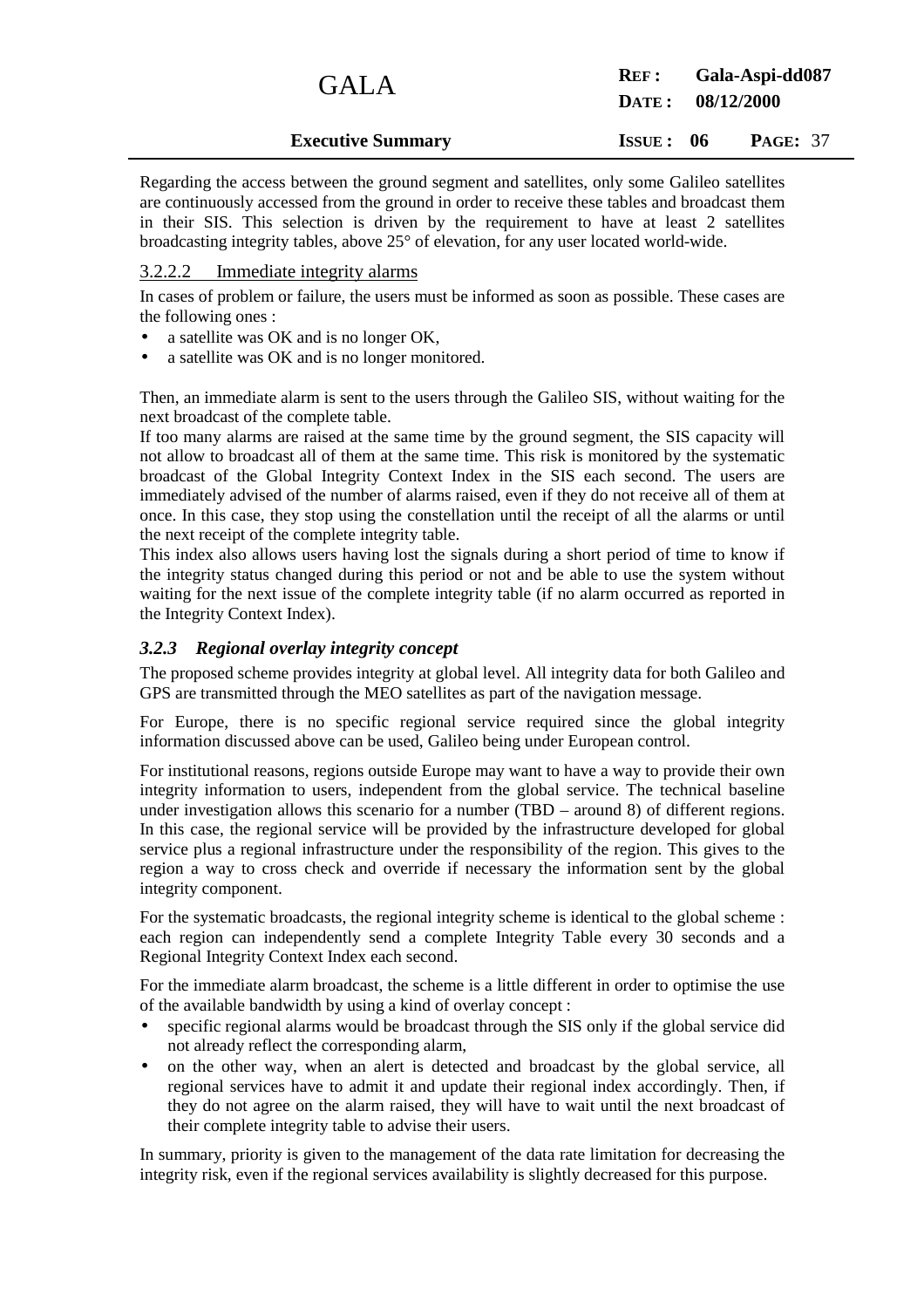#### **Executive Summary ISSUE : 06 PAGE:** 38

## **3.3 SIGNAL DEFINITION**

#### *3.3.1 Frequency scenarios*

The frequency scenarios have been elaborated in consistency with ITU allocations and are based in particular on the very positive results of the World Radio-Communication Conference that has been held in Istanbul this year.

Nevertheless, alternatives are proposed within the framework of the international cooperations considered with Russia and the United States of America. From the point of view of signal definition, these alternatives could allow wider bandwidth and better performances in the upper part of the L-band, as well as better interoperability with GPS or GLONASS, depending on negotiations between the relevant authorities.

Based on the analysis of the characteristics of the identified navigation services (OAS-CAS1, SAS, GAS), and on the analysis of bandwidths for navigation services, three alternatives have been identified :

- **Alternative 1 :** *the SAS and GAS services are combined* using the same encrypted signal but separated by group key management, whereas the OAS-CAS1 services are on different frequencies.
- **Alternative 2 :** *the OAS-CAS1 and SAS services are combined* using the same unencrypted signal with only part of the navigation signal encrypted for access to CAS1- SAS users and for discrimination from OAS users, the GAS service relying on encrypted signals on other frequencies.

*A slight deviation to alternative 2 is to encrypt only part of the SAS signals, namely the E5 wide band signals, which offers the advantage of providing selective denial capability with degraded performance without having the need to access to GPS or GLONASS bands. This solution would allow a late decision on encryption, with a potential step back to default alternative 2 if a "no ranging code encryption" is decided.*

• **Alternative 3 :** *the three sets of services are separated*, taking benefit of the use of the large GPS or GLONASS bandwidths, as a result of an international agreement.

#### *3.3.2 Specific drivers*

The signal definition has an impact on several performances or constraints which can be antagonistic : measurement accuracy, data transmission capacity, robustness vis-à-vis interference or multipath, receiver complexity, time to first fix, etc.

Due to the existence of contradictory requirements, it is not possible to optimise all performances together; this is the reason the following strategy was adopted :

- satisfy all requirements in nominal conditions,
- favour **robustness** by optimising sensitivity margins, in order to guaranty a minimum level of performances, even under very difficult environment conditions.

The consequences of this approach on signal definition are :

- very strong limitations of data rates ( 50 to 150 bit/s for OAS/SAS/GAS),
- efficient coding and error correction capability (Viterbi decoding),
- capability to process acquisition, tracking and receive data on several carriers for each service,
- diversity techniques (e.g. same integrity data on several satellites),
- modulation including signal components without data (pilot channel) to enable tracking at very low signal to noise ratio (20 to 30 dBHz range),
- received power at the user level 5 dB higher than current GPS specifications (but equivalent to the objective of the future GPS).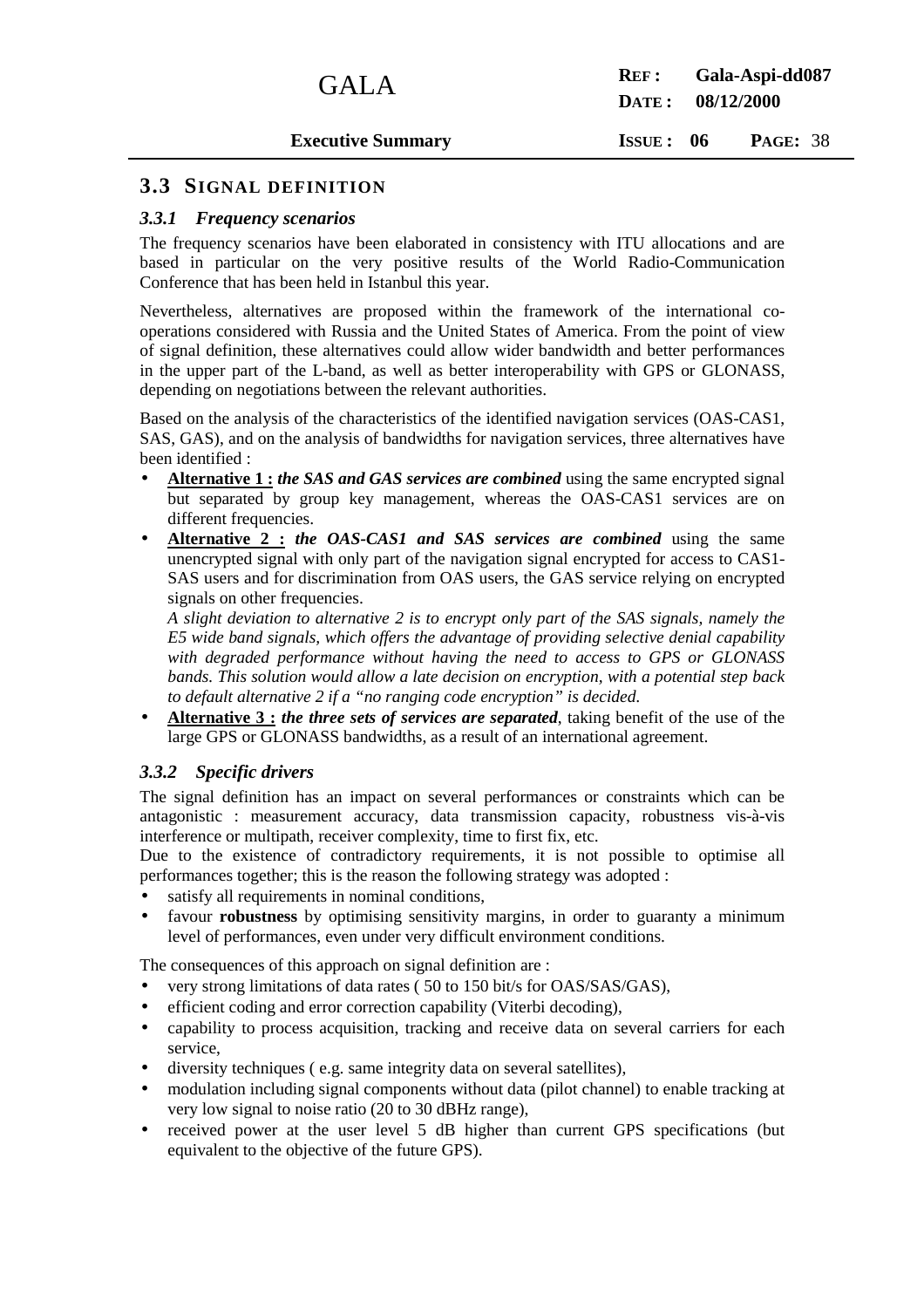| <b>GALA</b>              | REF: Gala-Aspi-dd087<br>$\text{DATE}: \quad 08/12/2000$ |                 |  |
|--------------------------|---------------------------------------------------------|-----------------|--|
| <b>Executive Summary</b> | ISSUE: 06                                               | <b>PAGE: 39</b> |  |

### *3.3.3 SIS Compatibility and band selection*

In the course of **WRC2000** preparatory activities, an early recommendation for an OAS spill over into both GPS L1 and GLONASS, mapping of GAS to C-band and identifying potential interference problems in E6 (due to high-power military air-surveillance and wind profiler radar) was made. Following the positive outcome of the conference, the work focussed on deriving a methodology for **intra- and intersystem RNSS compatibility analyses**.

The major results from these analyses are:

- Among the options studied, direct overlay of Galileo OAS with GPS C/A code in L1 is the worst case with regards to mutual interference (this could be reduced by offsetting the OAS carrier frequency or increasing the chip rate).
- GPS M-Code at nominal power level has no effect on Galileo signal performance in both E1 and E2.
- A direct overlay of Galileo GAS in L1 with GPS M-Code at nominal power levels presents no problems.
- A direct overlay of Galileo OAS + GAS with GLONASS G1 SPS is feasible from an inter-system compatibility point of view.

Taking into account these results and some other considerations, it has been decided to restrict the operational Galileo signals to L-Band, stating on the other hand that C-Band could be considered for an experimental purpose (preparing future applications).

### *3.3.4 OAS Signal Definition*

A thorough **assessment of pulse shaping,** as a function of ranging performance in the presence of multipath, has been performed in order to support a feasibility decision on square root raised cosine [SRC] shaped code chip pulses versus unshaped (rectangular) ones.

Multipath is the most constraining error sources for which square modulation (in a wide bandwidth) presents clear advantages.

Square modulation has been selected as a baseline, although it is more demanding with regards to payload constraints and spectrum regulation, The main argument is that this option is more conservative and preserves the possibility to achieve optimal performances.

Another important topic addressed is the **analysis of spreading code properties,** to improve, as far as it is possible, the robustness to intra-system interference. This has been carried out, in particular, by increasing the code length each time it was possible.

Although OAS signals will be used by low cost receiver, for mass market applications, the conclusion has been that the complexity induced by some efficient techniques (as Forward Error Correction or pilot) will be compensated at 2010 horizon by the performance gains.

#### *3.3.5 CAS1 Signal Definition*

From the signal point of view, CAS1 is mainly characterised by data transmission requirements. Due to the constraint presented above, it is necessary to dedicate a specific signal to this service with higher data rates.

**Navigation message data frame structures** have been designed which allow the transfer of urgent integrity data while allowing a flexible format for the transmission of navigation and other data. The use of data rates exceeding that of GPS (50bps) needs **Forward Error Correction** to achieve good performance at practical signal levels. A starting point has been to adopt convolutional coding with soft decision Viterbi decoding in order to balance good performance with acceptable receiver implementation complexity. Interleaving depth is restricted to meet integrity data delay requirements.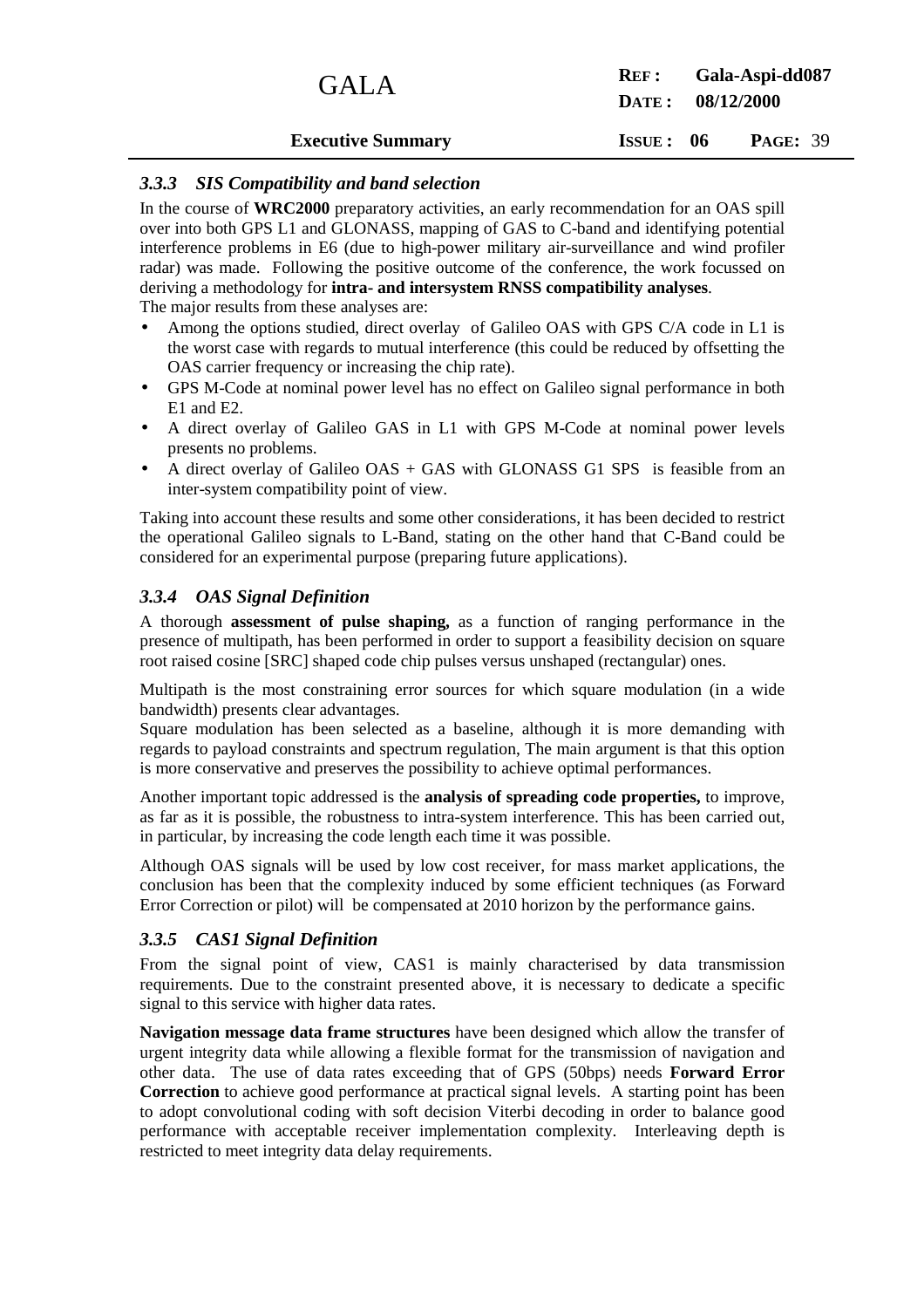| <b>GALA</b>              | REF: Gala-Aspi-dd087<br>$\text{DATE}: \quad 08/12/2000$ |
|--------------------------|---------------------------------------------------------|
| <b>Executive Summary</b> | $\text{ISSUE}: 06$ PAGE: 40                             |

The design choices for Galileo so far, while meeting requirements, are still conservative. **Advanced data transmission techniques,** that are closer to modern systems (such as DAB, UMTS) rather than GPS, offer performance benefits not previously achievable. One example is variable rate coding schemes flexibly interpreted at the receiver level, providing a range of features versus cost mapping points applicable to the OAS, CAS1 and SAS classes.

**Data message encryption techniques** have been studied, in particular regarding the applicability of commercial encryption techniques from other fields (e.g. banking, pay-TV) for the value-added CAS1 data and on the potential benefits of using public key encryption of the integrity message to provide a first-level anti-spoofing capability without requiring the security apparatus and complexity necessary for encryption of the ranging code.

# *3.3.6 CAS2 Signal Definition*

CAS2 definition assumes that there are some civilian users who need service continuity even when normal access to Galileo signals are Selectively Denied (deliberate localised jamming of OAS/CAS1, with encryption of CAS2 ranging code to protect the system from misuse). Therefore CAS2 users correspond to different classes considered by Europe as part of its essential interests - governmental/strategic (identified as GAS) and safety-of-life (identified as SAS). Technical analyses have emphasised three topics in particular:

- The analysis of **TACAN/DME interference** on a civil aircraft receiver in E5 band has led to the adoption of the "**narrow-band/wide-band**" concept, consisting of two signals in quadrature on the same carrier at different chip rates (1.023 Mcps and 10.23 Mcps). This solution avoids re-assigning DME, unlike the current US plans for GPS L5, although there are some impacts on the receiver complexity associated with the concept.
- The analysis of **encryption key management** has focussed on the possibility to broadcast all data necessary to manage different groups of users with a very low data rate.
- Split spectrum modulations have been proposed to spectrally isolate GAS from the other services supported by the same carrier, with the intention to allow selective denial.

# *3.3.7 Receiver Economical Trade-off*

Galileo signal and message specification have been addressed from the perspective of receiver implementation metrics (complexity, recurring cost and performance), considering future digital communication techniques and the four service classes. Main conclusions are:

- There is a range of mitigation techniques for the interference problems identified in the E5 and E6 bands.
- C Band is unattractive for cost-sensitive users but it could be useable for GAS.
- SRC filtering is not preferred for OAS receivers (complexity  $\&$  cost metrics); receiver impact should be traded against interference to/from GPS bands.
- Code length recommended to be limited for E1 and E2 (for fast acquisition).
- The Time to Alarm requirement reduces the efficiency of interleaving techniques.
- E2 preferred for Low Cost / Mass Market receiver; the signal definition should therefore allow as simple a design as possible.
- There are good arguments for UMTS or GPS interoperability at the receiver level, each of which can drive signal definition.

# *3.3.8 Conclusion*

A complete set of parameters (ICD) has been provided for each signal in each scenario.

Due to the many external parameters and non technical constraints which may have an impact on the signal definition, it is preferred to keep open several options rather than focusing on one specific solution. By doing so, the results obtained in GALA can be considered as the basis for the final definition of the future GALILEO signal.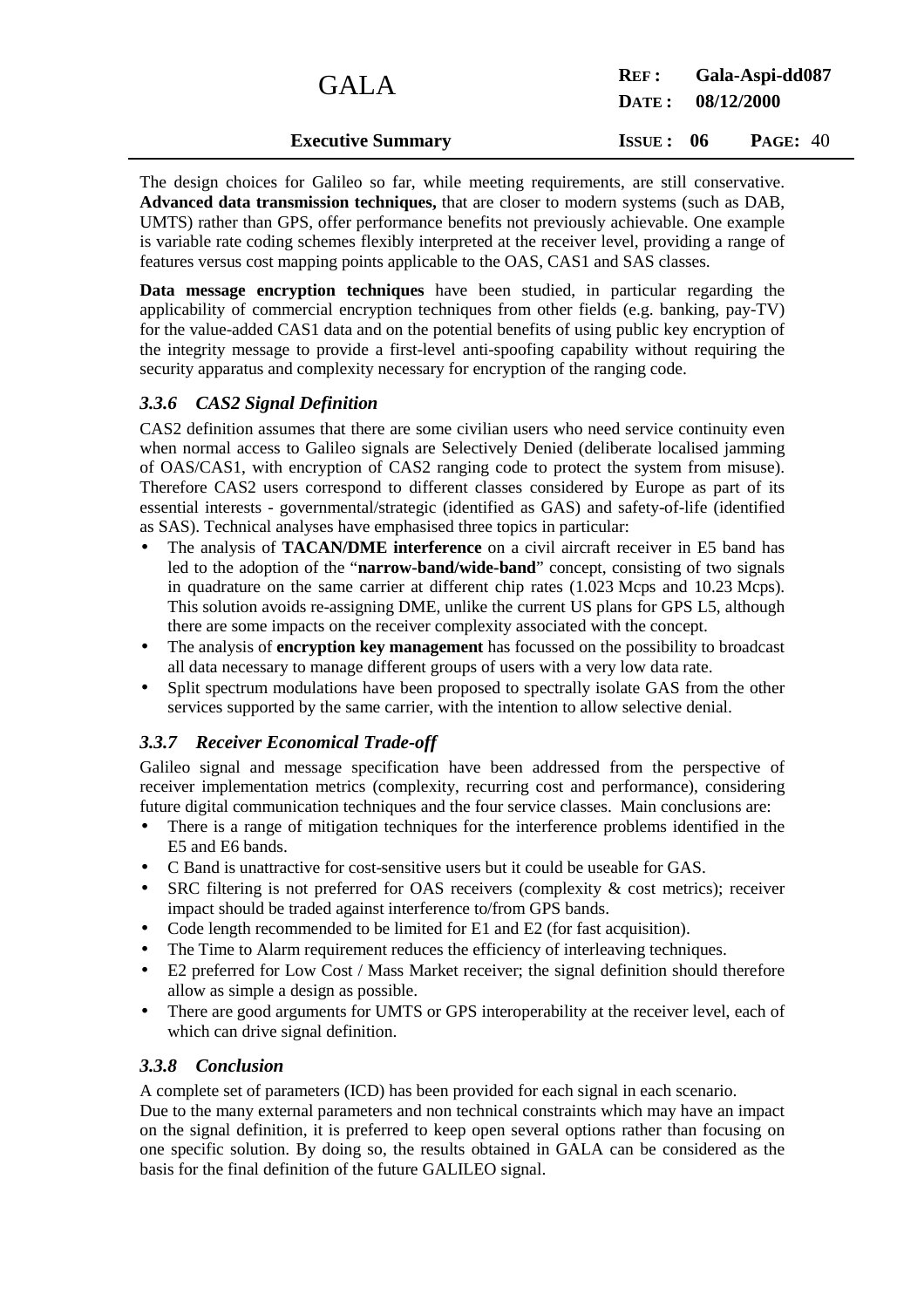| <b>GALA</b> | <b>REF:</b> |
|-------------|-------------|
|             | n           |

# **3.4 TIME MANAGEMENT AND SYNCHRONISATION**

#### *3.4.1 Introduction*

Time is critical to the success of a Global Space Navigation System. This relates to the synchronisation of the system clocks to a common time as well as aligning the system timescale to international standards such as Atomic Timescale (TAI) and Universal Coordinated Time (UTC). Global timescales are usually based on the UTC.

To achieve this timescale, very stable atomic clocks are compared in various locations around the world most major nations. Hence, each nation has its own atomic time (TAI).

These clocks are compared by BIPM, in France, on a monthly basis. A Global TAI is then produced together with the differences from it of all the clocks in the various locations. The weighted average is the Global time and UTC is produced by adding a number of Leap Seconds. This international value of UTC is a calculated Standard. The GPS UTC(USNO) is steered towards the prediction of UTC and achieves a variation of less than 50ns.

Users of GPS can therefore derive a Global time which is very accurate and close to UTC. Galileo System Time (GST) will operate in a similar way and will also steer its timescale towards the prediction of the UTC.

#### *3.4.2 Time management*

Galileo will have its own atomic clocks and these will be distributed between Precision Time Facilities, Global Monitoring Stations (GMS). These clocks will need to be synchronised to each other and also to the UTC. The Galileo UTC(k) will have its own title : UTC(GST) for instance. It is the objective to steer the UTC(GST) to be close to UTC and very stable.

Experts in Europe have proposed that National Time Bureau's in Europe contribute to the UTC(GST), which would increase the weighting of the European Clocks in the calculation of UTC. Hence GST should track TAI more closely. To implement this Time Management, the Galileo and European Clocks will be used to produce predictions of UTC. A Galileo Master Clock will be steered to this prediction of UTC and the GMS clocks compared to this Master. The satellite clocks are then compared to the GMS clocks so they in-turn relate to the prediction of the UTC.

The comparison of the clocks with the master will use the two-way transfer technique or the common view technique. The former one is usually preferred as it can be very accurate but it is likely to be more costly.

The use of the National Time Bureau's clocks as part of the Galileo ensemble is attractive but agreements will need to be made, and possibly funding will also be necessary. However, should the external clocks become unavailable then the Galileo Clocks will be capable of continuing in an independent fashion.

#### *3.4.3 Synchronisation*

The UTC(GST) is the result of the weighted average of the Galileo and European Atomic Clocks. Data from these atomic clocks is provided to BIPM so that they can provide a calculated Universal Co-ordinated Time on a monthly basis. Currently they are considering methods of improving the update time to about one day but this is still at the study phase. The data is provided to BIPM by comparison methods, between two clocks in two locations, and two main methods are employed. These are :

- Two-way time transfer -which uses a common satellite for comparison of two clocks, in two locations, in both directions such that the errors are common and can be eliminated.
- Common view which compares the time in two locations with the satellite clock so the difference can be calculated : an average is achieved by taking a series of measurements with the same satellite. This can then be repeated for several satellites to increase the data and accuracy.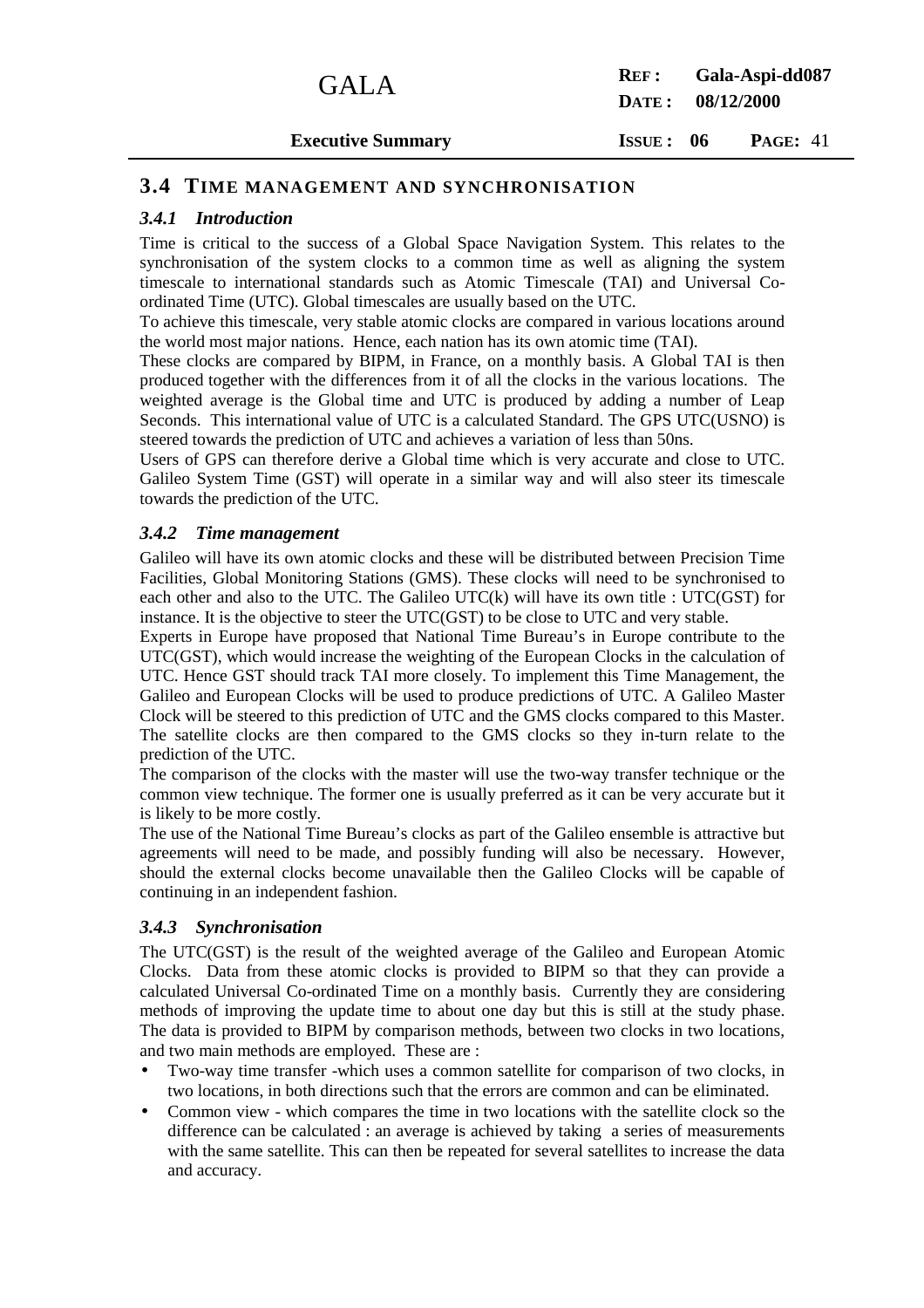GALA<sup>REF:</sup>

**Executive Summary ISSUE : 06 PAGE:** 42

# **4 ARCHITECTURE DEFINITION**

# **4.1 OVERALL ARCHITECTURE DESCRIPTION**

The Galileo system is divided into several components which themselves consist of different segments. Each of these segments consists of a set of elements necessary to fulfil the functions of the respective segment. Figure 4.1-1 gives a general overview of the Galileo system, its components and segments and its interactions with the user terminal and external systems and entities.



**Figure 4.1-1: Overall Galileo architecture – Components**

The Galileo system consists of :

- a *global component* with the space segment, the global mission ground segment, a support segment and a management segment, including the integration of the European EGNOS system,
- potentially one or several *regional components outside Europe* with a regional mission ground segment each,
- potentially several *local components* with a local mission ground segment each.

The relation between the system and the service user is provided :

- technically by the signal in space (SIS) which is received by means of the user terminal,
- with respect to subscription, access regulations, billing, and service information directly by the service centres or indirectly via intermediary agents.

Figure 4.1-2 gives a descriptive overview of the Galileo system while Figure 4.1-3 presents a high level overview on the main physical elements and links of the system.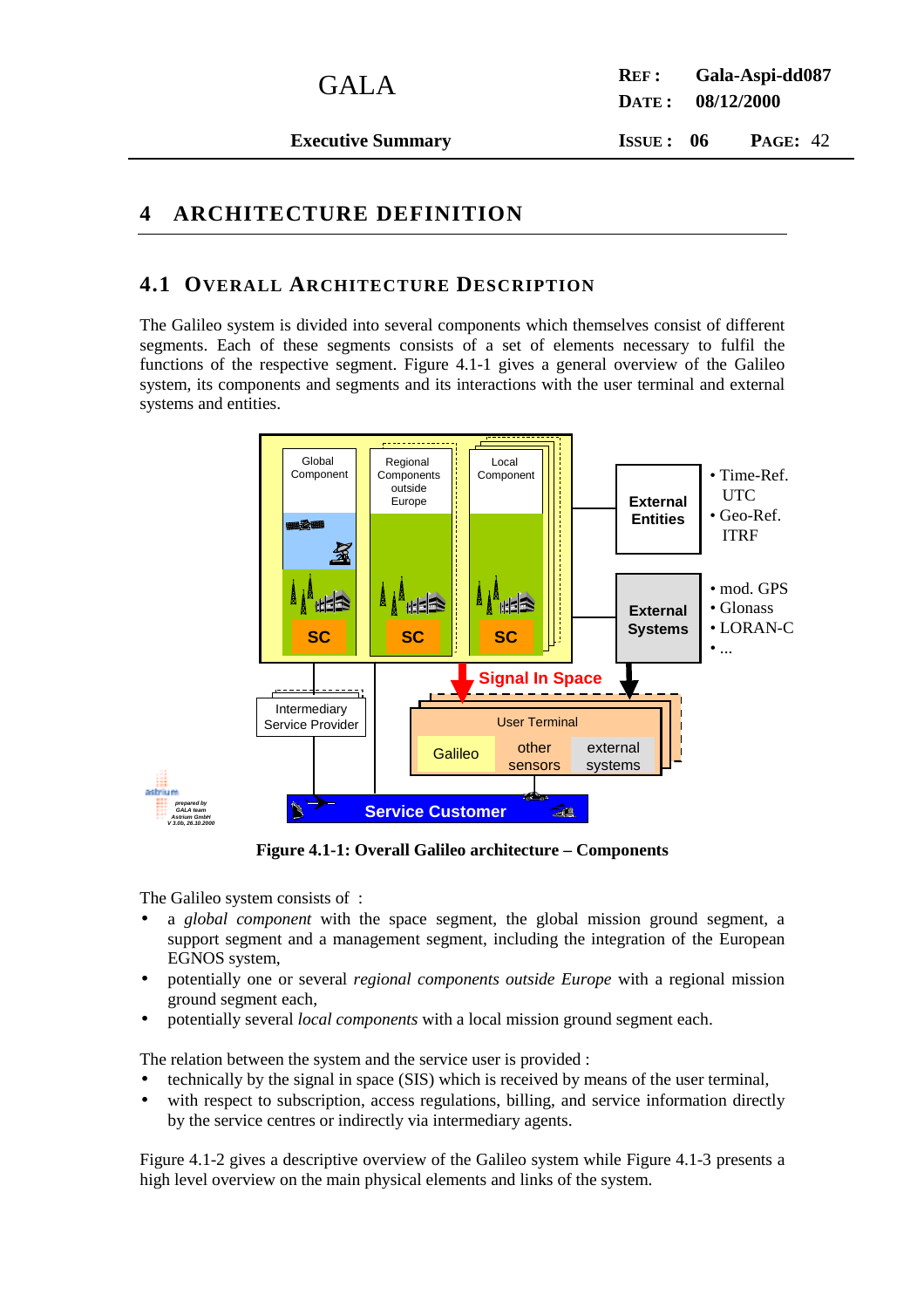| <b>GALA</b>              | REF: Gala-Aspi-dd087<br>$\text{DATE}: \quad 08/12/2000$ |  |
|--------------------------|---------------------------------------------------------|--|
| <b>Executive Summary</b> | $\text{ISSUE}: 06$ PAGE: 43                             |  |

The MEO constellation of Galileo satellites broadcasts the signal-in-space (SIS) to the user terminals where it is processed according to the specifications of the respective service it is used for. Simultaneously, a network of global monitoring stations (GMS) receives the SIS. From the GMS the acquired monitoring data is transmitted to the global navigation control centre (GNCC) for processing, i.e. determination of ephemeris data and clock parameters, global integrity data, and other navigation related information. The processed information is transmitted to a number of uplink stations (ULS) which provide the physical link to the satellites. The ULS are additionally connected to the satellite control centre (SCC) which is responsible for the control of the MEO constellation and for monitoring and control of the individual satellites and their payloads.



**Figure 4.1-2 :Overall Galileo architecture – Descriptive overview**

It may happen that, for sovereignty reasons, states or unions of states are not willing to accept the Galileo global integrity to officially allow the use of Galileo within their area.

The proposed regional concept provides them with the possibility to address this issue with Galileo. In this concept, regions on the Earth will be given the possibility to determine their own integrity data which will then be distributed via the Galileo SIS to the users being within the respective regions and using the regional services.

For this purpose, the regions have to establish their own network of monitoring stations and corresponding processing and control facilities. The derived regional integrity information will be transmitted to the satellites via the uplink stations of the global component where it is included into the Galileo SIS.

A special case is Europe, where the EGNOS system is integrated.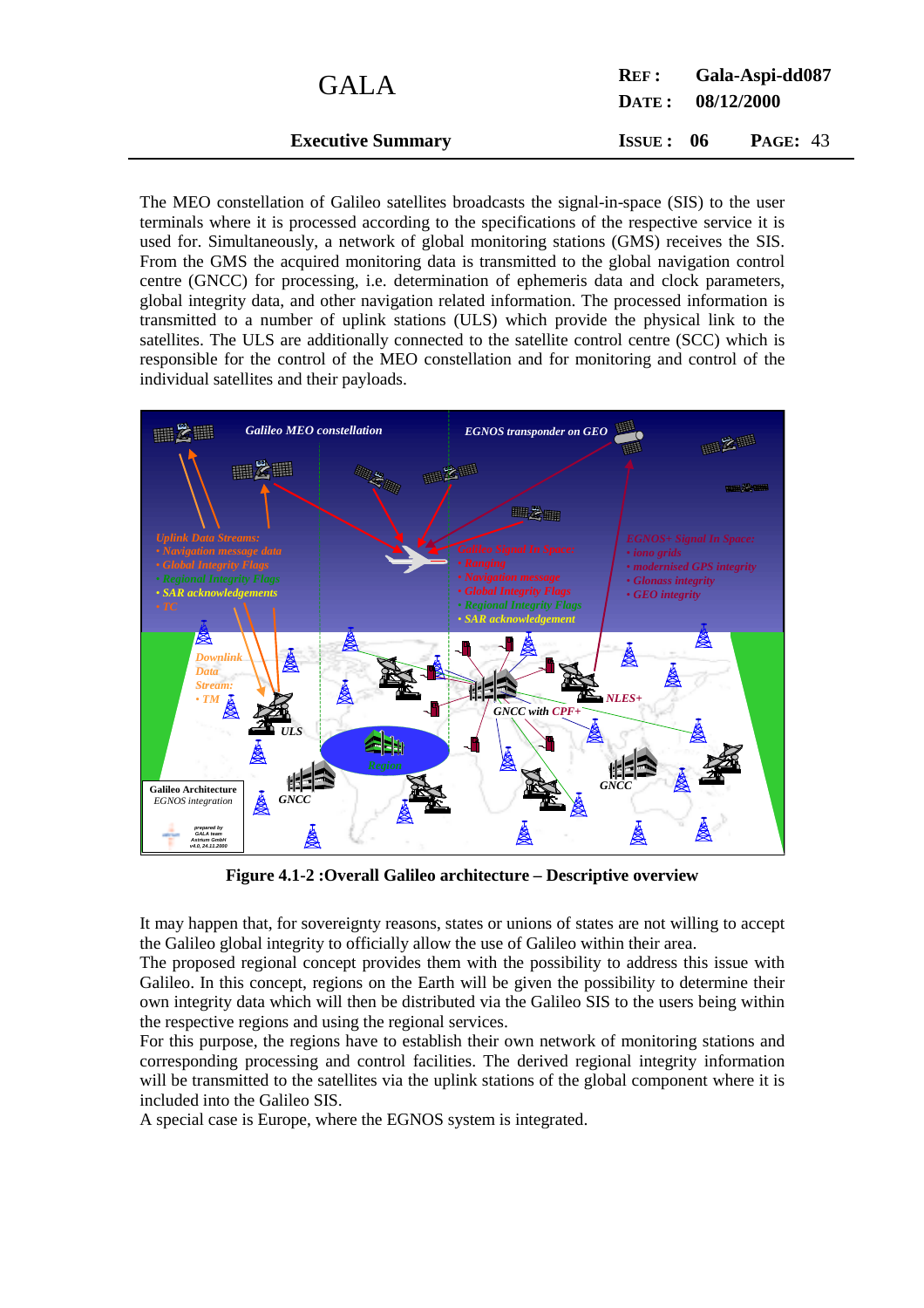

**Figure 4.1-3: Overall Galileo architecture – Main physical elements and links**

In addition to the navigation and integrity payload the Galileo MEOs also carry a SAR payload which receives distress signals transmitted by users in emergency conditions equipped with a Galileo/SAR receiver or a current SAR system (i.e. COSPAS-SARSAT). These emergency calls are relayed via the SAR transponders onboard the MEOs to the local user terminals (MEO LUT) which transmit the received signal to the associated SAR mission control centres (MCC) for processing.

The MCCs then issue an acknowledgement message that is sent to the SAR Mission control centre (SMCC), which is the single interface of the SAR system with Galileo. From there, the acknowledgement is sent to the ULS where it is included into the navigation message of Galileo and distributed to the respective users via the SIS.

In the following sections the global component, the regional components outside Europe, the local component and the corresponding segments and elements as well as the SAR service and the service provision architecture will be described in more details.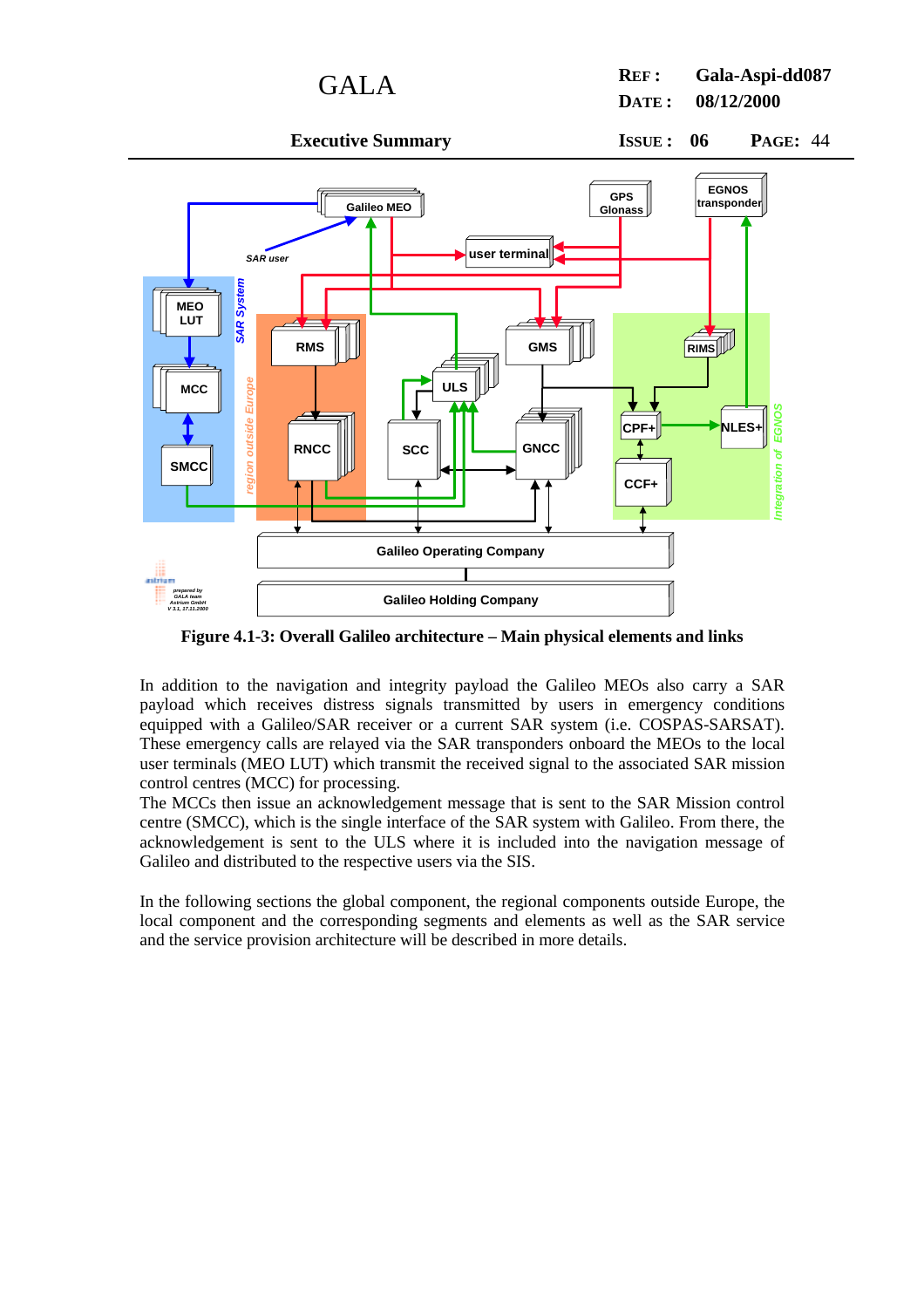#### **Executive Summary ISSUE : 06 PAGE:** 45

# **4.2 GLOBAL COMPONENT**

Figure 4.2-1 shows the architecture of the global component of Galileo.

From a functional point of view, the global architecture can be divided into the following categories:

- Space Vehicle monitoring, control, and command,
- Provision of navigation and integrity data,
- Provision of SAR services,
- Galileo management and service provision.



**Figure 4.2-1: Overall Galileo architecture – Global component architecture**

The Galileo global component consists of :

- the (global) space segment responsible for the space vehicle monitoring, control and command,
- the global mission ground segment responsible for the provision of navigation and integrity data.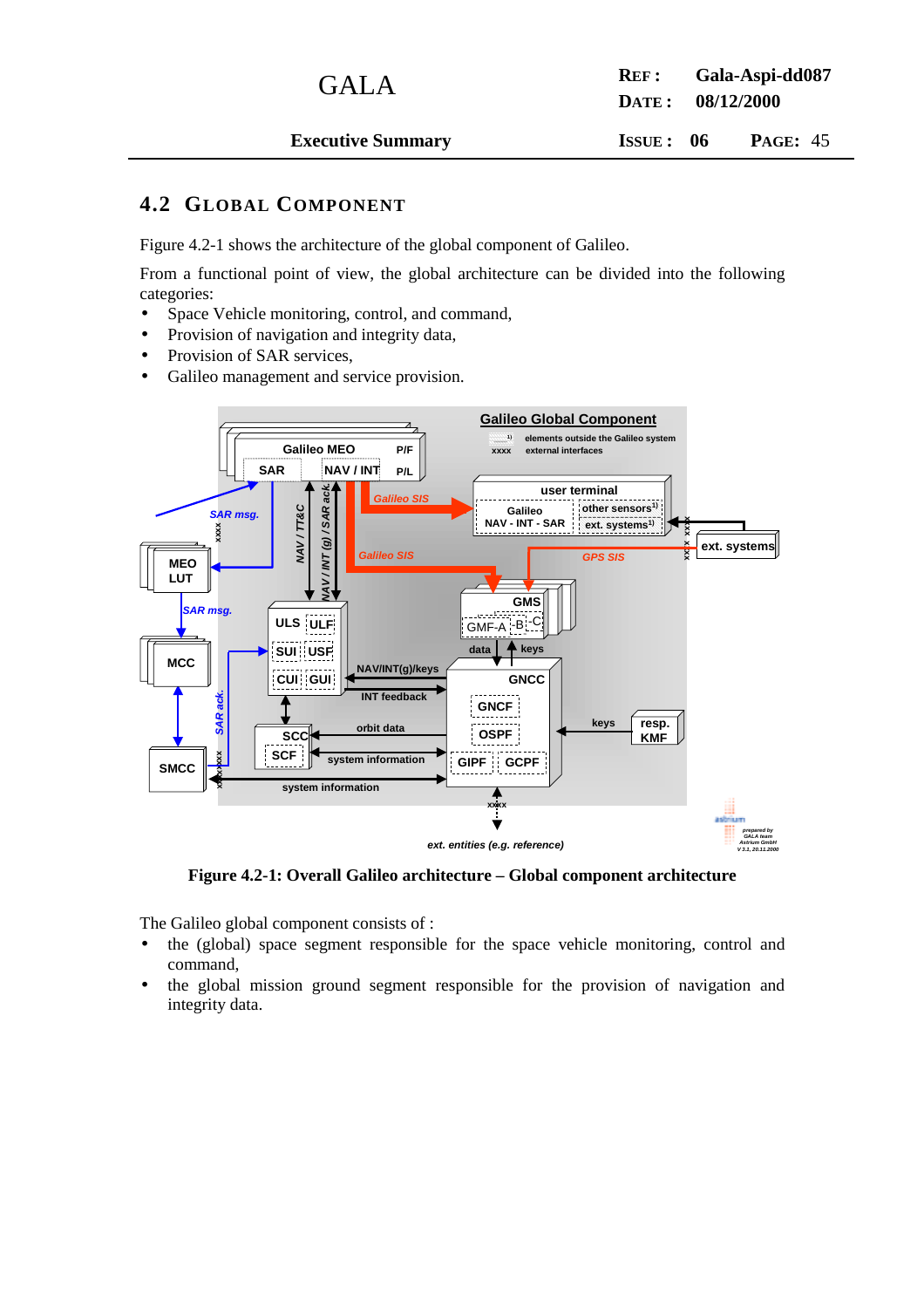| GALA                     |                       | REF: Gala-Aspi-dd087<br>$\text{DATE}: \quad 08/12/2000$ |
|--------------------------|-----------------------|---------------------------------------------------------|
| <b>Executive Summary</b> | $I_{\text{SSUE}}: 06$ | <b>PAGE: 46</b>                                         |

# **4.3 GALILEO REGIONAL COMPONENTS OUTSIDE EUROPE**

The main reason for introducing the regional non-European concept for Galileo is the distribution of responsibility and liability for the guaranteed service SAS-R (and the regional – national character of GAS – tbc). For sovereignty reasons, states or unions of states may not be willing to accept the Galileo determined global integrity. This could for instance lead to the case that Galileo is not accepted as navigation means for aviation purposes in the respective area. The proposed regional concept enables these regions to use Galileo together with an integrity information processed under their control and, at the same time, offers them the possibility to distribute this information to their users via the Galileo SIS.



**Figure 4.3-1: Galileo regional component architecture for a non-European region**

Three different concepts for the implementation of a region outside Europe can be envisaged.

- In case the region decides to be fully independent from Galileo integrity monitoring and processing, it can build its own monitoring network and integrity processing elements. This case is described in Figure 4.3-1.
- In case the region decides to have an integrity processing independent from Galileo one, it can build an integrity processing centre using the monitoring data collected by the Galileo integrity monitoring stations' network.
- In case the region decides to have an integrity monitoring network independent from the Galileo, or considers it not to be dense enough, it can build its own integrity monitoring network or augment the existing global integrity monitoring network with stations for its own needs, respectively.

The proposed architecture for the regional integrity determination reflects the considerations and layout of the global integrity provision's architecture. It is described in Figure 4.3-1. The functionalities of the elements are similar to the functionalities of the respective elements within the global integrity determination chain. For the uplink of the regional integrity data the global Galileo uplink stations will be used into which the data of the various regions is fed via the Regional Uplink Interface.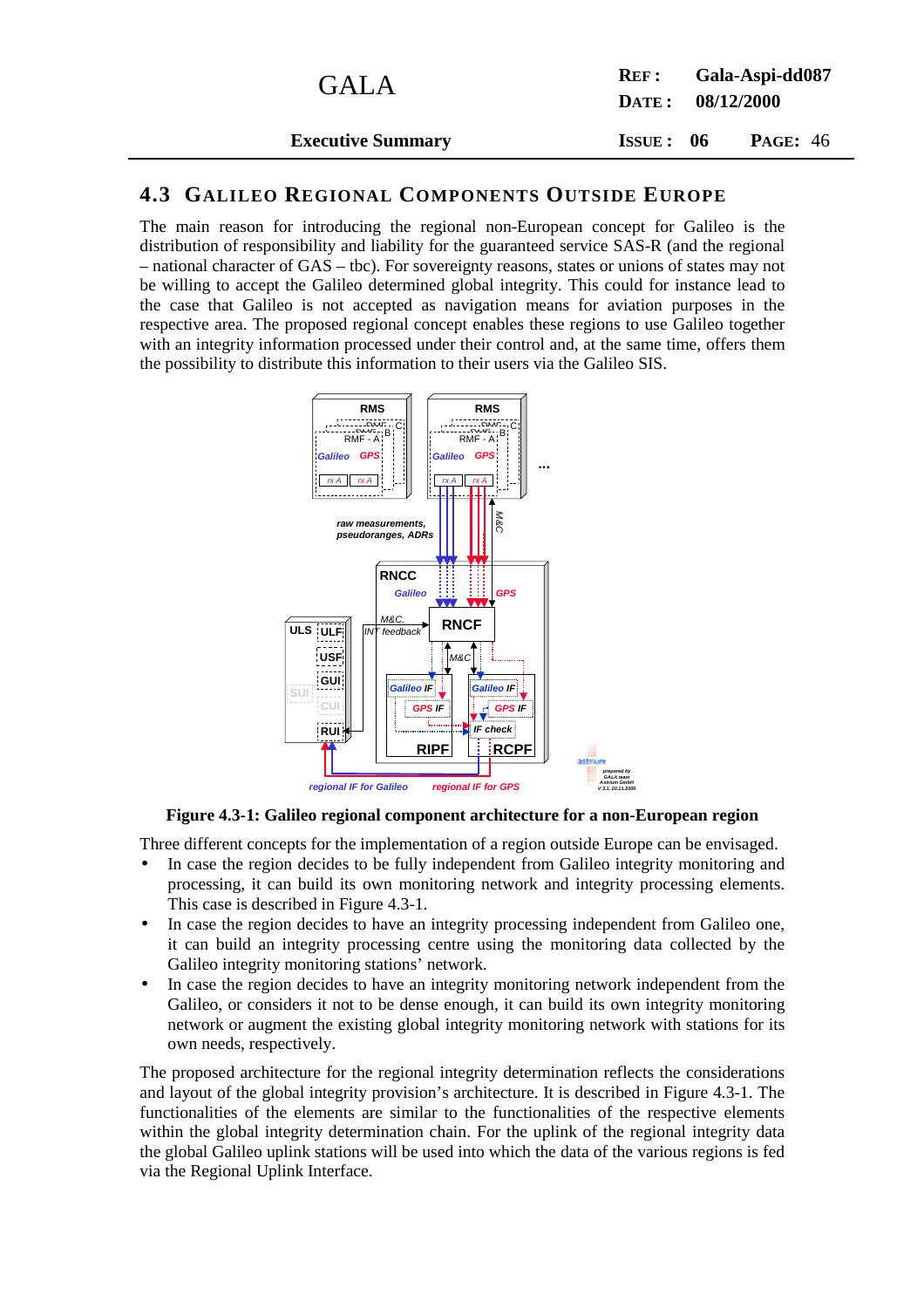| <b>GALA</b>              |           | REF: Gala-Aspi-dd087<br>$\text{DATE}: \quad 08/12/2000$ |
|--------------------------|-----------|---------------------------------------------------------|
| <b>Executive Summary</b> | ISSUE: 06 | <b>PAGE: 47</b>                                         |

# **4.4 GALILEO LOCAL COMPONENTS**

Some applications in aviation, marine and rail/road areas have specific requirements that are not met by the global component alone. Generally, these requirements apply in a limited area of coverage. This higher performance can be provided by means of a local component in the very area of coverage.

The technique used to provide higher performance by a local component architecture is known as differential augmentation and the systems behind these techniques are called local Ground Based Augmentation Systems (GBAS).

Local differential augmentation techniques will significantly improve both the accuracy as well as the integrity of the global (and regional) part of the Galileo system. Bases of the differential augmentation are high-quality reference receivers at precisely known locations. Due to the knowledge of its exact location, the reference station estimates the slowly varying error components of each satellite's range measurements and calculates a correction for each satellite in view. The corrections are disseminated to the local component users on dedicated communication (data) links. The corresponding local component user subsystem corrects its pseudorange measurements of each satellite with the received differential correction data to provide more accurate determination of navigation parameters. In addition augmentation can be improved by adding local ground based ranging sources (pseudolites). For security and integrity reasons, integrity monitoring stations supervise the broadcast of differential correction data.

Receivers, adapted to local differential augmentation needs at user level, are able to receive the disseminated corrections and re-calculate the navigation parameters. Therefore user receivers must be adapted to the dedicated local differential augmentation system.

The architecture implementation of a local component is highly application specific. A generic description of a Galileo local component, including the most common elements is anyhow provided in Figure 4.4-1.

The differential Galileo reference station (DGRS) station is accurately surveyed into a known location on the ground. The station's Galileo SIS receiver measures the pseudorange to each satellite in view. Since the ground station's location is precisely known and has received the navigation data from the satellites giving the satellites' position, the pseudorange measurements to each satellite can be corrected against "true" pseudorange. These differential corrections, separately for each satellite, are then broadcast to the user by the integrated data link or via pseudolite transmission.

If only a single DGRS is used for a specific local component implementation, the processing of the differential corrections is performed by the DGRS itself. It is also possible to install a network of DGRS. For these networks, the processing will be performed in a central processing station.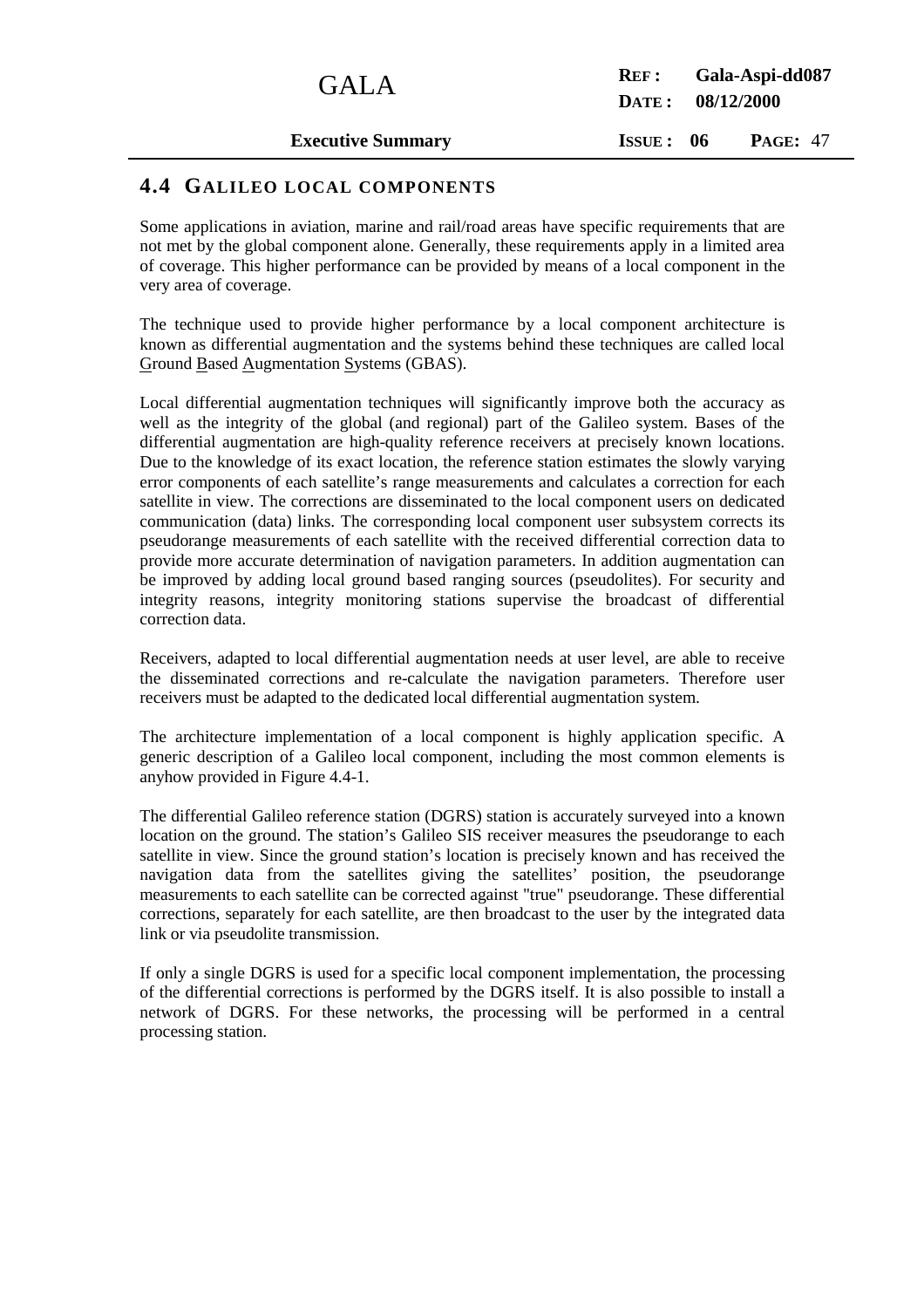

**Figure 4.4-1: Proposed Galileo local component architecture**

Pseudolites (PL) act as additional pseudo satellites on a local basis. They are ground based transmitters that broadcast a Galileo like SIS signal at Galileo frequency/ies (TBD). A pseudolite acts as an additional ranging source as well as data link for the users. The use of pseudolites provides improvements in accuracy, integrity and availability.

The Local Integrity Monitor (LIM) checks independently the function of the reference station and of the pseudolite stations. The monitoring functions ensure that the reference station broadcasts no hazardous misleading information and no bad signal in space is transmitted by the pseudolite. For the integrity monitor, five main functions are identified, which guarantee the required integrity at each processing level:

- the operation monitor,
- the interference monitor,
- the quality monitor,
- the consistency monitor,
- the broadcast monitor.

The service centre (SC) handles all interactions between the users and the Galileo local component except for the signal in space (LTC and PL) and/or for other means of local data dissemination (differential and integrity data). This includes sales of services, billing, key handling, information on the system's status, and customer requests.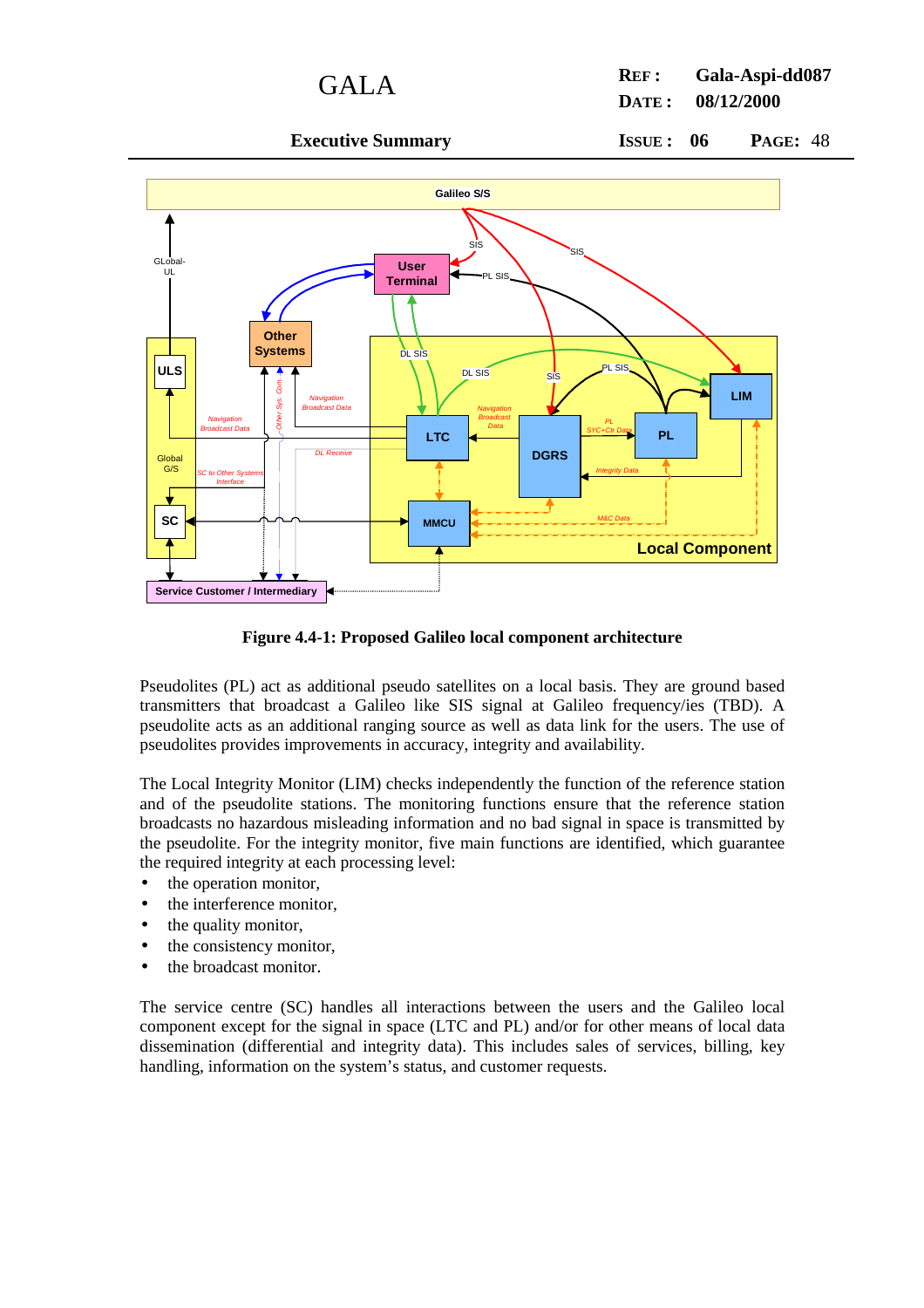#### **Executive Summary ISSUE : 06 PAGE:** 49

# **4.5 USER TERMINAL**

The user terminal is the only physical contact between the Galileo user and the Galileo system. Each user has different characteristics and the requirements of the various applications show the diversity of end users and thus, the diversity of user segments to be adapted specifically for each application. In order to clearly address such a wide issue, a stepby-step marketing approach has been implemented.

Based on the outputs of the applications analysis, eight different Core receivers were identified, the main criteria considered being accuracy, cost, integration level, physical constraints, requirement for certification.

Considering this first list of Core Receivers, the most representative applications have been selected, that enabled to address the key issues of the user terminal definition :

- Market : Mass market, Professional market, Safety of Life market,
- Environment : Rural, Urban,
- Carrier : Pedestrian, Aeronautical, Naval, Train,
- Standalone, Integrated,
- Without augmentation, With regional augmentation, With Local Augmentation,
- With or without Hybridisation.
- With or without Communication.
- With or without combination: GPS, UMTS, LORAN C, etc.

The major outcomes of the Baseline Architecture Definition and the Signal Definition activities were then processed to derive six different basic Core Receivers associated to the different Galileo Navigation Services :

- OAS Single frequency for mass market,
- OAS Dual frequencies for mass market or professional market,
- OAS / CAS1 Dual frequencies for professional market,
- SAS for Safety of life market,
- OAS / CAS1 TCAR for professional market (high accuracy applications),
- GAS for governmental applications.

For each Core receiver, an architecture has been proposed. The design for mass market application has been **cost** driven. For all other applications, it has been **performance** driven.

| <b>CORE RECEIVER</b> |                                      |                                     | <b>AUGMENTATIONS</b>               |                                                                 |                |
|----------------------|--------------------------------------|-------------------------------------|------------------------------------|-----------------------------------------------------------------|----------------|
| <b>Classes</b>       | <b>Operating</b><br><b>Frequency</b> | <b>Associated</b><br><b>Service</b> | <b>REGIONAL</b>                    | <b>LOCAL</b>                                                    | <b>SENSORS</b> |
| OAS single           | E2                                   | $OAS-G1$                            | N.A.                               | Yes - TBC                                                       | Yes [OAS-G1H]  |
| OAS dual             | $E2 + E6$                            | OAS-G <sub>2</sub>                  | N.A.                               | N.A.                                                            | Yes [OAS-G2H]  |
| CAS1 dual            | $E2 + E6$                            | $CAS1-G$                            | global [CAS1-G]                    | Differential - ground [CAS1-L1]<br>Differential - SIS [CAS1-L2] | Yes [TBD]      |
| CAS1 triple          | <b>TBD</b>                           | $CAS1-L3$                           | N.A.                               | Phase meas. [CAS1-L3]                                           | N.A            |
| CAS2-SAS             | $E1 + E5$                            | $SAS-G$                             | global [SAS-G]<br>regional [SAS-R] | Differential [SAS-L]                                            | Yes [TBD]      |
| CAS2-GAS             | C-band                               | <b>TBD</b>                          | <b>TBD</b>                         | <b>TBD</b>                                                      | TRD            |

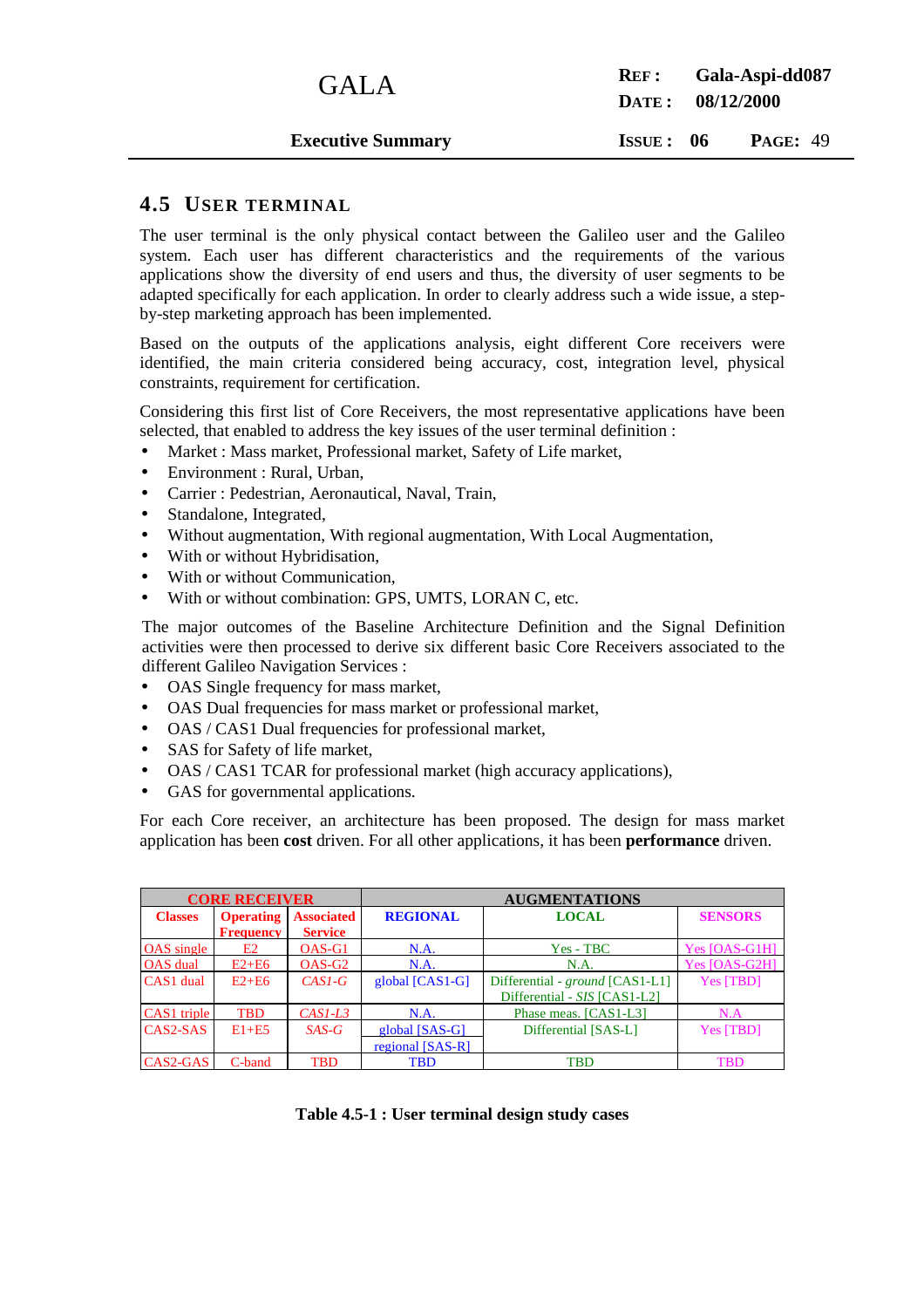| <b>GALA</b>              | $\text{DATE}: \quad 08/12/2000$ | REF: Gala-Aspi-dd087 |
|--------------------------|---------------------------------|----------------------|
| <b>Executive Summary</b> | $I_{\text{SSUE}}: 06$           | <b>PAGE: 50</b>      |

A detailed analysis has been done for main parts of the receivers :

- RF part Front End of the core receiver,
- Processing Power,
- PVT (Position Velocity and Timing).

A functional description has been provided for each of them, taking into account the main constraints (SNR, Multipath) as well as an evaluation of the performances achieved (contribution to the range error, availability).

The performances of the complete system are finally assessed at the level of the user segment. Various choices and trade-offs at user segment level enable to address the user requirements in term of UERE, acquisition time, time to alarm, multipath and environmental robustness. These user requirements are globally achievable for the 10 most representative selected applications. Galileo core receivers and user terminals provide at least the same technical performances to the customers as the systems in competition (mainly GPS). See overleaf, as an example, the performance table for the car navigation application.

One can foresee that the competition will also be on price. Decisions on Galileo signal definition having an impact on receiver complexity and cost have therefore to be taken with caution : this is of paramount importance for the mass market segment.

The study has also contributed to identify some potential difficulties (for example: Interference on E5 and E6) which will have to be addressed in next phases of the programme.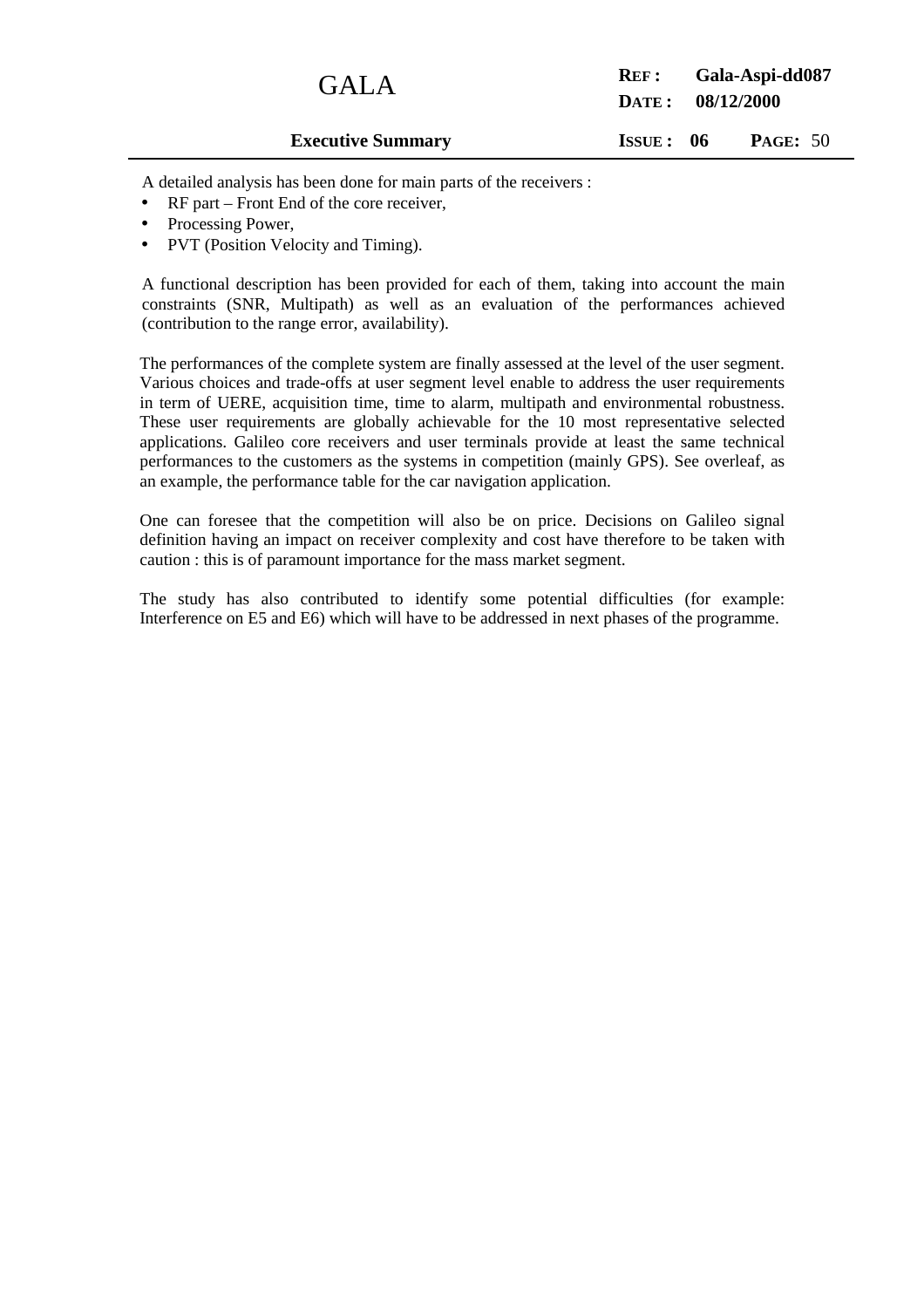|--|

 **REF : Gala-Aspi-dd087**

**DATE : 08/12/2000**

**Executive Summary ISSUE : 06 PAGE:** 51

| <b>Performance Requirements - CAR NAVIGATION</b> |                   |                   |                          | <b>Receiver</b><br><b>performance</b><br><b>OAS</b><br><b>OAS</b><br>single<br>dual |                 | <b>Assessment</b>        | <b>Technological potentials / Comments</b>                                                                    |
|--------------------------------------------------|-------------------|-------------------|--------------------------|-------------------------------------------------------------------------------------|-----------------|--------------------------|---------------------------------------------------------------------------------------------------------------|
| <b>Navigation</b><br>performance                 | Accuracy          | Vertical (m)      | 40-70                    | $<$ 20<br><10                                                                       |                 | fulfilled                | Accuracy improvement allows new functions like<br>additional positioning in the mountainous roads etc.        |
|                                                  |                   | Horizontal<br>(m) | $25 - 50$                | <10                                                                                 | $<$ 5           | fulfilled                | Accuracy improvement allows the simplification of map<br>matching function and as a result a price reduction. |
|                                                  | Integrity         | Risk/hr           | $1e-3$                   | N.A.                                                                                |                 | $\overline{\phantom{a}}$ |                                                                                                               |
|                                                  |                   | TTA(s)            | 30                       | N.A.                                                                                |                 | $\overline{\phantom{a}}$ |                                                                                                               |
|                                                  | <b>TTFF</b>       |                   | Medium                   | Medium                                                                              |                 | fulfilled                |                                                                                                               |
| <b>Conditioning</b>                              | <b>Visibility</b> |                   | Partial                  | Partial                                                                             |                 | fulfilled                | $\blacksquare$                                                                                                |
| factors                                          | Multipath         |                   | Medium                   | Medium                                                                              |                 | fulfilled                | $\blacksquare$                                                                                                |
|                                                  | Interference      |                   | Low                      | Low                                                                                 |                 | fulfilled                |                                                                                                               |
|                                                  | <b>Jamming</b>    |                   | Low                      | Low                                                                                 |                 | fulfilled                |                                                                                                               |
|                                                  | <b>Dynamics</b>   |                   | $200$ km/h- $0.2$ g      | N.A.                                                                                |                 | (fulfilled)              | Although information is not available, due to GPS<br>experiment can be excepted to be fulfilled.              |
| <b>Timing</b>                                    | Timing accuracy   |                   | Not required             |                                                                                     |                 |                          |                                                                                                               |
| <b>Physical</b>                                  | Power consumption |                   | Low                      | Low                                                                                 |                 | fulfilled                | $\overline{\phantom{0}}$                                                                                      |
| constraints                                      | <b>Size</b>       |                   | Medium                   | Chip-set size                                                                       |                 | fulfilled                | $\blacksquare$                                                                                                |
|                                                  | Weight            |                   | Low                      |                                                                                     | Chip-set weight | fulfilled                |                                                                                                               |
|                                                  | Ruggedisation     |                   | Medium                   | Medium                                                                              |                 | fulfilled                | $\equiv$                                                                                                      |
| <b>Communication</b>                             |                   | >>                |                          |                                                                                     |                 |                          |                                                                                                               |
| <b>CAS</b>                                       |                   | >>                | $\blacksquare$           |                                                                                     |                 |                          |                                                                                                               |
| <b>Certification</b>                             |                   | $\gt$             | $\overline{\phantom{a}}$ | $\overline{\phantom{a}}$                                                            |                 |                          | $\blacksquare$                                                                                                |
| <b>Price</b>                                     |                   | $\gt$             | High                     | $<$ 40 Euro                                                                         |                 | fulfilled                | $\overline{\phantom{a}}$                                                                                      |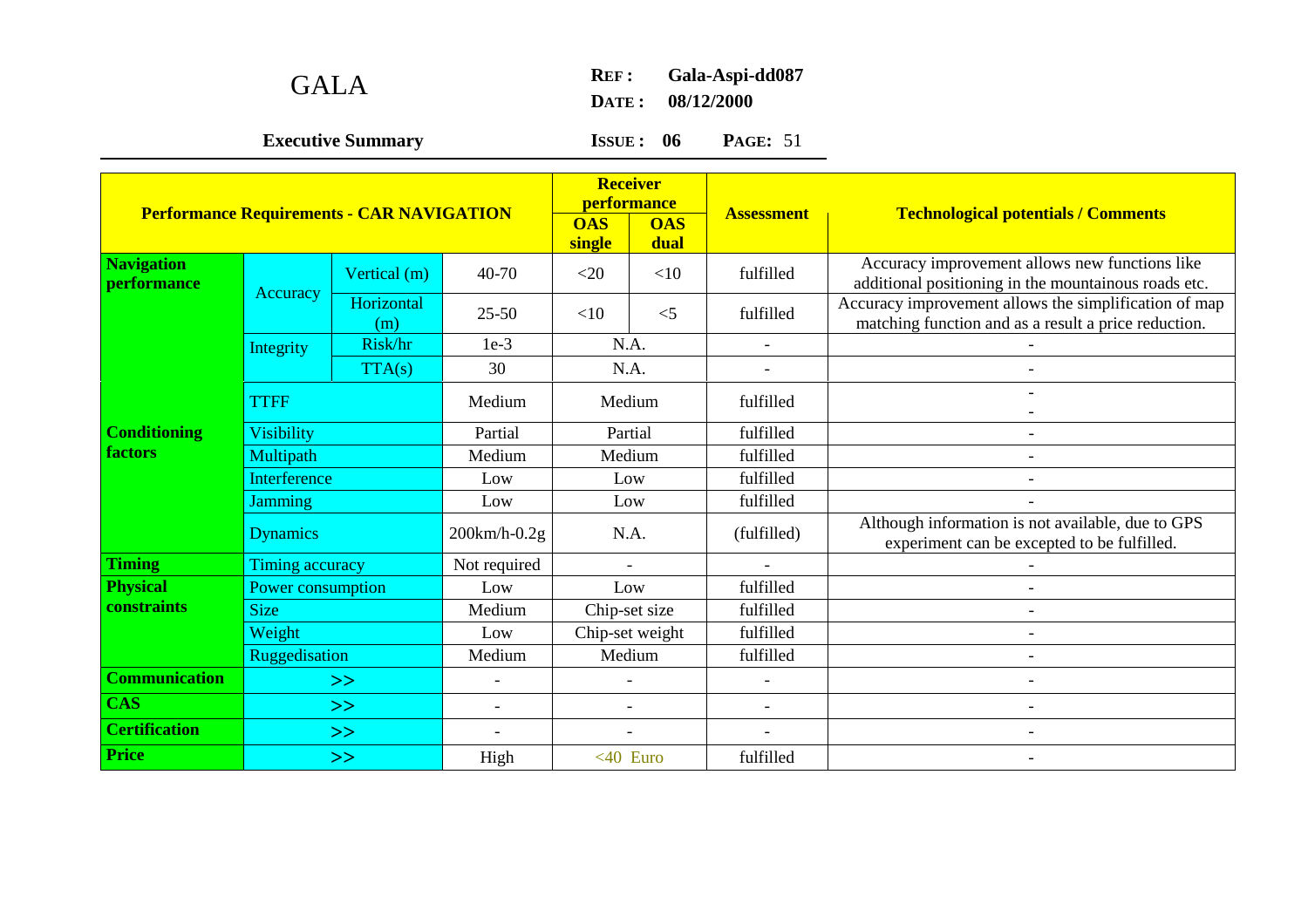| <b>GALA</b> | <b>REF:</b> |
|-------------|-------------|
|             | n           |

### **4.6 EGNOS INTEGRATION**

#### *4.6.1 Introduction*

The integration of EGNOS follows an approach which avoids to impact the EGNOS AOC development as currently defined : operational capability in 2004 for a 15 years lifetime.

The necessary evolutions of EGNOS within Galileo are foreseen in one step, and are proposed to accommodate GPS evolutions – provision of the additional civil aviation signal on L5 – that will occur in a time frame similar to Galileo one. The items developed for Galileo to fulfil the new or upgraded GPS services through the Galileo MEO, mainly GMS to collect the future GPS L1/L2/L5 signals, will be also used for the EGNOS services.

The EGNOS GEO payloads will deliver the GPS/GLONASS augmentation. It will be achieved through the GPS L1 frequency and in the future, at a date today estimated around 2012, through the L5 frequency when the GPS has evolved to L5 along with its augmentation standard.

The SIS standard for the GEO channel is the evolved SARPS, taking into account the inclusion of GPS evolution. The capability to broadcast Galileo integrity information through GEO payloads, including the necessary standard evolutions, can be considered if requested by external regions (like the USA).



#### *4.6.2 Integration*

#### **Figure 4.6-1: EGNOS Integration**

The raw measurements are acquired in the following sites:

- Upgraded EGNOS RIMS sites: Wherever it is relevant for Galileo services through MEO, upgraded EGNOS RIMS sites collecting data on GPS and Galileo through GMF,
- Other unchanged EGNOS RIMS sites: these concern the EGNOS RIMS sites which have been implemented to only compute the EGNOS ionospheric corrections,
- New GMS sites collecting data on GPS and Galileo through GMF, in areas where there are no RIMS sites able to fulfil the world-wide coverage requested for Galileo services.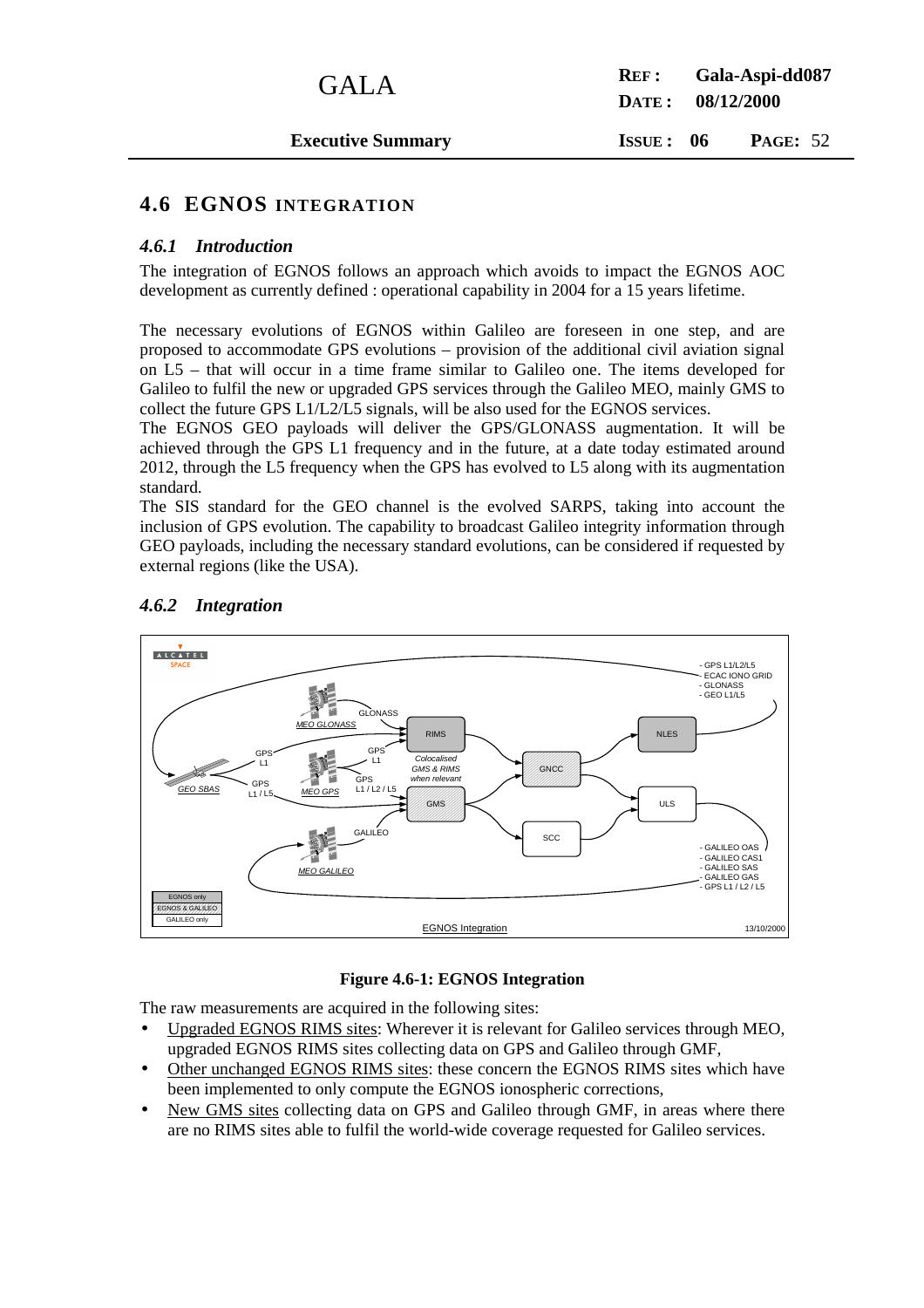The EGNOS functions necessary to achieve the EGNOS services are fully integrated in the Galileo core functions facilities of the GNCC, namely:

- Processing functions:
	- EGNOS GEO orbits,
	- GPS orbit determination which will provide, namely, ephemeris and clock parameters,
	- GPS time reference,
	- GPS SISA, which is an estimation of SIS ranging accuracy to be used by user integrity processing to determine the protection levels,
	- GPS Integrity Flag computation,
	- GPS and GLONASS corrections above ECAC and UDRE.
	- Ionospheric corrections above ECAC.

The implementation of these processing functions includes an upgrade (HW&SW) of the current EGNOS CPF Processing.

• Independent Check functions:

These functions are in charge of an independent integrity final check, and its implementation is composed out of an upgrade of the current EGNOS Check Set (for GPS), and a check for Galileo.

- Monitoring and Control:
	- The monitoring and control requested to achieve the EGNOS services are:
	- the EGNOS services monitoring and control,
	- the EGNOS items monitoring and control, namely RIMS and NLES.
	- the Galileo Ground Navigation items monitoring and control, namely GMS and GNCC.
	- the monitoring and control of the wide area network connecting the ground items.

The data computed to realise the EGNOS services, are transmitted to the EGNOS GEO through the NLES, according to the upgraded SBAS message format standard. These NLES should be upgraded if the interface with GEO satellites is modified to fulfil the upgraded services, namely provide a second ranging signal on L5.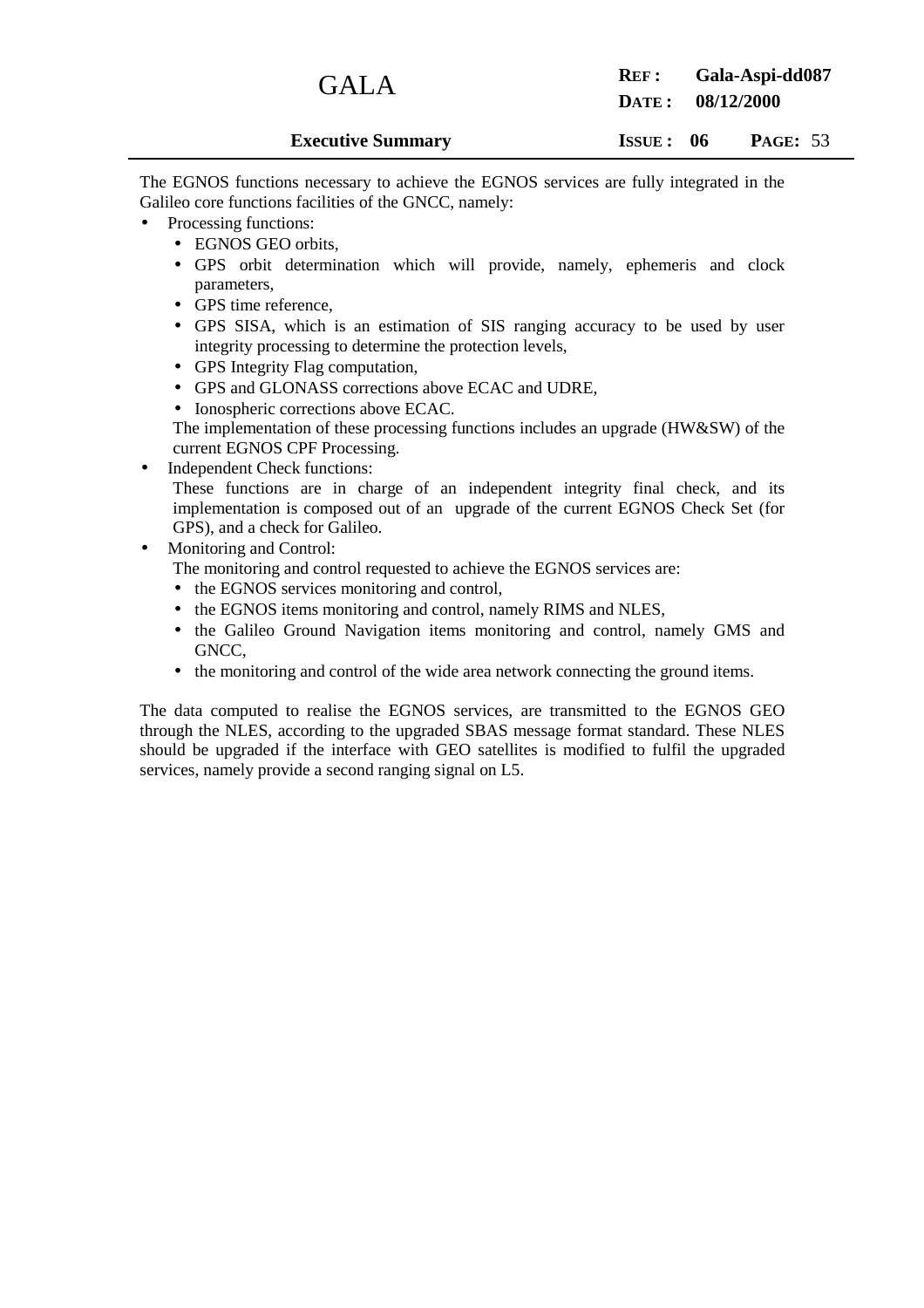| <b>GALA</b>              | REF: Gala-Aspi-dd087<br>$\text{DATE}: \quad 08/12/2000$ |
|--------------------------|---------------------------------------------------------|
| <b>Executive Summary</b> | $\text{ISSUE}: 06$ PAGE: 54                             |

# **4.7 COSPAS SARSAT**

This section deals with a description of the interface that is foreseen between Galileo and COSPAS-SARSAT, especially for implementing a navigation-coupled feedback link which is the single most specific feature of SAR/Galileo in respect to other SAR systems (INMARSAT-E, COSPAS-SARSAT (C/S), GPRS, etc.).

The COSPAS-SARSAT Mission Control Centres (C/S MCC), will collect and process distress signals from one or more MEOLUTs sites and distribute them to a set of Rescue Control Centre (RCC), on the basis of an institutionally defined repartition of the Earth surface reflecting the organisation of SAR activity and their geographical boundaries. The SAR/Galileo Operational Control Centre receive from the C/S MCC return messages and validate the transmission of the return message to Galileo. Figure 4.7-1 gives an overview of this interface (this proposal has to be validated by COSPAS-SARSAT Organisation).



**Figure 4.7-1 : Interface with Cospas-Sarsat**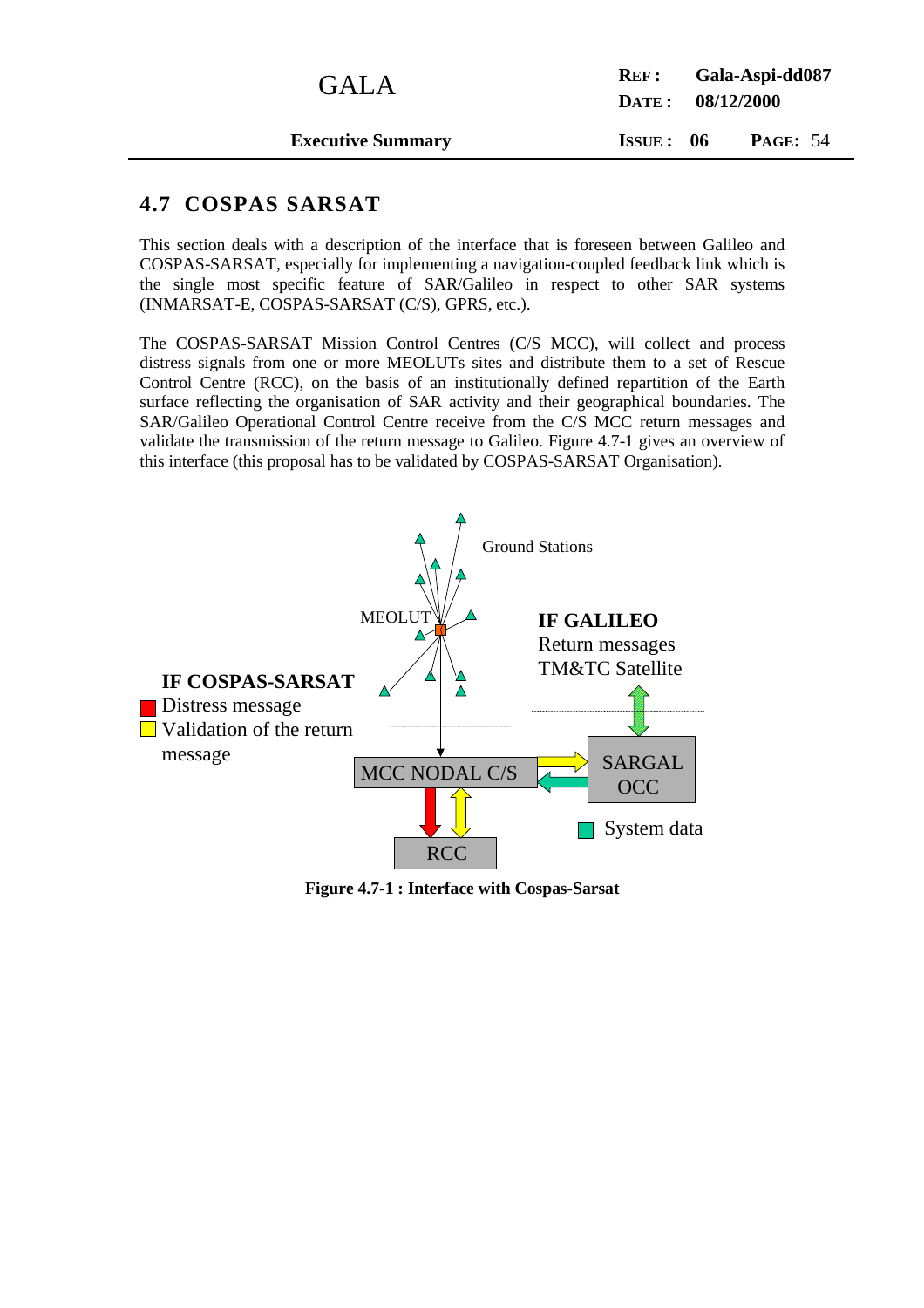#### **4.8 SPECIFIC CONSTRAINTS**

#### *4.8.1 Implementation constraints*

During the early operation phase of Galileo, the satellite control centre will control a subset of the GMS network and use the data derived from those stations for orbit determination, validation, and the provision of preliminary core navigation services (e.g. OAS). This is meant for allowing Galileo to provide services as soon as possible, even if the full constellation is not yet deployed and the mission ground segment not fully developed. As soon as the mission ground segment is fully installed and validated, the control of the complete set of GMS will be handed over to the global navigation control centre. The GNCC will, from that point, also provide all navigation and integrity related data. The SCC will maintain the capability to control a subset of GMS and provide core navigation services (without integrity information) as a fall-back degraded mode in the case of severe emergencies in the mission ground segment.

#### *4.8.2 Security issues*

The Galileo system is intended to take an important role for many users of various kinds (mass market, professional, institutional, governmental). In order to answer to the expectations and to the ambitions that lie on the Galileo system, it must be able to provide a reliable and available service. Thus, it is necessary to counter the various threats that could affect the intrinsic operation of the system, and to avoid the malicious or hostile use of the delivered services.

The security analyses conducted in the frame of the GALA project intend to participate in the specification of the Galileo system and to contribute to its cost estimation. More precisely the threats relative to the Galileo system have been identified and a consolidated list of requirements provided.

Then, the security functions to protect the infrastructure and to protect the exchanged information have been identified to answer to these requirements and threats : authentication, identification and access control function, confidentiality and integrity of internal information, recording and auditing of security relevant events, access control to the services, confidentiality and integrity of the exchanged information, detection and processing of replayed information. Considering the architecture addressed in the previous paragraphs, the security architecture has been proposed and security specifications are also provided to achieve these security functions in the system.

These security specifications identify the flows and the elements of sensitive information to be protected, for each service proposed by Galileo and proposing solutions to realise these specifications.

Several critical issues are addressed in more details, such as the solutions for key management of the various services, the internal communications and the definition of the security modules in each segment of the Galileo system (satellites, user terminals, facilities of the ground segment).

In the frame of the key management analysis, solutions of key distribution have been studied, proposing especially physical supports for the distribution of keys to the users (smart cards, PCMCIA, etc.) and offering a reliable and simplified key management. An Over The Air Rekeying (OTAR) function, depending on the navigation service has also been studied, in order to facilitate the user task and enable to deny remotely a specific user or a group of users.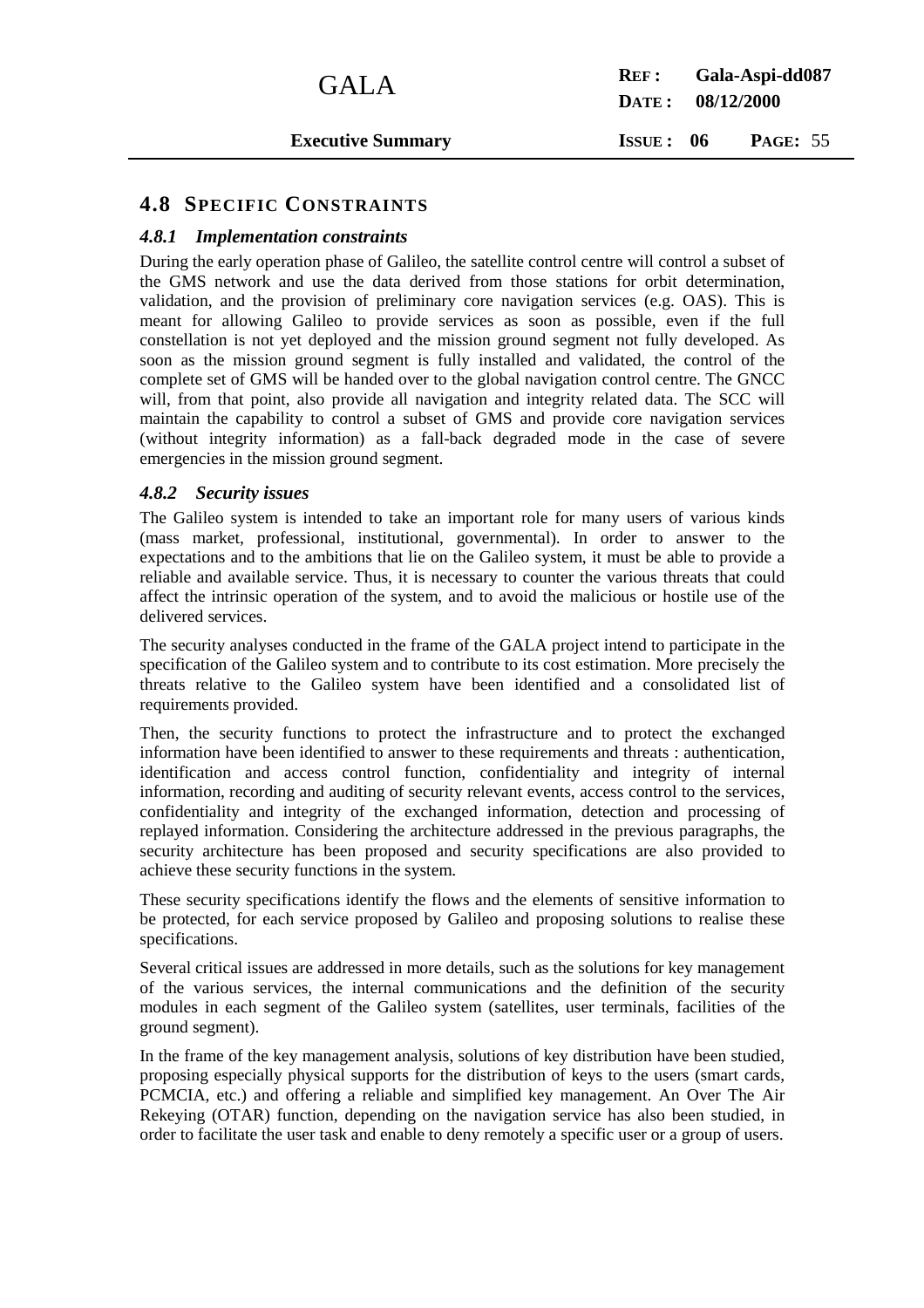| GALA                     | $\text{DATE}: \quad 08/12/2000$ | REF: Gala-Aspi-dd087 |
|--------------------------|---------------------------------|----------------------|
| <b>Executive Summary</b> | $\text{ISSUE}: 06$              | <b>PAGE: 56</b>      |

The key generation and distribution enables to distinguish several groups of users. The possibility to deny one specific user is also considered.

The security analysis has also derived the power levels for the uplink stations and the signal in space power levels, depending on the kind of jammers it is expected to resist to.

This security study shows that the security of the system is a crucial point on which lies the confidence in the system and the usage that can be made of Galileo.

# **4.9 OTHER SYSTEMS (LORAN-C, GSM/UMTS)**

This section addresses the possible evolution of the infrastructure of some other systems (LORANC/ CHAYKA, GSM/UMTS) in case they are used in conjunction with Galileo.

# *4.9.1 LORAN C/ CHAYKA*

#### 4.9.1.1 Evolution of System Concept

The evolution of the existing Loran-C/Eurofix infrastructure could enable the broadcast of differential Galileo correction data within the Eurofix coverage. A regional differential Galileo service could be provided for the European region.

For this evolution, the Loran-C stations must be equipped with a Eurofix modulator (which is expected to be realised by 2008) and each transmission station have to be equipped with additional Galileo reference and monitor receivers.

Following functions would also have to be implemented:

- measurements of Galileo satellite signals,
- calculation of differential correction data,
- transformation of the correction data into a "broadcast format",
- modulation of the Loran-C signal.

Currently, DGPS and DGLONASS data can be provided by Eurofix. In order to provide additional Galileo corrections, it would be necessary to expand the usable resources available. Therefore either GPS or GLONASS correction data must be removed if Galileo data should be broadcast.

#### 4.9.1.2 Infrastructure Evolution

The following impact on the LORAN C (or CHAYKA) infrastructure has been identified:

- No changes to the Loran-C broadcast **antenna** are necessary.
- No changes to the Loran-C broadcast **transmitter** are necessary.
- The Loran-C **modulators** have not to be modified to broadcast Galileo differential correction data (provided that Galileo correction data can be converted to RTCM format). All NELS stations will be equipped with Eurofix-modulators in 2008.
- The Eurofix stations are currently equipped with one **reference receive**r, but for the final implementation two receivers are planned for each station. Each NELS station should then be equipped with 2 high-end Galileo/GPS/GLONASS receivers to generate the differential correction data.
- The Eurofix stations are currently equipped with one **monitor receive**r, but for the final implementation two receivers are planned for each station. Each NELS station should be equipped with 2 additional high-end Galileo/GPS/GLONASS receivers to monitor the integrity of the broadcast data.
- Software development and update.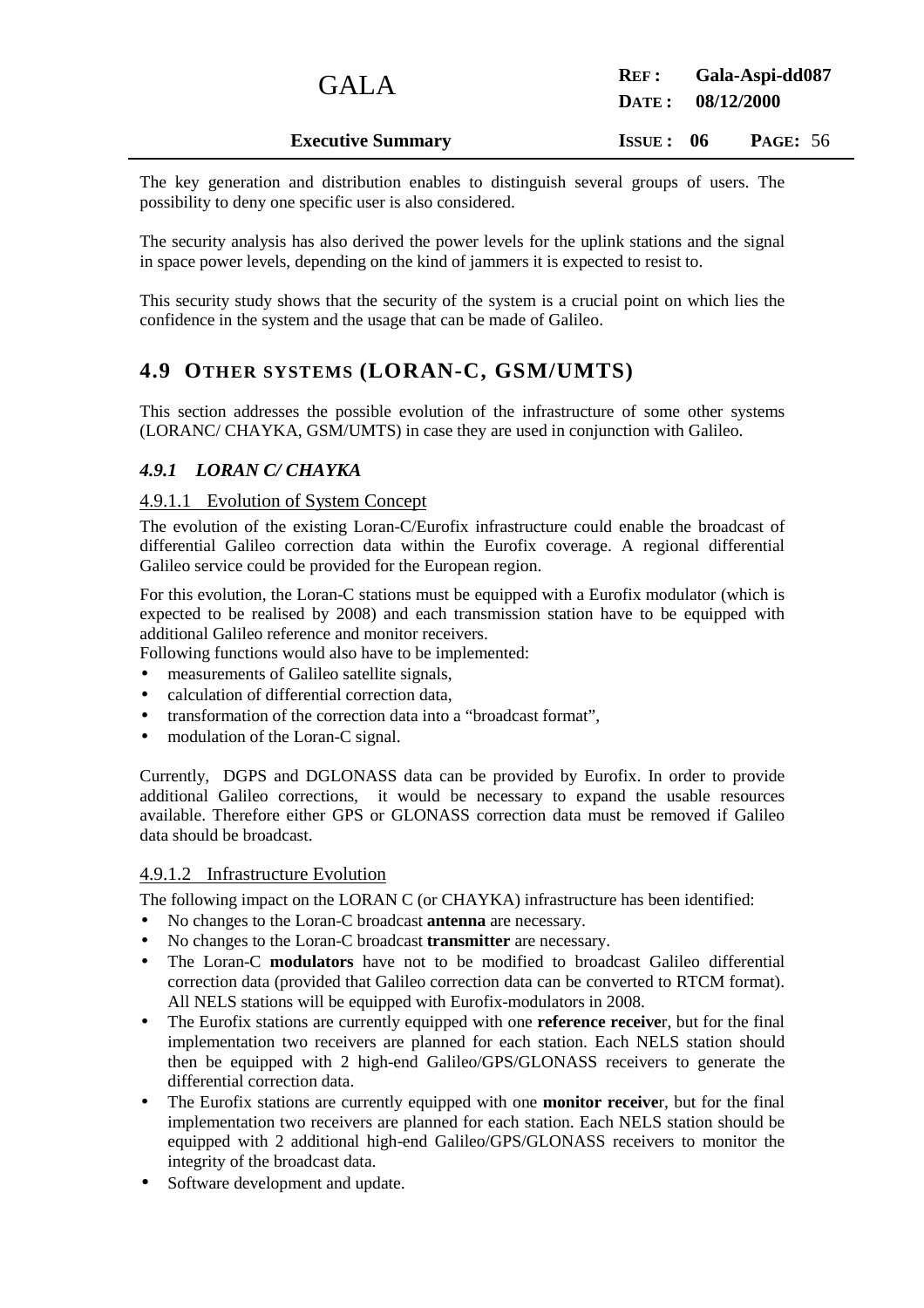#### *4.9.2 GSM /UMTS*

#### 4.9.2.1 Evolution of System Concept

There are currently several national geodetic systems, e.g., SAPOS GPPS (Satellite Positioning Service, Geodetic Precise Positioning Service) operated by surveying authorities in Germany, which already use GSM for "near-online" DGPS service.

The data format used is RINEX. The achievable accuracy performance of SAPOS GPPS is 0.01 m (assuming a measurement time of eventually several minutes and a baseline coverage area of less than 17 km).

#### 4.9.2.2 Infrastructure Evolution

If differential corrections are provided, Galileo Reference stations are required. They could be located at the MSC sites. As Galileo receivers would be used for time reference, they could then also provide the corrections.

The reference stations are connected to the GSM (or UMTS) network via a data interface. The provided data is validated by the reference station itself (rather than by GSM/UMTS network components).

A GSM/UMTS user would therefore have the following 3 classes of service :

- UMTS without Galileo, with a possibly sufficient position accuracy for the user (depends on application and user demands).
- GSM/UMTS with Galileo stand-alone : no differential corrections are applied. In this case, only additional hard and software are to be included in the mobile station.
- GSM/UMTS with differential Galileo. In principle, there are two scenarios.
	- The operator builds up his own reference station network. In this case he has on the one hand additional costs but on the other hand he can charge for this service. It is his choice how dense his network shall be and how accurate the corrections can be.
	- The other scenario is that the GSM/UMTS network is used only as a data transmission medium and an external service provider provides the differential corrections (as in the case of RDS). Such a service is already provided with e.g. "SAPOS" in Germany where differential corrections are provided by state authorities (Landesvermessungsamt) via GSM (with typical maximum baselines from 10 to17 km to guarantee the accuracy; not provided in rural areas). In this case the GSM/UMTS network operator has no additional costs (besides of the data traffic which he charges in the usual way).

The mobile station have to be upgraded to use Galileo. This requires an RF front end, a signal processing element to process the position and input and output interfaces for data as well as an MMI interface. The data input interface is needed to obtain Galileo correction data from the GSM/UMTS network (RS-232). The data output interface is needed to display the positioning results if required. Finally, the MMI interface provides the operability by the user. This can be established by e.g. a menu or soft/hard-keys.

It has to be noted that additional hardware and higher processing load result in higher power consumption, which might lead to higher requirements for the power supply.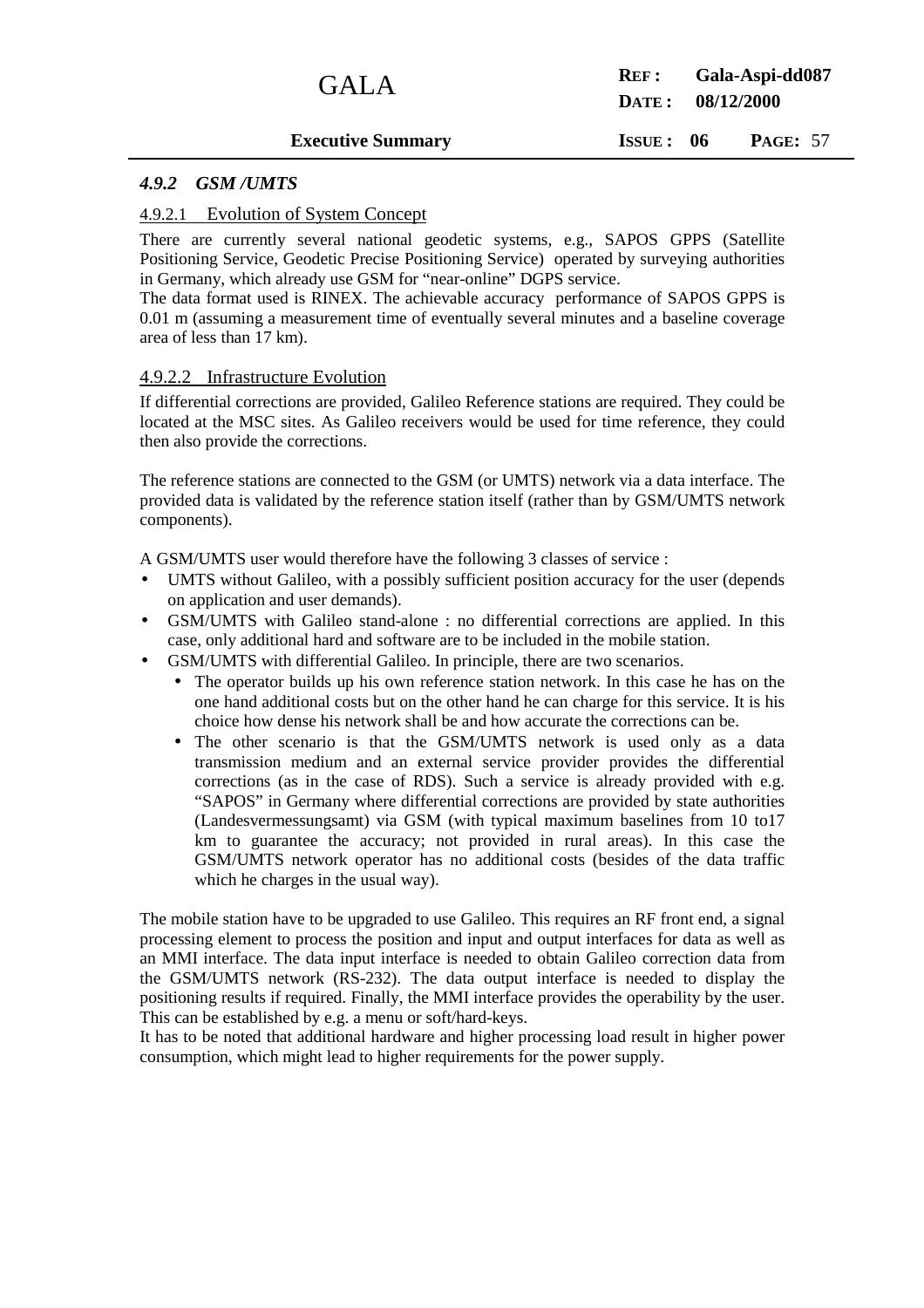GALA<sup>REF:</sup>

# **5 PROGRAMMATICS ASPECTS**

### **5.1 GALILEO IMPLEMENTATION PLAN OVERALL APPROACH**

#### *5.1.1 Implementation Plan Logic*

The process for the definition of the Galileo Implementation Plan is based on a top-down approach structured in the following main steps:

- 1. Identification and definition of the Programme Phases. For each phase the objective, the definition, tasks performed, main results and links with other phases have to be defined.
- 2. Definition of the high level system breakdown into its main components with clear identification of main functions associated to each component.
- 3. Identification of system architectural scenarios for which to develop the detailed implementation analysis; it is important at this stage to clearly outline the assumptions behind each scenario, as well as the most significant differences between scenarios.
- 4. Perform the implementation plan analysis for each identified scenario, by detailing for each Programme Phase and for each System Component (as specialised for the scenario under consideration) the planning of the relevant activities, inputs/outputs of each activity, the link between these activities and by identifying which are the main requirements to meet the overall final system configuration in a given time frame, i.e. the FOC of the system.
- 5. For each scenario, clearly state the main assumptions on which the implementation plan analysis has been based, by providing relevant justifications for these assumptions. Hence perform a risk analysis associated to the present scenario, through the identification of the relevant critical path and possible contingencies.

Moreover, there are some specific issues in the Galileo Programme that need to be considered in the implementation plan analysis: Certification, Security and Replenishment strategy.

#### *5.1.2 Programme Phases*

The following main Programme Phases have been considered for the implementation of Galileo:

- (a) Definition phase,
- (b) Design and Development phase,
- (c) System Validation Phase,
- (d) System Deployment Phase,
- (e) System Replenishment Phase.

#### *5.1.3 Main Assumptions and Justifications*

The following high level assumptions have been derived in order to back the proposed implementation concept:

- 1. The analysis is looking ahead over the period from now to 2028, assuming the launch of full operational GALILEO services in 2008 or 2006.
- 2. Three options have been considered for the deployment planning :
	- option  $1:$  FOC in 2008,
	- option 2 : FOC in 2008 with an IOC before 2007,
	- option  $3:$  FOC in 2006.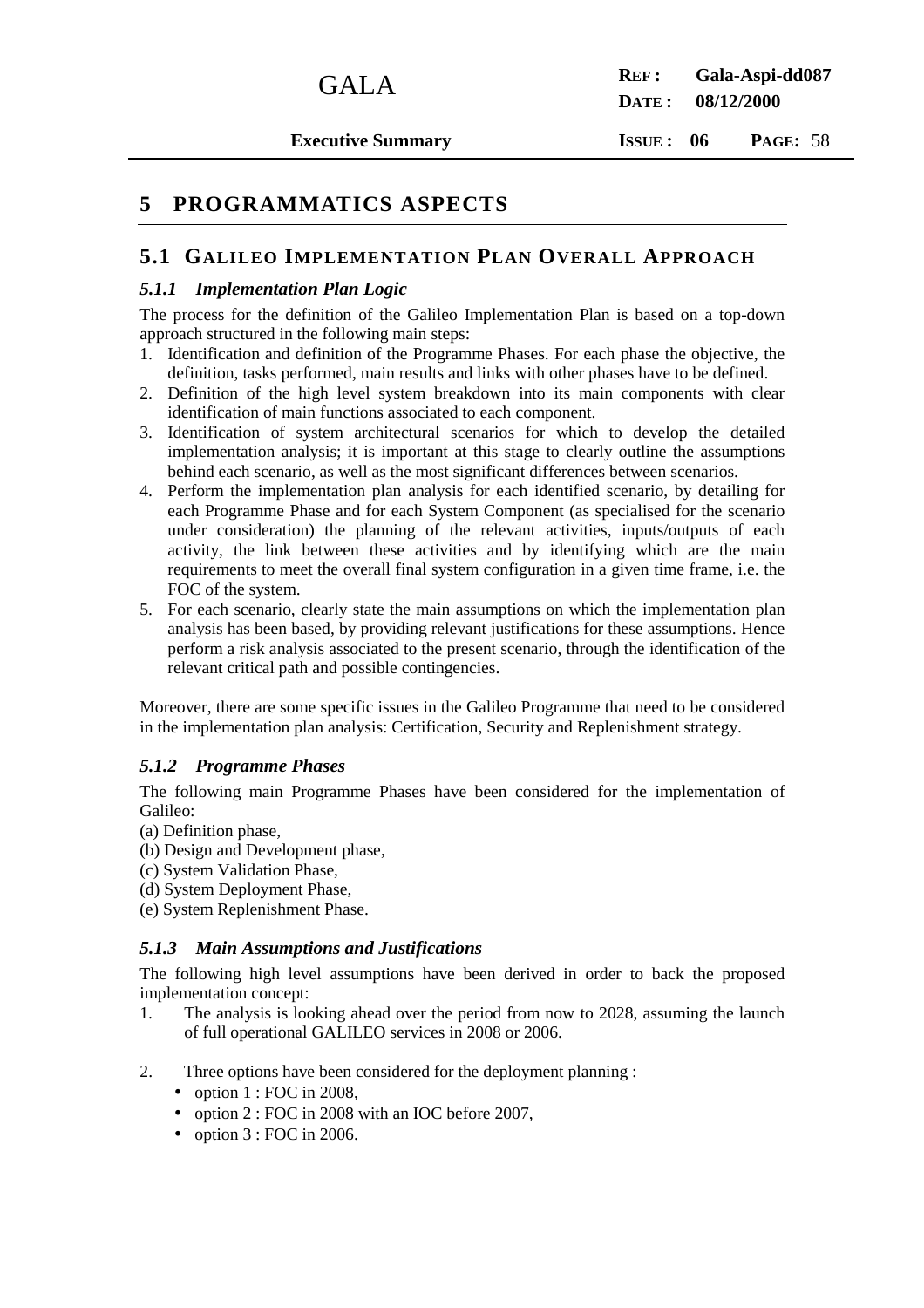| <b>GALA</b>              |                       | REF: Gala-Aspi-dd087<br>DATE: $08/12/2000$ |                 |  |
|--------------------------|-----------------------|--------------------------------------------|-----------------|--|
| <b>Executive Summary</b> | $I_{\text{S}sUE}: 06$ |                                            | <b>PAGE: 59</b> |  |

- 3. The following assumptions have been retained as common to all options:
	- (a) Regional Component (outside Europe) initial deployment: only considering the European contribution,
	- (b) Local Component initial deployment: with reference European system for validation and qualification,
	- (c) User Segment has to match with the system validation steps and therefore the user terminals for main categories of applications have to be available well in advance (e.g. one year) the start of operations.
- 4. As a general recommendation to the implementation plan analysis, particular attention has to be put on the GPS Development Plan from the point of view of ensuring a profitable market for the user segment. Hence, the GPS development schedule (based on the Federal Radionavigation Plan, 1999) has been taken as a reference.
- 5. Additional assumptions for implementation plan analysis are addressed:
	- (a) Site definition for Ground Segment,
	- (b) Launchers and Spare Strategies,
	- (c) Launch Strategies,
	- (d) Satellite FM AIT criteria.

# **5.2 IMPLEMENTATION PLAN OPTIONS**

#### *5.2.1 Galileo Option 1 Configuration*

Objective : based on the deployment of 30 MEO satellites constellation such as to achieve the Galileo system FOC on 2008.

The planning is structured on the breakdown of the programme phases and, within each phase, it presents the most important milestones of the major system constituents. The following main considerations apply:

- the plan is essentially conceived for activities at system level, i.e. it does not include development analysis at equipment/subsystem level; to this respect the plan defines requirements for this level of development, in the sense that, at certain times, it is requested that given equipment/subsystems are ready to be integrated at element level;
- it is deemed mandatory, for allowing the validation/certification process to be completed, that all satellites are launched 6 months before FOC;
- considering the available time frame and the activities to be performed during the Design and Validation Phase, the need for an experimental satellite (plus a spare one) on 2003 is identified;
- a PFM launch on beginning of 2005 is foreseen for increasing adequate confidence in the satellite design;
- the launch campaign is carried out from a single site (3 launches per year);
- provision of time for contingencies;
- seventh satellite batch for launch failure risk;
- ground control segment to be ready at  $1<sup>st</sup>$  quarter of 2005;
- navigation ground segment to be ready at  $1<sup>st</sup>$  quarter of 2007;
- integrity capabilities could be developed at a later stage;
- the procurement of long lead items is in the critical path.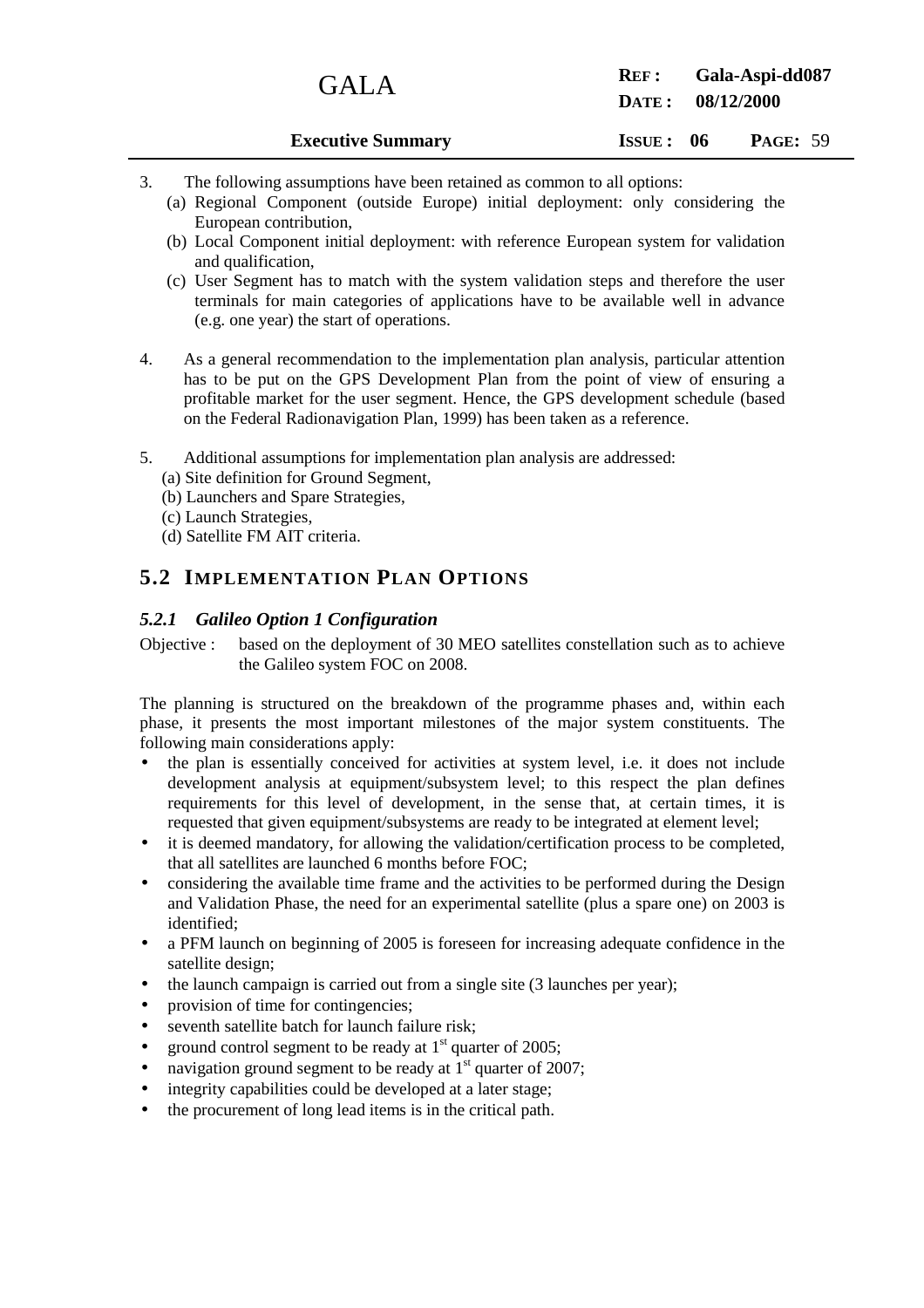| <b>GALA</b> | <b>REF:</b> |
|-------------|-------------|
|             | n           |

**DATE : Gala-Aspi-dd087 08/12/2000**

#### **Executive Summary ISSUE : 06 PAGE:** 60

### *5.2.2 Galileo Option 2 Configuration*

Objective : based on the deployment of 30 MEO satellites constellation such as to achieve the Galileo system FOC on 2008. The phasing is such to have a 24 MEO satellite constellation ready before 2007.

The following main considerations apply:

- the plan is essentially conceived for activities at system level, as for Option 1;
- date of first and last launch are confirmed to be the same as for Option 1;
- in order to achieve a deployment of 24 satellites before 2007 the launch campaign is organised based on a dual pad capability (3 launches per year per pad);
- the satellites of the initial 24 MEO satellites constellation are positioned at the final orbital location;
- the development of three additional satellites to cover launch risk is foreseen;
- the procurement of long lead items is in the critical path.

#### *5.2.3 Galileo Option 3 Configuration*

Objective : based on the deployment of 30 MEO satellites constellation such as to achieve the Galileo system FOC on 2006.

The planning is structured on the breakdown of the programme phases and within each phase it presents the most important milestones of the major system constituents.

The planning relevant to Option 3 is extremely critical for the number of activities to be conducted in parallel, which will probably lead to:

- the need for additional production plants;
- take decisions with a poor feedback from precedent phases.

In particular, the following actions are suggested:

- The MEO satellite bus is designed and built for the first experimental satellite (EXP1). The configuration and the bus capabilities in terms of available DC power, mass and size can be frozen at EXP1 launch. Hence it is conceived to initiate, at that time, the production of satellite buses which are marginally affected by the validation campaign results, if any.
- The units of the payload are also built, but not integrated at payload sub-system level in order to be flexible on possible reworks on the basis of the validation campaign.
- Once the validation campaign results are accepted, the payload units are integrated at payload level, the payloads are integrated with the buses for the batch of satellites to be launched together.
- A launch campaign is organised using two launch pads, thus roughly halving the launch campaign duration. This can be done using a single launch complex such as Kourou with a single large team or using the European and the Russian facilities and doubling the teams at launch site.

The following main considerations apply:

- it has to be noted that the plan is essentially conceived for activities at system level, i.e. it does not include development analysis at equipment/subsystems level; to this respect the plan defines requirements for this level of development, in the sense that, at certain times, it is requested that given equipment/subsystem are ready to be integrated at element level;
- it is deemed mandatory for allowing the validation/certification process to be completed that all satellites are launched 6 months before FOC; in this option the last batch launch is reduced to 3 months before FOC;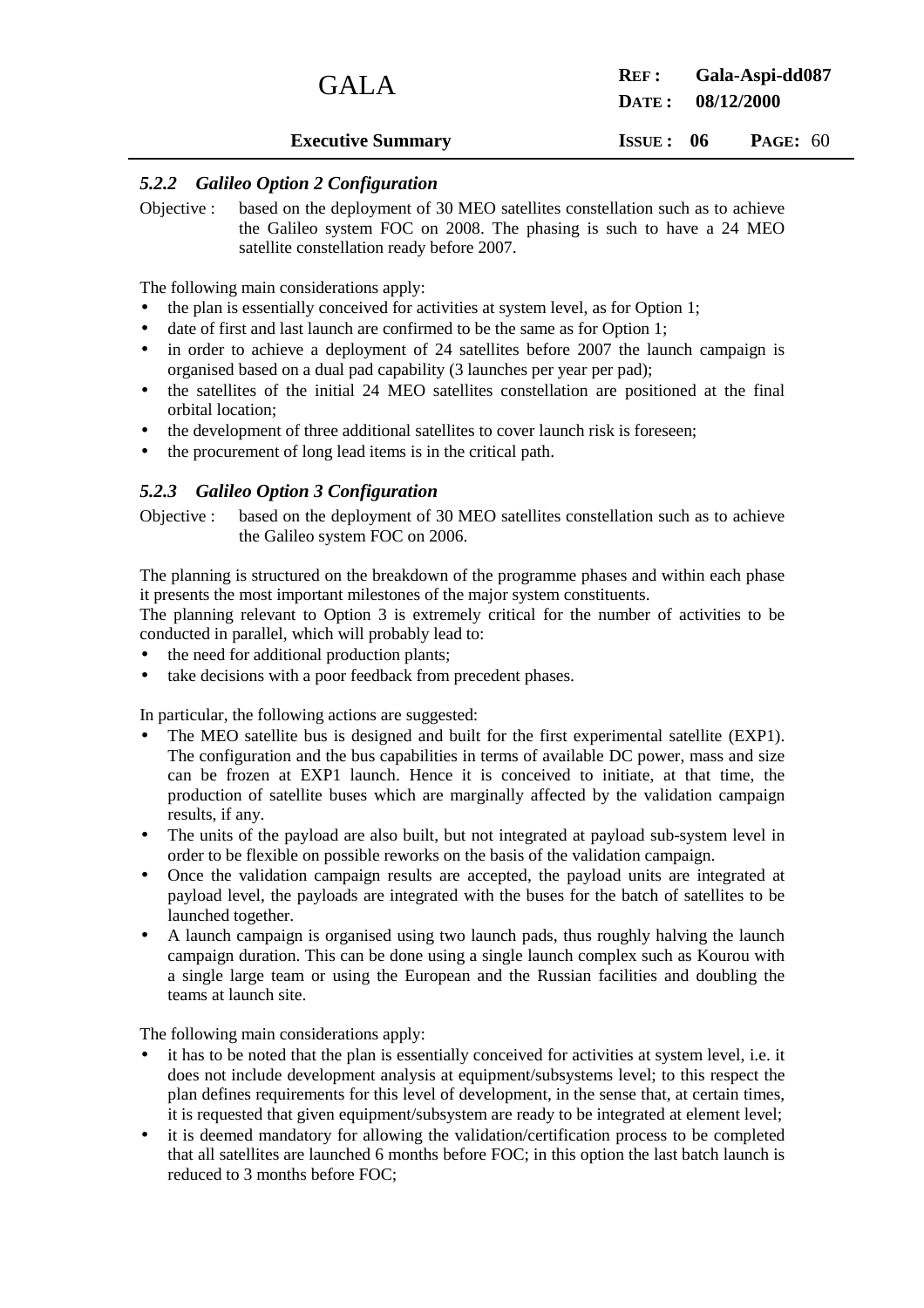

**DATE : Gala-Aspi-dd087 08/12/2000**

**Executive Summary ISSUE : 06 PAGE:** 61

- in order to achieve a fully deployment on 2006 the launch campaign is organised based on a dual pad (3 launches per year per pad);
- no provision of time for contingencies;
- no PFM launch to increase confidence in the design:
- ground control and navigation segment to be ready mid 2004;
- the procurement of long lead items is dramatically critical.

### *5.2.4 Risk Analysis Considerations*

A risk control oriented approach has been considered identifying the items or events having a potential strong impact on the overall implementation plan and proposing means to mitigate or overcome their effects.

Major Critical Items identified :

- Phase C/D Kick-off,
- EM breadboard critical items.
- Availability of PFM critical hardware,
- Radiation-hardened highly-reliable parts,
- Ground Segment development,
- Site definition for Ground Segment and agreement with hosts,
- Ground S/W availability,
- Ground Communication Network availability,
- Launchers and Spare Strategies.

#### Major Contingencies

Specification not consolidated at beginning of 2001

Mitigation Action: (a) start of the Design and Development phase as planned solely for system elements whose specification are already frozen; (b) parallel activation of a short bridging phase to finalise open points.

• Development Phase delay

Mitigation Action: (a) during the design phase, all critical items shall be clearly identified and the impact of each of them on the development plan has to be assessed; (b) for each critical item a back-up solution shall be identified: in case of high probability of occurrence of a failure in the development or of a large delay, it is recommended to start parallel developments.

• Major non conformance outcome from In-Orbit Validation tests

Mitigation Action: (a) a margin of 6 months is already foreseen in this implementation plan for design revision and modification (beginning of system deployment); (b) areas of possible major problems shall be identified before IOV and investigated as soon as possible during the IOV campaign.

• Launch failure during system deployment

Mitigation Action: (a) include in the FM procurement and manufacturing line (parallel AIT) a spare lot of satellites (in case of no failure, it can be used during the replenishment phase); (b) foresee one additional launch with a contractual clause of rescission in case of no failure.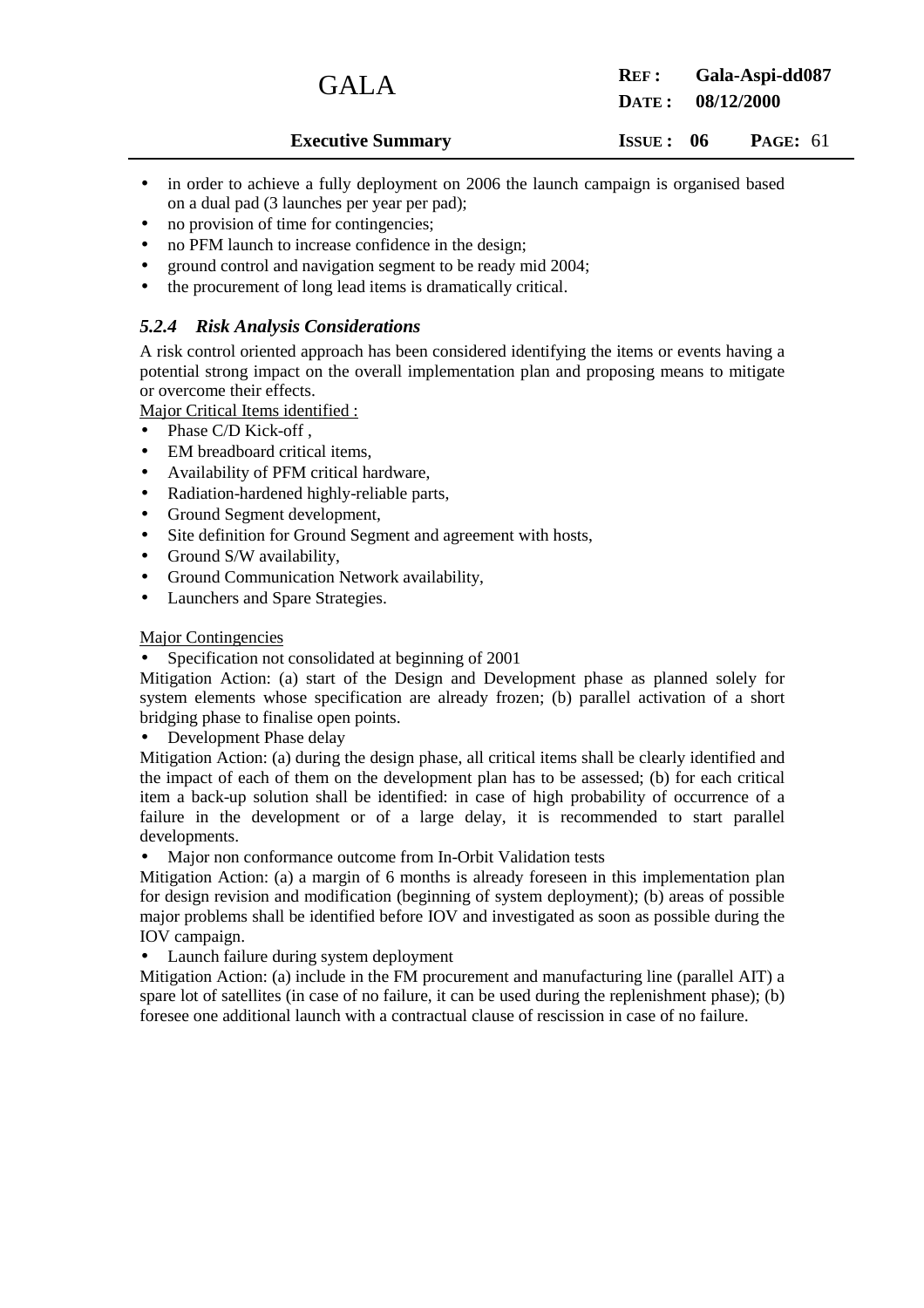# **5.3 CONCLUSIONS AND RECOMMENDATIONS**

#### *5.3.1 Conclusions*

This chapter summarises the results of the implementation plan trade-off analysis performed on the three main Galileo configuration options. It has to be noted that the identified critical items and major contingencies apply to all three options as well and therefore they need to be properly taken into account, independently from the selected option, by implementing adequate control measures to minimise the impact on the implementation plan. In addition, there are some very important aspects that can be used to discriminate the considered scenarios, to assign a proper level of confidence to each of them, to define a scale of preference to maximise the success of the programme.

#### 5.3.1.1 In-Orbit Validation Effectiveness

The In-Orbit Validation Phase plays a key role in the overall Galileo design and development planning, namely the successful completion of this phase is the preliminary requirement for achieving the schedule of the project. To this respect, it is particularly important to have available an adequate time frame for deploying the reduced (space and ground) system configuration, to carry out the planned validation campaign with suitable margin, to carefully evaluate the major outcomes of this campaign in order to define main feedback actions on the system design. The right completion of this phase definitively gives the go ahead to the system deployment.

#### 5.3.1.2 Successful Deployment Schedule

The Deployment Phase implies the series production of the system elements and the final set up of the complete system. This phase involves problems of integration and testing, both at space and ground levels, different possibilities of launch strategies, in terms of launchers selection and launch campaigns and an integrated process for validating the system step-bystep. The time duration and the degree of complexity associated to this phase give the measurement of the level of risk for not maintaining the schedule.

#### 5.3.1.3 Certification Feasibility

It is assumed that, in order to achieve the FOC, the system needs to be validated and then certified in terms of services provided. It is also assumed that the certification process requires the system validated to be observable for a sufficient time period, during which the required services certification has to be exercised. This observation time period should be at least 6 months.

# 5.3.1.4 Operational Capability Effectiveness (IOC and FOC)

The best solution for achieving the operational capability of the system is to reach it by an incremental approach, i.e. at least through two main steps such as to allow a suitable development of the integrated process involving the three major issues: the complete deployment of the system, the validation and the final certification. To this purpose, it should be desirable to have the operational capability of the system planned into two main milestones:

- an Initial Operational Capability (IOC), concerning mainly the system already deployed or partially deployed and validated and able to provide all the service range, but with some restriction;
- the Full Operational Capability, when the certification process has been completed and all the services are certified.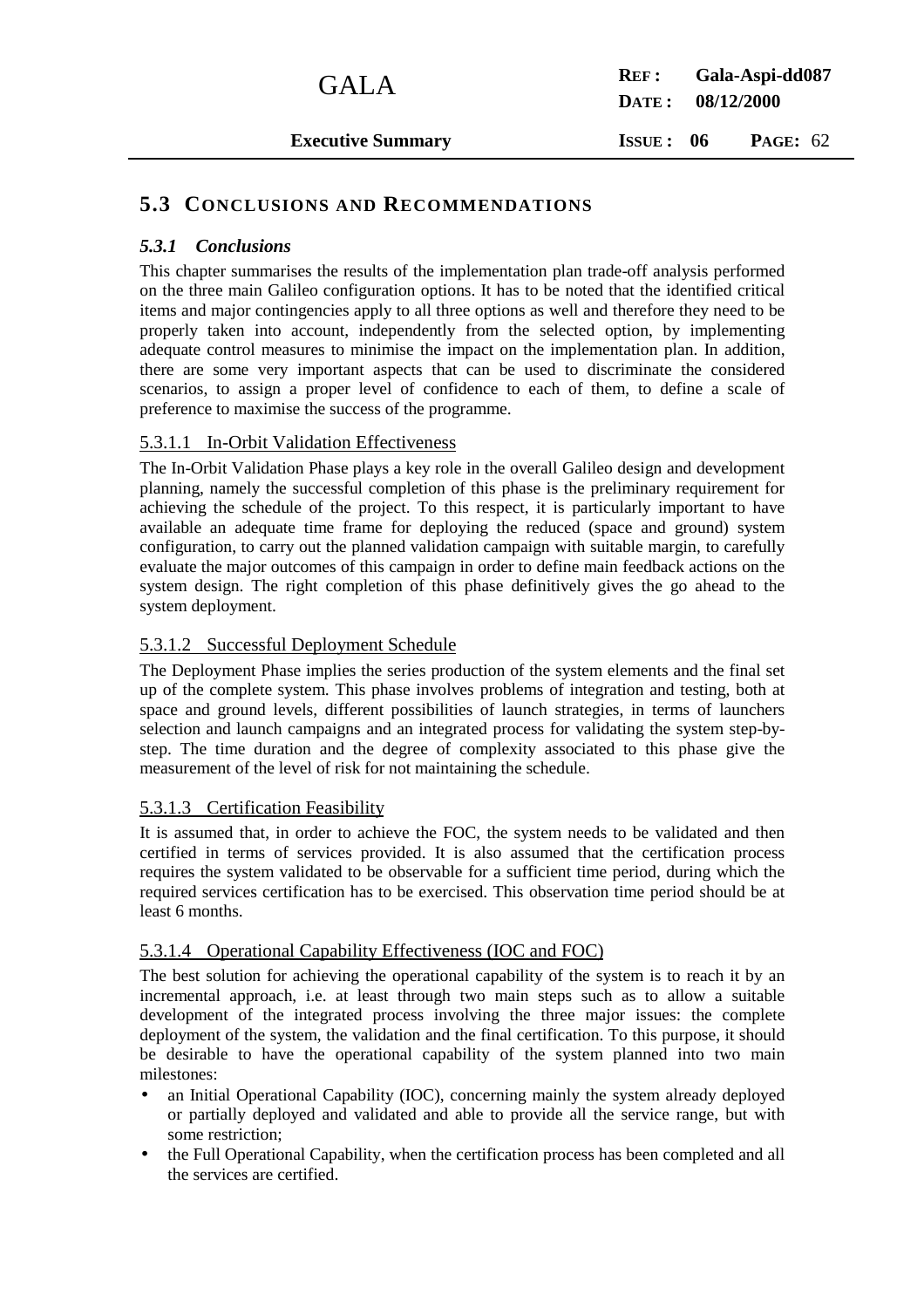| GALA                     |            | REF: Gala-Aspi-dd087<br>$\text{DATE}: \quad 08/12/2000$ |
|--------------------------|------------|---------------------------------------------------------|
| <b>Executive Summary</b> | ISSUE : 06 | <b>PAGE: 63</b>                                         |

In order to quantify the result of comparison among the considered options, a scale based on three levels has been introduced for each of the above parameters. The levels are so defined:

- *low*: means that the complexity of actions and/or the schedule of the implementation plan are such that they make the risk of not meeting the target (NMT risk) to be very high;
- *high*: the complexity of actions and/or the schedule are such that the risk of NMT can be maintained sufficiently low;
- *medium*: means that the NMT risk can be maintained at an acceptable level of confidence.

The following table summarises the trade-off analysis.

|                                             | <b>Option 1</b> | Option 2    | Option 3 |
|---------------------------------------------|-----------------|-------------|----------|
| In-Orbit Validation Effectiveness           | medium/high     | medium/high | low      |
| Successful of Deployment Schedule           | medium/high     | medium      | low      |
| <b>Certification Feasibility</b>            | low/medium      | medium/high | low      |
| <b>Operational Capability Effectiveness</b> | low             | high        | low      |

### *5.3.2 Recommendations*

The IOV Phase will include the manufacturing of 2 satellites (EXP1 and its spare EXP2) in the year 2003 and a PFM on 2005. This third satellite may be considered as part of the final constellation.

The main recommendations, for the deployment phase, are:

- **Rec. 1**: The Galileo Option 3 Configuration implementation plan shows a wide range of criticality's. The achievement of system FOC on 2006 by this scenario is very questionable, with the elements available at this stage. Therefore, it is recommended to not consider in the subsequent phase of the Programme this option.
- **Rec. 2**: The Galileo Option 2 Configuration implementation plan shows the same performances as for Option 1 in terms of In-Orbit Validation Effectiveness, but it provides better performances in terms of Certification Feasibility and Operational Capability Effectiveness, that are definitively key issues for the success of the Galileo Programme. The Deployment Schedule in Option 2 results to be more sophisticated than in Option 1, but, in order to reduce the increased risk associated to this approach, this aspect can be optimised by further investigations. Therefore, it is recommended to select the Option 2 as the possible scenario for the Galileo implementation plan.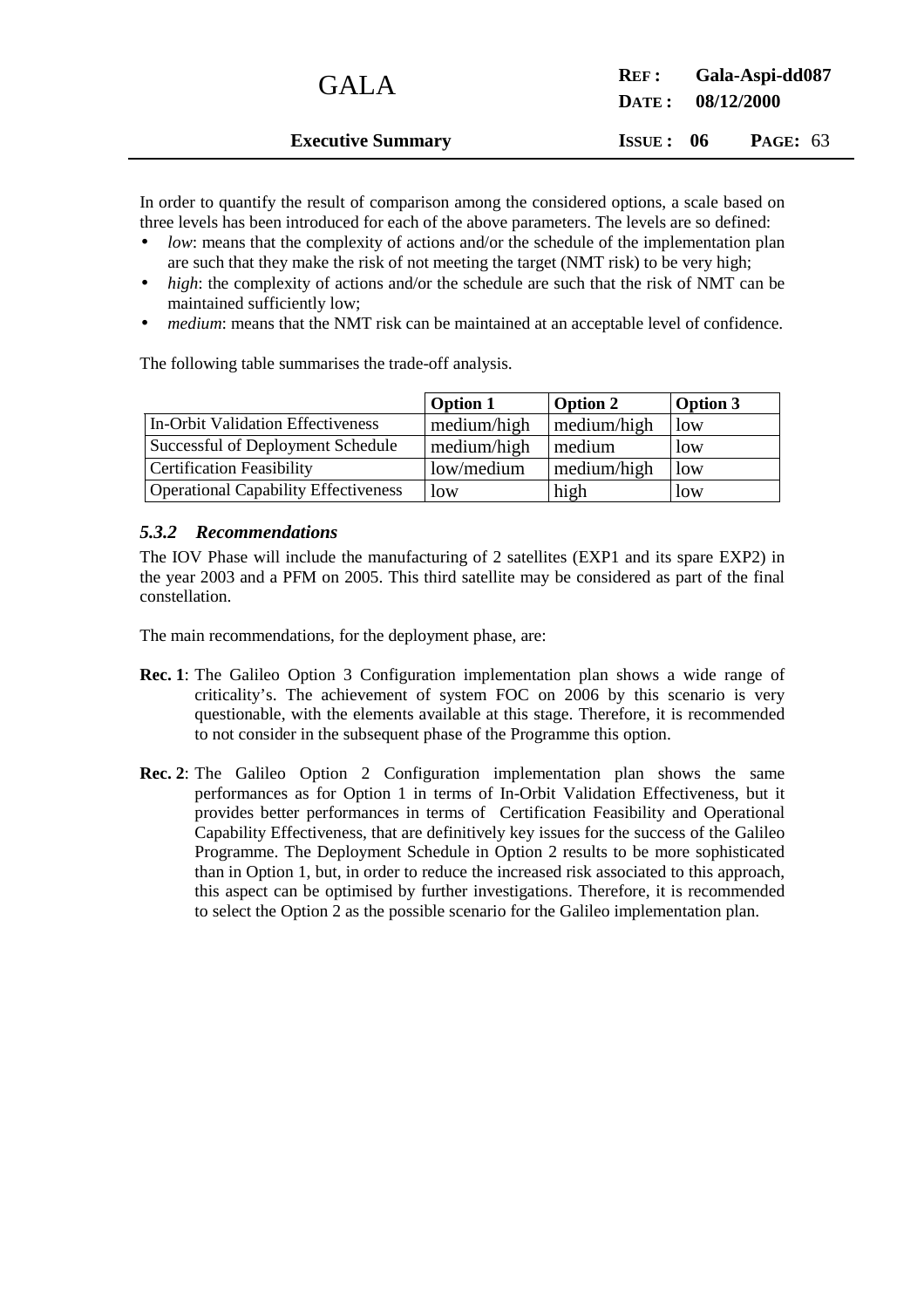| GALA                     | $\text{DATE}: \quad 08/12/2000$ | REF: Gala-Aspi-dd087 |
|--------------------------|---------------------------------|----------------------|
| <b>Executive Summary</b> | ISSUE : 06                      | <b>PAGE: 64</b>      |

#### *5.3.3 Development plan synthesis and key milestones (Option 2)*

|    |                                                   |            |          |          | 2000                   | 2001               | 2002 | 2003                   | 2004                        | 2005     | 2006                                     | 2007   | 20 |
|----|---------------------------------------------------|------------|----------|----------|------------------------|--------------------|------|------------------------|-----------------------------|----------|------------------------------------------|--------|----|
|    | ID   Task Name                                    | Duration   | Start    | Finish   | 2 3 <br>4<br>$\vert$ 4 | $\vert$ 2<br>l з I | 2 3  | 2 <sup>1</sup><br>-3 I | $\overline{2}$<br>-3 I<br>4 | з.<br>-4 | -3  <br>$\overline{2}$<br>$\overline{4}$ | 3<br>4 |    |
|    | Definition Phase                                  | 261 days   | 03/01/00 | 01/01/01 |                        |                    |      |                        |                             |          |                                          |        |    |
| 2  | <b>Design and Development Phase</b>               | 1069 days  | 02/01/01 | 01/02/05 |                        |                    |      |                        |                             |          |                                          |        |    |
| з. | <b>Space Segment Design and Development Phase</b> | 1069 days  | 02/01/01 | 01/02/05 |                        |                    |      |                        |                             |          |                                          |        |    |
|    | Space Segment Design                              | 130 days   | 02/01/01 | 02/07/01 |                        |                    |      |                        |                             |          |                                          |        |    |
| 5. | <b>Experimental Satellite</b>                     | $522$ days | 03/07/01 | 01/07/03 |                        |                    |      |                        |                             |          |                                          |        |    |
| 6  | EXP Procurement & S/S AIT                         | 392 days   | 03/07/01 | 31/12/02 |                        |                    |      |                        |                             |          |                                          |        |    |
|    | EXP <sub>1</sub>                                  | 130 days   | 01/01/03 | 01/07/03 |                        |                    |      |                        |                             |          |                                          |        |    |
| 8  | EXP 1 Final test                                  | 64 days    | 01/01/03 | 31/03/03 |                        |                    |      |                        |                             |          |                                          |        |    |
| 9  | EXP 1 Launch Campaign                             | 65 days    | 01/04/03 | 30/06/03 |                        |                    |      |                        |                             |          |                                          |        |    |
| 10 | EXP 1 Launch                                      | 1 day      | 01/07/03 | 01/07/03 |                        |                    |      |                        |                             |          |                                          |        |    |
| 11 | EXP 2 (Back-up)                                   | 64 days    | 01/04/03 | 27/06/03 |                        |                    |      |                        |                             |          |                                          |        |    |
| 12 | EXP 1 Final test                                  | 64 days    | 01/04/03 | 27/06/03 |                        |                    |      |                        |                             |          |                                          |        |    |
| 13 | <b>Space Segment Development Phase</b>            | 523 days   | 04/02/03 | 01/02/05 |                        |                    |      |                        |                             |          |                                          |        |    |
| 14 | PFM Procurement & S/S AIT                         | 393 days   | 04/02/03 | 04/08/04 |                        |                    |      |                        |                             |          |                                          |        |    |
| 15 | PFM MEO                                           | 130 days   | 05/08/04 | 01/02/05 |                        |                    |      |                        |                             |          |                                          |        |    |
| 16 | PFM Final test                                    | 64 days    | 05/08/04 | 02/11/04 |                        |                    |      |                        |                             |          |                                          |        |    |
| 17 | PFM Launch Campaign                               | 65 days    | 03/11/04 | 31/01/05 |                        |                    |      |                        |                             |          |                                          |        |    |
| 18 | PFM Launch                                        | 1 day      | 01/02/05 | 01/02/05 |                        |                    |      |                        |                             |          |                                          |        |    |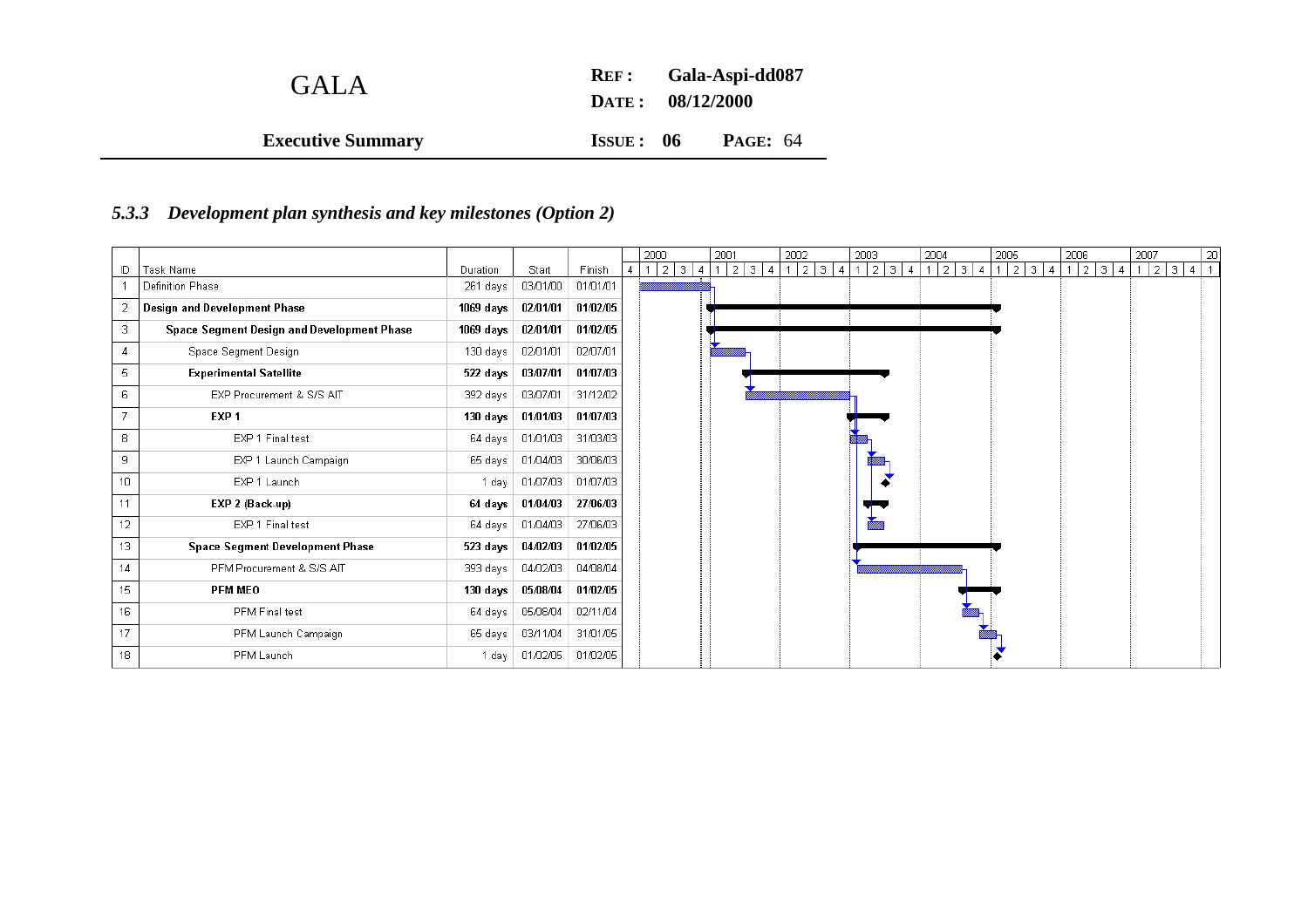GALA **REF**:

# **Gala-Aspi-dd087**

**DATE : 08/12/2000**

**Executive Summary ISSUE : 06 PAGE:** 65

| ID | Task Name                                         | Duration    | Start    | Finish   |
|----|---------------------------------------------------|-------------|----------|----------|
| 19 | <b>System Deployment Phase</b>                    | 1706 days   | 03/07/01 | 01/01/08 |
| 20 | Design Revision                                   | 154 days    | 01/04/03 | 31/10/03 |
| 21 | <b>Space Segment Global Component</b>             | $1573$ days | 03/07/01 | 01/07/07 |
| 22 | <b>MEO FM 2-30</b>                                | 1204 days   | 01/12/02 | 01/07/07 |
| 23 | FM 2-30 Components Procur. Phase (20%)            | 238 days    | 01/12/02 | 28/10/03 |
| 24 | <b>FM 2-30 BUS</b>                                | 680 days    | 01/03/04 | 28/09/06 |
| 31 | FM 2-30 P/L Units                                 | 682 days    | 29/10/03 | 01/06/06 |
| 38 | FM 2-30 P/L Integration                           | 682 days    | 01/03/04 | 02/10/06 |
| 45 | FM 2-30 Satellite Integration                     | 481 days    | 01/03/05 | 27/12/06 |
| 52 | FM 2-30 Launch                                    | 439 days    | 01/11/05 | 01/07/07 |
| 53 | Batch 2-3 launch                                  | 1 day       | 01/11/05 | 01/11/05 |
| 54 | Batch 4-6 launch                                  | 1 day       | 01/03/06 | 01/03/06 |
| 55 | Batch 7-9 launch                                  | 1 day       | 01/07/06 | 01/07/06 |
| 56 | Batch 10-14 launch                                | 1 day       | 01/01/06 | 01/01/06 |
| 57 | Batch 15-19 launch                                | 1 day       | 01/05/06 | 01/05/06 |
| 58 | Batch 20-24 launch                                | 1 day       | 01/09/06 | 01/09/06 |
| 59 | Readiness of 24 MEO Constellation                 | 1 day       | 01/09/06 | 01/09/06 |
| 60 | Batch 25-26 launch                                | 1 day       | 01/11/06 | 01/11/06 |
| 61 | Batch 27-28 launch                                | 1 day       | 01/03/07 | 01/03/07 |
| 62 | Batch 29-30 launch                                | 1 day       | 01/07/07 | 01/07/07 |
| 63 | Readiness of 30 MEO Constellation                 | 1 day       | 01/07/07 | 01/07/07 |
| 64 | <b>Ground Control Segment</b>                     | 982 days    | 03/07/01 | 01/04/05 |
| 65 | Satellite Control Center Develop. (PFM)           | 679 days    | 03/07/01 | 05/02/04 |
| 66 | Satellite Control Center (Constellation)          | 982 days    | 03/07/01 | 01/04/05 |
| 67 | <b>TT&amp;C</b> Stations                          | 372 days    | 03/11/03 | 01/04/05 |
| 68 | <b>Navigation Ground Segment Global Component</b> | 900 days    | 03/11/03 | 04/04/07 |
| 69 | Navigation Control Center                         | 612 days    | 03/11/03 | 01/03/06 |
| 70 | GMF (OSS)                                         | 900 days    | 03/11/03 | 04/04/07 |
| 71 |                                                   |             |          |          |
|    | Global Area Network                               | 372 days    | 03/11/03 | 01/04/05 |
| 72 | <b>Integrity Monitoring System</b>                | 700 days    | 03/11/03 | 30/06/06 |
| 73 | GMF (IMS)                                         | 700 days    | 03/11/03 | 30/06/06 |
| 74 | ICC.                                              | 700 days    | 03/11/03 | 30/06/06 |
| 75 | <b>Local Component</b>                            | 1096 days   | 03/11/03 | 01/01/08 |
| 76 | Local Component Study                             | 372 days    | 03/11/03 | 01/04/05 |
| 77 | Local Component Test & Verification               | 724 days    | 04/04/05 | 01/01/08 |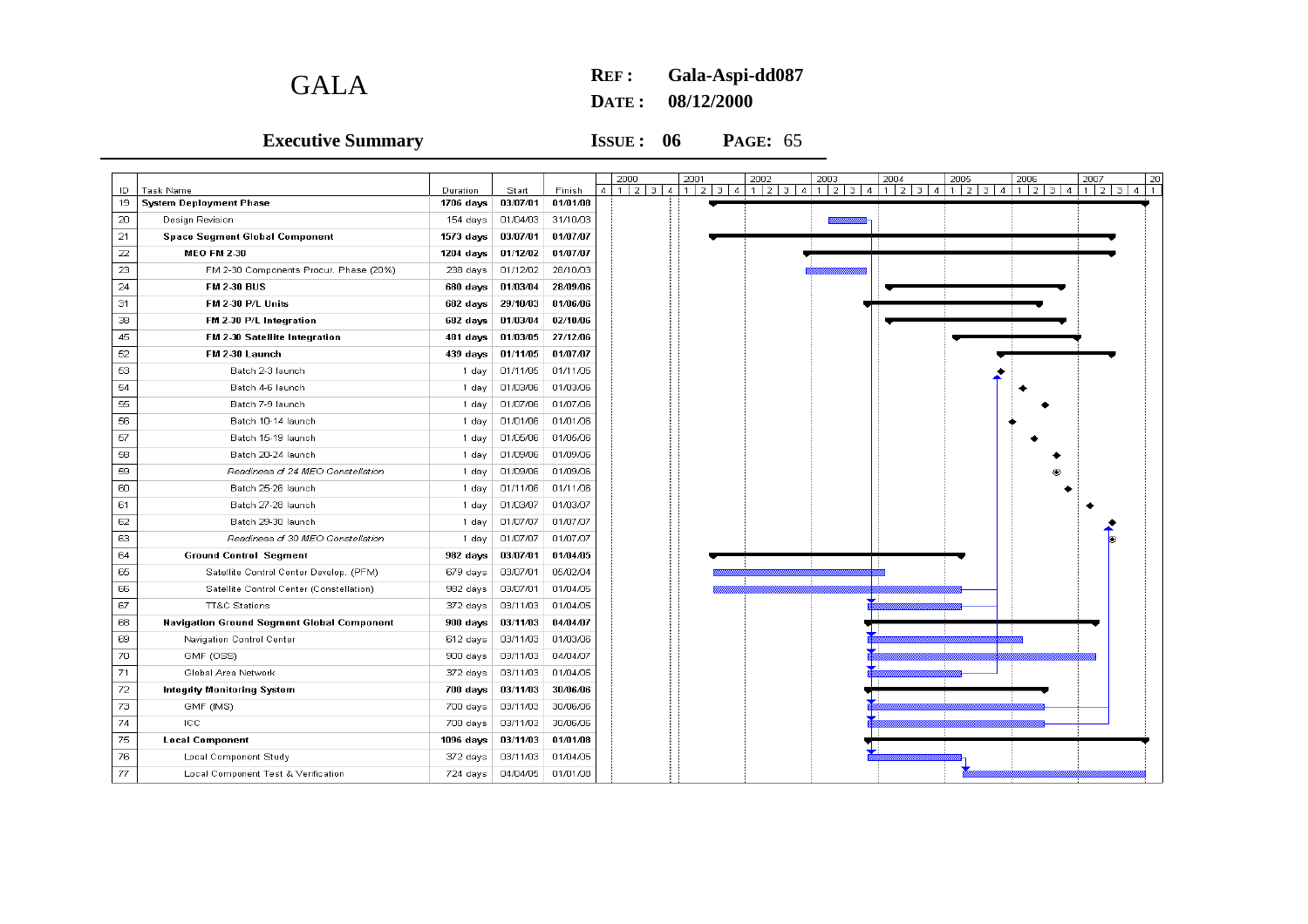**REF : DATE : 08/12/2000 Gala-Aspi-dd087**

**Executive Summary ISSUE : 06 PAGE:** 66

|    |                                      |             |                   |          | 2000 | 2001 |  | 2002 | 2003      | 2004 |     |    | 2005 |       | 2006 | 2007      |       | 20 <sub>l</sub> |
|----|--------------------------------------|-------------|-------------------|----------|------|------|--|------|-----------|------|-----|----|------|-------|------|-----------|-------|-----------------|
|    | ID   Task Name                       | Duration    | Start             | Finish   |      |      |  | 2 3  | 1   2   3 |      | 2 3 | -4 |      | 2 3 4 | 2 3  | $\vert$ 2 | l 3 l |                 |
| 78 | O/A System Validation Phase          | 1706 days   | 03/07/01          | 01/01/08 |      |      |  |      |           |      |     |    |      |       |      |           |       |                 |
| 79 | O/A System Validation Design Phase   | $522$ days  | 03/07/01          | 01/07/03 |      |      |  |      |           |      |     |    |      |       |      |           |       |                 |
| 80 | <b>In-Orbit Validation Phase</b>     | 1184 days   | 02/07/03          | 01/01/08 |      |      |  |      |           |      |     |    |      |       |      |           |       |                 |
| 81 | IOV Campaign Preparation             | $109$ days  | 02/07/03          | 01/12/03 |      |      |  |      |           |      |     |    |      |       |      |           |       |                 |
| 82 | Initial IOV Campaign                 | $503$ days  | 02/12/03          | 31/10/05 |      |      |  |      |           |      |     |    |      |       |      |           |       |                 |
| 83 | Full IOV Campaign                    | $572$ days  | 01/11/05          | 01/01/08 |      |      |  |      |           |      |     |    |      |       |      |           |       |                 |
| 84 | <b>Full Operational Capability</b>   |             | O days   01/01/08 | 01/01/08 |      |      |  |      |           |      |     |    |      |       |      |           |       |                 |
| 85 | <b>User Segment</b>                  | 1615 days   | 02/01/01          | 01/03/07 |      |      |  |      |           |      |     |    |      |       |      |           |       |                 |
| 86 | Design & Development up to Prototype | $1002$ days | 02/01/01          | 01/11/04 |      |      |  |      |           |      |     |    |      |       |      |           |       |                 |
| 87 | Final Versions                       | $613$ days  | 02/11/04          | 01/03/07 |      |      |  |      |           |      |     |    |      |       |      |           |       |                 |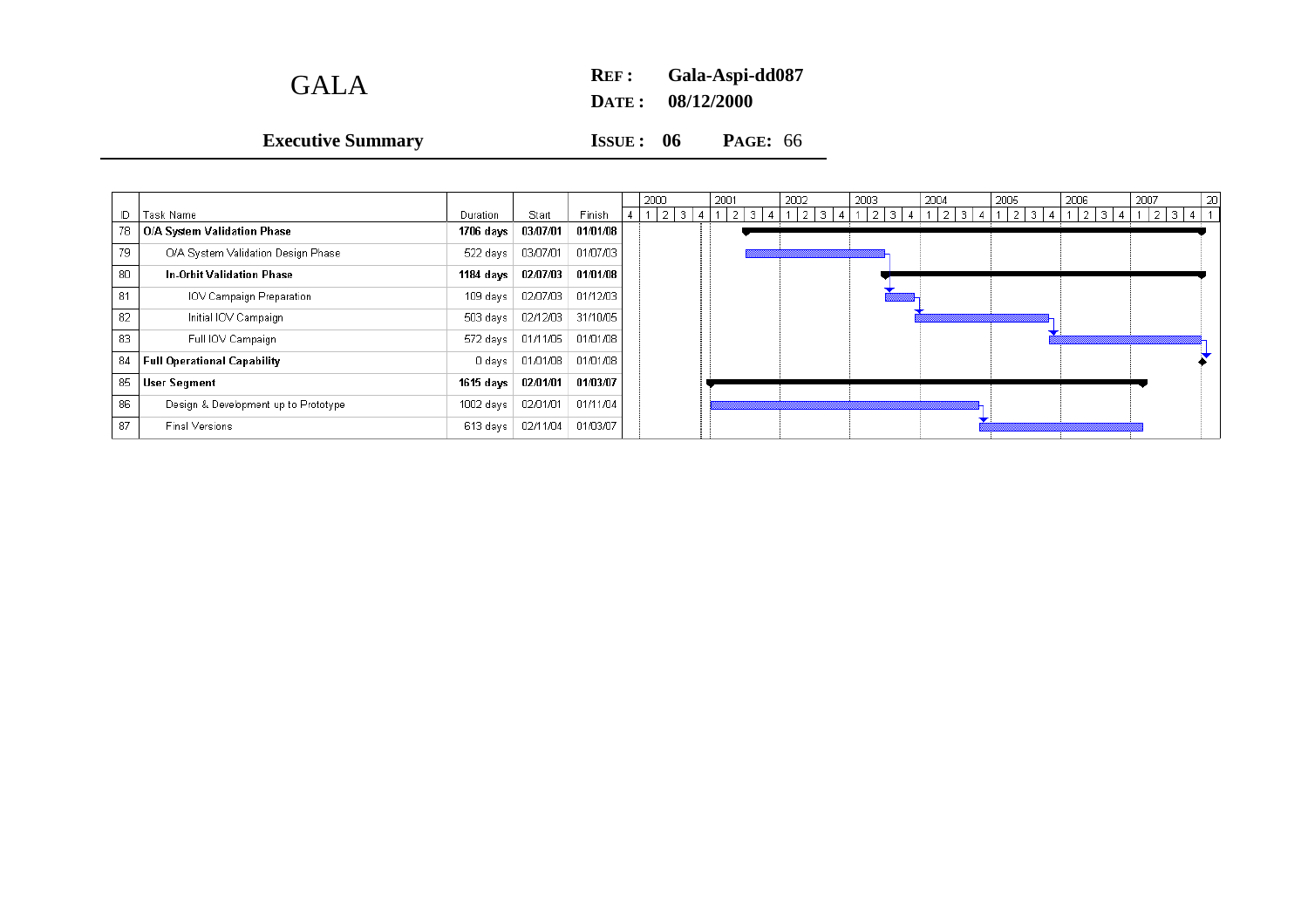# **5.4 BUSINESS AND COST ASPECTS**

#### *5.4.1 Business opportunities and marketing strategy*

#### 5.4.1.1 Net benefits of Galileo

The analysis of the net benefits of Galileo are summarised in Table 5.4-1.

|                               |     | 2001-2005 2006-2007 | 2010  | 2015  | 2020   |  |  |  |  |  |
|-------------------------------|-----|---------------------|-------|-------|--------|--|--|--|--|--|
| <b>Annual averages</b>        |     |                     |       |       |        |  |  |  |  |  |
| Supplier benefits (total)     | 190 | 930                 | 209   | 235   | 268    |  |  |  |  |  |
| User net benefits             | 0   | 0                   | 1,970 | 4,740 | 7944   |  |  |  |  |  |
| <b>TOTAL</b> economic benefit | 190 | 930                 | 2,179 | 4,975 | 8,212  |  |  |  |  |  |
| <b>TOTAL</b> social benefit   | 0   | 0                   | 245   | 1,015 | 2,075  |  |  |  |  |  |
| <b>TOTAL</b> benefit          | 190 | 930                 | 2,424 | 5,990 | 10,287 |  |  |  |  |  |

*Table 5.4-1: Consolidation of average annual benefits (million € pa) to Europe*

These annual "snapshots" have been converted into a 20-year annual profile. A basic linear interpolation has been applied at this stage. Based on the "most likely" market estimates that were the starting point for this analysis, the total cumulative benefits and costs estimated for Galileo over the 20-year period studied, are as follows:

| $\bullet$ Total economic benefits: | 62 billion €         |
|------------------------------------|----------------------|
| $\bullet$ Total social benefits:   | 12 billion €         |
| $\bullet$ Total benefits:          | 74 billion $\in$     |
| • Total investment costs:          | 6 billion $\epsilon$ |

The annual profile of net annual benefits (benefit minus investment costs) are shown in Figure 5.4-1. These become positive from 2008 and increase up to a high estimated level of  $\overline{610}$  billion pa by 2020. These net benefit figures give:

• IRR of 75%,

l

- a positive NPV of 31 billion  $\epsilon$  (at 5% discount),
- a positive NPV of 15 billion  $\epsilon$  (at 10% discount).

<sup>&</sup>lt;sup>1</sup> This is made up of 3.25 billion €in 2001-2007 and 220 million €pa thereafter (see § 5.4.2).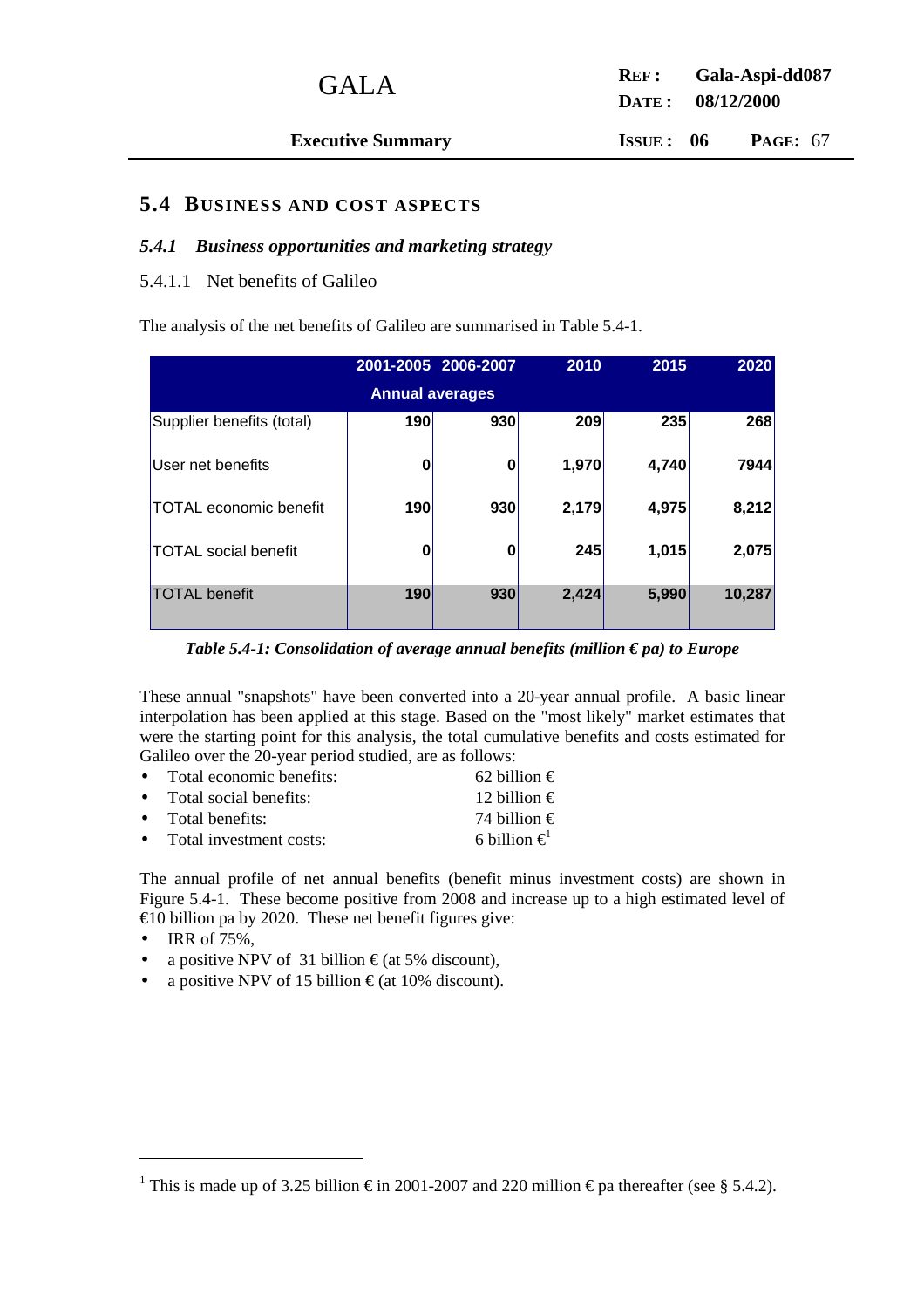

**Executive Summary ISSUE : 06 PAGE:** 68



*Figure 5.4-1: Profile of total annual net benefit (million € pa)*

A larger scale focus on years 2000 to 2008 is given below.



*Figure 5.4-2: 2000-2008 profile of net benefits (million € pa)*

Figure 5.4-3 gives a breakdown of the total annual benefits that have led to this result and illustrates how they are broken down by economic benefits (producers and users) and also social benefits.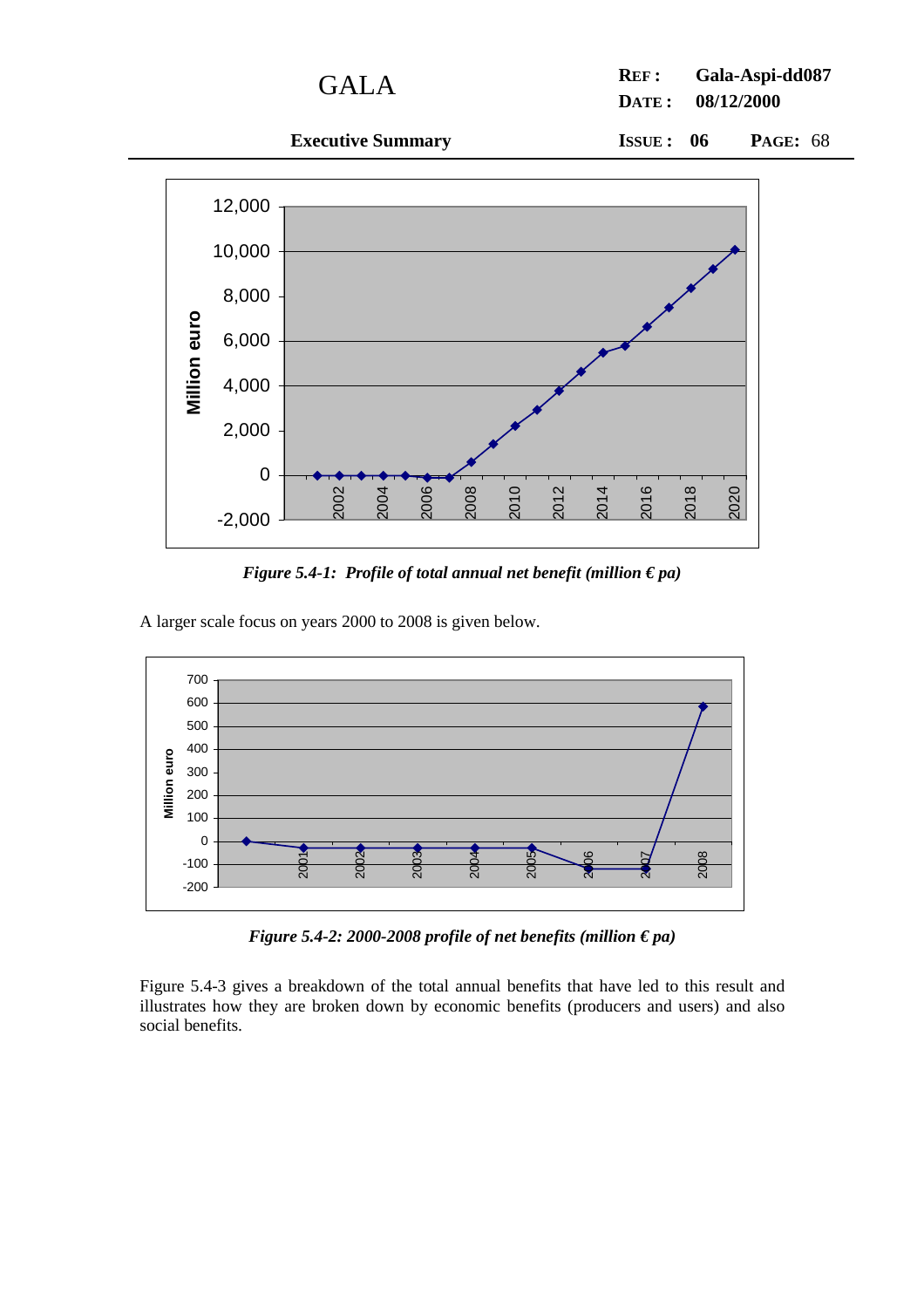

## *Figure 5.4-3: Breakdown of annual benefits (million € pa)*

Figure 5.4-3 shows the growing dominance of user benefits (surplus) over producer benefits. This confirms the value of Galileo as a public good.

## 5.4.1.2 Sensitivity indicators

There are, of course, a number of uncertainties in the value of net benefits that can be estimated for Galileo. The accuracy of the investment costs is clearly a very important determinant. However, the underpinning data sets for benefit assessments have included (a) market estimates and (b) the assessments of benefits to users (user net benefits).

Figure 5.4-4 provides an illustration of the sensitivity of predicted net benefit value calculations, due to uncertainties in market and benefit prediction. It shows the net benefit profile from Figure 5.4-1 (derived from the "most likely" market figures) compared with the profile derived from the:

- "pessimistic" market predictions<sup>2</sup>,
- the case where the estimated user surplus and social benefits have both been reduced by (an arbitrary) 30%, reflecting the uncertainty inherent in these estimates.

l

 $2$  see § 2.1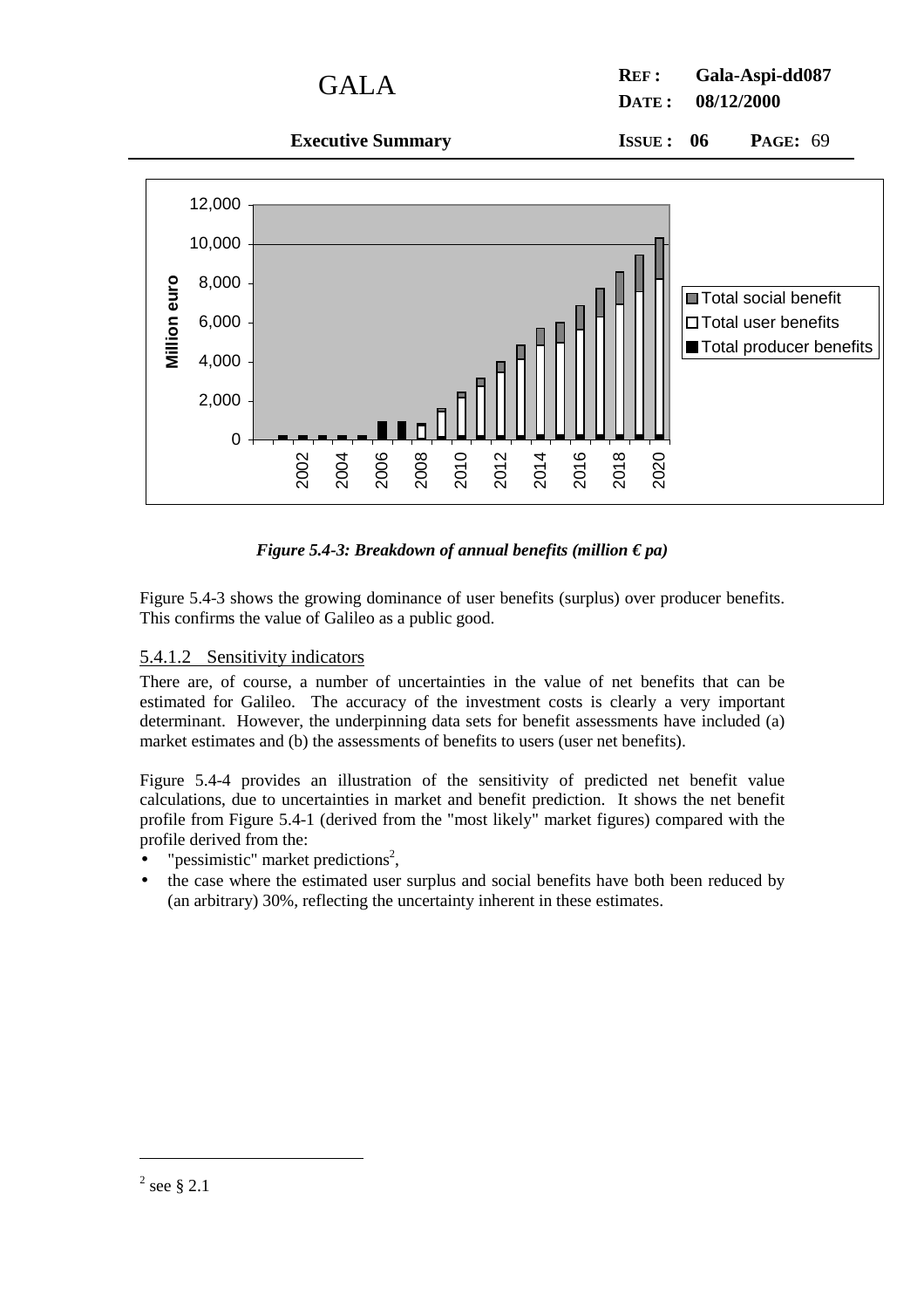

**Executive Summary ISSUE : 06 PAGE:** 70



*Figure 5.4-1: Illustration of sensitivity of net benefits to uncertainties in predictions of market size and estimations of user and social benefits (million € pa)*

The more pessimistic market outlook scenario gives:

- IRR of 64% ,
- a positive NPV of  $\bigoplus$  billion (at 5% discount),
- a positive NPV of  $\in$ 10 billion (at 10% discount).

The 30% reduced estimate of user and social benefits gives:

- $\bullet$  IRR of 67%.
- a positive NPV of  $\epsilon$ 22 billion (at 5% discount),
- a positive NPV of  $\in$ 1 billion (at 10% discount).

Although the pessimistic market figures reduce the IRR from 75% to 64% and the 30% reduction in estimates of user and social benefits reduce IRR to 67%, the investment appraisal is still highly positive. It can therefore be concluded that the uncertainties inherent in the input data to the cost benefit analysis do not invalidate the overall outcome.

In terms of market and benefit figures, the presence of improved services from local elements has not been taken into account. However, the cost of implementing such local elements in Europe (i.e. over main cities, airports, harbours, etc.), which will be a matter of decision and funding at local level, can artificially be taken into account as "decrease of benefits". This decrease is completely covered in the above sensitivity analysis, when assuming a conservative total  $[2008-2020]$  value of some  $\bigoplus$  billion over Europe (i.e. local elements represent a very small fraction of the 30% benefits reduction). In addition, full use of these local elements should increase further the European market and associated benefits.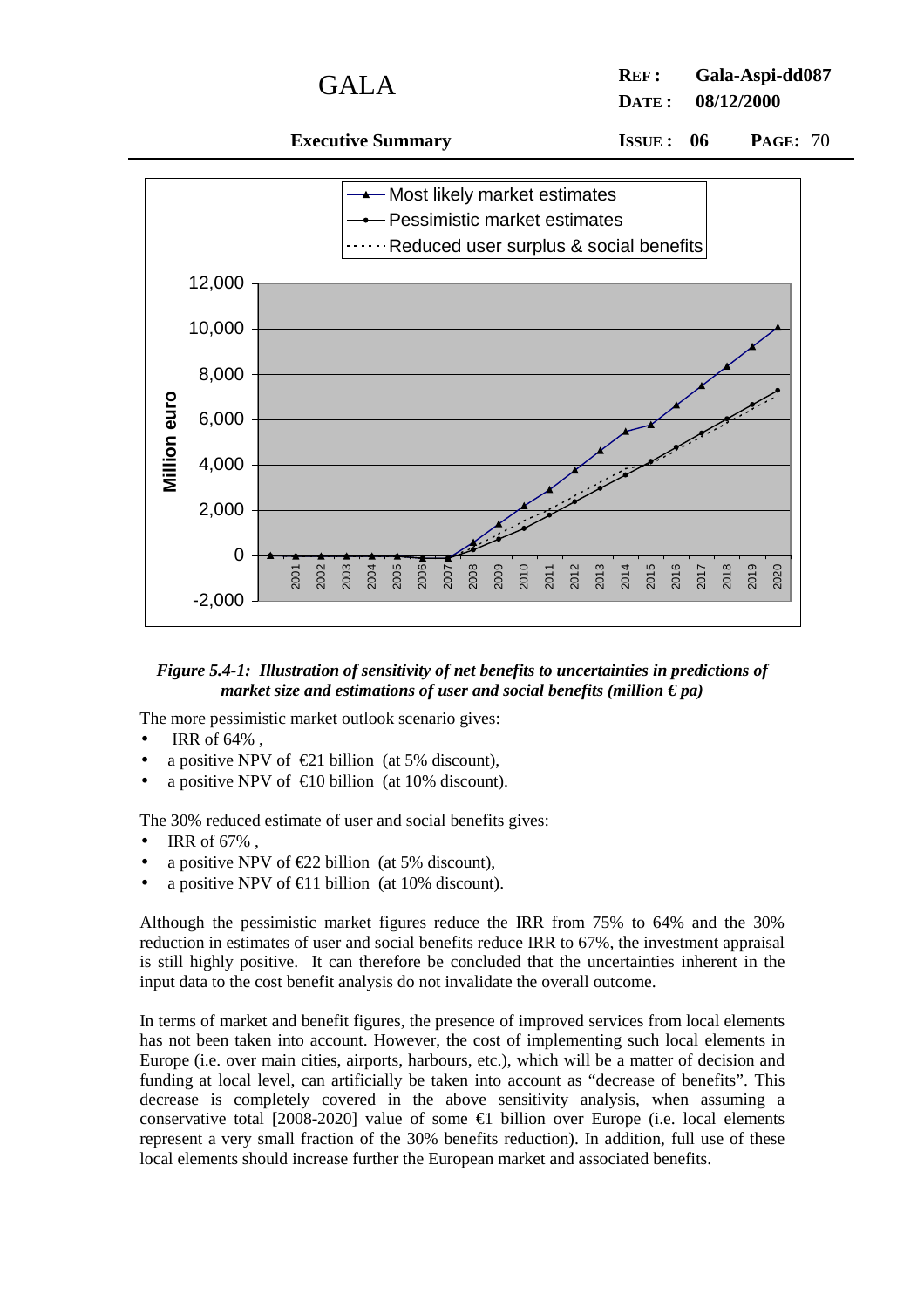| <b>GALA</b>              |            | REF: Gala-Aspi-dd087<br>$\text{DATE}: \quad 08/12/2000$ |
|--------------------------|------------|---------------------------------------------------------|
| <b>Executive Summary</b> | ISSUE : 06 | <b>PAGE: 71</b>                                         |

### 5.4.1.3 Concluding remarks

**The total economic and social benefits of Galileo to Europe are estimated to be 74 billion**  $\epsilon$  compared with a total investment cost of  $\epsilon$  billion <sup>3</sup> over 20 years. This results in a **strong positive IRR of around 75%.**

This very high IRR value includes the full range of producer, user and social benefits. These are the **additional benefits** to Europe - attributable to Galileo, when compared with the zero option. However, they do not take into account any displacement effects.

The growth in employment resources (man-years) is estimated to be an average of:

- 3,800 pa during the design and development phase,
- 19,000 pa during the deployment phase,
- $\bullet$  4,200 pa during FOC, by 2010,
- 5,200 pa by 2020.

The highly positive IRR's, combined with a strong set of strategic and political benefits for Galileo, provide a **compelling case for public sector investment**. Although caution must be applied at this stage of the work, given the uncertainties inherent in the data available for this Cost Benefit Analysis.

The strategic benefits are:

l

- development of a certified system under European civilian control to support the implementation of future common European policies;
- opportunities for developing greater political, economic and social cohesion across Europe;
- presentation of a stronger negotiating position with respect to foreign policy, relationships with third countries and international trade relations:
- maintenance of strategic industrial capability, capacity and know-how to build, launch and operate satellites to provide Europe with an autonomous access to space, as well the development of the down-stream industry including SMEs (small and medium sized enterprises).

In addition, the existence of a European satellite navigation service will also mean that Europe can be assured of a service even if GPS is unavailable for whatever reason. Europe's dependence on navigation, positioning and timing applications will grow as the forecast number of terminals in use increases from 100 million terminals in 2005 to 370 million in 2020. It has been estimated that Europe will incur losses larger that the  $66$  billion <sup>4</sup> needed for the investment in Galileo, if there is a possibility that GPS is interrupted for more than 7 hours a year over the time period up to 2020.

<sup>&</sup>lt;sup>3</sup> This is made up of  $\text{\textsterling}3.25$  billion in 2001-2007 and  $\text{\textsterling}20$  million pa thereafter.

<sup>&</sup>lt;sup>4</sup> This is made up of  $\text{\textsterling}3.25$  billion in 2001-2007 and  $\text{\textsterling}20$  million pa thereafter.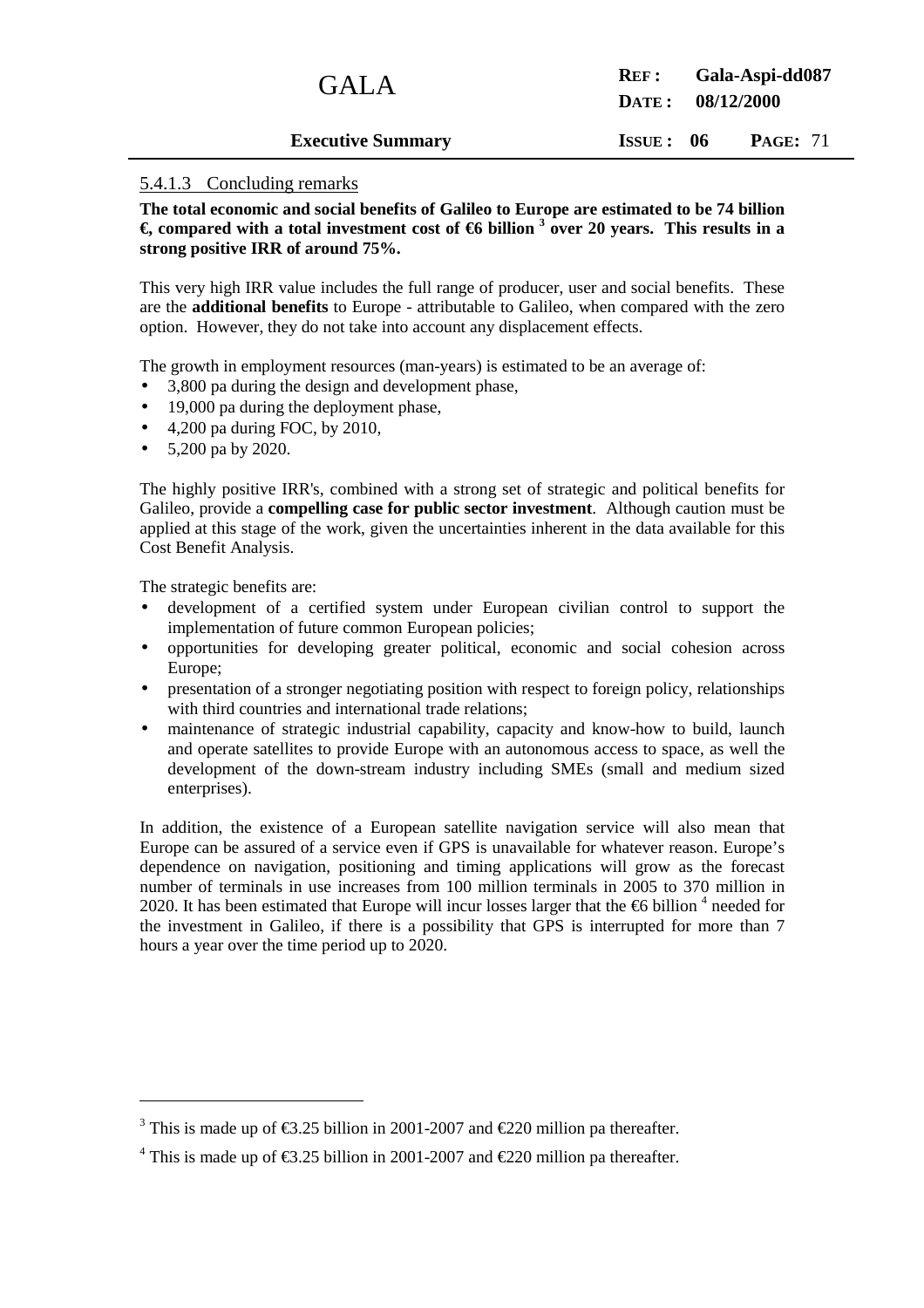#### *5.4.2 Programme cost overview*

#### 5.4.2.1 High Level Assumptions

The following high level assumptions have been made in the cost assessment process :

- The Galileo Infrastructure will be procured & operated by a PPP organisation known as the Galileo Operating Company.
- The Galileo Agency will be a 100% public organisation responsible for overseeing the activities of the GOC.
- There will be other organisations responsible for non-European regional components. Only typical costs can be identified for such regions as they depend on geography and politics. These costs are not costs to the GOC.
- There will be a number of companies offering local component services. Although the GOC could do this, it is assumed that it will not.
- Some other public bodies will be involved and will incur expenses e.g. the ESA technological development.
- Cost of EGNOS to AOC excluded.
- Cost of ongoing ESA technical developments excluded.
- All costs presented are in year 2000 Euro. No escalation is performed. However where costs are expected to fall, e.g. computers and telecommunications services, allowance for this is included but all figures are in year 2000 Euro.

#### 5.4.2.2 Baseline Architecture

The top level cost summary for the baseline architecture is presented in Table 5.4-2.

| <b>Major</b> cost<br>categories                                                         | 2001     | 2002 | 2003 | 2004 | 2005 | 2006 | 2007 | <b>Total</b><br>$2001 -$<br>2007 | Per<br>annu.<br>2008-<br>2027 | <b>Total</b><br>2008-<br>2027 |
|-----------------------------------------------------------------------------------------|----------|------|------|------|------|------|------|----------------------------------|-------------------------------|-------------------------------|
| Public Agency<br>Management costs                                                       |          | 1.5  | 1.5  | 1.5  | 1.5  | 1.5  | 1.5  | 9.0                              | 1.5                           | 30                            |
| Management costs<br>of Galileo<br>Operating<br>Company                                  | 16       | 19   | 19   | 21   | 21   | 21   | 21   | 138                              | 20                            | 392                           |
| Initial infrastructure<br>design,<br>development,<br>production and<br>deployment costs | 224      | 392  | 371  | 332  | 586  | 845  | 345  | 3096                             |                               |                               |
| Operations costs                                                                        | $\theta$ | 28   | 28   | 43   | 34   | 34   | 34   | 201                              | 68                            | 1370                          |
| Replenishment<br>costs                                                                  |          |      |      |      |      |      |      |                                  | 174                           | 3480                          |
| <b>TOTAL</b>                                                                            | 240      | 440  | 420  | 398  | 642  | 901  | 401  | 3443                             | 264                           | 5272                          |

**Table 5.4-2 Consolidated Top Level Summary Costs for Baseline Architecture**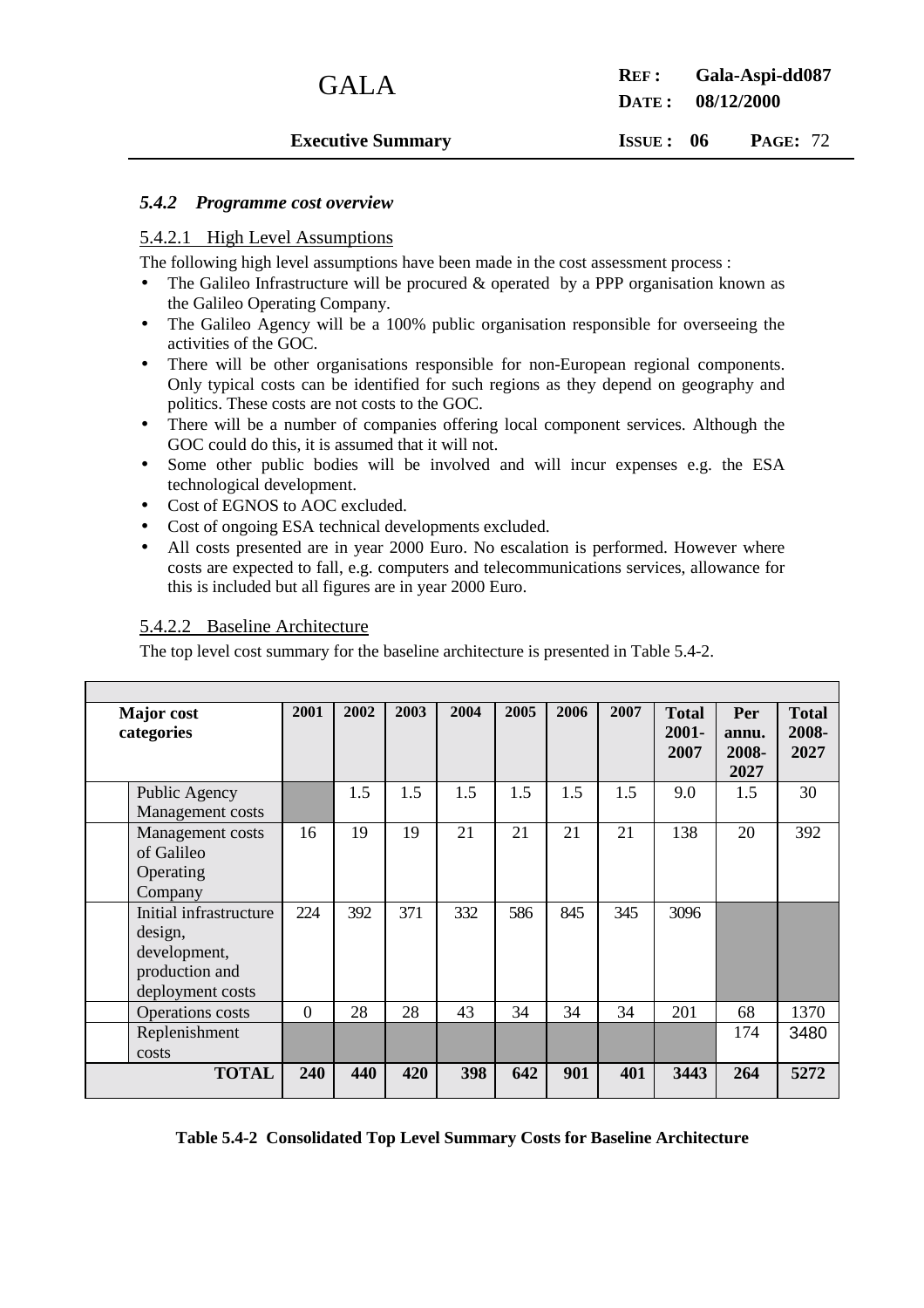| GALA                     |                       | REF: Gala-Aspi-dd087<br>DATE: $08/12/2000$ |
|--------------------------|-----------------------|--------------------------------------------|
| <b>Executive Summary</b> | $I_{\text{S}sUE}: 06$ | <b>PAGE: 73</b>                            |

The cost of the initial infrastructure procurement (to FOC) is therefore approximately 3.2 Billion Euro and the total cost for the core Galileo activities to FOC is approximately 3.4 Billion Euro. Note that this latter figure includes the GOC management cost - this is the PPP approach; a standard costing for an institutional programme normally excludes institutional management costs and care must be taken when comparing costings.

The baseline infrastructure costs, corresponding to 3096 million Euro as indicated in Table 5.4-2, can be broken down as follows.

| <b>Main Items</b>                 | <b>Cost (in million Euro)</b> |
|-----------------------------------|-------------------------------|
| <b>Overall Management</b>         | 116                           |
| <b>System Engineering</b>         | 185                           |
| <b>System Validation</b>          | 76                            |
| Global Component – Space Segment  | 1094                          |
| Global Component – Ground Segment | 637                           |
| Global Component – Launchers      | 738                           |
| Global Component – Other          | 94                            |
| $EGNOS +$                         | 96                            |
| Local Component                   | 30                            |
| User Segment                      | 30                            |
| Total                             | 3096                          |

**Table 5.4-3 : Breakdown of Infrastructure Costs**

## 5.4.2.3 User Terminal Recurrent Cost Assessment

In the following Table 5.4-4, the selected representative applications addressed by Galileo user terminals are listed in the first column. Then, the current today's reference price (for GPS equipment) is indicated in the second column for comparison purposes. In the next columns, the estimated prices for Galileo are indicated : firstly if the user terminal would have to be manufactured today (2000) and then in the next column with the price reduction available in 10 years (2010). However, these estimated prices are closely related to manufacturing quantities indicated in the next column for 2000 and 2010, since the scale factor is quite important for price determination. The last column indicated the proportion of the Galileo user terminal in the equipment bought by the user.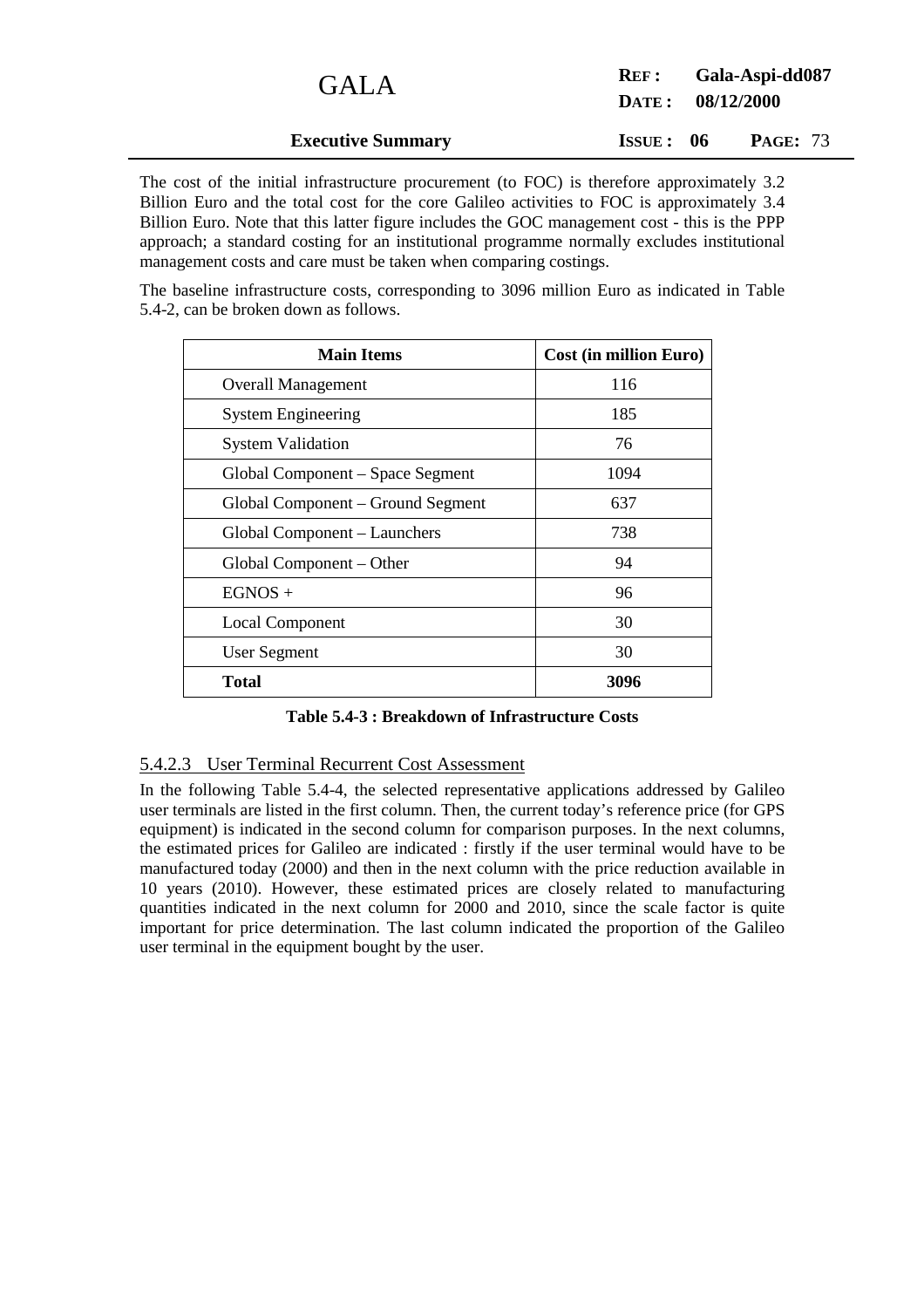GAL<sub>A</sub>

| REF:  | Gala-Aspi-dd087 |
|-------|-----------------|
| DATE: | 08/12/2000      |

## **Executive Summary ISSUE : 06 PAGE:** 74

|                                             |                               | <b>Galileo estimated price</b> |                                                    | <b>Manufacturing quantity</b> | <b>Proportion</b>           |                              |
|---------------------------------------------|-------------------------------|--------------------------------|----------------------------------------------------|-------------------------------|-----------------------------|------------------------------|
| <b>Application</b>                          | <b>GPS</b> reference<br>price | 2000                           | 2010                                               | 2000                          | 2010                        | of the<br>equipment<br>price |
| <b>Car navigation and</b><br>route guidance | $<$ 40Euro                    | $<$ 40Euro                     | $<$ 22Euro<br>OAS single<br>$<$ 31Euro<br>OAS dual | 200k@year                     | 1 mio. @year                | marginal                     |
| <b>Personnel outdoor</b><br>recreation      | $<$ 250 Euro                  | $<$ 200 Euro                   | $<$ 120 Euro                                       | 50k@year                      | 1 mio. @year                | 100%                         |
| <b>Emergency caller</b><br><b>location</b>  | $<$ 40Euro                    | $<$ 40Euro                     | $<$ 16Euro<br>OAS single<br>$<$ 23Euro<br>OAS dual | $>1$ mio. $\omega$<br>year    | $>10$ mio. $\omega$<br>year | 10%                          |
| <b>Commercial air</b><br>transport (CAT-I)  | 3500-5500Euro                 | 3700-<br>5700Euro              | $2500 -$<br>4000Euro                               | 2000@year                     | 3000@year                   | 20-30%                       |
| <b>Train control</b>                        |                               |                                | $2500 -$<br>4000Euro                               |                               | 3000@year                   | 100%                         |
| <b>Marine navigation</b>                    | $<$ 3 KEuro                   | $<$ 3.5KEuro                   | $<$ 2,2KEuro                                       | 500@year                      | 550@year                    | 100%                         |
| <b>Land survey</b>                          | $<$ 19 KEuro                  | $<$ 19 KEuro                   | $<$ 14 KEuro                                       | $100@$ year                   | 300@year                    | 100%                         |
| <b>Time tagging</b>                         | 240Euro                       | $<$ 220Euro                    | $<$ 130 $E$ uro                                    | 10k@year                      | 79k@year                    | marginal                     |
| <b>Fleet Management</b><br>(buses)          | $<$ 2500 Euro                 | < 2500<br>Euro                 | $200 -$<br>600Euro                                 | $2k@$ year                    | 10k@year                    | 100%                         |
| <b>Hydrographic</b><br><b>Survey</b>        | $<$ 20 KEuro                  | $<$ 20 KEuro                   | $<$ 12 KEuro                                       | 200@year                      | 1k@year                     | 25%                          |

**Table 5.4-4 : Price assessment of the reference Galileo user terminals**

## **5.5 INTERNATIONAL CO-OPERATION**

Galileo will provide, on a world-wide basis, location and time information to a large number of users, based on a civilian system.

To be fully accepted at international level, a close co-operation with other international countries is needed.

This co-operation can be based on technical issues (regional component of the system) but also based on specific regional or local needs as well as market issues (service providers).

For the time being, three non European countries contribute to the definition of the system : Canada, Israel and Russia.

## *5.5.1 Co-operation with Canada*

This main co-operation topic is the definition of an American Regional element.

The study objective is to identify the Canadian GNSS needs and expectations, potential Canadian GNSS implementation participants and supporters, provide input to the process led by the European Union for the implementation of the Galileo system in the North American region, and make programme recommendations to the Canadian Space Agency.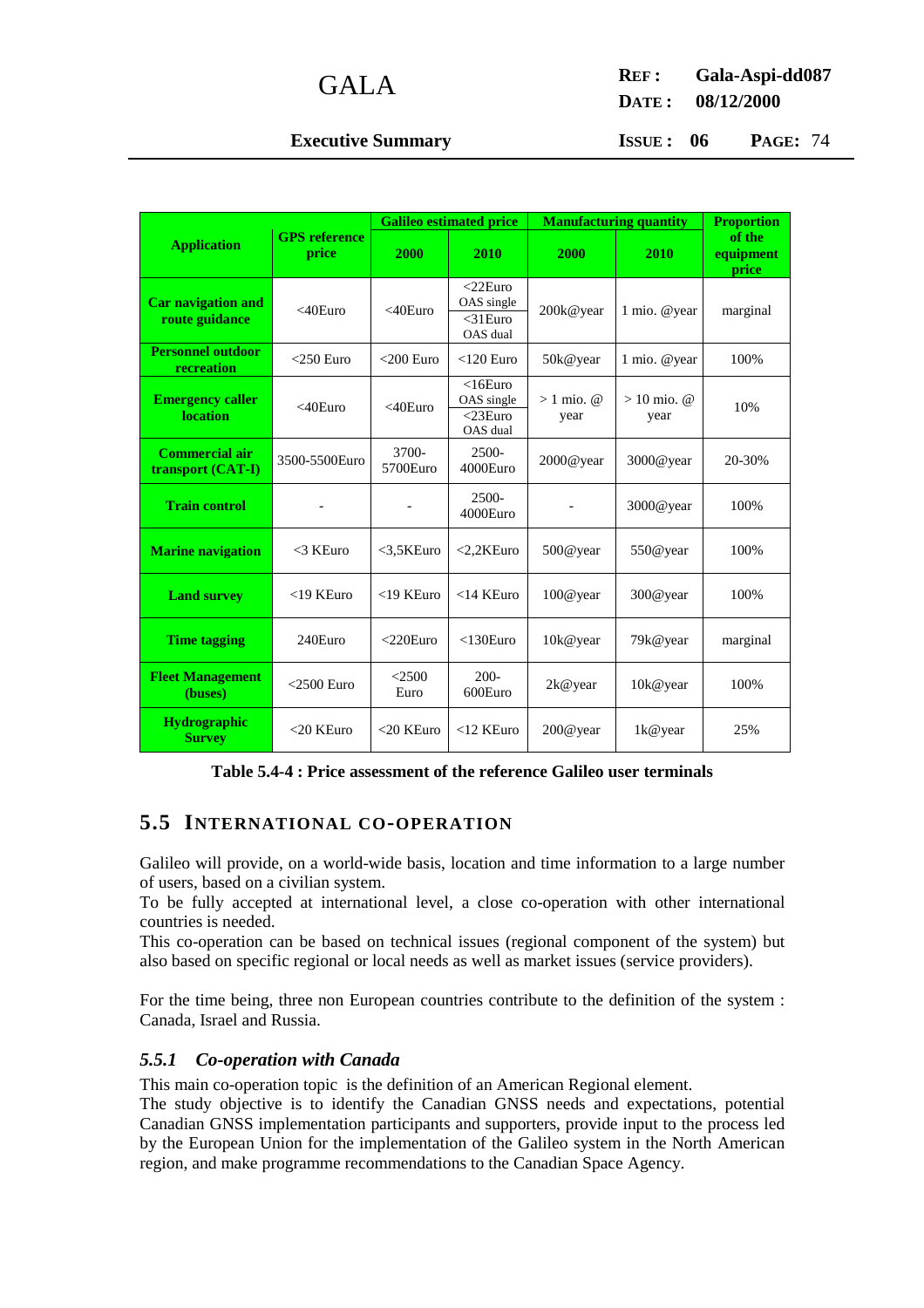| <b>GALA</b>              | $\text{DATE}: \quad 08/12/2000$ | REF: Gala-Aspi-dd087 |
|--------------------------|---------------------------------|----------------------|
| <b>Executive Summary</b> | ISSUE: 06                       | <b>PAGE: 75</b>      |

The goal of the study is to identify meaningful strategic, industrial, and technical opportunities for Canadian participation in the development, maintenance and exploitation of the Galileo system.

A second phase will follow, to define and detail the activities that Canada could undertake in the Galileo programme.

## *5.5.2 Co-operation with Israel*

This co-operation is based on two main activities :

- Definition of co-operation guidelines, with the analysis of identified Galileo User needs and comparison with user needs specific to the considered region and the definition of programmatic requirements. The contribution to Galileo programme will be based on the description of data specific for the considered region : geographical, political, organisational, legal and institutional.
- A pilot project, more dedicated to Civil Aviation purpose, whose objectives are to evaluate benefits for the management of the air traffic between Europe and the Middle East, using EGNOS/Galileo as the primary air navigation means during all flight phases and to present a preliminary evaluation of an intelligent Air Traffic Navigation System with a sophisticated decision support system to find in real time the best route for aircraft, while handling potential collision with other aircraft.

## *5.5.3 Co-operation with Russia*

The activities were performed in order to provide an outstanding feedback on the main system and programmatic issues and will be also a tool for supporting the negotiations between the EC and Russia. An interaction with the other studies involving Russian industry in Galileo (GAFLEX, GalileoSat, EURORUSSE 3) has also been ensured.

The activities covered the 2 following topics:

- System activities :
	- System Analysis of the concept, interoperability and Use of LORAN and CHAYKA in conjunction with Galileo,
	- Time reference and reference frames.
	- Integrity concept and regional component for Russia,
	- SAR Secondary mission,
	- SIS definition.
	- Validation and Qualification.
	- Programmatics:
		- Development logic,
		- Cost elements,
		- Industrial co-operation.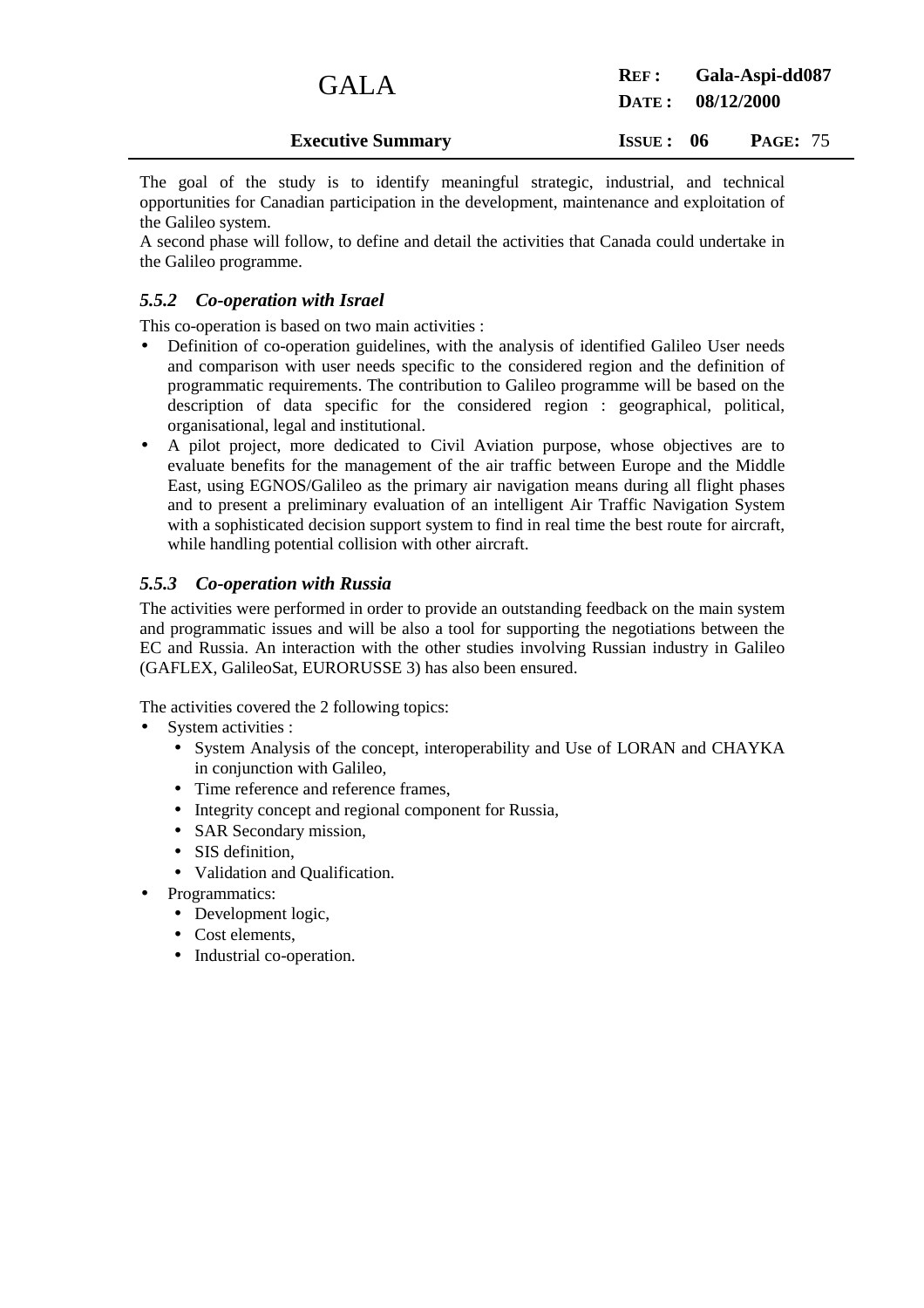| <b>GALA</b> | <b>REF:</b> |
|-------------|-------------|
|             | n           |

## **5.6 RISK MANAGEMENT PROCESS**

### *5.6.1 Description of the process implemented on GALA*

The implementation of a complex system such as Galileo requires the co-operation of several entities (industry, institutional organisations, etc.) at European and International levels. In order to ensure the successful completion of such a project, one of the key elements is an efficient project management at every level. Risks are an integral part of any project, but taking into account the complexity, the schedule constraints, the political and economical dimension of Galileo, they are a central part of Galileo management. A risk management process was therefore implemented very early in the GALA project in order to :

- keep Galileo risks within defined and accepted risk levels,
- strongly contribute to the overall project management through the project decision process (architectural trade-offs, programme feasibility, development logic, RAMSdependability and Safety, etc.).

This risk management had to cover all the areas of the programme : technical, programmatic, financial, schedule etc.. Furthermore, in order to be successful, it had to involve all Galileo main actors : EC supported by GAST (Galileo Architecture Support Team), ESA, Industry, etc.

The Risk Management Process put in place on the GALA project was composed of four main steps:

#### **Step 1: Risk identification**:

Main inputs: definition of risk identification criteria and risk categories Main output: list of potential risk scenarios (causes, consequences)

## **Step 2: Risk assessment**:

Main Inputs: definition of consequence severity classes and criteria of probability of risk occurrence

Main output: "quantified" risks in term of criticality

#### **Step 3: Risk Classification**:

Main outputs : classified risks, **critical item list** and definition of **actions** for elimination or reduction of risk

#### **Step 4: Risk monitoring**:

Main objective : implementation, control and verification of actions for elimination or reduction of risk

One key element in this process has been the implementation of a Risk Management Team (RMT) which was composed of representatives of the principal contractors of the GALA project including GAST. The main task of this RMT was to implement the risk management process. It had further the task to monitor the evolution of the identified risks and to control the associated mitigation/recovery actions.

This section has essentially been produced using outputs of the risk management process under control of the RMT formalised in the so called document GALA Critical Items List. It gives a synthesis of what has been drawn from an in depth bottom-up analysis of the identified risks with respect to the criteria defined for the Galileo programme or feared events.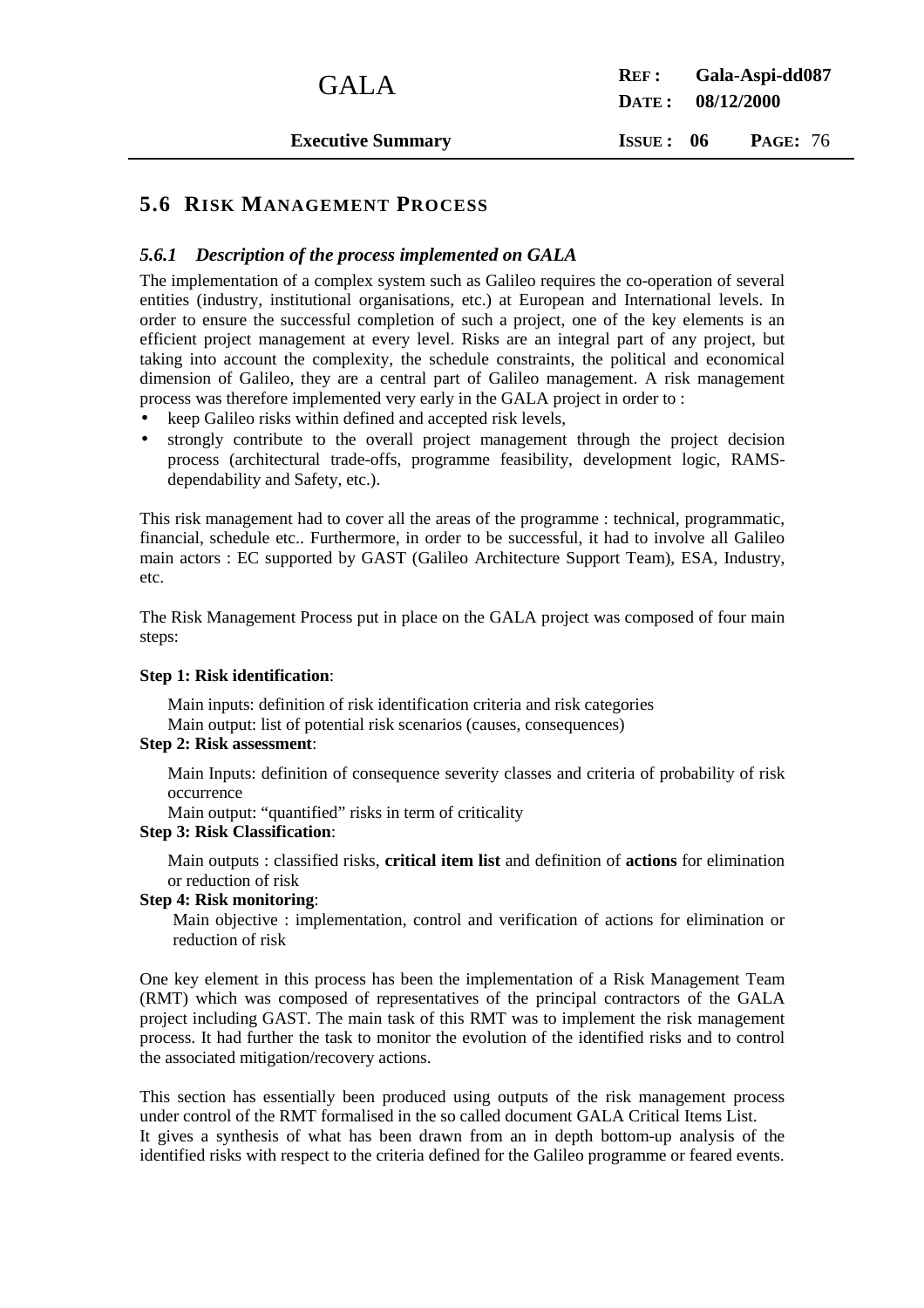| <b>GALA</b>              | REF: Gala-Aspi-dd087<br>$\text{DATE}: \quad 08/12/2000$ |
|--------------------------|---------------------------------------------------------|
| <b>Executive Summary</b> | $\text{ISSUE}: 06$ PAGE: 77                             |

The main outcome of the analysis is that causes appear to be common and recurrent to more or less all the criteria. It has therefore been found interesting to list these main causes and then to present the overall mitigation actions, which eventually can be proposed. Finally, global recommendations are drawn from these overall mitigation actions and a general conclusion is presented on the status of the implemented risk management process the results of which are presented in this section.

## *5.6.2 Risk Areas*

The four main identified risk areas are defined hereafter together with their related causes.

The first one is directly related to the non achievement of technical and schedule objectives (and indirectly of certification, business and political objectives). This has the following causes :

- limited capacity of European industry to control critical technologies such as on board clocks or user terminals;
- requirements capture mechanism or requirements management system leading to a misunderstanding and a non fulfilment of the user's needs. This encompasses:
	- implementation requirements, including security and geographical constraints are not specified and qualified in time;
	- certification requirements including safety ones are not identified early enough in the requirements capture process;
	- certification process, procedures and supporting standards including these coping with reliability engineering are unknown.

The second one relates to the non achievement of business and financial objectives, the main causes for these being:

- difficulty in accurate market size forecasting so far into the future, and high competitive threats;
- non consolidated Galileo global cost assessment, in particular, due to incomplete RAMS (dependability and safety) feedback (redundancy, etc.) on system engineering, certification constraints not well anticipated, problem of consistency and incompatibility between different studies outcomes;
- missing Galileo services windows of opportunity, due to major Galileo programme delays.

The third main cause is related to the legal aspects with regards to the exploitation, operation and use of the system and its delivered services: the legal framework and institutional organisation schemes are lacking or are not well established at the time when the system becomes operational.

Finally the fourth one is related to organisational matters: a pro-active organisation at European level coping with specific management issues such as but not limited to project management, system definition co-ordination, security, safety and certification requirements specification and qualification, standardisation and communication with non European standardisation bodies, protection of Galileo signal structure definition, exploitation and operation of Galileo has still to be implemented.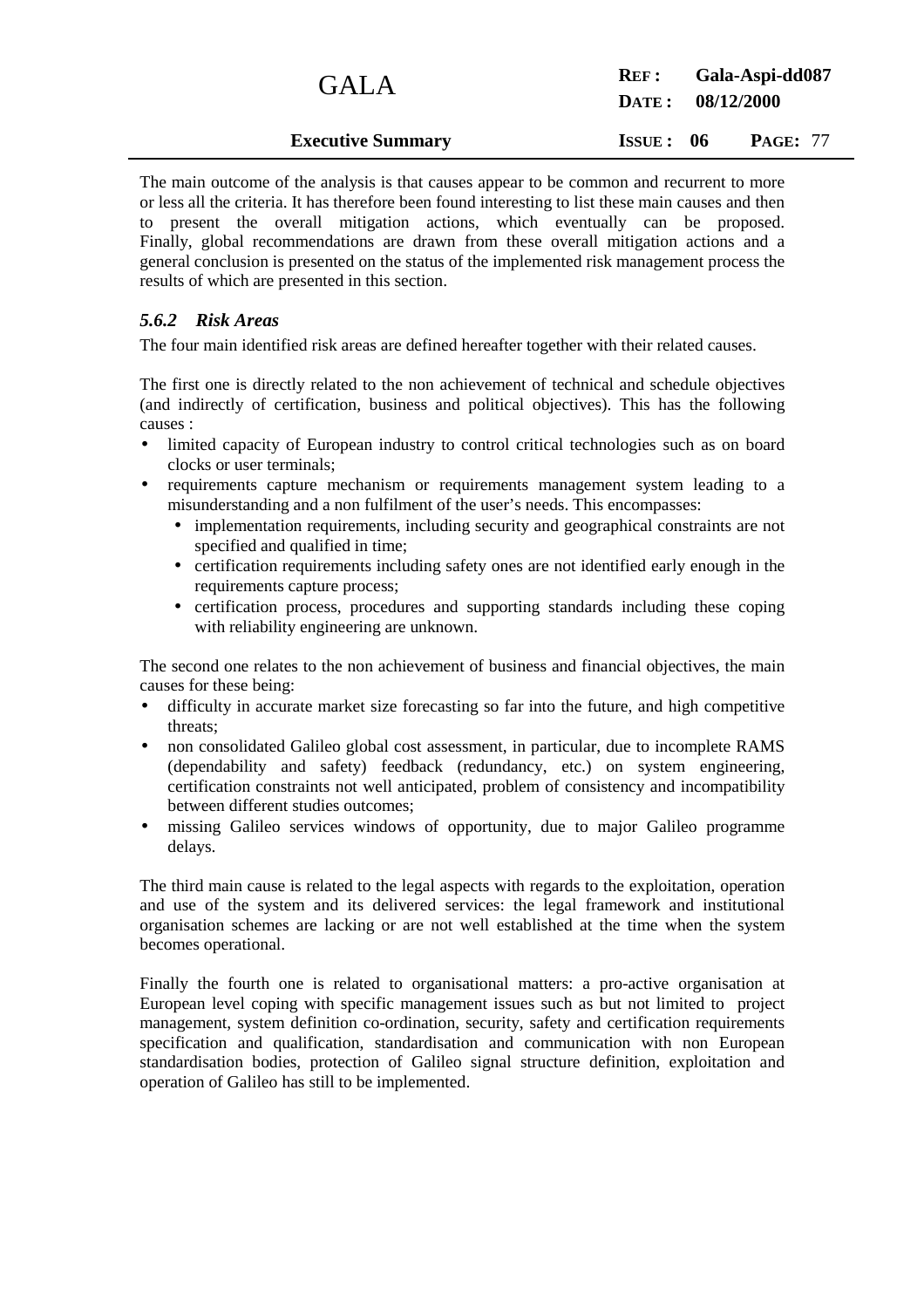| <b>GALA</b>              | REF: Gala-Aspi-dd087<br>$\text{DATE}: \quad 08/12/2000$ |                 |  |
|--------------------------|---------------------------------------------------------|-----------------|--|
| <b>Executive Summary</b> | $I_{\text{S}sUE}: 06$                                   | <b>PAGE: 78</b> |  |

## *5.6.3 Recommended mitigation actions*

The following recommended mitigation actions have been derived to cope with identified risk causes :

- implement a rigorous requirements management system and define at European level an adequate Industry policy promoting research and development programmes supported by early trials in the identified critical area;
- continue intensive market survey activities and define a consolidated and justified approach for development logic taking into account all the Galileo constraints (signal international negotiation, windows of opportunity, technological risks, critical technology, etc.) and being compatible with Galileo objectives;
- start as soon as possible further work on the legal framework and institutional organisation definition;
- set up a pro-active European level Galileo Overall Management Organisation.

## *5.6.4 Main recommendations*

The main recommendations which might be drawn from this synthesis are:

- The clear necessity to set up an overall efficient Galileo programme management structure federating the management of user's needs encompassing performance, security, certification and standardisation, encouraging Galileo market survey and promoting legal and institutional related organisational needs;
- The need for urgently defining a European Galileo Industry policy on which the above required management structure could rely on to promote an efficient world wide industrial competition strategy for the European industry.

## *5.6.5 Conclusions*

The Galileo risk management process implemented on the GALA project has allowed to identify and to monitor Galileo main risk areas, essentially through the identification and the management of adequate risk reduction actions. Many of these need to be carried on during next phases of the programme.

So, the main recommendation for next phases is to set up and to continue a similar efficient Galileo risk management process.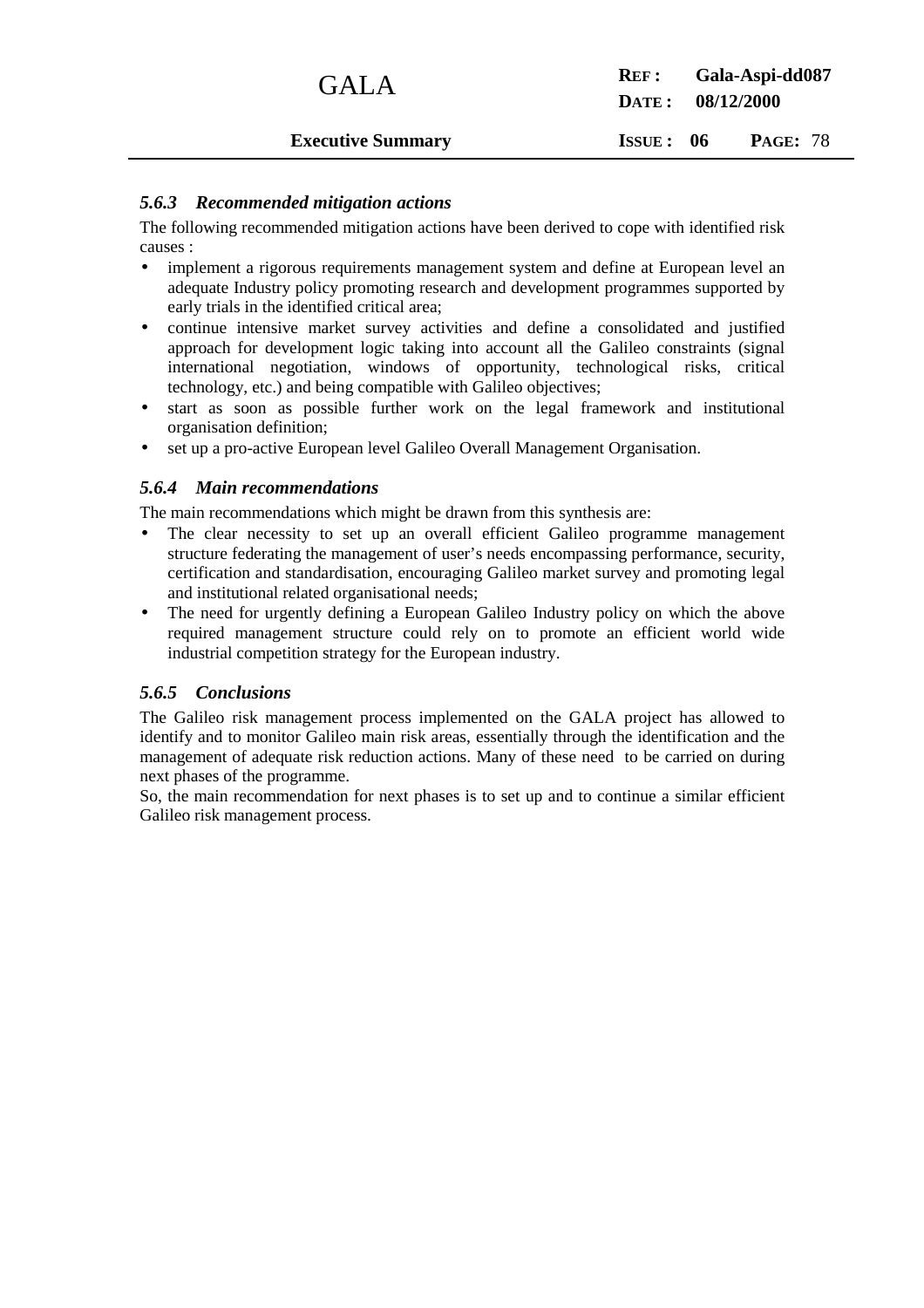## **6 CONCLUSION AND RECOMMENDATIONS**

This section summarises the main outcomes of GALA study and provides key recommendations, taking advantage of the experience gained during the study.

## **6.1 MAIN OUTCOMES**

### *6.1.1 Galileo services*

#### 6.1.1.1 User needs and market analyses

The user needs, providing the main guidelines to elaborate Galileo requirements, have been determined first by the definition and characterisation of 92 distinct applications. For each application, an analysis of the user needs have been performed, showing that the need for accuracy is 3 meters or more for 50%, and 1 meter or more for 80% of the applications. Concerning availability of the provided services, 90% require at least 99% availability and 47% require at least 99.8%. The analysis showed that key non-technical differentiators are expected from Galileo compared to GPS, namely : service guaranty, liability, traceability of past performance, operation transparency, certification, internationally recognised standards, interoperability with GPS and finally integrated service provision.

The market sizing analysed the period from 2010 to 2020, and determined the total market as well as the GNSS penetration factor and the Galileo market share to finally assess the socalled Galileo market size. The assessments have distinguished optimistic, most likely and pessimistic values. As a result, the total Galileo market, in terms of number of units, is estimated at 410 million in 2015 and 745 million in 2020.

From this analysis, the revenues have been derived, making the difference between gross revenues, corresponding to the general activity generated, and the net revenues, corresponding to the activity strictly attributable to Galileo. As a result, the total annual revenues in 2015 are estimated at 22.2 billion Euro for the gross revenues and 3.2 billion Euro for the net revenues.

#### 6.1.1.2 Design requirements

The overall Galileo requirements have been derived from these analyses and from the identification of design requirements.

First, the proposed security policy identified the need for dedicated encrypted services for strategic applications to allow full availability in periods of crisis or conflicts.

Second, the integration of EGNOS has been determined following a two steps approach : first an optimisation of Galileo architecture, then an optimisation of the integration of EGNOS, in terms of services and in terms of architecture. A set of objectives were fixed, e.g. no impact on EGNOS development plan, guaranty of the continuity of EGNOS service. The optimisation proposed a phased approach, based on a unique step to accommodate GPS modernisation involving the new L5 frequency as well as Galileo integrity monitoring.

#### 6.1.1.3 Legal and institutional requirements

Legal and institutional activities highlighted the need for defining and ensuring a guaranty of service. It concerns the mechanisms implemented a priori and a posteriori to prevent, inform (off line), alert (on line) or compensate failure, disruption or provision of a service not meeting all of its specifications. These mechanisms include certification, licensing, existence of a guarantor, compensation mechanisms and "jurisdiction/recourse mechanisms".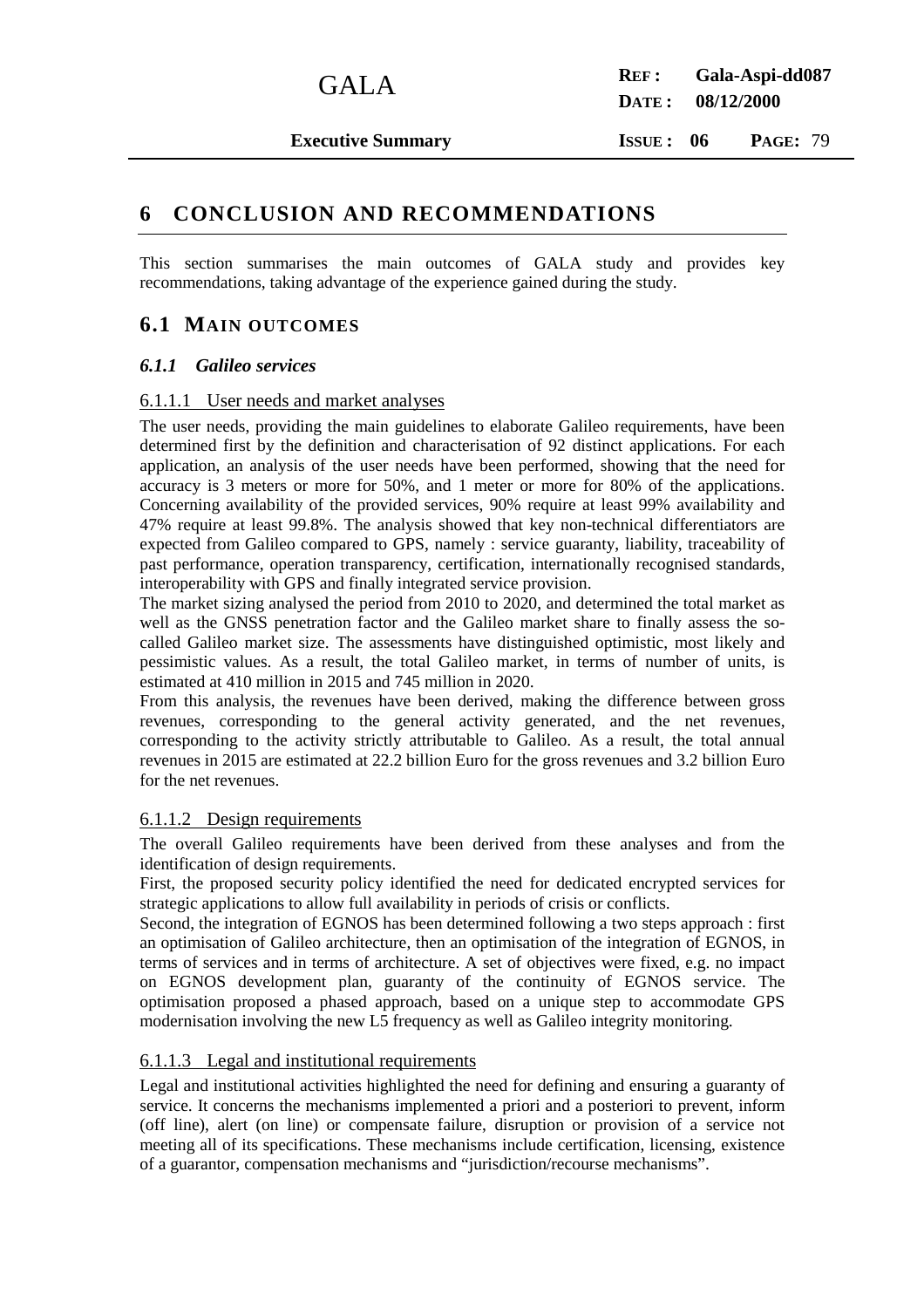| GALA                     |            | REF: Gala-Aspi-dd087<br>$\text{DATE}: \quad 08/12/2000$ |  |
|--------------------------|------------|---------------------------------------------------------|--|
| <b>Executive Summary</b> | ISSUE : 06 | <b>PAGE: 80</b>                                         |  |

### 6.1.1.4 Service definition

The definition of services needed a thorough analysis to determine a complete set of parameters necessary to ensure user satisfaction. These parameters are : signals to be received, potentially other systems to be used, coverage, environment (masking angles), accuracy, integrity, continuity, availability, safety level and level of service guaranty.

Four navigation services have been defined :

- OAS for mass market users, free of charge, based on dual or single frequency receivers, the performance being assessed for use autonomously and in combination with GPS, Loran or hybridised sensors.
- CAS1 for professional and scientist users, based on OAS frequencies with additional high rate data including integrity information valid world-wide and possibly local area data for a number of areas. This service is guaranteed, the performance being assessed for use autonomously and in combination with GPS, with local components and with a third frequency for centimetre-range positioning (TCAR).
- SAS for users where lives could be in danger, including but not limited to civil aviation. This service provides a high level of integrity, its use being certified and based on internationally approved standards. The baseline allows the service to be encrypted to ensure its availability even during times of crisis or conflicts, and to allow a full service guaranty and operator liability. Its performance fulfils current civil aviation and maritime standardised requirements world-wide, including integrity provision and taking advantage of regional overlay components, local components and combined use with GPS.
- GAS for governmental users, including military, police, fire, and users wishing a full robustness and availability during crises and conflicts. The control will be ensured by civil bodies and the performance is achieved globally, enhancements being provided by local components and possible combination with GPS.

Galileo also provides Search And Rescue (SAR) capabilities, with a payload onboard the MEO satellites ensuring a forward link from users to SAR Mission Control Centre, and a feed-back link from the Rescue Control Centre to the users via OAS, SAS and GAS signals.

The combination of navigation and communication means is highlighted, the baseline being to rely on existing and future communication systems.

#### 6.1.1.5 Performance and traceability

Complete simulations have been performed to assess the final performance of all services and associated cases – global, regional and local coverage, use of other systems, hybridisation – and taking into account user environments in terms of noise, ionosphere compensation and multipath. This allowed as well to derive performance requirements at all levels – Mission, System, Components, User Terminals.

Traceability of all requirements have been ensured to allow a complete visibility and the possibility of requirement changes, using the DOORS tool.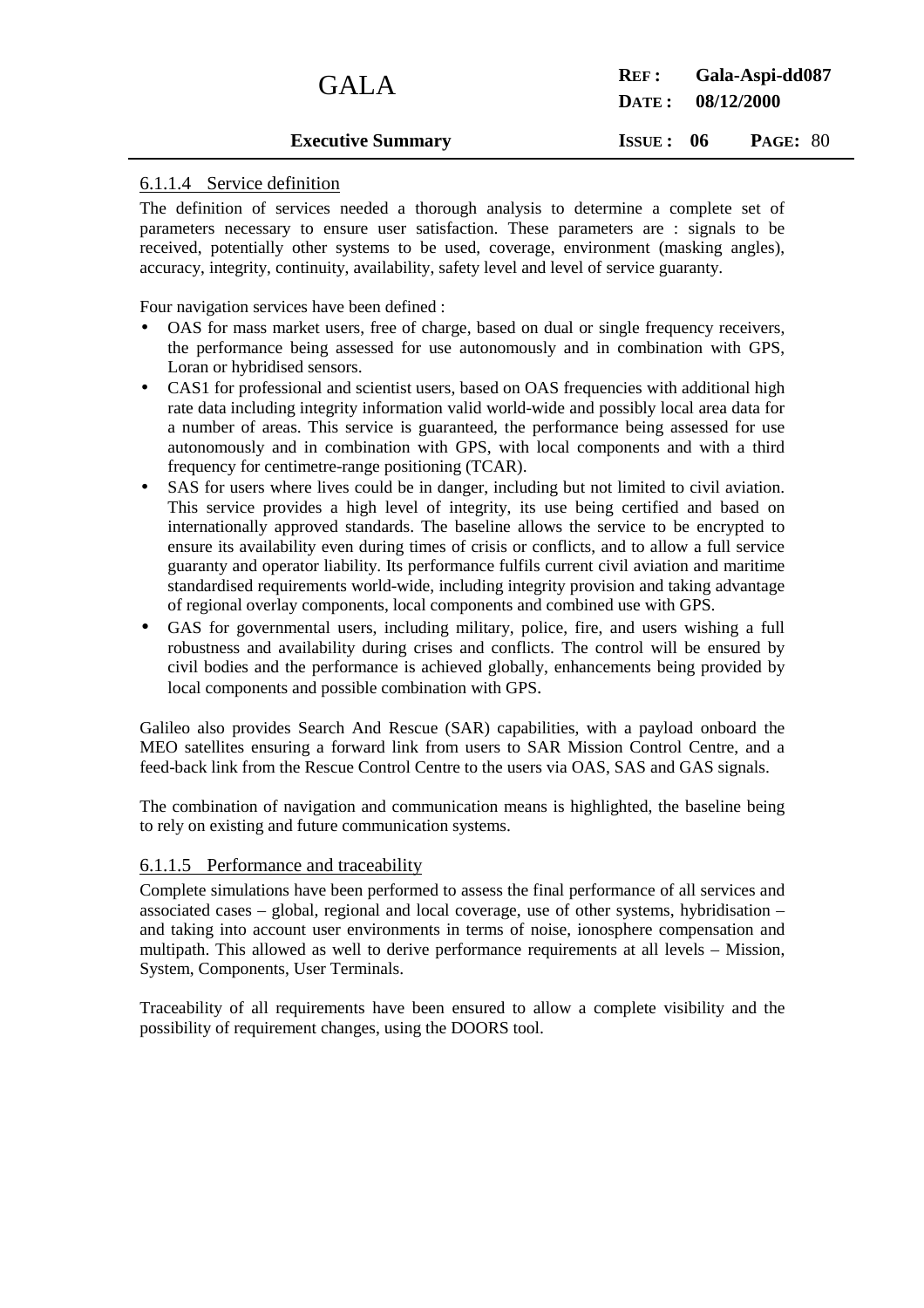### *6.1.2 Galileo system architecture*

#### 6.1.2.1 System concepts

A trade-off has been performed for the constellation, either based on MEO only, or on a combination of MEO and GEO navigation satellites. Identical performance and coverage requirements were assumed for the constellation sizing. The analysis of cost, performance characteristics, sensitivity to masking angles, programme risks and integration of EGNOS led to the conclusion that a MEO only constellation is preferred, not excluding GEO for continuation of EGNOS services and for Galileo internal communication purposes.

The integrity concept has been fully analysed to ensure optimised provision of Galileo and possibly GPS integrity information through Galileo MEO satellites. The concept allows regions outside Europe to develop their own integrity monitoring components and broadcast their integrity information through Galileo MEO satellites. The proposed concept is based on GNSS1 concepts, the broadcast being considerably improved, allowing instantaneous recovery of integrity status after a masking – essential for urban applications – and reserving slots in the MEO messages to broadcast regional integrity information.

The signal definition is based on 3 possible frequency scenarii, ensuring flexibility with respect to ongoing international negotiations with the United States and Russia, and to possible combination of services on the same signals, depending on user acceptance. The optimisation of the signal structure and the navigation message considered a variety of parameters, including robustness to interference and jamming, security policy, integrity Time-To-Alarm, Time-To-First-Fix. The outcomes have been provided in structured documents to ease future standards to be realised, namely Interface Control Document (ICD) and MOPS (Minimum Operational Performance Specifications).

#### 6.1.2.2 Architecture definition

The overall architecture of Galileo is given, including Global, Regional, Local components as well as Management and Operating segments, user segment and other systems to be used in conjunction with Galileo.

The Galileo global component consists of the global space segment responsible for the space vehicle monitoring, control and command and the global mission ground segment responsible for the provision of navigation and integrity data.

The Galileo regional component is justified by the liability that some regions outside Europe will decide to take on the provision of integrity information over their territories. The architecture of such components is flexible, allowing each region either to develop its own dedicated monitoring network, or use a part of the global network and develop only their own integrity processing and control facilities.

The Galileo local component is based on the same concepts developed for GBAS, and is designed to achieve stringent accuracy and integrity requirements.

The user terminals have been designed for a set of receiver categories representing the huge variety of applications being defined.

### 6.1.2.3 Safety and security

The Reliability, Availability, Maintainability and Safety (RAMS) analyses identified a complete set of Hazards, from user point of view – Preliminary Hazard Analysis (PHA) – and from a system point of view – Functional Hazard Analysis (FHA). The derived failure scenarii allowed to derive requirements on the system and its components to counter such feared events. The analysis and the refinement of application mapping on services allowed to characterise appropriate RAMS levels on each service.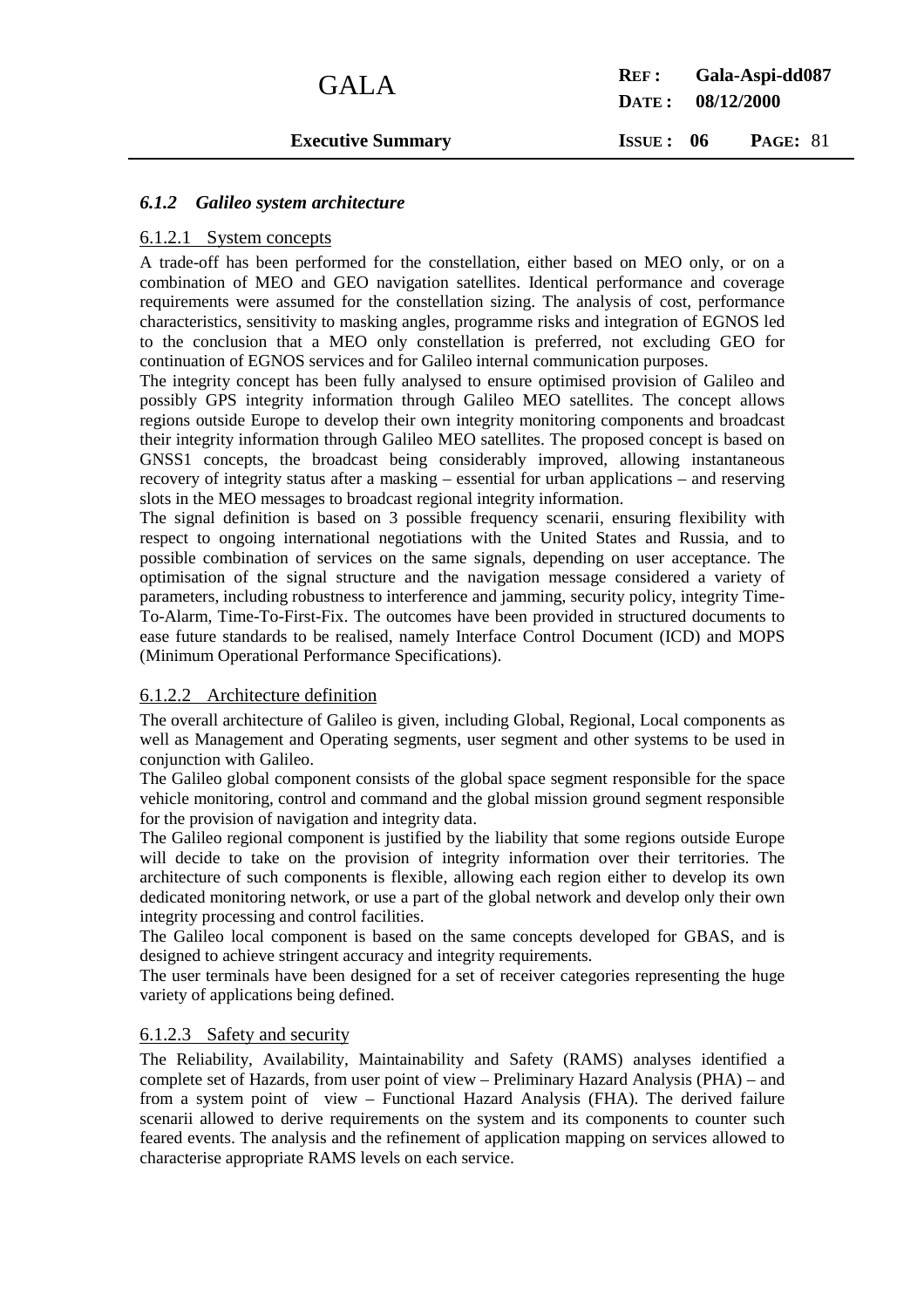| GALA                     | $\text{DATE}: \quad 08/12/2000$ | REF: Gala-Aspi-dd087 |
|--------------------------|---------------------------------|----------------------|
| <b>Executive Summary</b> | ISSUE : 06                      | <b>PAGE: 82</b>      |

The security tasks followed a similar approach, identifying threats and subsequent functions to derive requirements on the architecture in order to bring the associated system vulnerability to an acceptable level. Architecture analyses provided a complete description of the key management and design activities defined all security modules, site protection and spectrum survey elements.

## 6.1.2.4 Support segment

Specific activities have been performed to define and assess the cost of the support segment necessary to ensure the availability of tools for system design, validation, safety and for the demonstrations towards various user communities and potential system investors.

## *6.1.3 Programmatic aspects*

## 6.1.3.1 Development plan definition

The implementation plan first defined the main programme phases : definition, design and development, validation, deployment and replenishment. Then 3 scenarii were considered : a Final Operational Capability (FOC) with 30 satellites in 2008, a FOC with 30 satellites in 2008 with an Initial Operational Capability (IOC) with 24 satellites before 2007, and finally a FOC with 30 satellites in 2006.

The assessment of the scenarii considered a set of key parameters : In-Orbit Validation effectiveness, success of the deployment schedule, certification feasibility and operational capability effectiveness. As a conclusion, the third scenario is proposed to be discarded because of the various criticalities identified, and the scenario 2 is proposed to be the baseline due to its better certification feasibility and operational capability effectiveness.

## 6.1.3.2 Business and costs aspects

The cost of Galileo infrastructure up to the FOC is estimated at approximately 3.2 billion Euro. Target recurrent costs of user terminals are also provided.

Concerning Galileo benefits, the analysis considered the period 2001–2020 and provided annual supplier and user net benefits, as well as social benefits. Total benefits are estimated at 74 billion Euro over the period, from which 6 billion Euro shall be subtracted for the investment costs. Annual curves are provided, showing positive net benefits after 2008 and a predominance of user benefits over producer benefits, which confirms the value of Galileo as a public good. The result is an IRR of around 75%, and a high growth of employment resources.

## 6.1.3.3 Risk management

A Risk Management Team has been settled to identify all risks associated to the Galileo programme and manage them in terms of characterisation of the consequences, proposals for actions and monitoring of the evolution of each risk with time. Technical, programmatic, institutional, legal risks have been identified, the objective being to ensure a continuity of such activities during all the programme cycle.

## *6.1.4 International co-operation*

International partnerships have been settled with Canada, Israel and Russia to develop future co-operation on regional components, user needs and market issues.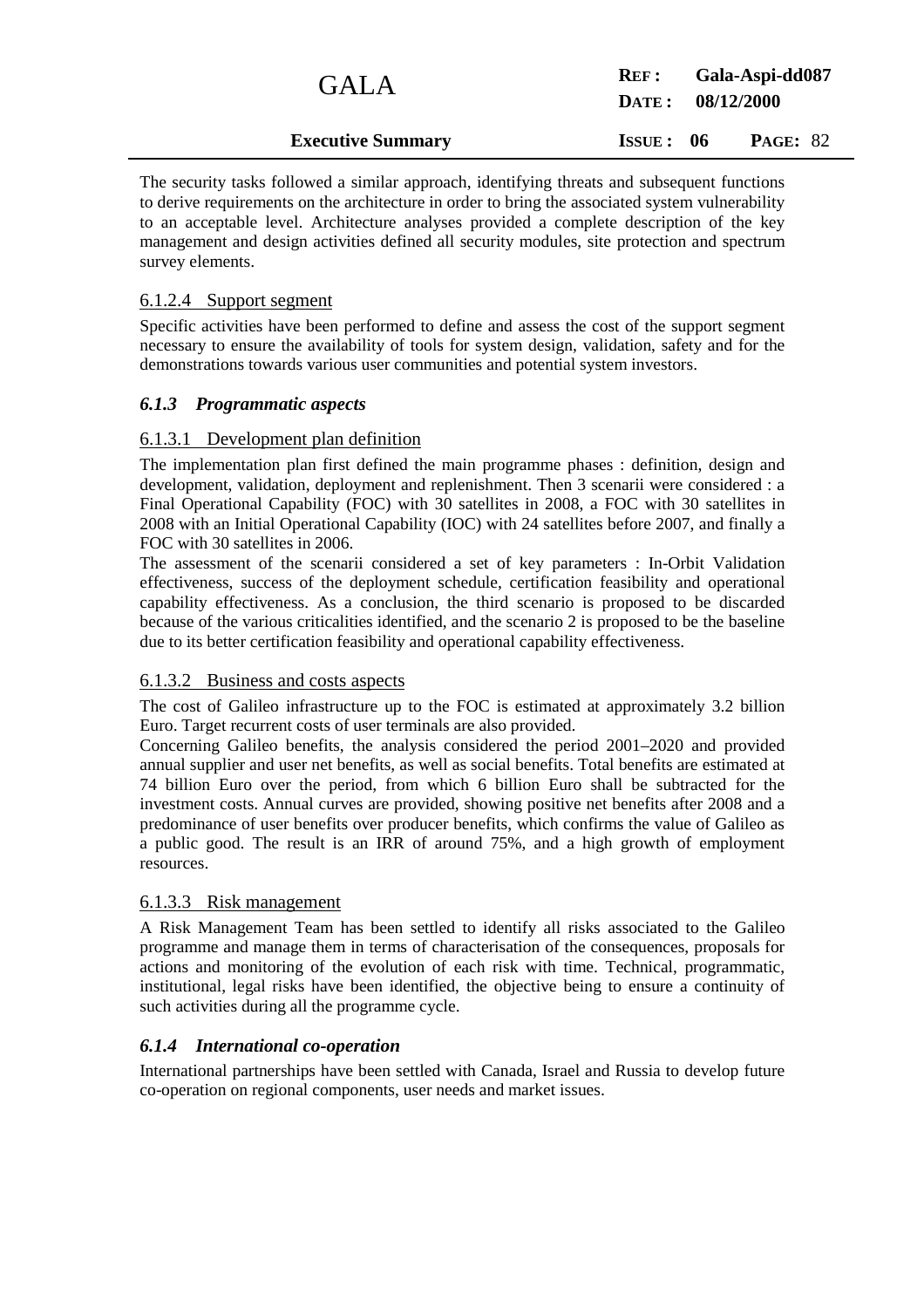| <b>GALA</b> | <b>REF:</b> |
|-------------|-------------|
|             | n           |

#### **Executive Summary ISSUE : 06 PAGE:** 83

# **6.2 OPEN POINTS AND FLEXIBILITY**

Galileo programme being at an early phase, it is of utmost importance to keep some flexibility in order to keep the programme risks under control.

This section identifies several key open points which need to be closed in the very next months. Then, it presents how, within GALA, some flexibility has been kept in order to address several aspects of the programme such as market, performance, technical as well as management or political/international issues. Finally, it will propose, in the form of recommendations, a flexible approach in relation to the Public Private Partnership considered in the frame of Galileo.

### *6.2.1 Open points that are to be closed*

Some trade-offs on key points of Galileo system definition are still open which require urgently a decision. Indeed, postponing too much a decision on these topics will greatly impact the viability of the programme in terms of cost and schedule.

### 6.2.1.1 Service definition and signal scenarios

In the current results of GALA study, four types of services are envisaged : OAS, CAS1, SAS and GAS with almost the same level of technical performance (accuracy, availability, integrity and continuity) but non-technical differences (guaranty of service, liability, valueadded service, robustness, etc.) due to the specificities of the market and the different user communities.

Due to the frequency spectrum limitation and system optimisation, three frequency scenarios have been defined. These scenarios are relying on different combinations of services : SAS is either separated from the other services, or SAS is combined with GAS or SAS is combined with CAS1.

It is however needed to take urgently some decisions on the services Galileo is to provide and on the characteristics of these services including more specifically:

- the encryption strategy (none in OAS, encryption of data only for CAS1, encryption of ranging codes for GAS, but still to be decided for SAS),
- the combination of services and associated frequency scenario that is largely depending on the results of international negotiations with the USA and the Russian Federation,
- the strategy for optimisation of signal structures : number of carriers per service, interoperability with GPS, interference levels outside the useful bandwidth, etc.

## 6.2.1.2 Full service provision schedule

The current definition of Galileo architecture offers a flexibility in the implementation schedule for full operational capability. Indeed, it is not needed to have all the system components fully deployed and validated for addressing the market. The provision of core services (PVT) can be anticipated w.r.t. FOC and the full service including integrity, certification, value-added data, etc. can be provided in a second phase.

Therefore three alternatives are proposed for Galileo FOC :

- FOC in 2006, but this is considered very critical,
- FOC in 2008.
- FOC in 2008 with an IOC in 2006

The objective for FOC/IOC shall be fixed rapidly in order to limit the risks of non achievement of schedule objective.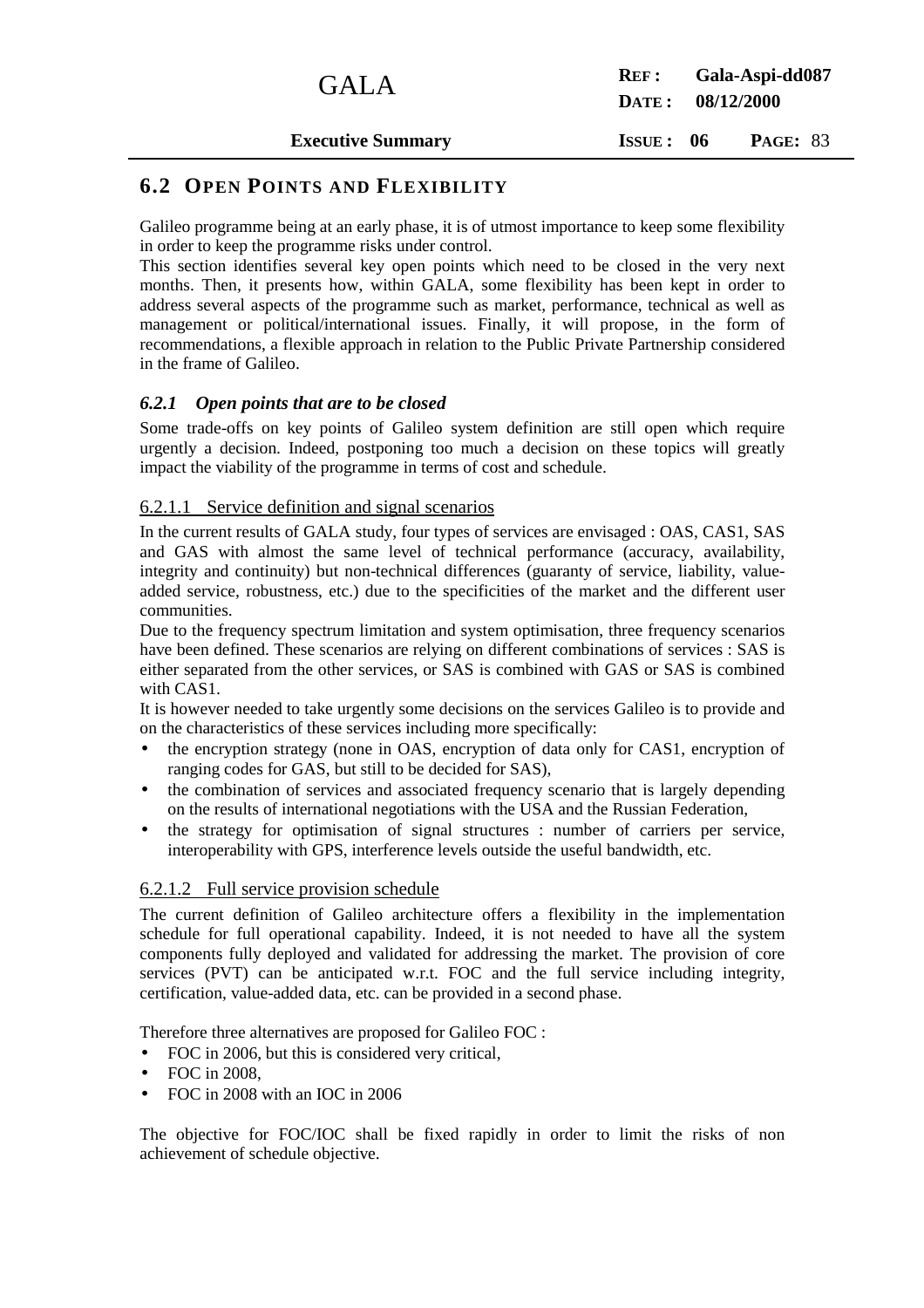GALA<sup>REF:</sup>

#### **Executive Summary ISSUE : 06 PAGE:** 84

### *6.2.2 Current flexibility*

The objective of this section is to describe the items within Galileo definition issued from GALA where a flexible approach is proposed.

## 6.2.2.1 CAS1 revenue generation

CAS1 service provision is devoted to generate direct revenues as a complement to terminal sales. As a baseline, the data broadcast through this service include integrity information which is the basis for a service guarantee approach and possibly differential corrections which will lead to an improvement of positioning, velocity and timing accuracy. Other value added data may be considered if it is attractive and if it fits within the data rate capability.

One key question related to CAS1 revenue generation is its viability when one looks at the lack of maturity of navigation market and the competitive offer of GPS and OAS services.

For this reason, OAS and CAS1 services share the same signals and CAS1 information data is encrypted so that only paying users (such as professional users) will have access to this service.

This approach is flexible as it will be possible not to encrypt the data and to provide them free of charge as part of an improved OAS service in case it is demonstrated later in the programme (even after FOC) that the CAS1 service is not viable.

#### 6.2.2.2 Navigation message structure

The navigation message structure is designed in order to keep flexibility on following topics :

- The integrity alarm is relying on a concept of "Integrity Context Index", informing the user that the integrity table has been changed. This concept is an optimisation of the GNSS1 integrity concept which is needed for non favourable user environments with a higher risk of masking effects : after a masking period, the user will be rapidly informed of any change in the integrity status of the system without having to download all the complete table and then, in most cases, the service will be kept available.
- The regional integrity concept is consisting in a regional check of the integrity of the system, computed by the regions themselves and broadcast within the Galileo SIS in dedicated channels. One key advantage of this concept is that the number of regions is not fully fixed and even after FOC, there will be a possibility for reallocation to new or additional regions.
- It can be noted that these regional channels, even if limited in capacity, are also open for transmission of regional information other than regional integrity.
- Based on this concept of allocated channels, it is possible to decide later if the global and/or specific regions are willing or not to provide information about the integrity of GPS and/or GLONASS system.
- The high data rate CAS1 service in E6 band also offers a flexibility for dissemination of commercial data and the content of these data is flexible to accommodate later commercial needs : the bandwidth can be shared and allocated to different paying user communities on a global or regional basis.

#### 6.2.2.3 International contribution

The development of Galileo system is open to international co-operation and there are three potential levels of contribution for external countries or regions:

• The region/country can first develop a regional integrity processing facility : the measurements are provided by the Galileo Global component but, for liability purposes, the region can develop its own processing facility that computes and monitors the regional integrity status and broadcasts it as part of Galileo SIS via the Global Component;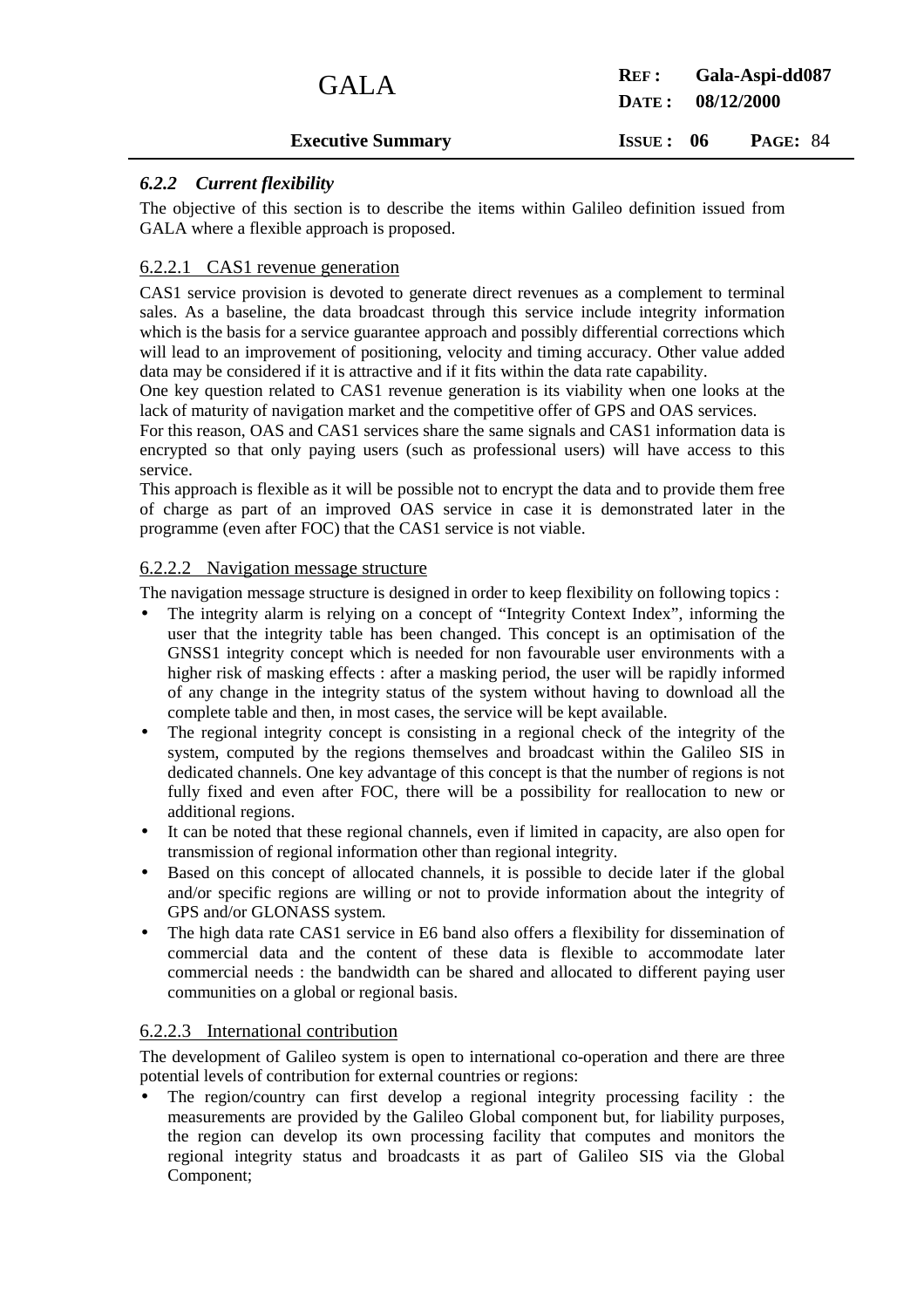| GALA                     | $\text{DATE}: \quad 08/12/2000$ | REF: Gala-Aspi-dd087 |
|--------------------------|---------------------------------|----------------------|
| <b>Executive Summary</b> | $\text{ISSUE}: 06$              | <b>PAGE: 85</b>      |

- At a second level, which can be a complement to the first one, the region is deploying its own regional network of stations in order to increase its independence with respect to the global component;
- At a third level, a region or country could participate in the Global Component by providing sites and facilities for ground stations.

## 6.2.2.4 EGNOS integration

The proposed concept of EGNOS integration is based on a functional analysis and not on a physical reuse which would have been very stringent and would have raised many difficulties for upgrading hardware and software. This approach allows for a high level of flexibility.

## 6.2.2.5 Requirement traceability

As a result of GALA activities, a requirement traceability has been implemented so that it will be more efficient to manage the evolution of requirements, allowing the identification of all impacted specifications when a modification is envisaged or decided.

## 6.2.2.6 Safety levels

As a result of GALA safety analysis, a third level of safety has been added to the two current ones : "safety critical" and "non safety". Based on the analysis of potential applications and of the mapping with the services, it is proposed to have indeed a "safety-enhanced" level as an intermediate one.

## 6.2.2.7 Security levels

Three points of flexibility are resulting from the GALA security analysis:

- As a result of the securisation of the system, different levels of security have been defined which offer more flexibility than a black and white approach,
- In the signal frame, the security message is not fully fixed and could be changed easily,
- The cryptographic modules embarked on board each satellite could be shut down in case of failure without having to declare that the satellite is out of service : the provision of non encrypted services could then continue.

## 6.2.2.8 Overall validation and verification

Many purposes have to be achieved regarding the overall validation of Galileo performances as well as the system verification. This will be done through the use of simulations, experiments, prototyping, etc. and finally tests/analyses related to the operational system.

GALA has proposed an initial approach balancing the use of these different means in line with many constraints and expected conditions. Flexibility is a key factor to cope with the events and risks inherent to the implementation of such a complex system.

## *6.2.3 Recommendation for additional flexibility*

It is furthermore recommended to get a flexibility for the following topics.

## 6.2.3.1 PPP

The funding of the Galileo programme is open to a partnership between public and private contributions. This is reflecting the two-fold nature of Galileo system which is strategic and commercial. However, in such an early phase of the programme, it appears difficult to raise a real interest from private investors when the suitability of the performance of the future system with respect to non-mature user needs is not fully demonstrated.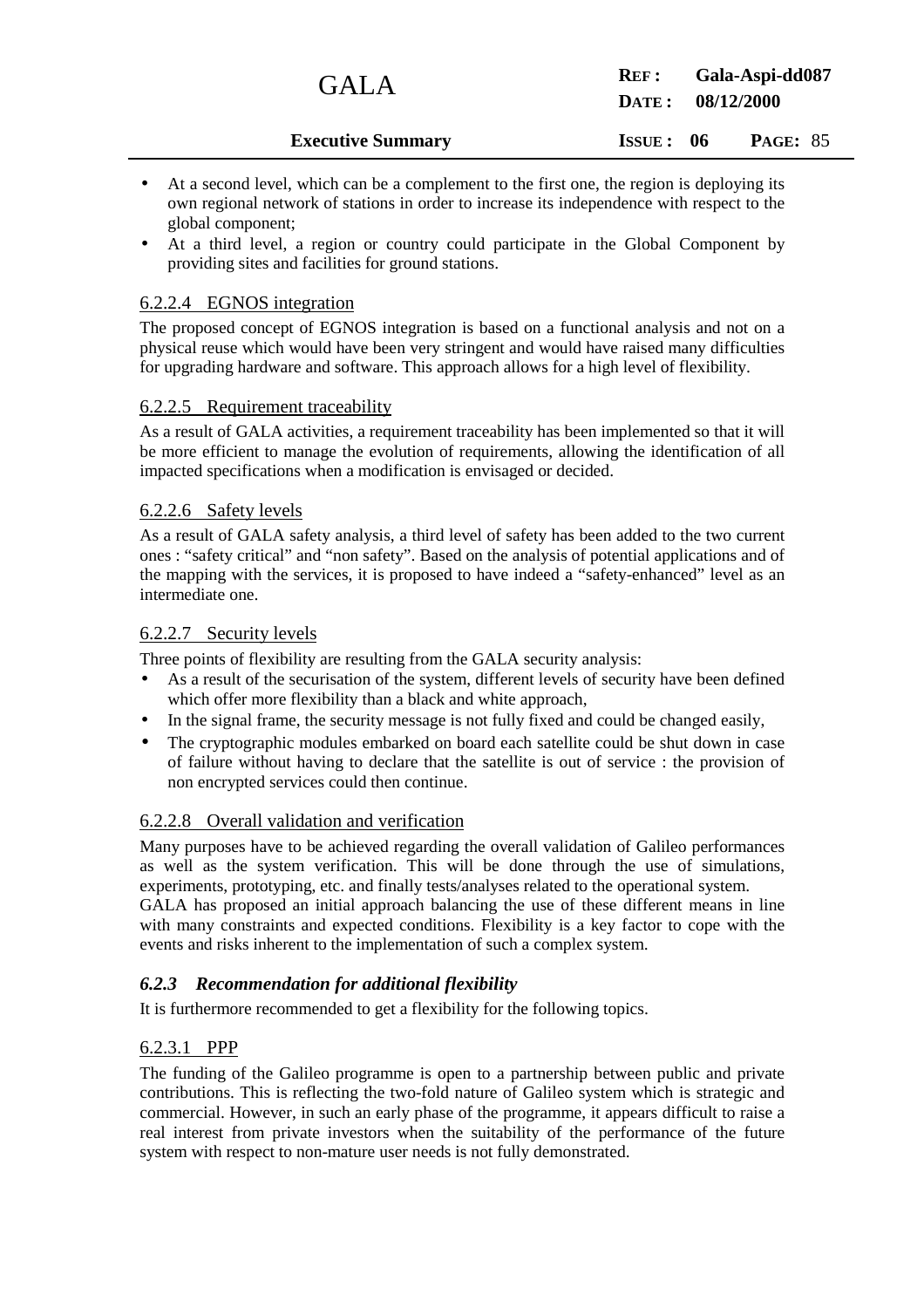| GALA                     |            | REF: Gala-Aspi-dd087<br>$\text{DATE}: \quad 08/12/2000$ |
|--------------------------|------------|---------------------------------------------------------|
| <b>Executive Summary</b> | ISSUE : 06 | <b>PAGE: 86</b>                                         |

Therefore, it can be noted that the actual private investment is not enough consolidated and therefore it is recommended that flexibility is kept in the private funding plan in order to allow for the consolidation of revenues.

## 6.2.3.2 Margin on satellite MCV budgets

The space segment cost is about 50 % of the system cost and it can be easily understood that there is a need for optimising and customising at maximum the satellite design.

However, due to remaining uncertainties on service definition (number of navigation services, number of carriers, dedicated navigation-related communication payload to be embarked or not, etc.), it is recommended to keep sufficient mass and power consumption margins in order to be able to implement to a certain extent modifications without having to redesign completely the satellite.

## **6.3 KEY RECOMMENDATIONS**

## *6.3.1 Management*

## 6.3.1.1 Organisational framework

The organisational framework shall be established in the very short term, identifying the main actors in Galileo and their respective roles. This is the necessary basis to define the responsibilities in Galileo, the associated liabilities and the subsequent legal framework. It is also necessary to determine the decision process without which the management of the programme and the control of planning and cost is not possible. This organisational framework is understood in a large sense, identifying both institutional and private bodies involved.

## 6.3.1.2 Decision process

A decision process shall be defined and agreed among the actors identified in the organisational framework. This decision process needs to be defined according to the programme development plan in order to limit the risk of delays.

Due consideration shall be granted to the identification of the right entity in charge of a given decision or supporting the decision process. The experience shows that a number of actors provide recommendations reflecting internal interests that are usually not the interest of the programme.

The independence of some actors is therefore of paramount importance.

## *6.3.2 Requirements*

Due consideration shall be granted to the consolidation and the evolution of requirements for Galileo.

## 6.3.2.1 Monitoring of user needs and markets

The continuation of user need monitoring and market analyses, which provide the basis for Galileo requirements, is highly recommended due to the uncertainty of current figures. First, this is due to the difficulty to provide figures that should be representative of the coming 20 years. Second, the situation evolves rapidly : new applications are found continuously, the technologies implemented in user terminals and in communication means improve constantly. Finally the penetration of GPS evolves according to user interests and depending on GPS improvements, like the addition of a second frequency for mass market users (L2).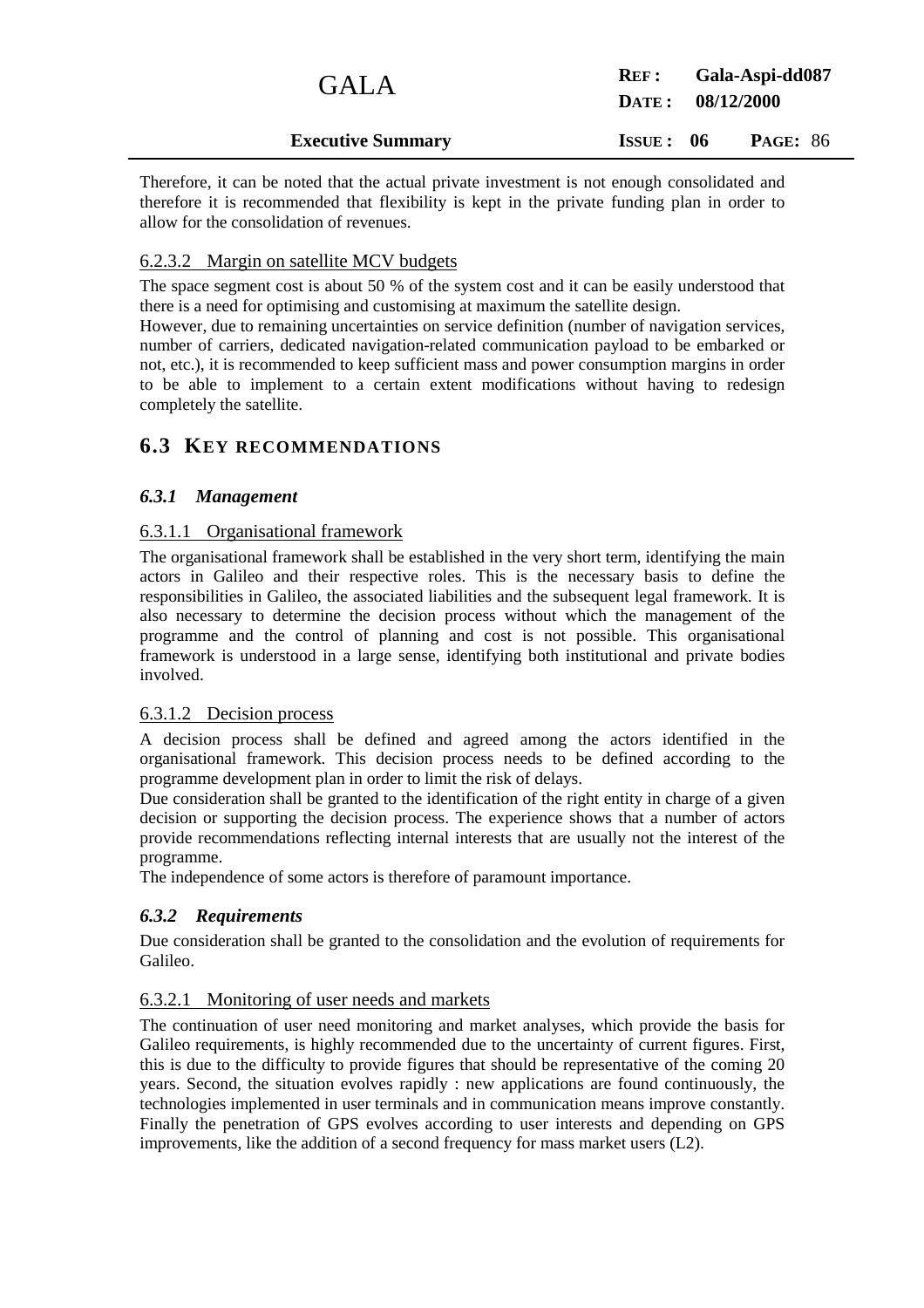#### **Executive Summary ISSUE : 06 PAGE:** 87

#### 6.3.2.2 Legal framework

The activities defining the legal framework have to be deepened, due to the number of aspects to be addressed, the impacts on the system architecture, and finally due to the time usually needed to achieve agreements at European and possibly at international levels.

The guaranty of service needs to be accurately defined and implemented, which is of paramount importance as it is one of the key differentiators with respect to GPS. As proposed, a guarantor shall be identified and compensation mechanisms shall be defined to allow an adequate management of user claims. These mechanisms shall be based on the results of a detailed analysis of financial risks performed by insurance companies.

The legal framework is needed before defining a liability framework, which has impacts on the system definition, as an example in the implementation of the recording function – archiving of signals and data – to be used as a means of proof in court and as an investigation capability to locate the origin of failures impacting the characteristics of the service delivered. The importance of a convention on satellite navigation needs to be acknowledged and the way forward to be defined, probably starting by the establishment of a European Directive.

#### 6.3.2.3 Security and safety

The security policy and its implementation for each provided service needs to be clearly settled and agreed. Clarification is highly needed on the security functions proposed for the Safety of life Access Service (SAS), distinguishing data authentication, data encryption and ranging code encryption.

This clarification is necessary to finalise the definition of Galileo services, and namely the implementation of several services on the same signals.

Due attention shall be paid to keep enough differentiators between the services to guaranty an adequate answer to the needs of all user categories. It is recalled that Galileo is based on a service approach and not on proprietary approach, where signals are defined by a small set of specific user communities.

A significant effort shall be granted to the consolidation of RAMS analyses to achieve a good confidence in the redundancy needed to achieve the required performance.

### 6.3.2.4 Standards

Standards have to be established, and approved by the relevant international bodies. This is a key factor for Galileo international acceptance. All standards need to be addressed. For example, standards are currently established for the implementation of GPS receivers in the telecommunication networks.

Due consideration shall be granted to the specificity of Galileo in that area. Indeed, international bodies provide standards from their own, like ICAO for specific civil aviation equipment. Due to the multi-modal nature of Galileo, a process shall be established to ensure that these standards are fully in line with the requirements placed on Galileo.

#### 6.3.2.5 PPP

The potential private investment on Galileo needs to be clearly defined, namely in terms of sources of revenues and planning of investments allowing to get the necessary confidence in these revenues. The current PPP approaches do not show adequate maturity, and seem to be maintained to ensure that the private sector will be considered as an effective partner in the decisions on the programme. This is a fully valid request due to the major commercial interests of Galileo, but it brings a risk in Galileo funding.

Additionally, it is thought that the private sector has a major role to play in other areas than private funding : market survey, service definition for mass market users, independent support to overall system definition.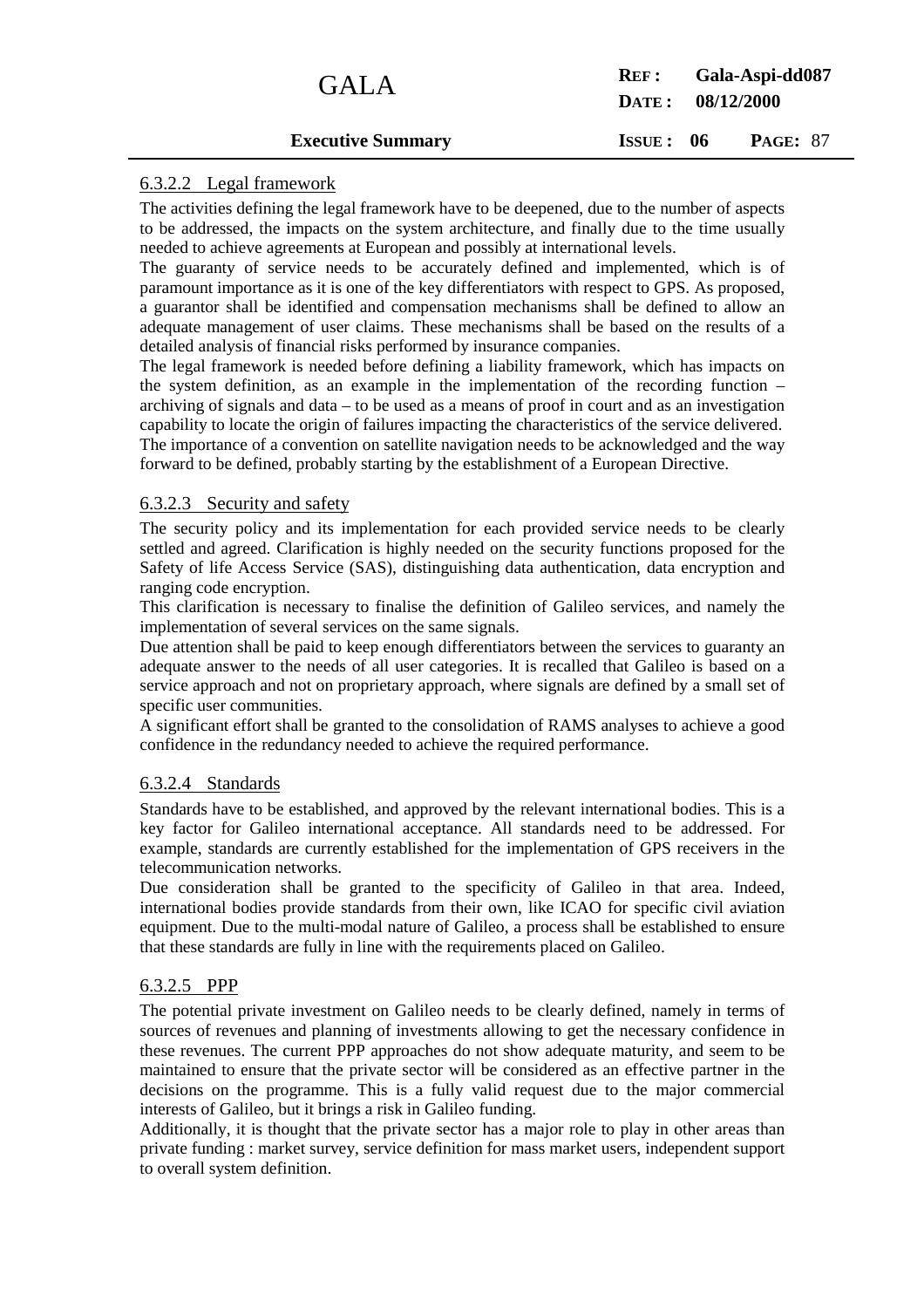| <b>GALA</b>              | $\text{DATE}: \quad 08/12/2000$ | REF: Gala-Aspi-dd087 |  |
|--------------------------|---------------------------------|----------------------|--|
| <b>Executive Summary</b> |                                 | $ISSUE: 06$ PAGE: 88 |  |

### 6.3.2.6 Traceability

It is highly recommended to maintain and consolidate the requirement traceability implemented to ensure the visibility, the origin and the justification of each requirement placed on Galileo. This is of growing importance in the course of the programme, where the scope and the complexity of the requirement are increasing. This is needed to have visibility and understanding of the compliance of defined system segments and elements with respect to requirements.

The traceability has constituted a very significant amount of work, even using a state-of-theart tool such as DOORS, allowing a remote access through internet by all parties involved in this process.

### *6.3.3 System and architecture*

### 6.3.3.1 User technologies

A key area to be continued and deepened is the monitoring of user technologies that will arise when Galileo is operational. Evolutions of signal processing techniques, hardware capacity and hybridisation sensors like inertial components need to be carefully considered to ensure the optimisation of the overall system, including the infrastructure and the user terminals.

### 6.3.3.2 System configuration

The system configuration needs to be monitored to ensure the full consistency of the system definition, and allow an adequate management of changes in the requirements and in the subsequent impacts on the system definition.

#### 6.3.3.3 Implementation

Due consideration shall be granted to Assembly, Integration and Validation (AIV) aspects, Qualification needs, Deployment and operations of the system, certification plan and Integrated Logistic Support (ILS). These aspects have very significant impacts on system development plan and cost assessment. In that sense, the separation of the global component into a "classical" space segment and an "advanced" mission segment is very important. Indeed, the space segment will allow to provide "core services" (navigation functions without integrity and without encryption features, for example) with a limitation of risks, and will be qualified first. The mission segment will allow to provide the "full services" and will be qualified later, making use of the space segment.

#### *6.3.4 Programmatics*

#### 6.3.4.1 Monitoring of development plan

The development plan as currently defined shall not be considered as fixed, and a continuous monitoring shall be implemented to monitor the critical path, detect any possible delay/drift and propose necessary recovery actions.

#### 6.3.4.2 Risk management

The management of risks is a continuous activity that shall be pursued to assist the management, proposing actions to limit the impacts of any identified risk. Risks shall be understood in the very large sense, including technical, programmatic as well as management risks.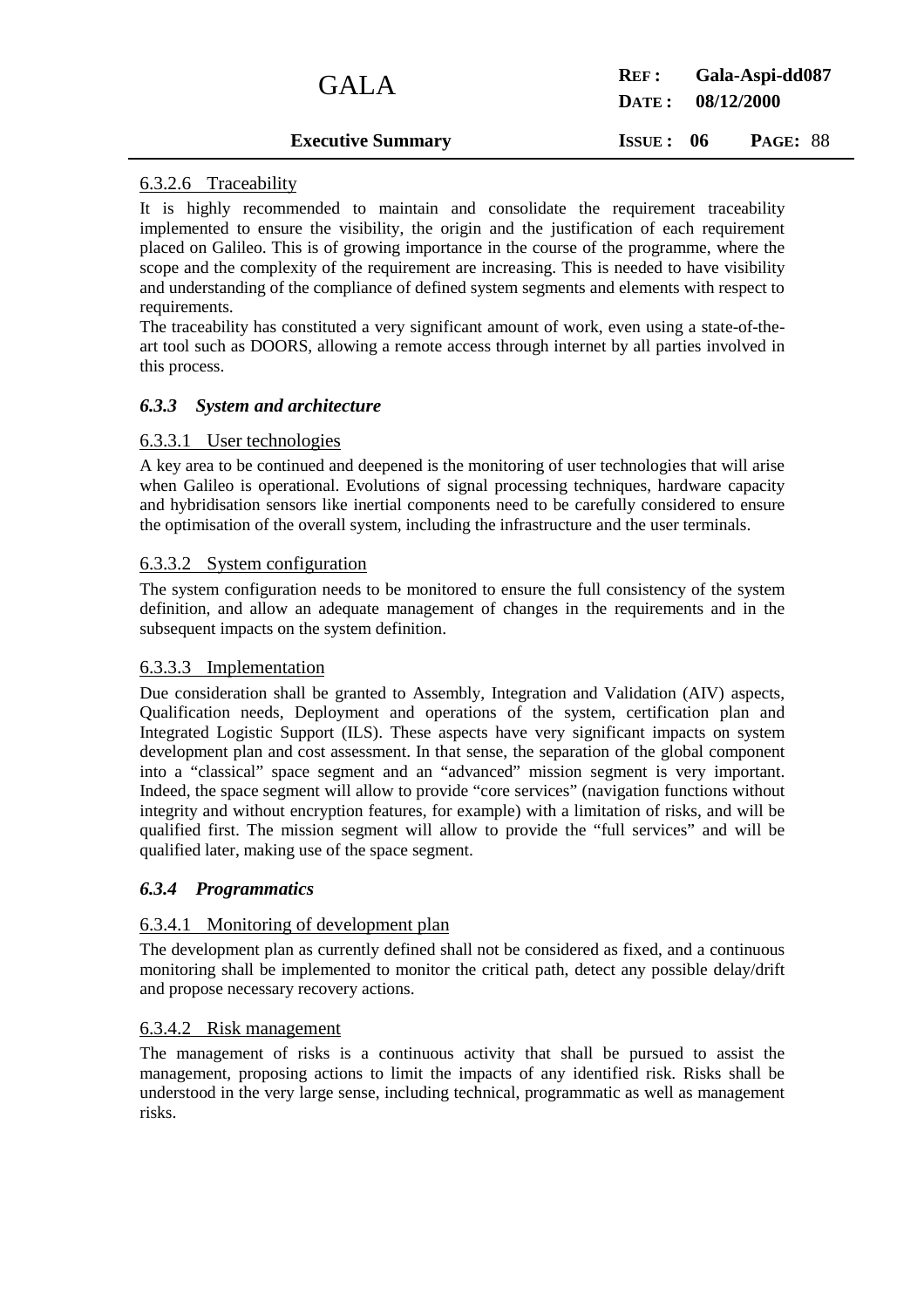#### *6.3.5 Awareness*

#### 6.3.5.1 User communities

Awareness of user communities, like ICAO or IMO, is of prime importance for acceptance of Galileo by them and, indirectly, as examples for other user communities. Namely, the GNSS Panel needs to be fed by all necessary information and explanations, especially for aspects where Galileo offers differences with GPS. Indeed, the experience shows that even significant improvements offered by Galileo may not be welcome due to the fact that they incur changes in the standards and habits taken with GPS.

#### 6.3.5.2 International negotiations

International negotiations shall be continued and consolidated with predefined objectives, mainly in two domains.

First, in the frequency domain, where negotiations with US representatives shall bring enough confidence in the possibility to use GPS L1 and L2 wide bands. Also, discussions with a number of countries shall be continued to ensure the success of the next ITU WRC in 2003.

Second, to achieve concrete initiation of studies from international partners in order to define their intended contribution to Galileo programme. It is highlighted that the architecture has been defined to allow for many levels of contribution commitments, from the development of applications, independent regional monitoring facilities (using Galileo monitoring stations or independent ones) to finally a direct contribution to Galileo global component itself, which will represent a key advantage technically – suitable site locations – and financially.

It shall be noted that a successful integration of EGNOS into Galileo is a key factor to show to US and Japan the possibility to contribute to Galileo without impacting currently developed GNSS1 components.

In that domain, the initiatives taken and the messages delivered to potential international partners concerning EGNOS extensions and Galileo awareness shall be harmonised.

#### 6.3.5.3 Business development

Cross activities will be a key factor for a successful integration of Galileo in everyday life. Namely, integration of Galileo in mobile telephones and in cars, can have impacts on Galileo system definition and need to be analysed deeply.

Also, preliminary developments have to be initiated, making use of GPS to allow to get a concrete feedback on potential growth factors of a number of key applications.